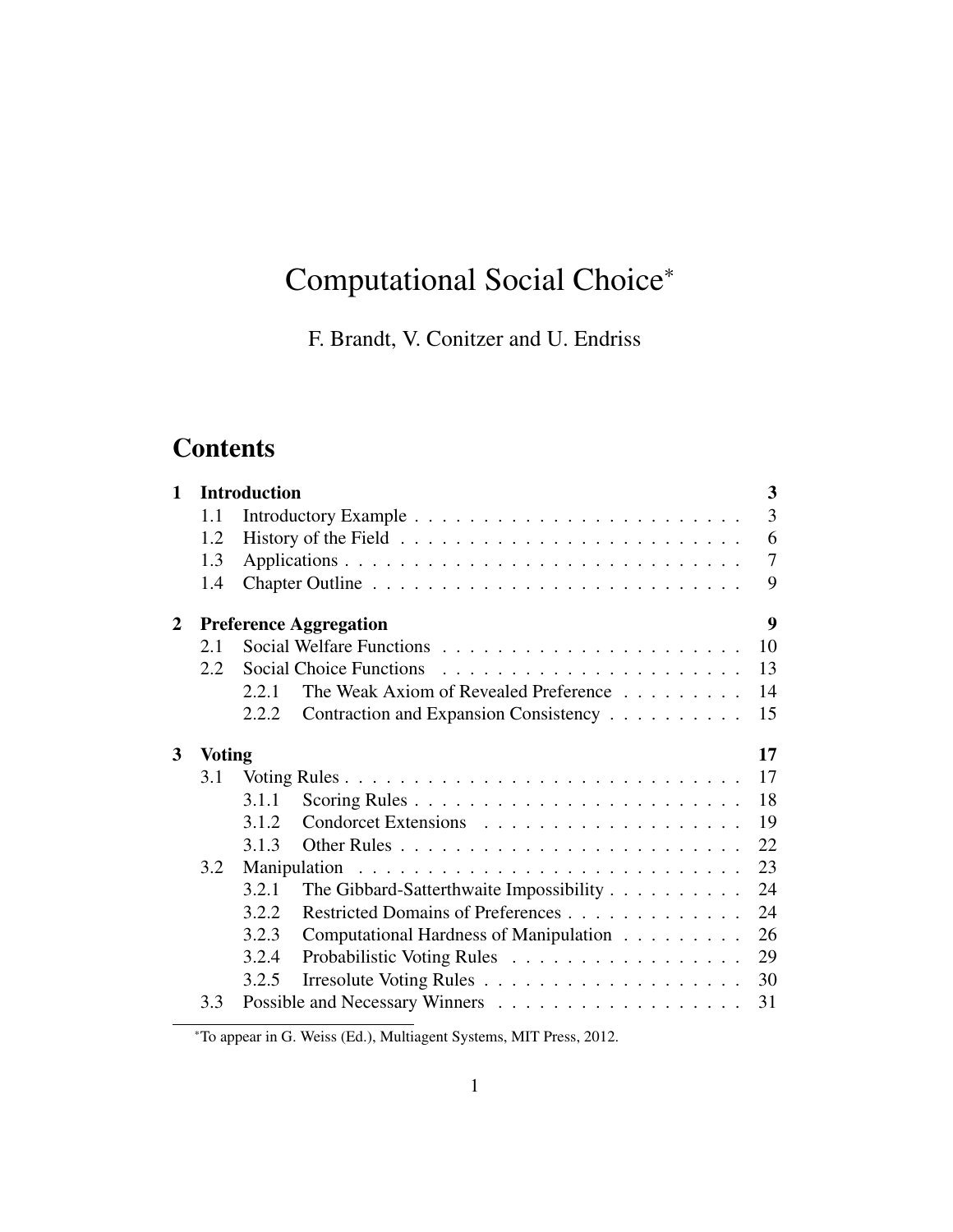|   | <b>Combinatorial Domains</b> |                                               |    |  |
|---|------------------------------|-----------------------------------------------|----|--|
|   | 4.1                          |                                               | 35 |  |
|   | 4.2                          |                                               | 37 |  |
|   | 4.3                          | Voting with Compactly Represented Preferences | 38 |  |
| 5 |                              | <b>Fair Division</b>                          | 40 |  |
|   | 5.1                          |                                               | 41 |  |
|   | 5.2                          |                                               | 43 |  |
|   | 5.3                          | Computing Fair and Efficient Allocations      | 46 |  |
|   | 5.4                          | Convergence to Fair and Efficient Allocations | 48 |  |
| 6 |                              | <b>Conclusion</b>                             | 50 |  |
|   | 6.1                          |                                               | 51 |  |
|   | 6.2                          |                                               | 53 |  |
|   | <b>Exercises</b>             |                                               |    |  |
|   | <b>References</b>            |                                               | 60 |  |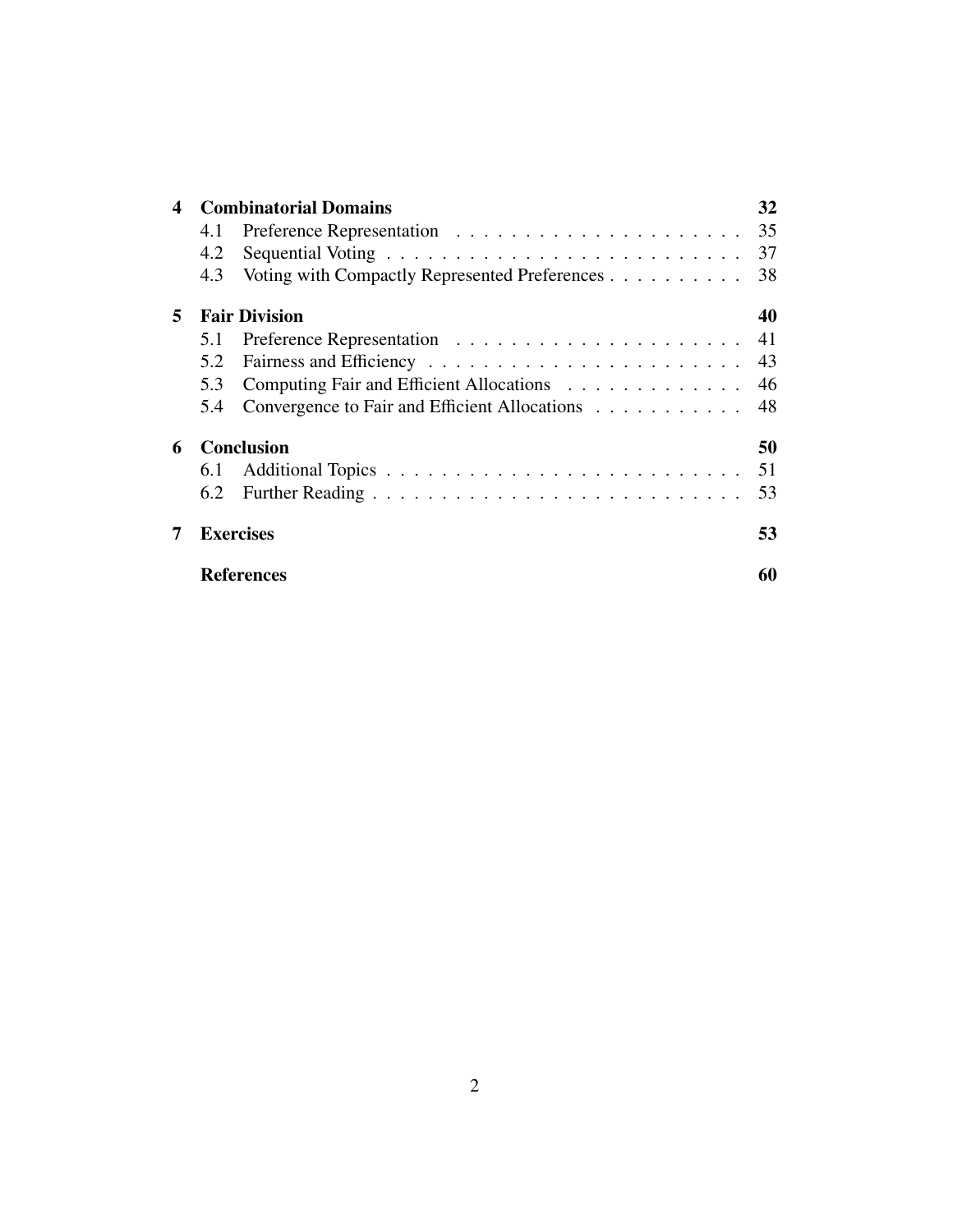## 1 Introduction

Social choice theory concerns the design and formal analysis of methods for aggregating the preferences of multiple agents. Examples of such methods include voting procedures, which are used to aggregate the preferences of voters over a set of candidates standing for election to determine which candidate should win the election (or, more generally, to choose an alternative from a set of alternatives), or protocols for deciding on a fair allocation of resources given the preferences of a group of stake-holders over the range of bundles they might receive. Originating in economics and political science, social choice theory has since found its place as one of the fundamental tools for the study of multiagent systems. The reasons for this development are clear: if we view a multiagent system as a "society" of autonomous software agents, each of which has different objectives, is endowed with different capabilities, and possesses different information, then we require clearly defined and well-understood mechanisms for aggregating their views so as to be able to make collective decisions in such a multiagent system.

Computational social choice, the subject of this chapter, adds an algorithmic perspective to the formal approach of social choice theory. More broadly speaking, computational social choice deals with the application of methods usually associated with computer science to problems of social choice.

#### 1.1 Introductory Example

Let us begin with a simple example. We shall discuss it at length, in order to introduce some of the key concepts that will be treated more formally later in the chapter. Consider the following situation in which there are four Dutchmen, three Germans, and two Frenchmen who have to decide which drink will be served for lunch (only a single drink will be served to all).<sup>1</sup> The Dutchmen prefer Milk to Wine to Beer, the Germans prefer Beer to Wine to Milk, and the Frenchmen prefer Wine to Beer to Milk. These preferences can be conveniently represented in a table where each group of agents is represented by one column.

<sup>&</sup>lt;sup>1</sup>This is based on an example used by Donald G. Saari at a conference in Rotterdam, where only Milk was served for lunch.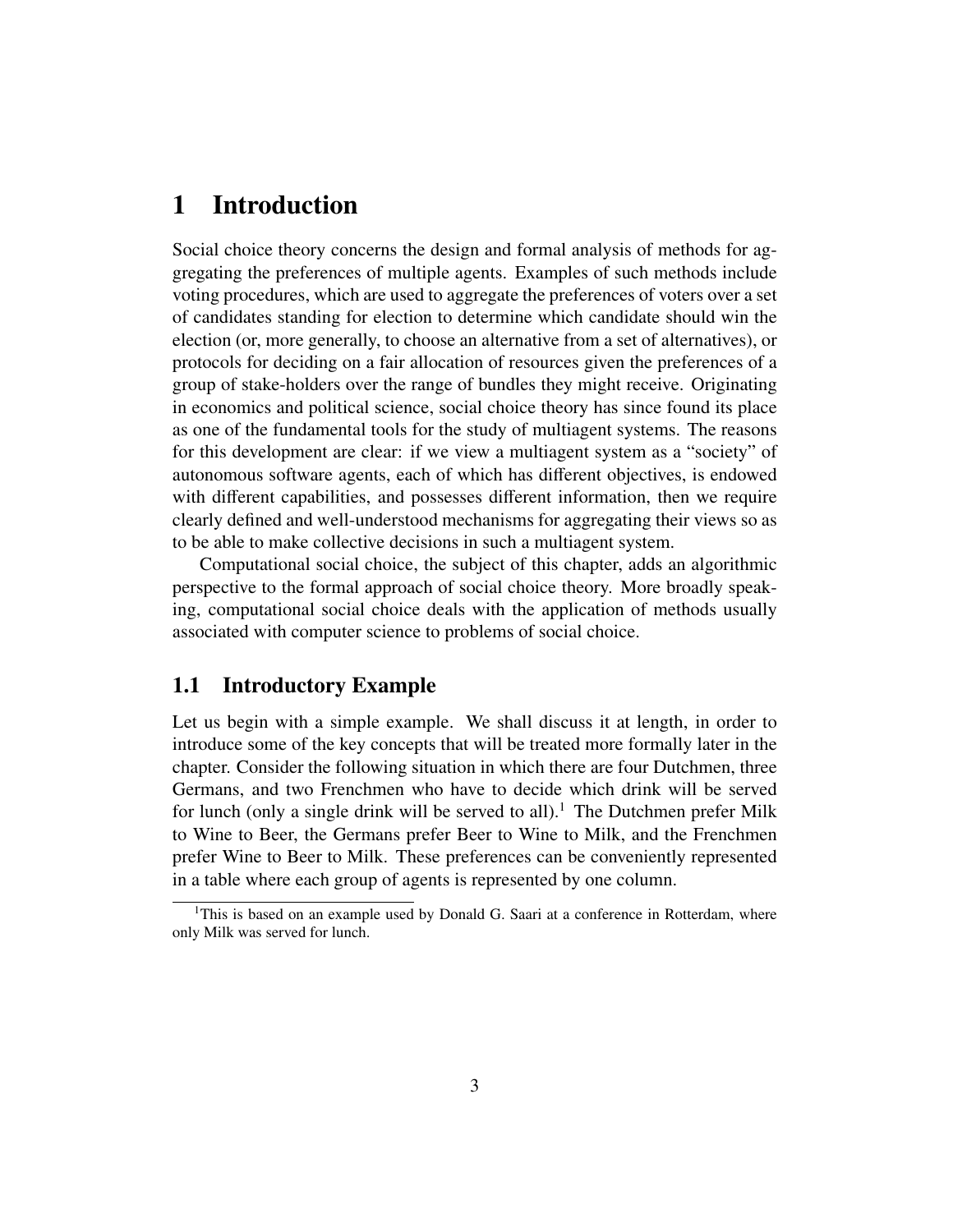|      | Milk Beer Wine |  |
|------|----------------|--|
|      | Wine Wine Beer |  |
| Beer | Milk Milk      |  |

Now, which drink should be served based on these individual preferences? Milk could be chosen on the grounds that it has the most agents ranking it first (the Dutch). That is, it is the winner according to the *plurality rule*, which only considers how often each alternative is ranked in first place. However, a majority of agents (the Germans and the French) will be dissatisfied with this choice as they prefer *any* other drink to Milk. In fact, it turns out that Wine is preferred to both Beer and Milk by a 6:3 and a 5:4 majority of voters, respectively. An alternative with this property (defeating every other alternative in pairwise majority comparisons) is called a *Condorcet winner*. Yet another method of determining a collective choice would be to successively eliminate those beverages that are ranked first by the lowest number of agents (known as *Single Transferable Vote*, or STV). This would result in Wine being eliminated first because only two agents (the

French) rank it first. Between the remaining two options, Beer is ranked higher by the Germans and the French, and will eventually be chosen. In summary, this example shows that collective choice is not a trivial matter, as different, seemingly reasonable, voting rules can yield very different results.

Another important lesson that can be learned from this example concerns *strategic manipulation*. Assume the collective choice is determined using the plurality rule. Since preferences are private and each agent only knows his own preferences with certainty, nobody can prevent the Germans from *claiming* that their most-preferred drink is Wine. This will result in a more preferable outcome to them than reporting their preferences truthfully, because they get Wine rather than Milk, their least-preferred alternative. A seminal result in social choice theory, the Gibbard-Satterthwaite Theorem (discussed in detail in Section 3.2.1), states that *every* reasonable voting rule is susceptible to this type of manipulation.

While the example was carefully set up to avoid this, plurality and STV, as well as many other rules, can, in general, result in multiple alternatives ending up tied. If a social decision must be made, then we need to break this tie in some way—for example, by flipping a coin (resulting in a randomized rule), lexicographically according to the names of the alternatives, or by using another voting rule as a tie-breaking rule (whose own ties may yet again need to be broken). Another option is simply to "pass the buck" and declare all the tied alternatives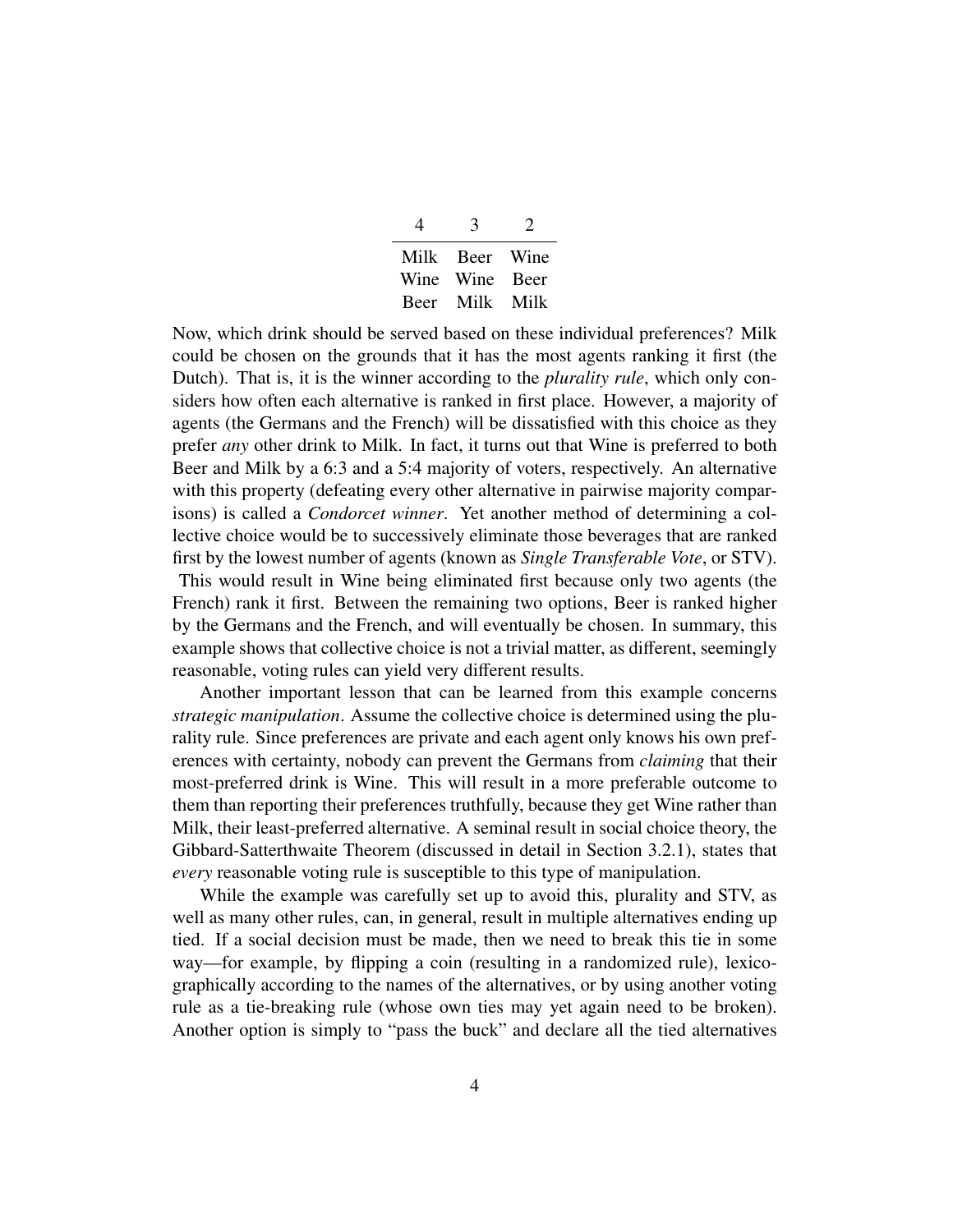to be winners, so that the output is now a subset of the alternatives. For obvious reasons, we will generally require this subset to be nonempty. This sounds trivial, but, for example, as we will see later in the chapter, a given election may not have a Condorcet winner at all. As a consequence, the Condorcet winner method is not even a well-defined voting rule. Many voting rules, however, are so-called *Condorcet extensions*, which means that they choose the Condorcet winner whenever one exists. This is sometimes also called the Condorcet principle. Our example above shows that neither plurality nor STV are Condorcet extensions. An example of a rule that is a Condorcet extension is *Copeland's rule*, which chooses those alternatives that win the most pairwise majority comparisons. If no Condorcet winner exists, Copeland's rule still yields one or more winners. A disadvantage of Copeland's rule, in contrast to, say, the plurality rule when applied to elections with many voters and few alternatives, is that ties seem more likely here. In general, we prefer to end up with as small a set of winners as possible, but as we will see, this needs to be traded off against other properties.

We may even be a bit more ambitious and attempt to not only choose the winner(s), but rather to rank all the alternatives, representing "society's preferences" over them. This can be useful, for example, if we are worried that some alternatives may turn out to be unavailable and we need to quickly switch to another one. We may also be interested in the aggregate ranking for other reasons; for example, consider the problem of running a single query on multiple Internet search engines, and trying to aggregate the results into a single ranking. In the example above, we can simply rank the alternatives according to their pairwise majority comparisons: Wine defeats both Beer and Milk in their pairwise comparisons and so should be ranked first, and Beer defeats Milk and so should be ranked second. As we will see later, however, this approach can result in cycles. A simple approach to ranking alternatives is to use a rule that gives each alternative a score such as plurality or Copeland—and sort the alternatives by aggregate score. (Note that if the pairwise majority approach does not result in cycles, then Copeland will agree with it.) For STV, one possibility is to sort the alternatives in inverse order of elimination. A generally applicable approach is to take the winners, rank them first, then vote again over the remaining alternatives, and to continue in this fashion until all alternatives have been ranked.

We shall revisit several of these ideas again later on, when we define the frameworks for social choice outlined here in more formal detail.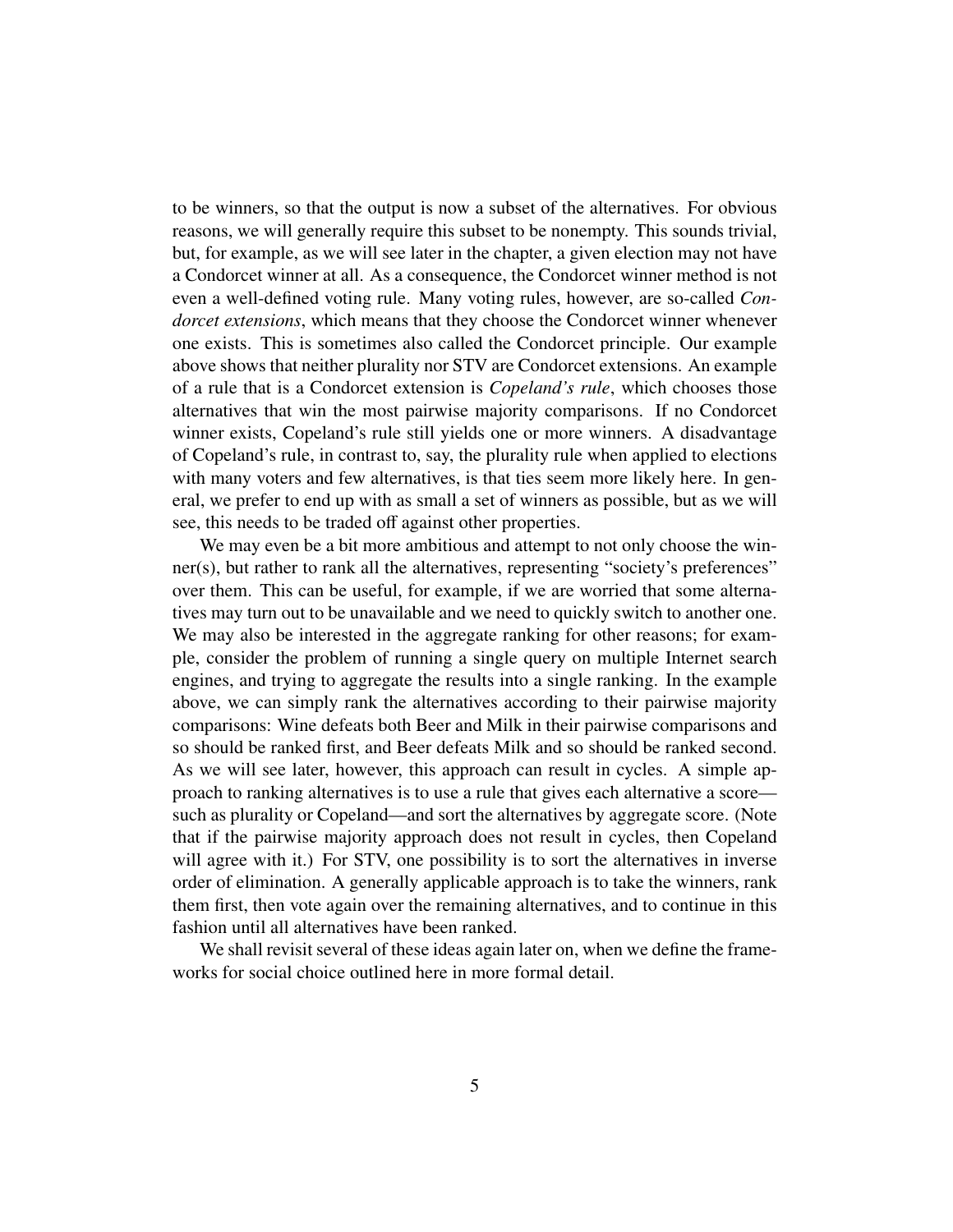#### 1.2 History of the Field

There are a number of historical cases showing that the intricacies of social choice have occupied people's minds for a very long time [160]. Examples include the writings of Pliny the Younger, a senator in ancient Rome around the turn of the 1st century A.D.; the 13th century Catalan philosopher, alchemist, and missionary Ramon Llull; and the Marquis de Condorcet, a public intellectual who was active around the time of the French Revolution.

Social choice theory *as a scientific discipline* with sound mathematical foundations came into existence with the publication of the Ph.D. thesis of Kenneth J. Arrow in 1951 [5], who introduced the axiomatic method into the study of aggregation methods and whose seminal *Impossibility Theorem* shows that any such method that satisfies a list of seemingly basic fairness requirements must in fact amount to a dictatorial rule. Since then, much of the work in classical social choice theory has focused on results concerning the formal possibility and impossibility of aggregation methods that combine certain desirable properties—like *Pareto-optimality*, *monotonicity*, or *non-manipulability*—without resulting in an unacceptable concentration of power. Some of the landmark results include Sen's characterization of preference domains allowing for consistent majority decisions [197] and the Gibbard-Satterthwaite Theorem [124, 191] mentioned earlier, which establishes the impossibility of devising a reasonable, general voting rule that is immune to strategic manipulation.

The first clear examples of work in *computational* social choice are a series of papers by Bartholdi, Orlin, Tovey, and Trick, published around 1990 [19, 20, 17]. They argued that complexity theory, as studied in theoretical computer science, is relevant to social choice. For instance, they analyzed the complexity of determining the winners in an intricate voting rule due to C.L. Dodgson, better known as Lewis Carroll, the author of "Alice in Wonderland".<sup>2</sup> They also fielded the fundamental idea that complexity barriers might provide a means of protection against strategic manipulation and other undesirable behavior. That is, while classical social choice theory showed that it is a mathematical impossibility to devise a voting rule that cannot be manipulated, computer science might provide the tools for making this unwanted behavior so difficult that it can be neglected in practice.<sup>3</sup>

<sup>&</sup>lt;sup>2</sup>It was shown later that determining the winners according to Dodgson's rule is complete for the complexity class  $\Theta_2^p$  $\frac{p}{2}$  [130]. This is remarkable as  $\Theta_2^p$  was considered to lack "natural" complete problems and Dodgson's rule was proposed long before complexity theory existed.

<sup>&</sup>lt;sup>3</sup>As we shall see, this approach of using computational complexity as a barrier against strategic manipulation has its limitations, but conceptually this has nevertheless been an important idea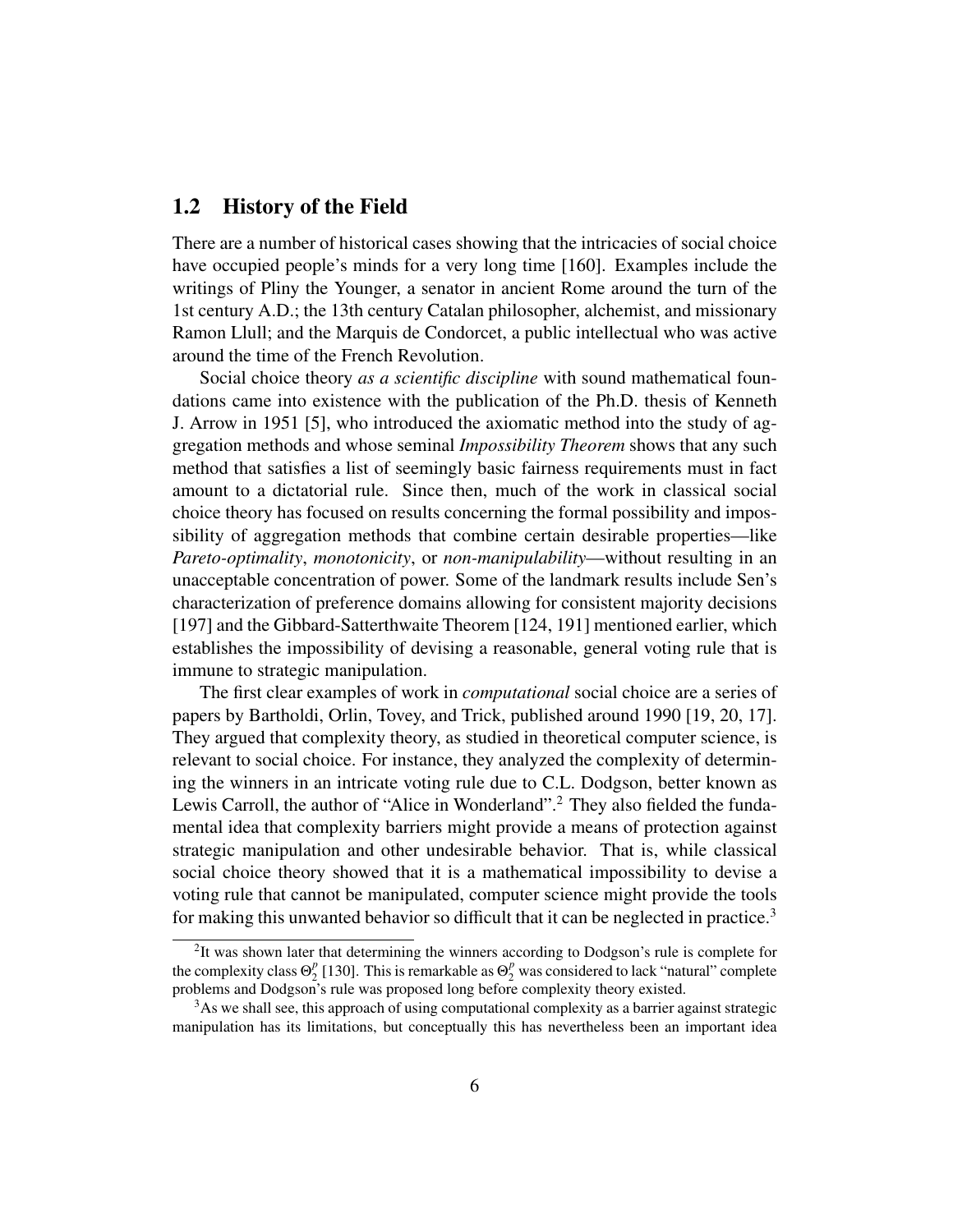This groundbreaking work was followed by a small number of isolated publications throughout the 1990s. In the first few years of the 21st century, as the relevance of social choice to artificial intelligence, multiagent systems, and electronic commerce became apparent, the frequency of contributions on problems related to social choice with a computational flavor suddenly intensified. Although the field was still lacking a name, by 2005 contributions in what we would now call "computational social choice" had become a regular feature at several of the major conferences in artificial intelligence. The first workshop specifically dedicated to computational social choice, and the first event to explicitly use this name, took place in 2006 [102]. Around the same time, Chevaleyre et al. [56] attempted the first classification of research in the area by distinguishing (a) the nature of the social choice problem addressed, and (b) the type of formal or computational technique used.

#### 1.3 Applications

Social choice theory was originally developed as an abstraction of problems that arise in political science and economics. More generally, social choice theory provides a useful theoretical framework for the precise mathematical study of the normative foundations of collective decision making, in a wide range of areas, involving not only human decision-makers but also autonomous software agents. This chapter will focus on the theoretical foundations of computational social choice. But before we delve into the theory, let us briefly cite a few examples of actual and potential application domains, going beyond political elections and collective decision making in multiagent systems, where the methods we shall cover in this chapter can be put to good use.

The first such example comes from the domain of Internet search engines. Imagine you want to design a *meta search engine* that combines the search results of several engines. This problem has a lot in common with preference aggregation. Aggregating preferences means asking each individual agent for a ranking over the set of alternatives and then amalgamating this information into a single such ranking that adequately represents the preferences of the group. For the meta search engine, we ask each individual search engine for a ranking of its own, say, 20 top results and then have to aggregate this information to produce our meta ranking. Of course, the problems are not exactly the same. For instance, some website may not have been ranked at all by one search engine, but be in the top 5

which has inspired a good deal of exciting research.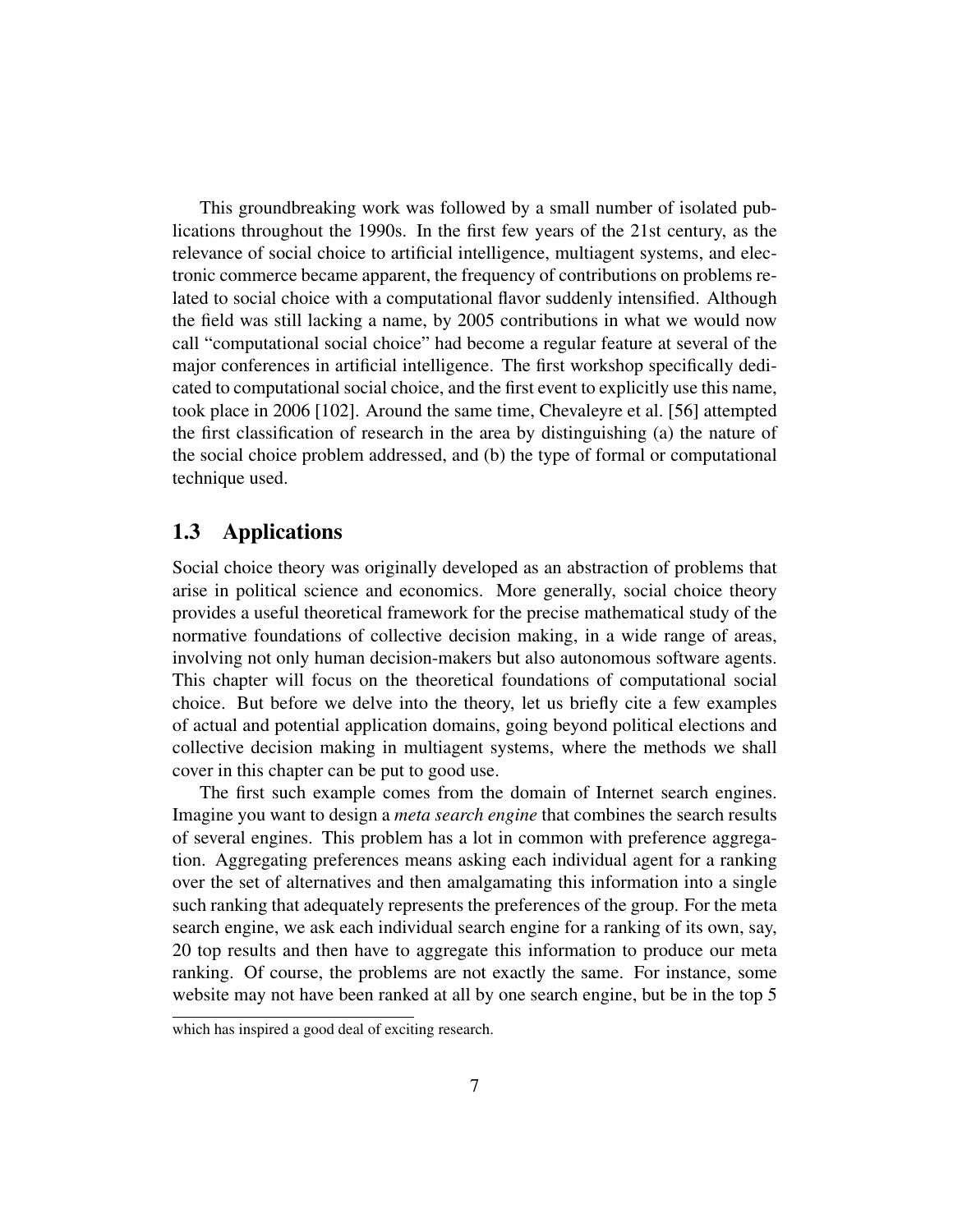for another. Also, the general principles that we might want to adhere to when performing the aggregation might differ: in preference aggregation, fairness will play an important role; when aggregating search results fairness is not a goal in itself. Nevertheless, it is clear that insights from social choice theory can inform possible approaches for designing our meta search engine. In fact, this situation is rather typical in computational social choice: for many modern applications, we can rely on some of the basic insights from social choice theory, but to actually develop an adequate solution, we do have to alter some of the classical assumptions.

There is also a less obvious application of principles of social choice to search engines. One way of measuring the *importance* of a webpage is the number of other webpages linking to it. In fact, this is a recursive notion: the importance of our webpage also depends on the importance of the pages linking to it, which in turn depends on the importance of the pages linking to those. This idea is the basis for the PageRank algorithm at the core of Google's search engine [170]. We may think of this as an election where the set of the voters and the set of the candidates coincide (both are the set of all webpages). In this sense, the ranking of the importance of webpages may be considered as a social choice problem. This perspective has led to a deeper understanding of the problem, for instance, by providing an axiomatic characterization of different ranking algorithms [3].

Another example of an application domain for which the perspective of social choice theory can provide fruitful new insights is that of *recommender systems*. A recommender system is a tool for helping users choose attractive products on the basis of choices made by other users in the past. An important technique in this field is *collaborative filtering*. By reinterpreting collaborative filtering as a process of preference aggregation, the axiomatic method developed in social choice theory has proven helpful in assessing and comparing the quality of different collaborative filtering approaches [171].

Yet another example is the problem of *ontology merging*, which arises in the context of the *Semantic Web*. Suppose different information providers on the Semantic Web provide us with different ontologies describing the same set of concepts. We would like to combine this information so as to arrive at the best possible ontology representing the available knowledge regarding the problem domain. This is a difficult problem that will require a combination of different techniques. Social choice theory can make a contribution in those cases where we have little information regarding the reliability of the individual providers and can only resort to aggregating whatever information they provide in a "fair" (and logically consistent) manner [174].

We shall allude to further areas of application along the way. However, our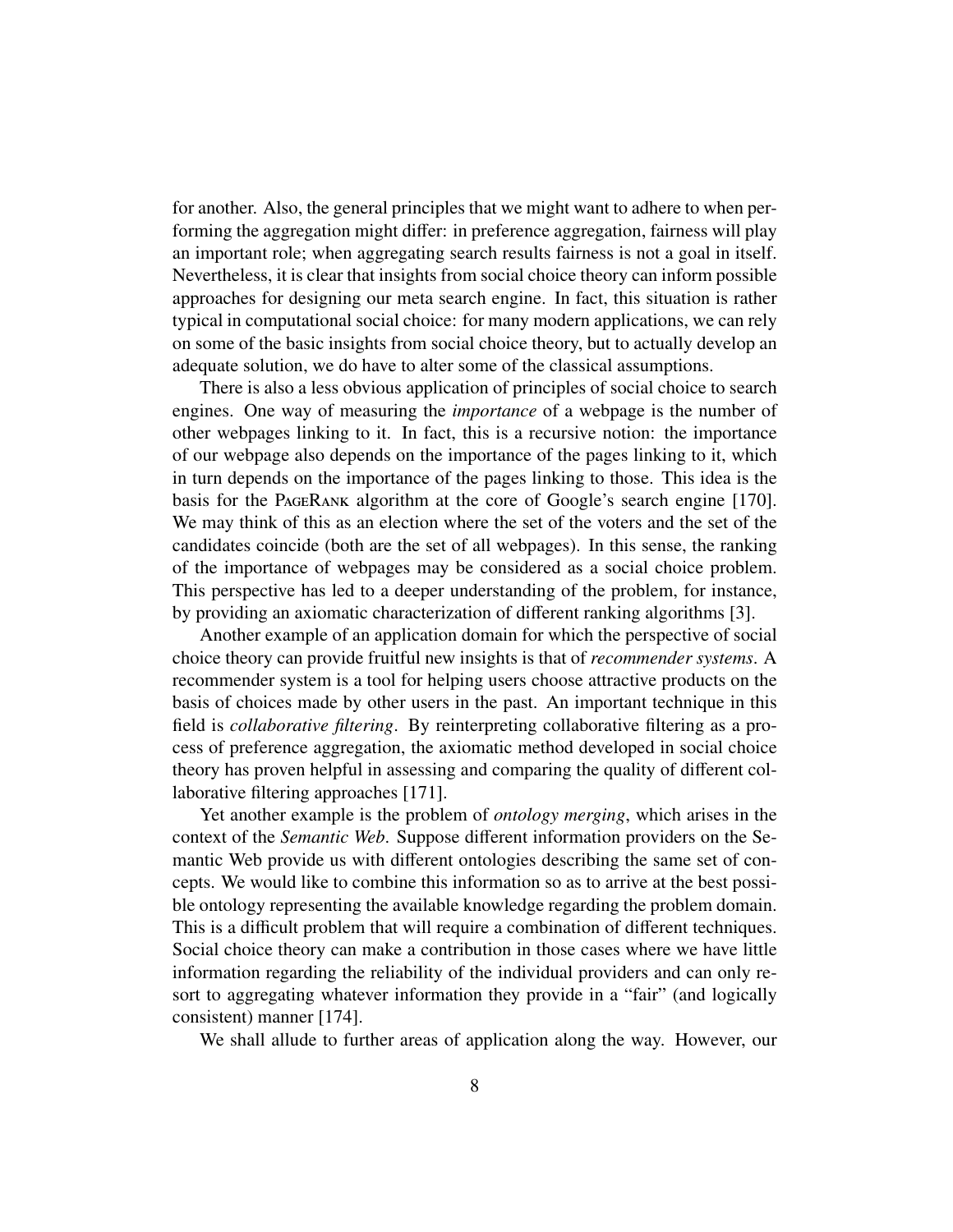focus will be on theoretical foundations from here on.

#### 1.4 Chapter Outline

In this chapter we review the foundations of social choice theory and introduce the main research topics in computational social choice that have been identified to date. Specifically, Section 2 introduces the axiomatic framework for studying preference aggregation and discusses the most important seminal result in the field, Arrow's Theorem, in detail. Section 3 is an introduction to voting theory. We present the most important voting rules and then focus on the problem of strategic manipulation. This includes a discussion of the Gibbard-Satterthwaite Theorem and a number of possible avenues for circumventing the impossibility it is pointing to. Section 4 focuses on voting scenarios where the set of alternatives to choose from has a combinatorial structure, as is the case when we have to elect a committee (rather than a single official) or more generally when we have to collectively decide on an instantiation of several variables. In Section 5 we turn our attention to the problem of fairly allocating a number of goods to a group of agents and discuss the problems that are characteristic for this particular type of social choice problem. Section 6 concludes with a brief discussion of related research topics in computational social choice not covered in this chapter and with a number of recommendations for further reading.

## 2 Preference Aggregation

One of the most elementary questions in social choice theory is how the preference relations of individual agents over some abstract set of alternatives can be aggregated into one collective preference relation. Apart from voting, this question is of broad interest in the social sciences, because it studies whether and how a society of autonomous agents can be treated as a single rational decision-maker. As we point out in Section 2.1, results in this framework are very discouraging.

In many practical settings, however, one is merely interested in a set of socially acceptable alternatives rather than a collective preference relation. In Section 2.2, we discuss the relationship between both settings and present some positive results for the latter framework.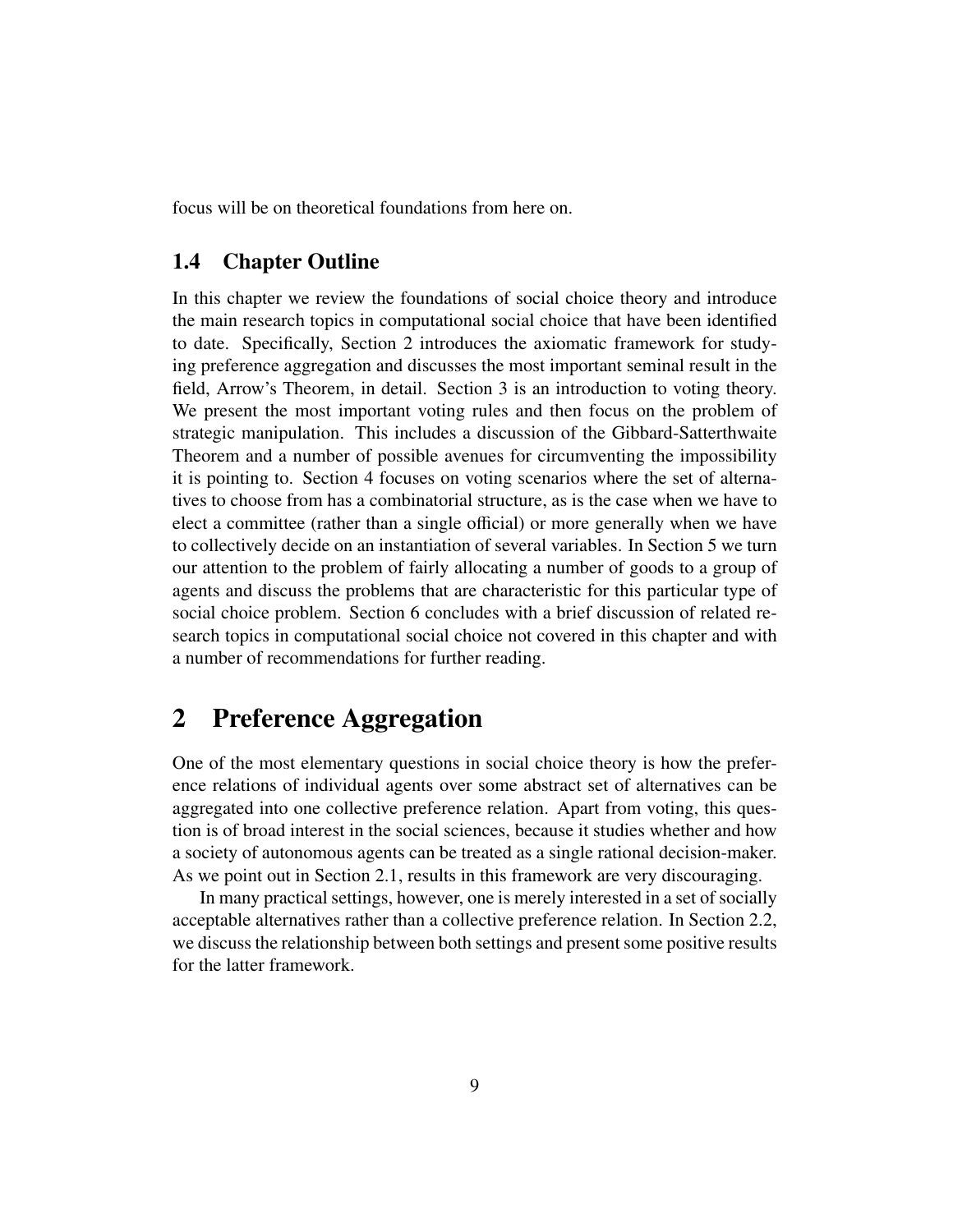#### 2.1 Social Welfare Functions

We start by investigating social welfare functions, the simplest and perhaps most elegant framework of preference aggregation. A social welfare function aggregates preferences of individual agents into collective preferences. More formally, we consider a finite set  $N = \{1, \ldots, n\}$  of at least two agents (sometimes also called individuals or voters) and a finite universe *U* of at least two alternatives (sometimes also called candidates). Each agent *i* entertains preferences over the alternatives in *U*, which are represented by a transitive and complete preference relation  $\gtrsim$  *i*. *Transitivity* requires that  $a \gtrsim$  *b* and  $b \gtrsim$  *c* imply  $a \gtrsim$  *c* for all  $a, b, c \in U$ , and *completeness* requires that any pair of alternatives  $a, b \in U$  is comparable, i.e., it holds that either  $a \geq i$  *b* or  $b \geq i$  *a* or both. In some cases, we will assume preferences to be linear, i.e., also satisfying antisymmetry ( $a \geq b$  and  $b \ge a$  *a* imply that  $a = b$ , but otherwise we impose no restrictions on preference relations. We have  $a \geq i$  *b* denote that agent *i* likes alternative *a* at least as much as alternative *b* and write  $\gt_i$  for the strict part of  $\gt_{i}$ , i.e.,  $a \gt_i b$  if  $a \gt_{i} b$  but not *b*  $\geq$ *i a*. Similarly,  $\sim$ *i* denotes *i*'s indifference relation, i.e., *a*  $\sim$ *i b* if both *a*  $\geq$ *i b* and  $b \geq a$ . The set of all preference relations over the universal set of alternatives *U* will be denoted by R(*U*). The set of *preference profiles*, associating one preference relation with each individual agent, is then given by  $\mathcal{R}(U)^n$ .

Economists often also consider *cardinal* (rather than *ordinal*) preferences, which are usually given in the form of a utility function that assign numerical values to each alternative. It is easy to show that, for a finite number of alternatives, a preference relation can be represented by a utility function if and only if it satisfies transitivity and completeness (see Exercise 1). Still, a utility function may yield much more information than a preference relation, such as the intensity of preferences, as well as preferences over probability distributions over the alternatives. In the absence of a common numeraire such as money, the meaning of individual utility values and especially the inter-personal comparisons between those values is quite controversial. Therefore, the ordinal model based on preference relations is the predominant model in abstract social choice theory. In special domains such as fair division (see Section 5), however, cardinal preferences are also used.

A social welfare function is a function that maps individual preference relations to a collective preference relation.

**Definition 1.** A social welfare function (SWF) *is a function*  $f : \mathcal{R}(U)^n \to \mathcal{R}(U)$ .

For a given preference profile  $R = (\geq_1, \ldots, \geq_n)$ , the resulting *social* preference relation will be denoted by  $\geq$ .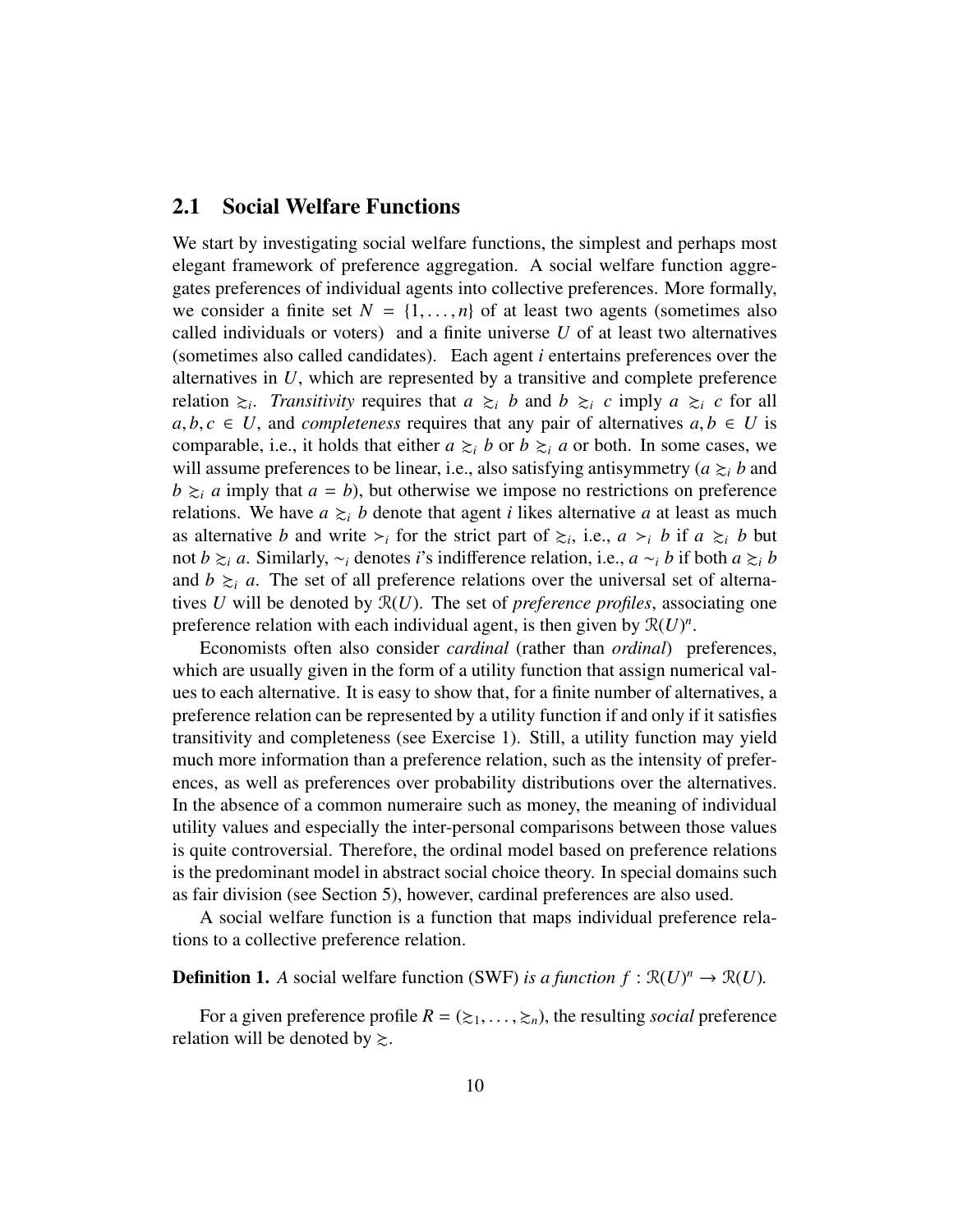It was the Marquis de Condorcet who first noted that the concept of a social preference relation can be problematic. When there are just two alternatives, common sense and several axiomatic characterizations, such as May's Theorem [157], suggest that alternative *a* should be socially preferred to alternative *b* if and only if there are more voters who strictly prefer *a* to *b* than *b* to *a*. This concept is known as *majority rule*. Since the majority rule provides us with social pairwise comparisons, it appears to be a natural candidate for an SWF. However, as demonstrated by the *Condorcet paradox* [86], the majority rule can result in cycles when there are more than two alternatives. To see this, consider the preference relations of three voters given in Figure 1. A majority of voters (two out of three) prefers *a* to *b*. Another majority prefers *b* to *c* and yet another one *c* to *a*. Clearly, the pairwise majority relation in this example is cyclic and therefore not a well-formed preference relation. Hence, the majority rule does not constitute an SWF.



Figure 1: Condorcet's paradox [86]. The left-hand side shows the individual preferences of three agents such that the pairwise majority relation, depicted on the right-hand side, is cyclic.

In what is perhaps the most influential result in social choice theory, Arrow [5] has shown that this "difficulty in the concept of social welfare" (as he calls it) is not specific to the majority rule, but rather applies to a very large class of SWFs. Arrow's Impossibility Theorem states that a seemingly innocuous set of desiderata cannot be simultaneously met when aggregating preferences. These desiderata are *Pareto-optimality*, *independence of irrelevant alternatives*, and *non-dictatorship*; they are defined as follows.

- An SWF satisfies *Pareto-optimality* if strict unanimous agreement is reflected in the social preference relation. Formally, Pareto-optimality requires that  $a > i$  *b* for all  $i \in N$  implies that  $a > b$ .
- An SWF satisfies *independence of irrelevant alternatives (IIA)* if the social preference between any pair of alternatives only depends on the individual preferences restricted to these two alternatives. Formally, let  $R$  and  $R'$  be two preference profiles and *a* and *b* be two alternatives such that  $R|_{\{a,b\}} =$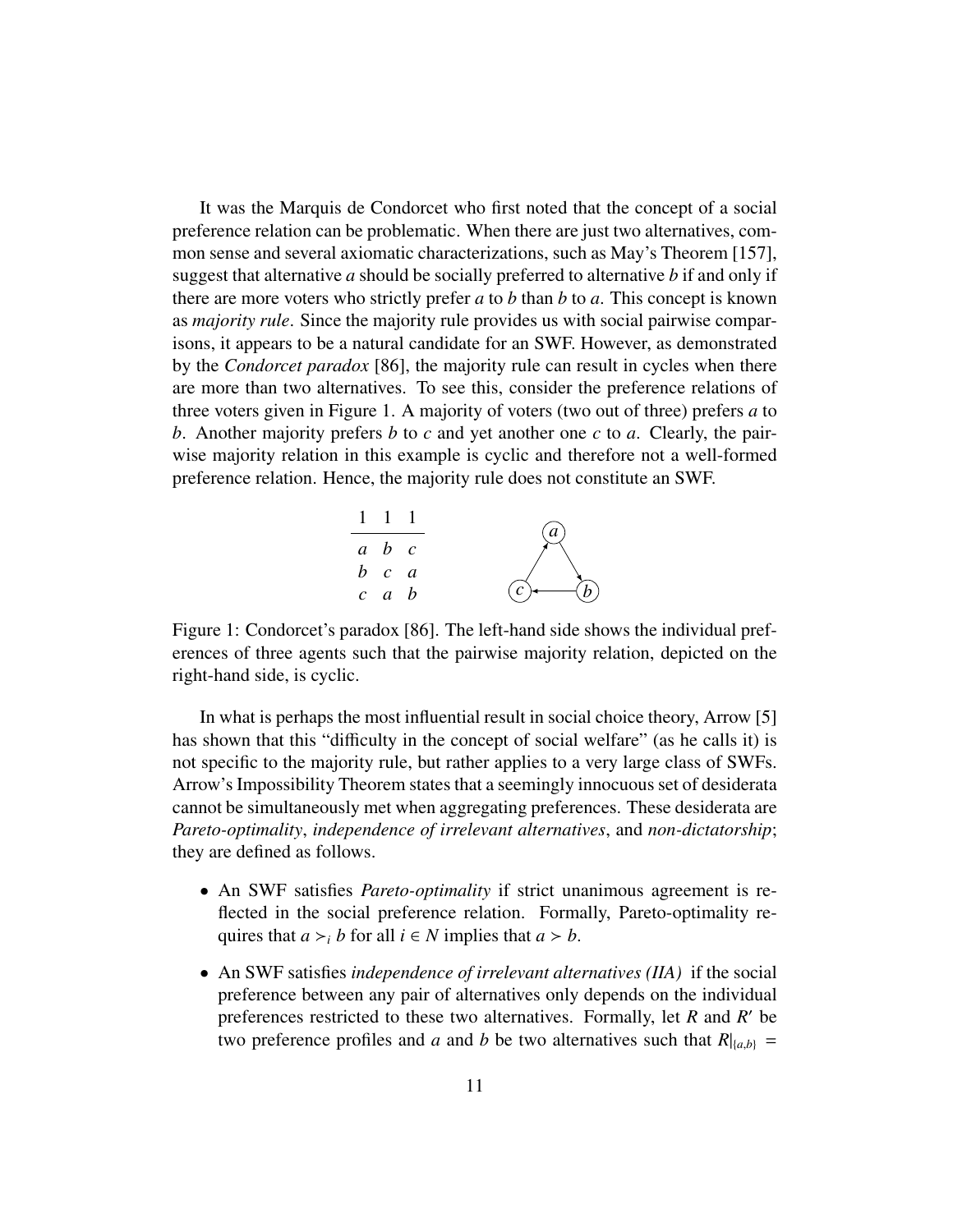$R'_{a,b}$ , i.e., the pairwise comparisons between *a* and *b* are identical in both  $R''_{a,b}$ . Then HA requires that a and *b* are also replaced identically in  $\sum_{i=1}^{n}$ profiles. Then, IIA requires that *a* and *b* are also ranked identically in  $\geq$ , i.e.,  $\gtrsim |_{\{a,b\}} = \gtrsim' |_{\{a,b\}}$ .

• An SWF is *non-dictatorial* if there is no agent who can dictate a strict ranking no matter which preferences the other agents have. Formally, an SWF is non-dictatorial if there is no agent *i* such that for all preference profiles *R* and alternatives  $a, b, a \succ_i b$  implies that  $a \succ b$ .

Theorem 1 (Arrow, 1951). *There exists no SWF that simultaneously satisfies IIA, Pareto-optimality, and non-dictatorship whenever*  $|U| \geq 3$ .

According to Paul Samuelson, who is often considered the founding father of modern economics, Arrow's Theorem is one of the significant intellectual achievements of the 20th century [188]. A positive aspect of such a negative result is that it provides boundaries on what can actually be achieved when aggregating preferences. In particular, Arrow's Theorem shows that at least one of the required conditions has to be omitted or relaxed in order to obtain a positive result. For instance, if  $|U| = 2$ , IIA is trivially satisfied by *any* SWF and reasonable SWFs (such as the majority rule) also satisfy the remaining conditions. In a much more elaborate attempt to circumvent Arrow's Theorem, Young [231] proposed to replace IIA with *local IIA (LIIA)*, which only requires IIA to hold for consecutive pairs of alternatives in the social ranking. By throwing in a couple of other conditions (such as anonymity and neutrality, which will be defined in Section 3) and restricting attention to linear individual preferences, Young completely characterizes an aggregation function known as *Kemeny's rule*.

Kemeny's Rule. Kemeny's rule [140] yields all strict rankings that agree with as many pairwise preferences of the agents as possible. That is, it returns

$$
\arg\max_{>}\sum_{i\in N}|> \cap >_i|.
$$

Since there can be more than one ranking that satisfies this property, Kemeny's rule is not really an SWF but rather a multi-valued SWF. (Young refers to these as *social preference functions*.) Alternatively, Kemeny's rule can be characterized using maximum likelihood estimation  $[231, 232]$ .<sup>4</sup> Over the years, Kemeny's rule

<sup>4</sup>This is done under a model where there exists a "correct" ranking of the alternatives, and the agents' preferences are noisy estimates of this correct ranking. This result relies on a particular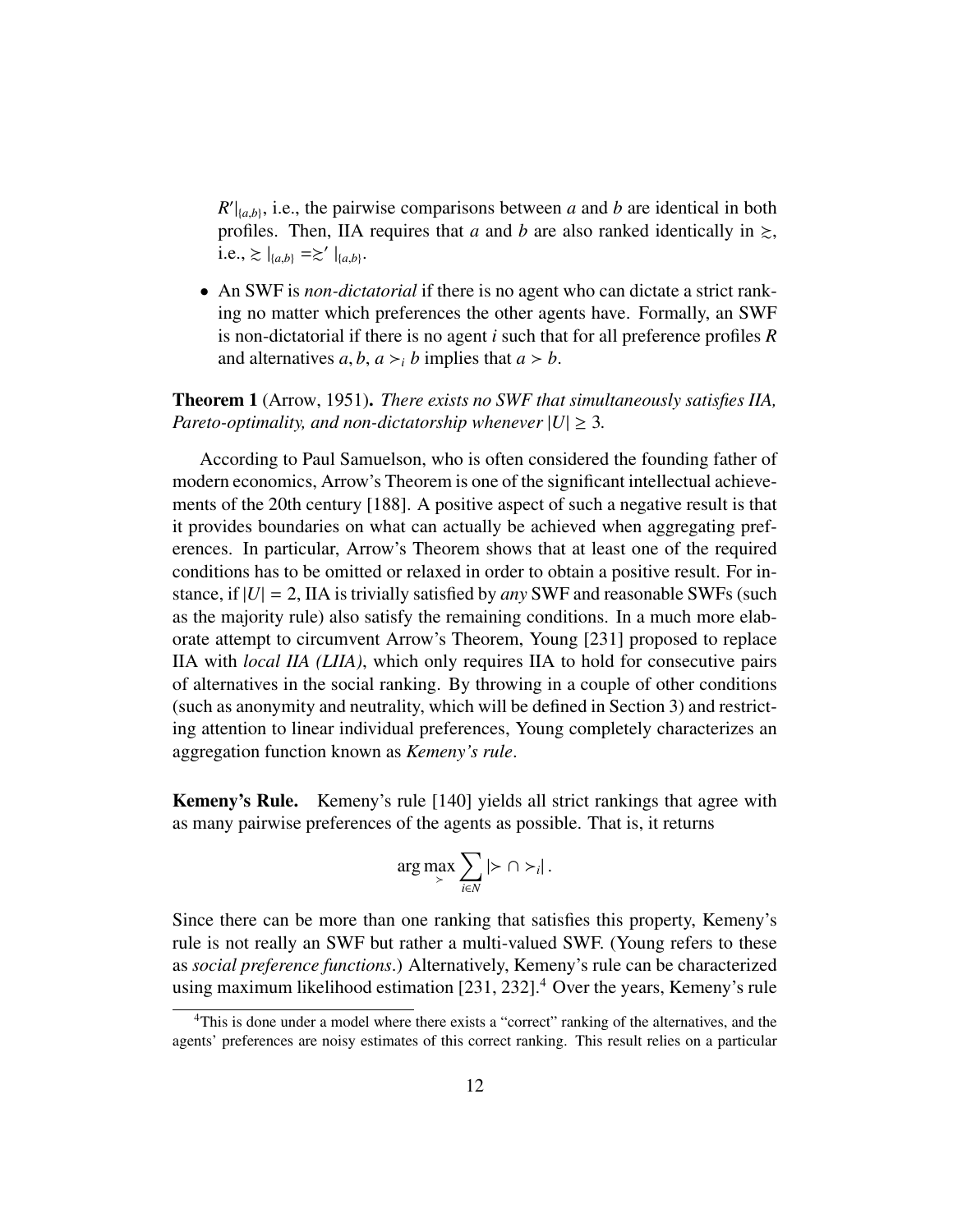has been reinvented by many scholars in different fields. It is also known as the *median* or *linear ordering* procedure [15, 53]. Kemeny's rule is not only very interesting from an axiomatic but also from a computational point of view. The problem of computing a Kemeny ranking, as well as the closely related problem of computing a *Slater* ranking (a ranking that agrees with the outcomes of as many pairwise elections as possible), correspond to a computational problem on graphs known as the *minimum feedback arc set problem* (in the case of Kemeny's rule, the weighted version of this problem). It has been shown that computing a Kemeny ranking is NP-hard [20], even when there are just four voters [97]. Moreover, deciding whether a given alternative is ranked first in a Kemeny ranking is Θ *p*  $\frac{p}{2}$ complete [131]. Nevertheless, under certain conditions, there is a polynomialtime approximation scheme (PTAS) for the Kemeny problem [141]. For further details on these problems, we refer to the works of Davenport and Kalagnanam [84], Conitzer et al. [73], Alon [2], Conitzer [61], Charon and Hudry [53], Betzler et al. [23], Hudry [135], Betzler et al. [26], Brandt et al. [48], Hudry [136], and Ali and Meila [1].<sup>5</sup>

Rather than relaxing the explicit conditions in Arrow's Theorem, one may call its implicit assumptions into question. For instance, in many applications, a full social preference relation is not needed; rather, we just wish to identify the socially most desirable alternatives. This corresponds to the framework considered in the following section.<sup>6</sup>

#### 2.2 Social Choice Functions

The central objects of study in this section are *social choice functions*, i.e., functions that map the individual preferences of the agents and a feasible subset of the alternatives to a set of socially preferred alternatives, the choice set. Through-

noise model; if the noise model is changed, the maximum likelihood solution can result in other SWFs, though for yet other SWFs, it can be proved that no noise model would yield that SWF as the solution [90, 70, 209, 76]. However, the Kemeny result is robust to some other generalizations of the model [222, 66].

<sup>&</sup>lt;sup>5</sup>In 1995, Peyton Young predicted "that the time will come when [Kemeny's rule] is considered a standard tool for political and group decision making" [232]. This has not yet happened, but the website www.votefair.org provides an interface to use Kemeny's rule for surveys, polls, and elections at no charge.

 $6$ This effectively reduces the codomain of the aggregation function. As we will see in Section 3.2.2, a common technique to avoid negative results in social choice theory is to reduce the *domain* of the function.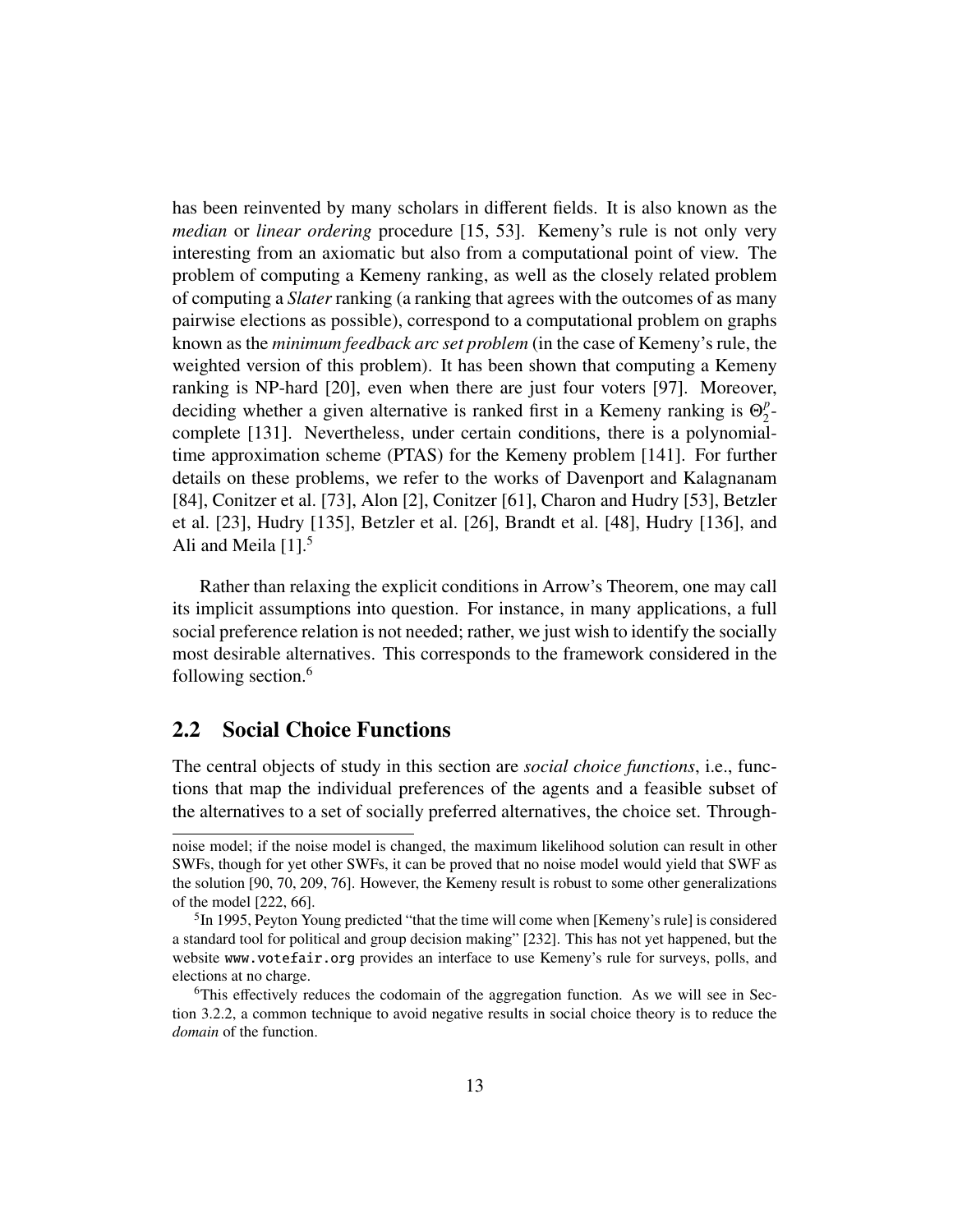out this chapter, the set of possible feasible sets  $\mathcal{F}(U)$  is defined as the set of all non-empty subsets of *U*. A feasible set (or agenda) defines the set of possible alternatives in a specific choice situation at hand. The reason for allowing the feasible set to vary is that we will later define properties that relate choices from different feasible sets to each other [see also 200, 206].

**Definition 2.** A social choice function (SCF) *is a function*  $f : \mathcal{R}(U)^n \times \mathcal{F}(U) \rightarrow$  $\mathcal{F}(U)$  *such that*  $f(R, A) \subseteq A$  *for all R and A.* 

#### 2.2.1 The Weak Axiom of Revealed Preference

Arrow's Theorem can be reformulated for SCFs by appropriately redefining Pareto-optimality, IIA, and non-dictatorship and introducing a new property called the weak axiom of revealed preference, as follows.

Pareto-optimality now requires that an alternative should not be chosen if there exists another feasible alternative that *all* agents unanimously prefer to the former—more precisely,  $a \notin f(R, A)$  if there exists some  $b \in A$  such that  $b \succ_i a$  for all  $i \in N$ . An SCF f is non-dictatorial if there is no agent i such that for all preference profiles *R* and alternatives  $a, a > b$  for all  $b \in A \setminus \{a\}$  implies  $a \in f(R, A)$ .<sup>7</sup> Independence of irrelevant alternatives reflects the idea that choices from a set of feasible alternatives should not depend on preferences over alternatives that are infeasible, i.e.,  $f(R, A) = f(R', A)$  if  $R|_A = R'|_A$ . Interestingly, in the context of SCEs. IIA constitutes no more than a framework requirement for social choice SCFs, IIA constitutes no more than a framework requirement for social choice and is not the critical assumption it used to be in the context of SWFs.

Finally, the *weak axiom of revealed preference (WARP)* demands that choice sets from feasible sets are strongly related to choice sets from feasible subsets. Let *A* and *B* be feasible sets such that  $B \subseteq A$ . WARP requires that the choice set of *B* consists precisely of those alternatives in *B* that are also chosen in *A*, whenever this set is non-empty. Formally, for all feasible sets *A* and *B* and preference profiles *R*,

if 
$$
B \subseteq A
$$
 and  $f(R, A) \cap B \neq \emptyset$  then  $f(R, A) \cap B = f(R, B)$ . (WARP)

We are now ready to state a variant of Arrow's Theorem for SCFs.

Theorem 2 (Arrow, 1951, 1959). *There exists no SCF that simultaneously satisfies IIA, Pareto-optimality, non-dictatorship, and WARP whenever*  $|U| \geq 3$ .

 $7$ Theorem 2 holds for an even weaker notion of non-dictatorship in which a dictator can enforce that  ${a} = f(R, A)$ .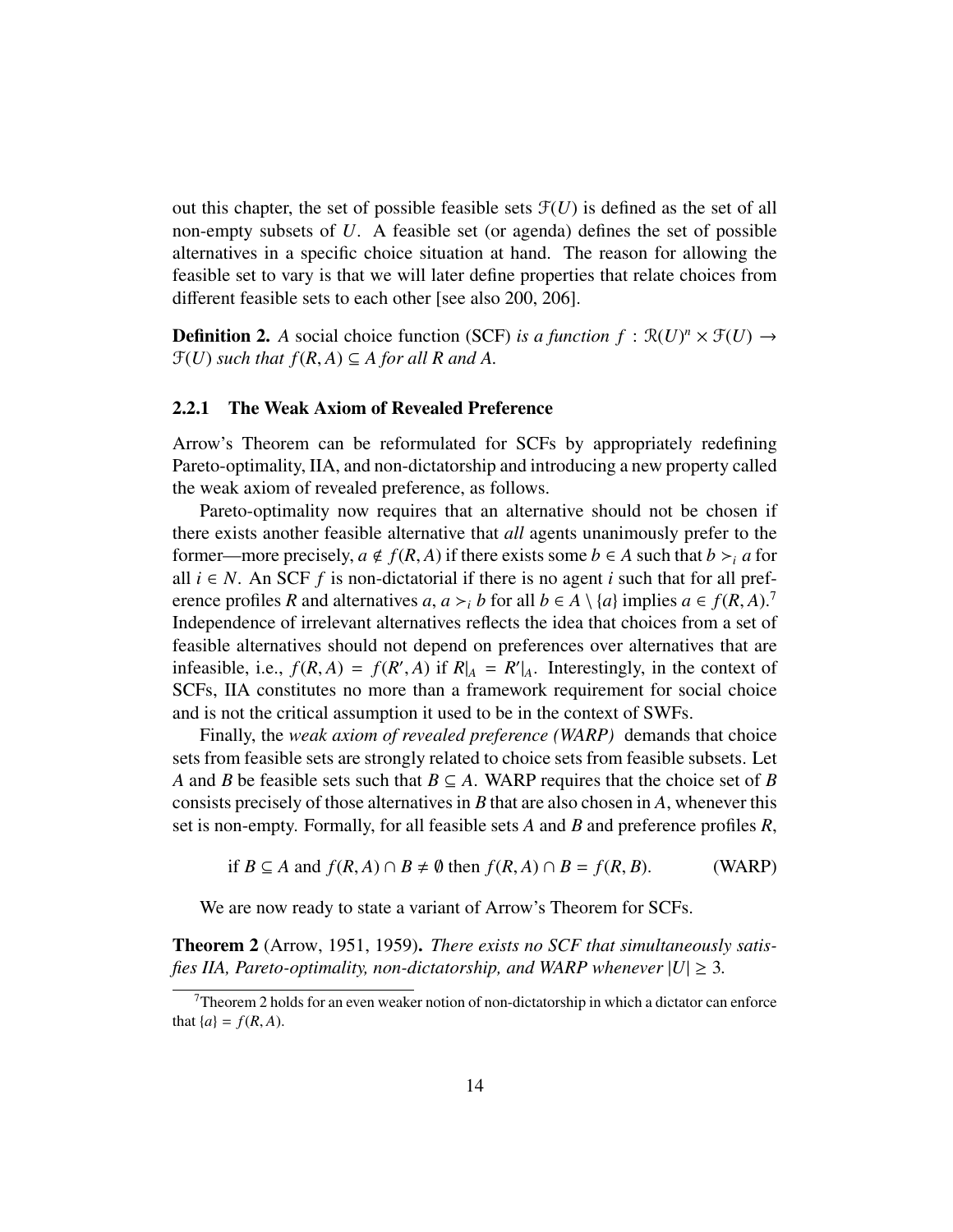As the Arrovian conditions—Pareto-optimality, IIA, non-dictatorship, and WARP—cannot be satisfied by any SCF, at least one of them needs to be excluded or relaxed to obtain positive results. Clearly, dropping non-dictatorship is unacceptable and, as already mentioned, IIA merely states that the SCF represents a reasonable model of preference aggregation [see, e.g., 193, 29]. Wilson [215] has shown that without Pareto-optimality only SCFs that are constant (i.e., completely unresponsive) or fully determined by the preferences of a single agent are possible. Moreover, it could be argued that not requiring Pareto-optimality runs counter to the very idea of *social* choice. Accordingly, the only remaining possibility is to relax WARP.

#### 2.2.2 Contraction and Expansion Consistency

Building on earlier work by Sen [198], Bordes [28] factorized WARP into two separate conditions by splitting the equality in the consequence of the definition of WARP into two inclusions. The resulting conditions are known as *contraction* and *expansion*.

*Contraction* prescribes that an alternative that is chosen from some feasible set will also be chosen from all subsets in which it is contained. Formally, SCF *f* satisfies contraction if for all *<sup>A</sup>*, *<sup>B</sup>* and *<sup>R</sup>*,

if 
$$
B \subseteq A
$$
 then  $B \cap f(R, A) \subseteq f(R, B)$ . (contraction)

The intuition behind *expansion* is that if alternative *a* is chosen from some set that contains another alternative *b*, then it will also be chosen in all supersets in which *<sup>b</sup>* is chosen. Formally, SCF *<sup>f</sup>* satisfies expansion if for all *<sup>A</sup>*, *<sup>B</sup>* and *<sup>R</sup>*,

if 
$$
B \subseteq A
$$
 and  $B \cap f(R, A) \neq \emptyset$  then  $f(R, B) \subseteq B \cap f(R, A)$ . (expansion)

One possibility to escape the haunting impossibility of social choice is to require only contraction or expansion but not both at the same time. It turns out that contraction and even substantially weakened versions of it give rise to impossibility results that retain Arrow's spirit [199]. As an example, consider the preference profile given in Figure 1. All of the voting rules mentioned in the introduction (plurality, STV, and Copeland) will yield a tie between all three alternatives. Hence, if any of these rules were to satisfy contraction, they would need to yield both available alternatives in every two-element subset of  $\{a, b, c\}$ . However, this is not the case for *any* of these subsets as each of them has a single winner according to all three rules (in fact, it is a 2:1 majority in each case, so this would be the case for almost any natural rule).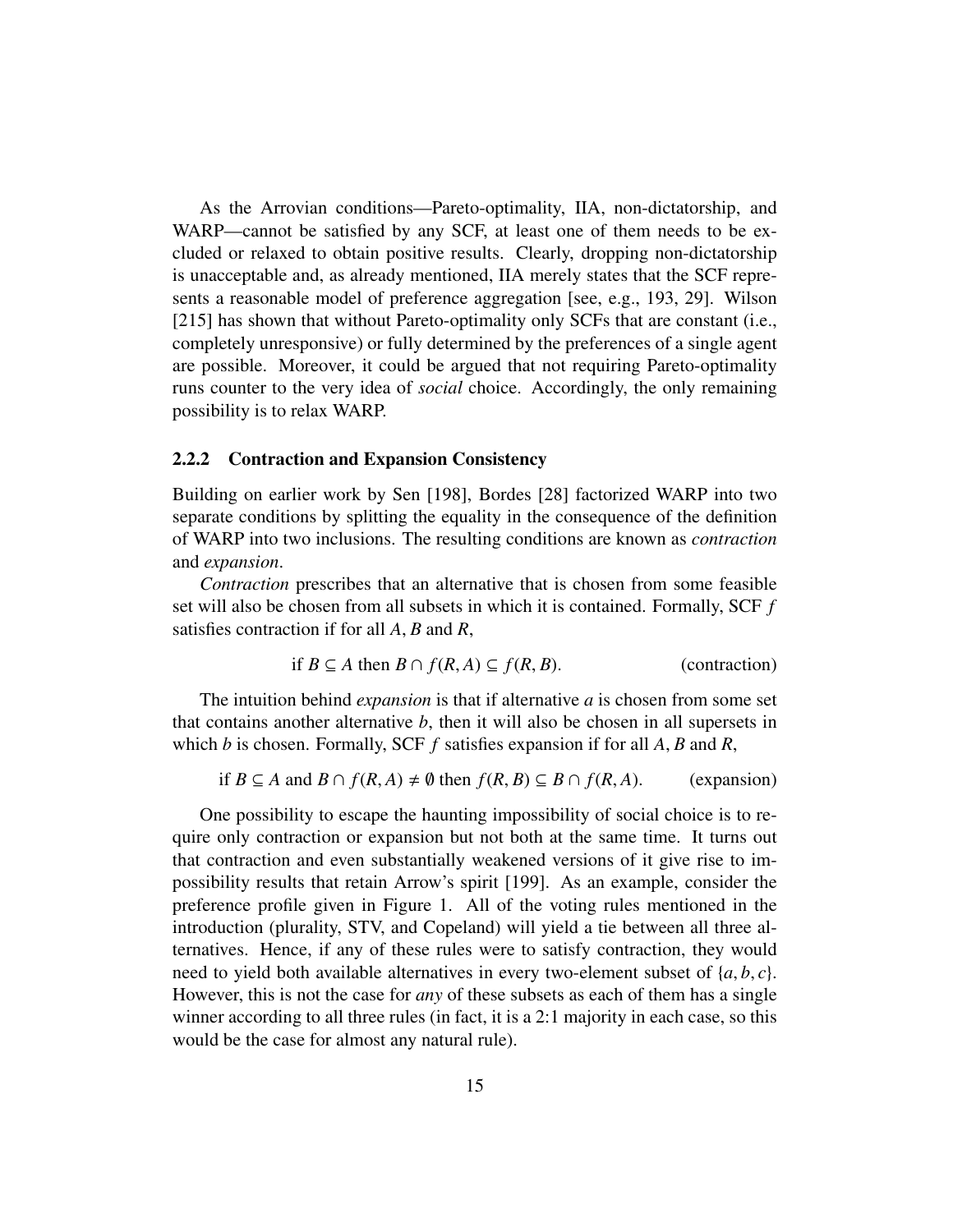Expansion consistency conditions, on the other hand, are much less restrictive. In fact, a number of appealing SCFs can be characterized using weakenings of expansion and inclusion-minimality. Inclusion-minimality is quite natural in this context as one is typically interested in choice sets that are as small as possible.<sup>8</sup> These characterizations are nice examples of how positive results can be obtained by using the axiomatic method.

In the following, an SCF is said to be *majoritarian* if choice sets only depend on the majority rule within the feasible set. For technical reasons, we furthermore assume that *n* is odd and that the preferences of the voters are strict, which guarantees that the majority rule is asymmetric.

Top Cycle. The top cycle is the smallest majoritarian SCF satisfying expansion [28]. It consists of the maximal elements of the transitive closure of the weak majority relation [88, 45] and can be computed in linear time by using standard algorithms for identifying strongly connected components in digraphs such as those due to Kosaraju or Tarjan [see, e.g., 80].

Uncovered Set. The uncovered set is the smallest majoritarian SCF satisfying a weak version of expansion [164]. Interestingly, the uncovered set consists precisely of those alternatives that reach every other alternative on a majority rule path of length at most two [202]. Based on this characterization, computing the uncovered set can be reduced to matrix multiplication and is thus feasible in almost linear time [134, 42].

Banks Set. The Banks set is the smallest majoritarian SCF satisfying a weakening of weak expansion called strong retentiveness [40]. In contrast to the previous two SCFs, the Banks set cannot be computed in polynomial time unless P equals NP. Deciding whether an alternative is contained in the Banks set is NP-complete [216, 47]. Interestingly, some alternatives (and thus subsets) of the Banks set can be found in linear time [133]. A very optimized (exponential-time) algorithm for computing the Banks set was recently proposed by Gaspers and Mnich [122].<sup>9</sup>

<sup>&</sup>lt;sup>8</sup>Moreover, due to the inclusive character of expansion consistency conditions, they are easily satisfied by very undiscriminatory SCFs. For instance, the trivial SCF, which always yields all feasible alternatives, trivially satisfies expansion (and all of its weakenings).

 $9$ Another SCF, the tournament equilibrium set [194], was, for more than 20 years, conjectured to be the unique smallest majoritarian SCF satisfying retentiveness, a weakening of strong retentiveness. This was recently disproven by Brandt et al. [49]. Deciding whether an alternative is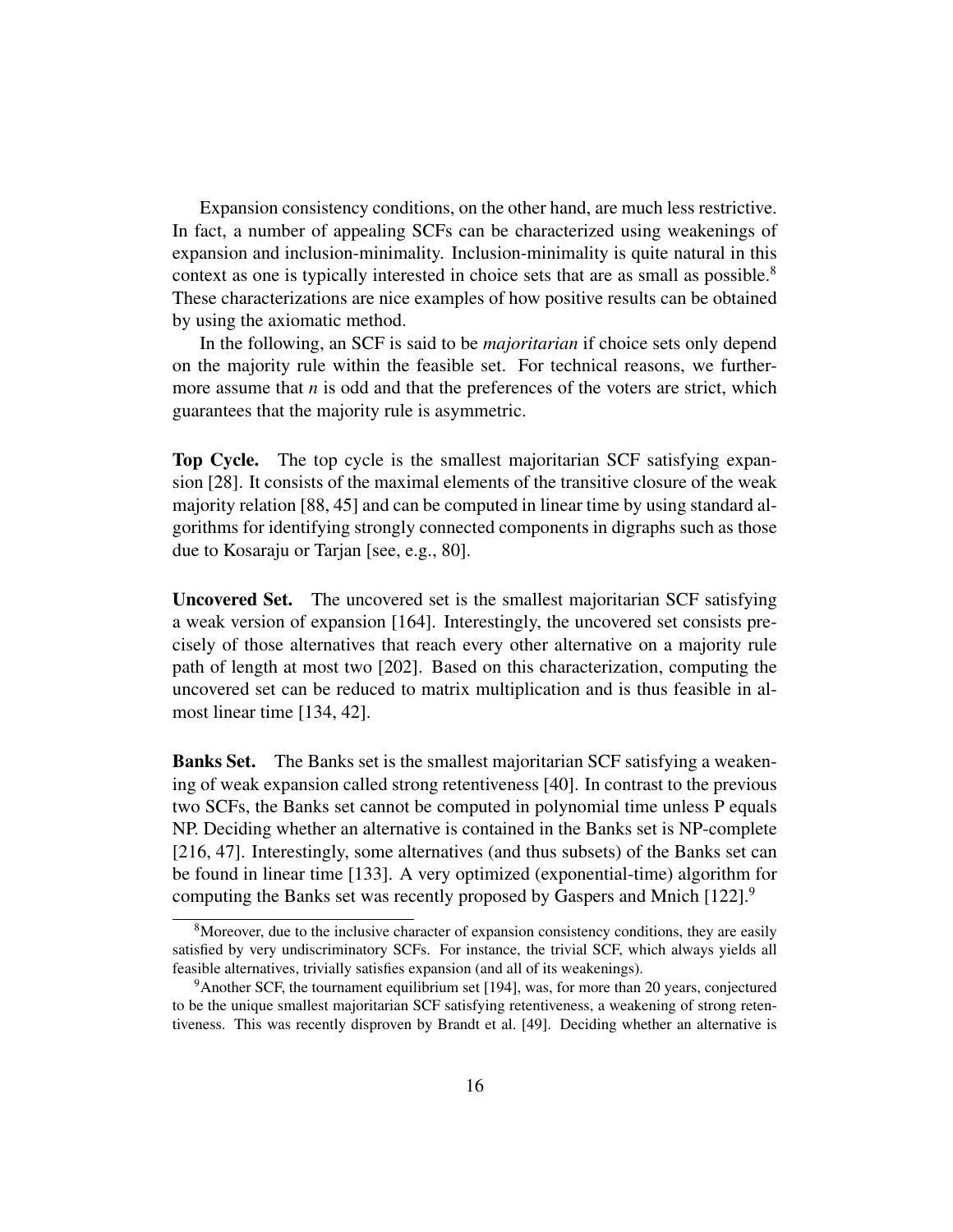Two other SCFs, namely the *minimal covering set* [95] and the *bipartisan set* [147], have been axiomatized using a variant of contraction, which is implied by WARP [43]. While the bipartisan set can be computed using a single linear program, the minimal covering set requires a slightly more sophisticated, yet polynomial-time, algorithm [42]. In addition to efficient computability, the minimal covering set and the bipartisan set satisfy a number of other desirable properties [151, 39] (see also Section 3.2.5).

## 3 Voting

In the previous section, we started our formal treatment of social choice and encountered some of the fundamental limitations that we face. The purpose of presenting these limitations at the outset is of course not to convince the reader that social choice is hopeless and we should give up on it; it is too important for that. (One is reminded of Churchill's quote that "democracy is the worst form of government except for all those other forms that have been tried from time to time.") Rather, it is intended to get the reader to think about social choice in a precise manner and to have realistic expectations for what follows. Now, we can move on to some more concrete procedures for making decisions based on the preferences of multiple agents.

#### 3.1 Voting Rules

We begin by defining voting rules.

#### **Definition 3.** A voting rule *is a function*  $f : \mathcal{R}(U)^n \to \mathcal{F}(U)$ .

Of course, every SCF can also be seen as a voting rule. There are two reasons we distinguish SCFs from voting rules. First, from a technical perspective, the SCFs defined in the previous section were axiomatized using variable feasible sets in order to salvage some degree of collective rationality. Second, some of these SCFs (e.g., the top cycle) can hardly be considered voting rules because they are not discriminatory enough. Of course, the latter is merely a gradual distinction, but there have been attempts to formalize this [see, e.g., 10, 207, 117, 195]. When ignoring all conditions that relate choices from different feasible sets

contained in the tournament equilibrium set of a tournament is NP-hard [47]. This problem is not known to be in NP and may be significantly harder.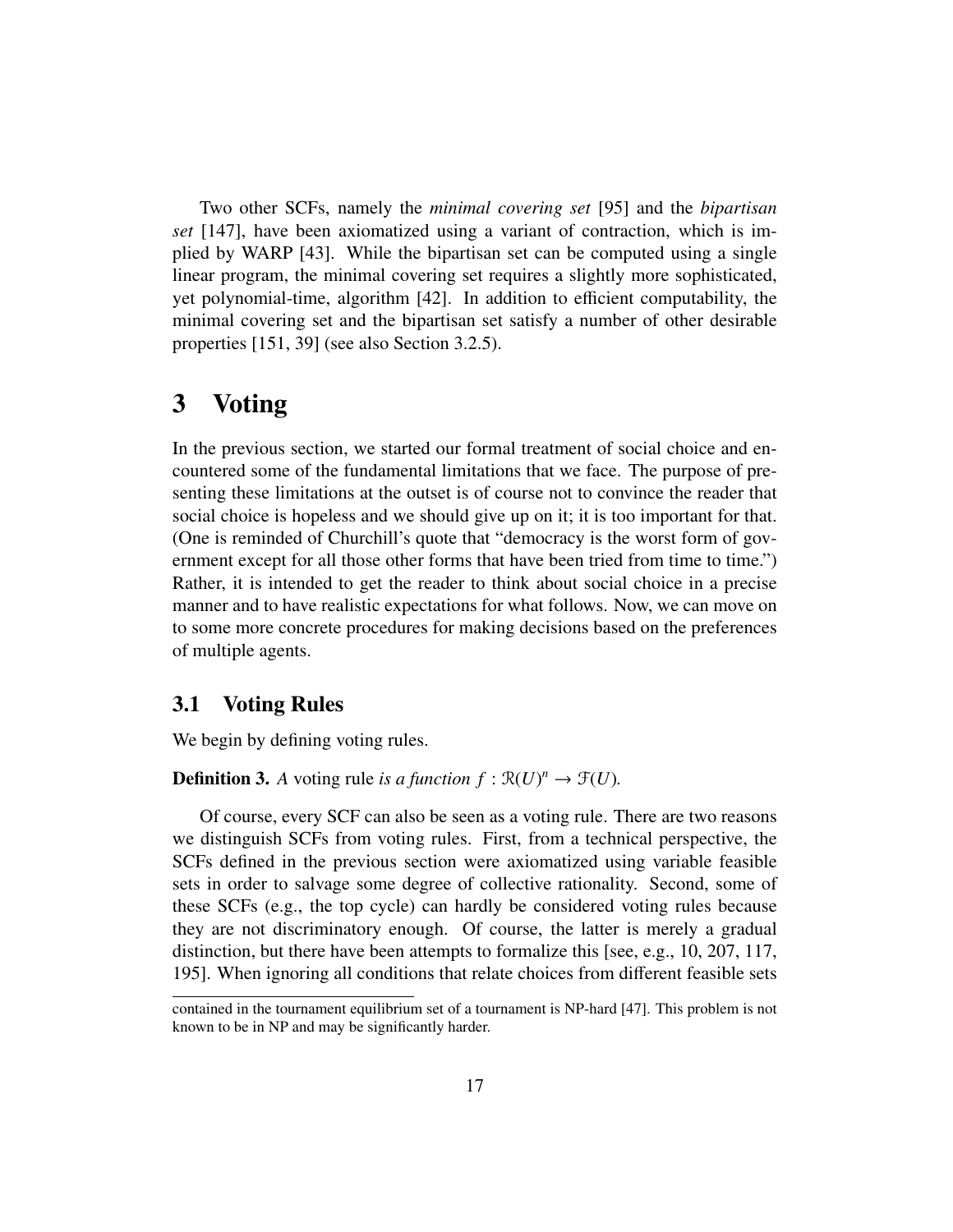with each other, we have much more freedom in defining aggregation functions. For simplicity, we assume throughout this section that preferences are linear, i.e., there are no ties in individual preference relations.

An important property that is often required of voting rules in practice, called *resoluteness*, is that they should always yield a unique winner. Formally, a voting rule *f* is *resolute* if  $|f(R)| = 1$  for all preference profiles *R*. Two natural symmetry conditions are anonymity and neutrality. *Anonymity* requires that the outcome of a voting rule is unaffected when agents are renamed (or more formally, when the individual relations within a preference profile are permuted). In a similar vein, *neutrality* requires that a voting rule is invariant under renaming alternatives.

Unfortunately, in general, anonymous and neutral voting rules cannot be single-valued. The simplest example concerns two agents and two alternatives, each of which is preferred by one of the voters. Clearly, a single alternative can only be chosen by breaking anonymity or neutrality.<sup>10</sup>

In the remainder of this section, we will define some of the most common voting rules.

#### 3.1.1 Scoring Rules

A common objection to the plurality rule is that an alternative ought to get some credit for being ranked, say, in second place by a voter. Under a (positional) scoring rule, each time an alternative is ranked *i*th by some voter, it gets a particular score  $s_i$ . The scores of each alternative are then added and the alternatives with the highest cumulative score are selected. Formally, for a fixed number of alternatives *m*, we define a *score vector* as a vector  $s = (s_1, \ldots, s_m)$  in  $\mathbb{R}^m$  such that  $s_1 \geq s_2 \geq s_3$  and  $s_2 \geq s_1$ . Three well-known examples of scoring rules are  $s_1 \geq \cdots \geq s_m$  and  $s_1 > s_m$ . Three well-known examples of scoring rules are *Borda's rule*, the *plurality rule*, and the *anti-plurality rule*.

Borda's rule. Under *Borda's rule* alternative *a* gets *k* points from voter *i* if *i* prefers *a* to *k* other alternatives, i.e., the score vector is  $(|U| - 1, |U| - 2, \ldots, 0)$ . Borda's rule takes a special place within the class of scoring rules as it chooses those alternatives with the *highest average rank* in individual rankings. While Borda's rule is not a Condorcet extension, it is the *only* scoring rule that never gives a Condorcet winner the lowest accumulated score [204]. Another appealing axiomatic characterization of Borda's rule was given by Young [228].

 $10$ Moulin [163] has shown that anonymous, neutral, and resolute voting rules exist if and only if |*U*| can be written as the sum of non-trivial dividers of *n*.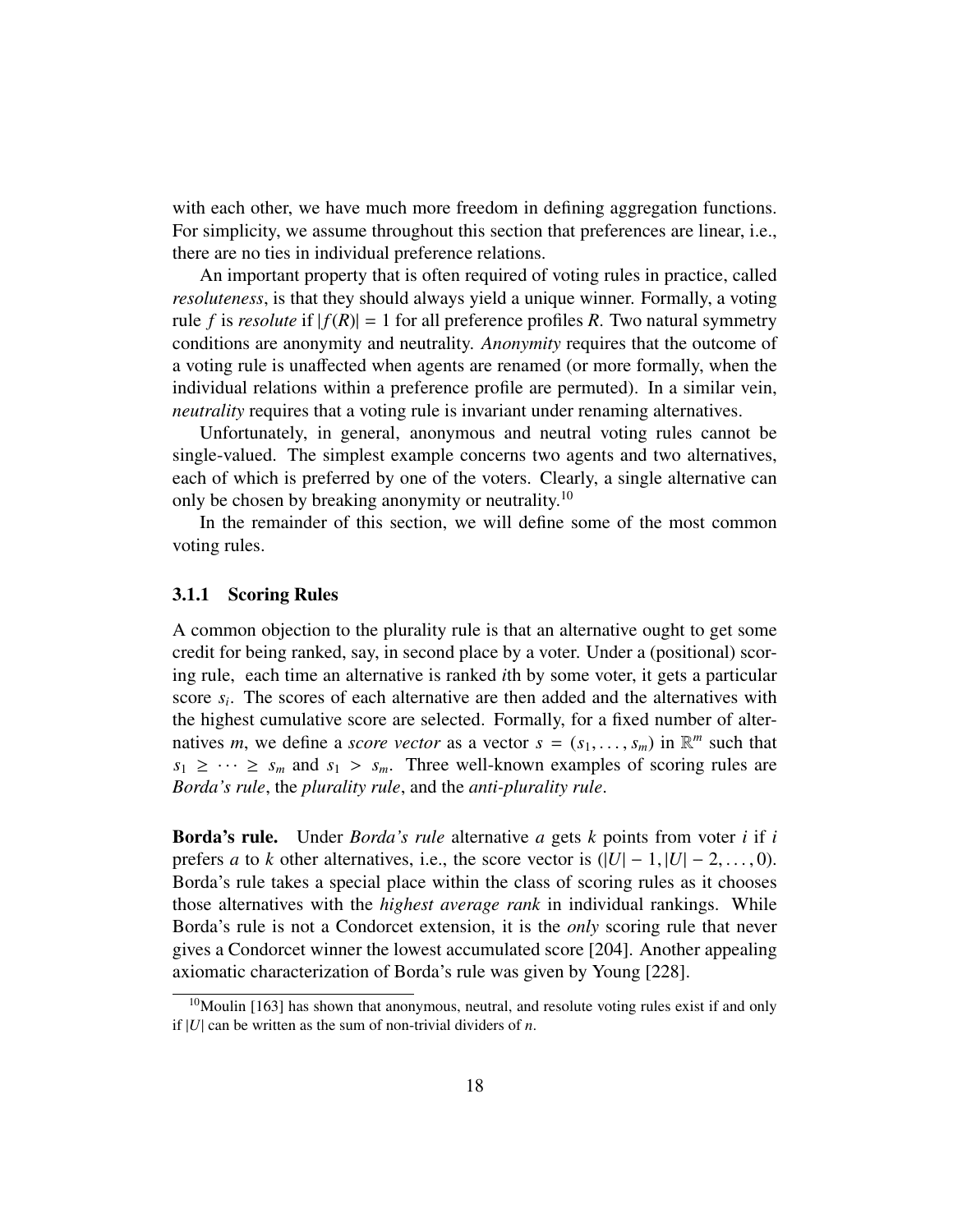**Plurality rule.** The score vector for the plurality rule is  $(1, 0, \ldots, 0)$ . Hence, the cumulative score of an alternative equals the number of voters by which it is ranked first.

Anti-plurality rule. The score vector for the anti-plurality rule (which is sometimes also called *veto*) is  $(1, \ldots, 1, 0)$ . As a consequence, it chooses those alternatives that are least-preferred by the lowest number of voters.

Due to their simplicity, scoring rules are among the most-used voting rules in the real world. Moreover, there are various elegant characterizations of scoring rules. In Section 2, we introduced axioms that impose consistency restrictions on choice sets when the set of feasible alternatives varies. Alternatively, one can focus on changes in the set of voters. A very natural consistency property with respect to a variable electorate, often referred to as *reinforcement*, was suggested independently by Smith [204] and Young [228]. It states that all alternatives that are chosen simultaneously by two disjoint sets of voters (assuming that there is at least one alternative with this property) should be precisely the alternatives chosen by the union of both sets of voters. When also requiring anonymity, neutrality, and a mild technical condition, Smith [204] and Young [229] have shown that scoring rules are the *only* voting rules satisfying these properties simultaneously.

A voting procedure, popularized by Brams and Fishburn [36], that is closely related to scoring rules is *approval voting*. In approval voting, every voter can approve any number of alternatives and the alternatives with the highest number of approvals win. We deliberately called approval voting a voting procedure, because technically it is not really a voting rule (unless we impose severe restrictions on the domain of preferences by making them dichotomous). Various aspects of approval voting (including computational ones) are analyzed in a recent compendium by Laslier and Sanver [152].

#### 3.1.2 Condorcet Extensions

As mentioned in Section 1, a Condorcet winner is an alternative that beats every other alternative in pairwise majority comparisons. We have already seen in the Condorcet Paradox that there are preference profiles that do not admit a Condorcet winner. However, whenever a Condorcet winner does exist, it obviously has to be unique. Many social choice theorists consider the existence of Condorcet winners to be of great significance and therefore call any voting rule that picks a Condorcet winner whenever it exists a *Condorcet extension*. For aficionados of Condorcet's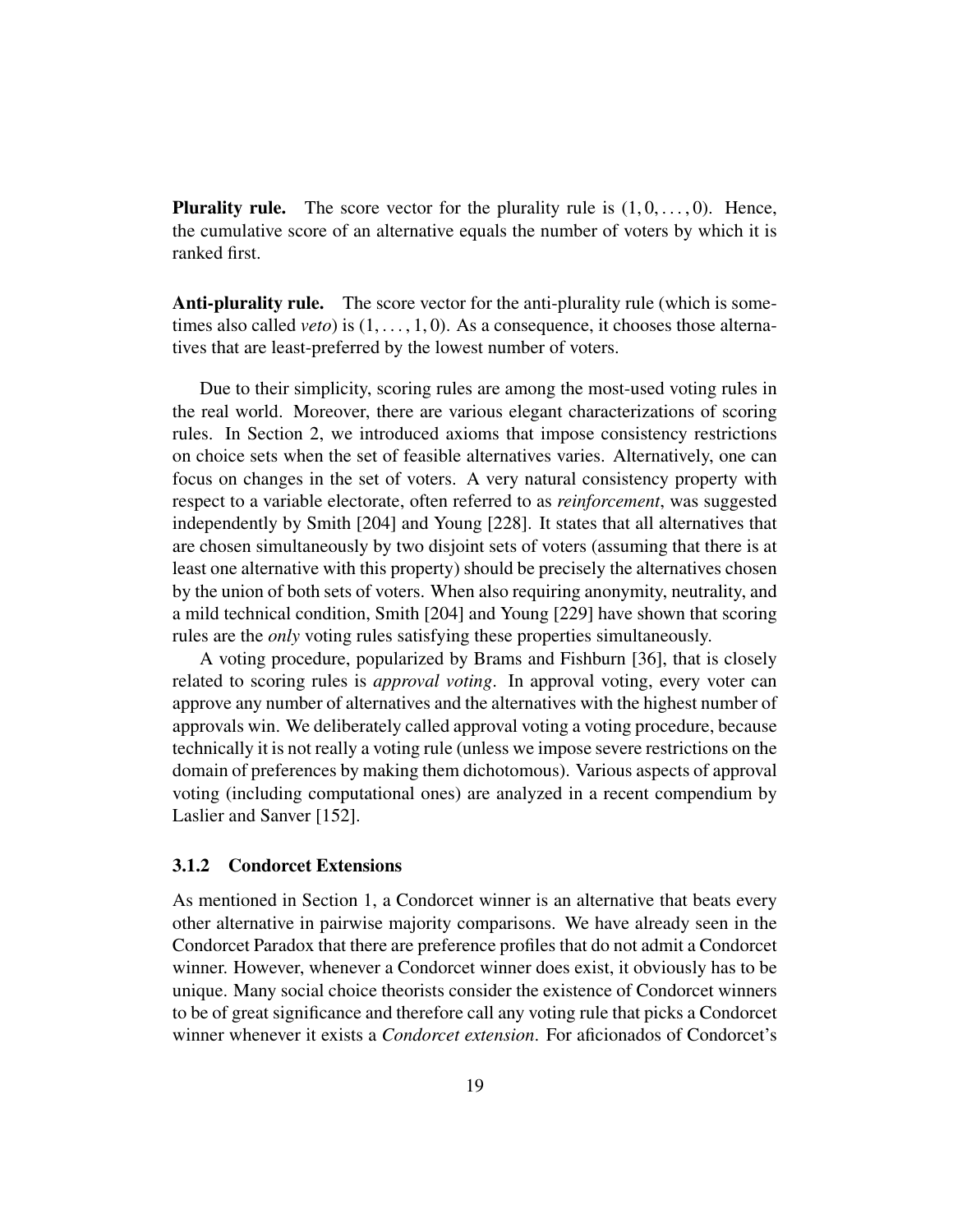criterion, scoring rules present a major disappointment: every scoring rule fails to select the Condorcet winner for some preference profile [118]. This is shown by using one universal example given in Figure 2.

| a c b b<br>$b$ a a c<br>$c$ b $c$ a |  | 6 3 4 4 |                                                         |
|-------------------------------------|--|---------|---------------------------------------------------------|
|                                     |  |         | <i>a</i> 's score: $6 + 7s_2$<br>b's score : $8 + 6s_2$ |
|                                     |  |         | c's score : $3 + 4s_2$                                  |

Figure 2: Example due to Fishburn [118], which shows that no scoring rule is a Condorcet extension. Scores for the score vector  $(1, s_2, 0)$  are given on the righthand side.

It is easily verified that alternative *a* is a Condorcet winner as 9 out of 17 voters prefer *a* to *b* and 10 out of 17 voters prefer *a* to *c*. Now, consider an arbitrary scoring rule with score vector  $(s_1, s_2, s_3)$ . Due to the linearity of scores, we may assume without loss of generality that  $s_1 = 1$  and that  $s_3 = 0$ . The resulting scores for each alternative are given in Figure 2. Since  $s_2 \in [0, 1]$ , the score of alternative *b* always exceeds that of alternatives *a* and *c*. In other words, *b* is the unique winner in any scoring rule, even though *a* is the Condorcet winner.

We now give some examples of rules that do satisfy Condorcet's criterion. This list is far from complete, but it already shows the wide variety of Condorcet extensions.

Copeland's rule. We have already mentioned *Copeland's rule*: an alternative gets a point for every pairwise majority win, and some fixed number of points between 0 and 1 (say, 1/2) for every pairwise tie. The winners are the alternatives with the greatest number of points.

Maximin. Under the *maximin* rule, we consider the magnitude of pairwise election results (by how many voters one alternative was preferred to the other). We evaluate every alternative by its worst pairwise defeat by another alternative; the winners are those who lose by the lowest margin in their worst pairwise defeats. (If there are any alternatives that have no pairwise defeats, then they win.)

Dodgson's rule. *Dodgson's rule* yields all alternatives that can be made a Condorcet winner by interchanging as few adjacent alternatives in the individual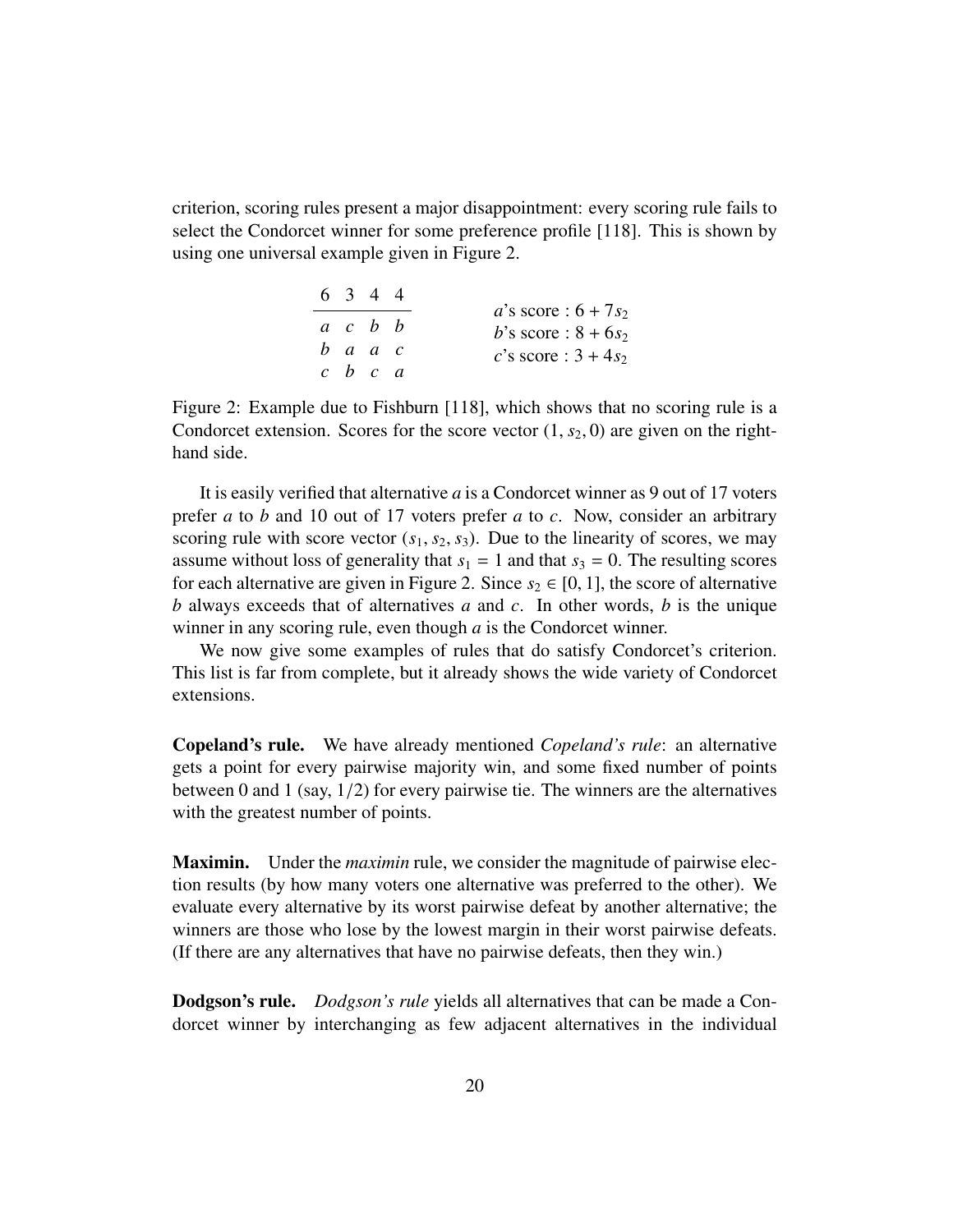rankings as possible. Deciding whether an alternative is a Dodgson winner is  $\Theta_2^p$  $\frac{p}{2}$ -complete and thus computationally intractable [20, 130]. Various computational properties of Dodgson's rule such as approximability and fixed-parameter tractability have been studied [see, e.g., 158, 51, 24, 52]. Unfortunately, Dodgson's rule violates various mild axioms that almost all other Condorcet extensions satisfy [see, e.g., 38].

Young's rule. *Young's rule* is based on removing voters in order to obtain a Condorcet winner. More precisely, it yields all alternatives that can be made a Condorcet winner by removing as few voters as possible. Deciding whether an alternative is a winner according to Young's rule is Θ *p*  $2^P$ -complete [185].<sup>11</sup> Further computational results for Young's rule were obtained by Caragiannis et al. [51], Betzler et al. [24]

Nanson's rule. *Nanson's rule* is a runoff method similar to STV as described in Section 1.1. In Nanson's original definition, a series of Borda elections is held and all alternatives who at any stage have no more than the average Borda score are excluded unless all alternatives have identical Borda scores, in which case these candidates are declared the winners. There exist two variants of Nanson's rule due to Fishburn and Schwartz, which exclude candidates with the *lowest* Borda score (also known as *Baldwin's rule*) and candidates whose Borda score is *less than* the average score, respectively [167].

Ranked pairs. The *ranked pairs* rule generates a ranking of all alternatives (and the first-ranked alternative can be considered the winner). It first sorts all pairwise elections by the magnitude of the margin of victory. Then, starting with the pairwise election with the largest margin, it "locks in" these results in this order, so that the winner of the current pairwise election must be ranked above the loser in the final ranking—unless this would create a cycle due to previously locked-in results, in which case we move on to the next pairwise election. A similar voting rule was proposed by Schulze [192].

All SCFs mentioned in Section 2.2 (e.g., the top cycle, the uncovered set, and the Banks set) also happen to be Condorcet extensions. This is because the

<sup>11</sup>Young [230] actually defined his rule using *weak* Condorcet winners (see Exercise 15). Brandt et al. [46] have shown that the hardness result by Rothe et al. [185] carries over to Young's original definition.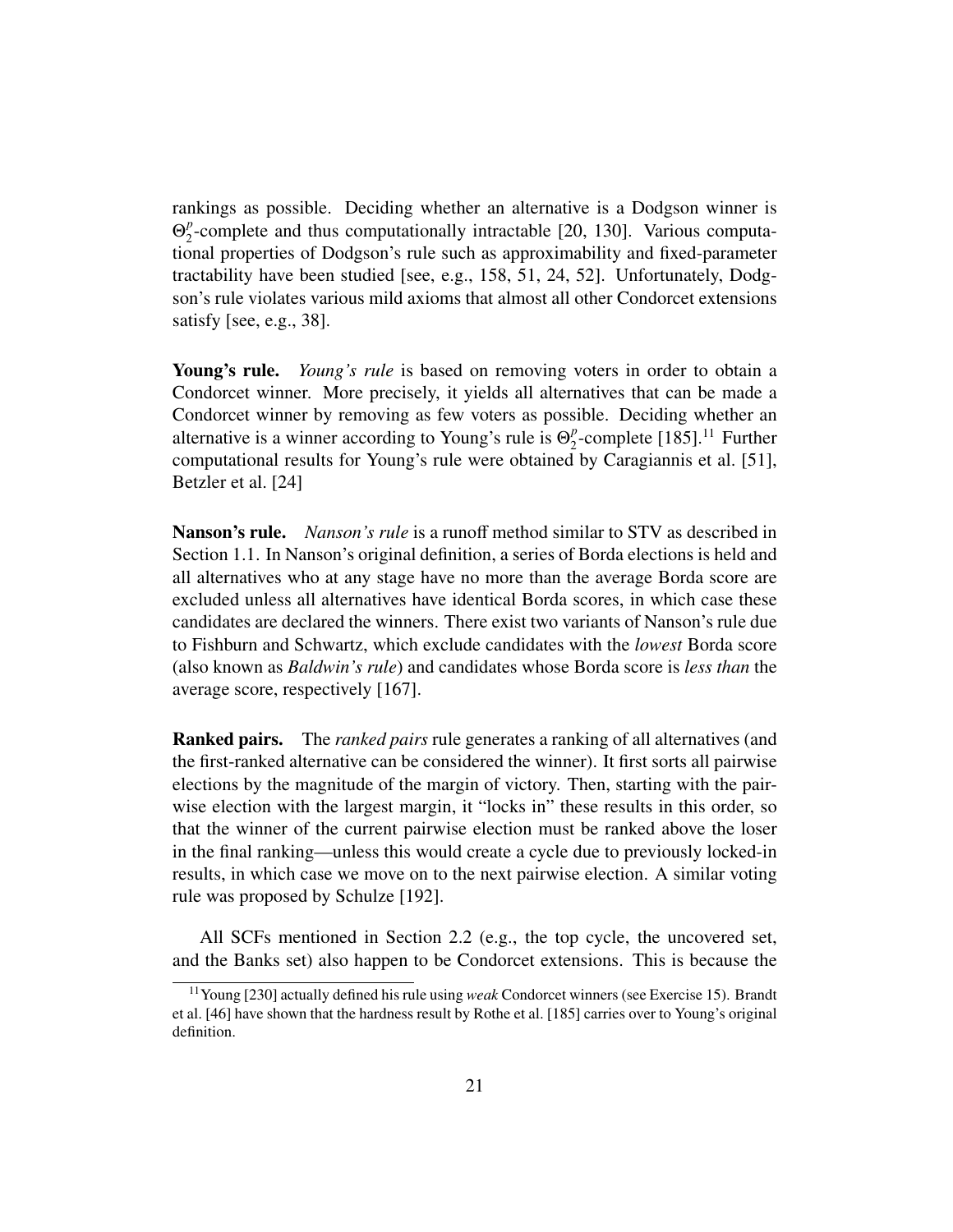Condorcet criterion can be seen as a very weak variant of expansion consistency: whenever an alternative is chosen in all two-element subsets, then it should also be chosen from the union of all these sets. Many of the proposed Condorcet extensions can be seen as refinements of these SCFs because they always yield elements of, say, the top cycle or the uncovered set. Other prominent Condorcet extensions are Kemeny's rule and Slater's rule (see Section 2.1).

#### 3.1.3 Other Rules

While scoring rules and Condorcet extensions are two important classes of voting rules, many other rules that do not fit in either class have been proposed over the years. Two examples are STV and Bucklin's rule.

STV. We have already mentioned the *STV rule*: it looks for the alternatives that are ranked in first place the least often, removes them from all voters' ballots (so that some of them may now rank a different alternative first), and repeats. The alternatives removed in the last round (which results in no alternatives being left at all) win.

Bucklin's rule. In the (simple version of) *Bucklin's rule*, we first check whether there is any alternative that is ranked first by more than half the voters; if so, this alternative wins. If not, we check whether there are any alternatives that are ranked in either first or second place by more than half the voters; if so, they win. If not, we consider the first three positions, etc. When multiple alternatives cross the  $n/2$  threshold simultaneously, it is common to break ties by the margin by which they crossed the threshold.

In order to gain more insight into the huge zoo of voting rules, various axioms that may or may not be satisfied by a voting rule have been put forward. Sometimes a certain set of axioms completely characterizes a single voting rule (such as the SCFs proposed in Section 2.2.2) or an interesting class of voting rules (such as the class of scoring rules in Section 3.1.1). Another stream of research studies the rationalization of voting rules by measuring the *distance* (according to various metrics) of a given preference profile to the nearest preference profile that satisfies certain consensus properties (e.g., being completely unanimous or admitting a Condorcet winner). This approach goes back to Dodgson's voting rule mentioned in Section 3.1.2 and covers many of the rules proposed in this section [161, 99, 100].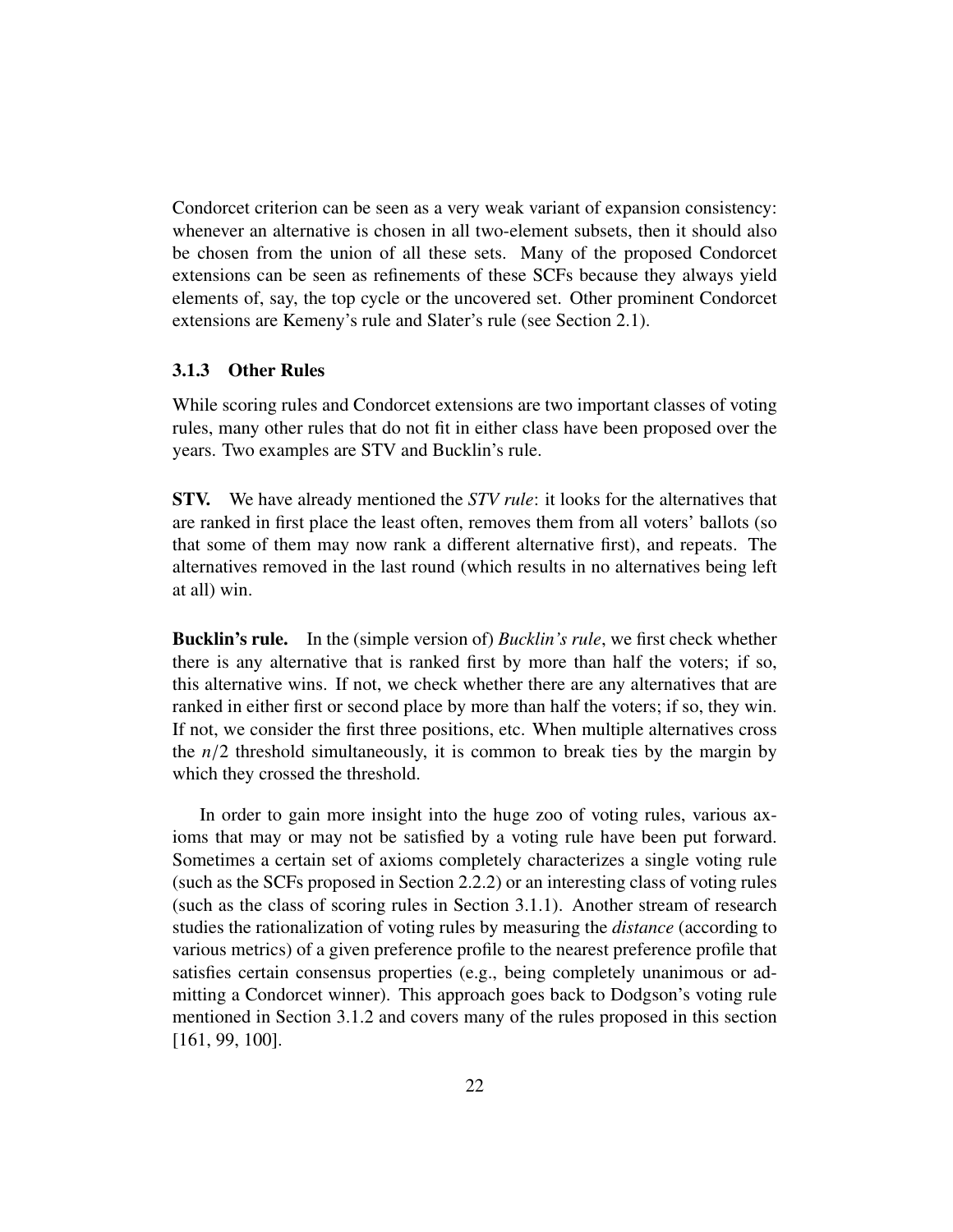#### 3.2 Manipulation

So far, we have assumed that the preferences of all voters are known. In reality, generally the voters need to *report* their preferences. A significant problem is that a voter may be incentivized to report preferences other than her true ones. For example, consider a plurality election between three alternatives, *a*, *b*, and *c*. Consider voter *i* with preferences  $a \succ_i b \succ_i c$ . Moreover, suppose that voter *i* believes that almost nobody else will rank *a* first, but it will be a close race between *b* and *c*. Then, *i* may be best off casting a vote in which *b* is ranked first: he has little hope of getting *a* to win, so he may be better off focusing on ensuring that at least *b* will win.

One may wonder why manipulation is something to be avoided. First, the possibility of manipulation leads to fairness issues since manipulative skills are usually not spread evenly across the population. Second, energy and resources are wasted on determining how best to manipulate. Third, it makes it difficult to evaluate whether the resulting outcome is in fact one that makes sense with respect to the true preferences (as opposed to the reported ones). As we will see, the question of *how* to manipulate is not only computationally but also conceptually problematic. It raises various fundamental game-theoretic questions and makes it very difficult to make predictions or theoretical statements about election outcomes.<sup>12</sup> There is also a result in the theory of mechanism design known as the *revelation principle* that can be very informally described as saying that anything that can be achieved by a mechanism in which agents play strategically, can also be achieved by a mechanism in which agents are best off telling the truth, underlining again the importance of truthful voting (for more details see the chapter on *Mechanism Design and Auctions* in this volume). Unfortunately, as we shall see, the problem of manipulation cannot be avoided in general as *every* single-valued

<sup>12</sup>One reason for this is that voting games can have many different *equilibria*. For example, in a plurality election, it can be an equilibrium for all voters to vote for either *b* or *c*, even though *all* voters rank *a* first in their true preferences! This is so because if nobody else is expected to vote for *a*, then it does not make sense to waste one's vote on *a*. If such an equilibrium seems artificial, imagine a society in which two parties dominate the political scene and put forward candidates *b* and *c*, whereas *a* is a third-party candidate. Of course, there are other equilibria as well, which will in general result in different winners. This makes it difficult to make any predictions about strategic voting. One context in which we can make a sharp game-theoretic prediction of the winner is the one in which the agents vote in sequence, one after the other, observing what the earlier agents have voted (see also Section 4.2). Unfortunately, in this context, paradoxical results can be exhibited where the game-theoretic outcome does not reflect the voters' true preferences well. For more detail, see the work of Desmedt and Elkind [89] and Xia and Conitzer [220].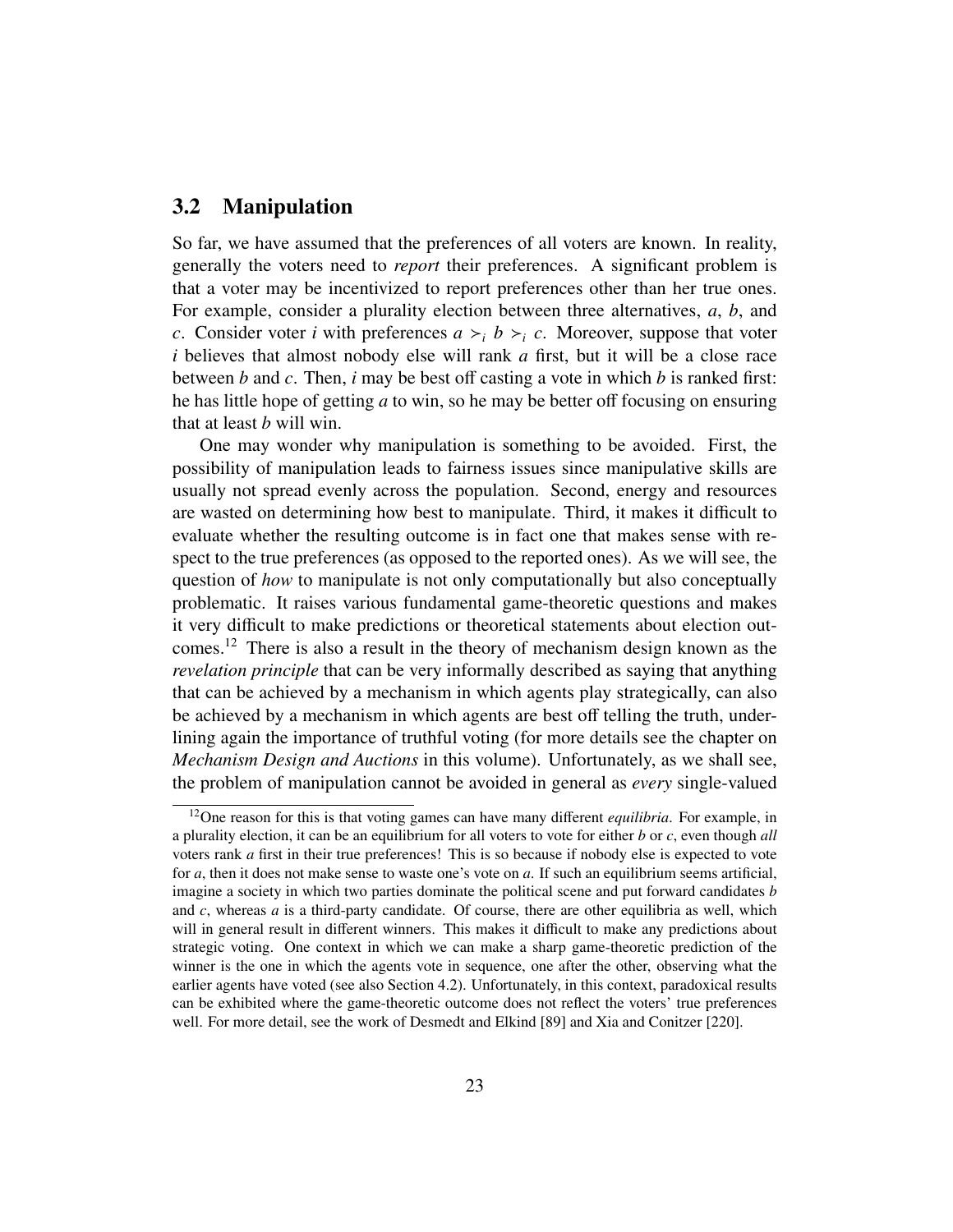voting rule for more than two alternatives is susceptible to manipulation.

#### 3.2.1 The Gibbard-Satterthwaite Impossibility

In order to formally capture whether voting rule *f* can be manipulated by voter *i*, we initially make the following assumptions. First, since voters just have preferences over single alternatives we assume that *f* is resolute (i.e., single-valued). And second, we assume that *i* knows the preferences of all other voters. This latter assumption is not entirely unreasonable in some settings (e.g., decision making in committees) and actually makes all statements about non-manipulability particularly strong because it guarantees non-manipulability even when all preferences are known.

Formally, a resolute voting rule *f* is *manipulable* by voter *i* if there exist preference profiles *R* and *R'* such that  $R_j = R'_j$ *f*<sub>i</sub> for all  $j \neq i$  and  $f(R') > i f(R)$ . (Recall that  $\succ_i$  corresponds to the strict part of  $\succ_i$  (not  $\succ_i$ ) *i* ).) A voting rule is *strategyproof* if it is not manipulable.

Just like an SCF, a voting rule *f* is *non-dictatorial* if there is no voter *i* such that for all preference profiles  $R$ ,  $a \in f(R)$  where *a* is voter *i*'s most preferred alternative.<sup>13</sup> Finally, we need a technical condition, even weaker than Paretooptimality, that ensures that at least three different alternatives can be returned by the voting rule, as follows. A voting rule is *non-imposing* if its image contains all singletons of  $\mathcal{F}(U)$ , i.e., every single alternative is returned for some preference profile.

Theorem 3 (Gibbard, 1973; Satterthwaite, 1975). *Every non-imposing, strategyproof, resolute voting rule is dictatorial when*  $|U| \geq 3$ .

Just as for Arrow's Theorem, we will now consider different ways to circumvent this impossibility by calling some of its explicit and implicit assumptions into question.

#### 3.2.2 Restricted Domains of Preferences

One of the implicit assumptions of the Gibbard-Satterthwaite Theorem is that the voting rule needs to be defined for *all* possible preference profiles. An important stream of research has consequently studied which restricted domains of preferences allow for strategyproof voting rules.

<sup>&</sup>lt;sup>13</sup>For *resolute* voting rules,  $a \in f(R)$  obviously implies  $\{a\} = f(R)$ .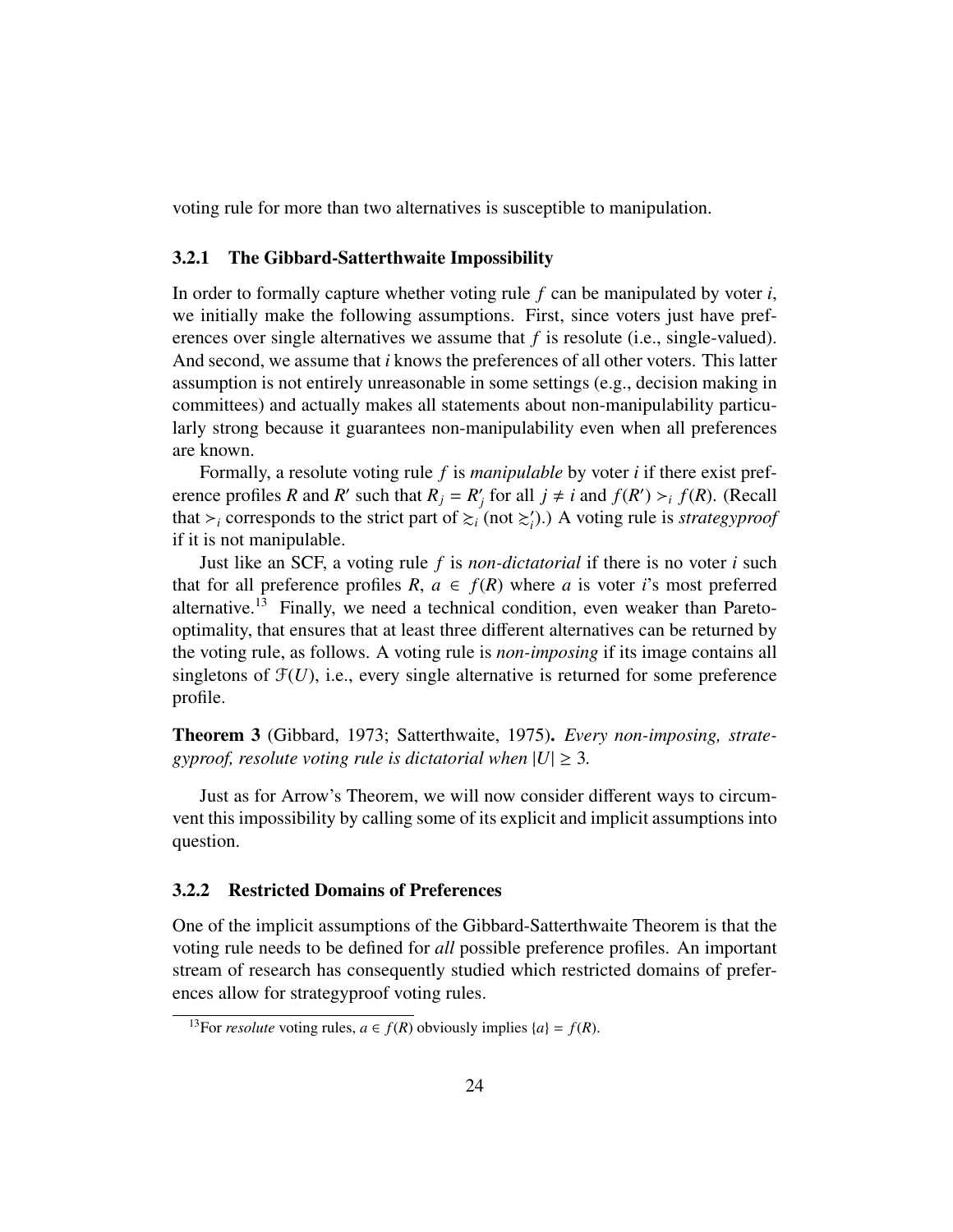An important observation by Moulin [165] is that in every restricted domain that always admits a Condorcet winner, the SCF that uniquely chooses the Condorcet winner is strategyproof (see Exercise 9). There are many examples of such domains. The best-known among these is the domain of *single-peaked* preferences. Suppose there is a linear ordering < on the alternatives, signifying which alternatives are "smaller" than others. For example, the voters may be voting over what the tax rate should be. In this case, the set of alternatives may be  $\{20\%, 30\%, 40\%, 50\%, 60\%\}$ , and clearly,  $20\% < 30\% < \ldots < 60\%$ . They may also be voting over possible dates for a deadline, in which case earlier dates could be considered smaller; they may be voting over a location along a road at which to build a building, in which case locations further to the west could be considered "smaller"; or, more abstractly, they could be voting over political candidates, in which case candidates further to the left of the political spectrum could be considered "smaller."

Imposing an ordering < on the alternatives, in and of itself, of course does not restrict the preferences yet; we must say something about how the preferences *relate* to the order over the alternatives. Preferences are said to be single-peaked with respect to the order  $\lt$  if the following holds: for every voter, as we move away (according to <) from the voter's most-preferred alternative, the alternatives will become less preferred for that voter. Formally, a preference profile *R* is singlepeaked if for every  $x, y, z \in U$ , it holds that

if 
$$
(x < y < z)
$$
 or  $(z < y < x)$ , then  $x \succ_i y$  implies  $y \succ_i z$  for every  $i \in N$ .

When preferences are single-peaked and there is an odd number of voters, there is always a unique Condorcet winner. If we sort voters by < according to their mostpreferred alternative (breaking ties arbitrarily), then the  $((n+1)/2)$ th voter is called the *median voter*. His top choice is always identical to the Condorcet winner, as was first observed by Black [27]. (The reason that the median voter's mostpreferred alternative *c* is always the Condorcet winner is simple. Consider any other alternative *c'*; without loss of generality, suppose  $c' < c$ . Then, by single-<br>peakedness, all the voters whose most-preferred alternative is equal to or greater peakedness, all the voters whose most-preferred alternative is equal to or greater than  $c$  will prefer  $c$  to  $c'$ , and these constitute more than half the voters.) Hence, to determine a Condorcet winner, it suffices to know every voter's top choice, even though the voters' preference relations contain more information than just their most-preferred alternatives.

Now, what is the relation of all of this to the Gibbard-Satterthwaite Theorem? The answer is that the median-voter rule, in spite of clearly allowing every alternative the possibility of winning and not being a dictatorial rule, is strategyproof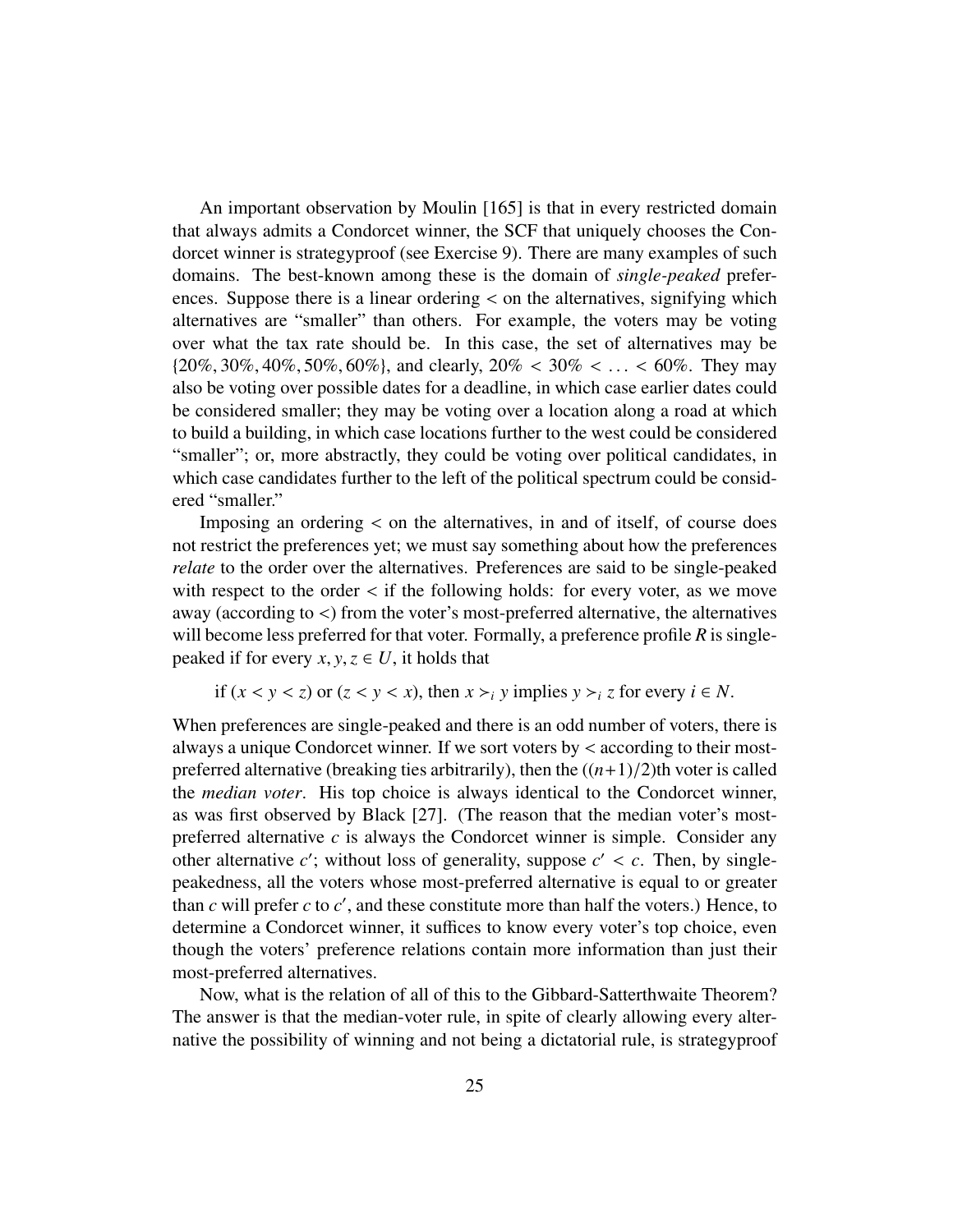when we restrict attention to preference profiles that are single-peaked. This follows immediately from the more general result by Moulin [165] that we stated earlier, which says that any Condorcet extension is strategyproof when we only consider profiles with a Condorcet winner. Still, it is instructive to explain the reasons for strategyproofness directly. To do so, consider what a voter who did not get his most preferred alternative elected could do. Suppose the winner *a* is "smaller" than his own top choice *b*. If he manipulates and instead of truthfully declaring *b* as his top choice decides to report a "smaller" alternative  $b'$ , then either the winner will not change or the winner will become even "smaller" and thus even less attractive. On the other hand, if he reports a "larger" alternative  $b$ <sup>"</sup> instead, then he will not affect the median (and thus the winner) at all. Hence, any form of manipulation will either damage his interests or have no effect at all. The exact same argument would continue to hold even if instead of choosing the median, or 50th-percentile, voter, we chose the (say) 60th-percentile voter, even though this clearly would not necessarily choose the Condorcet winner. The argument is also easily modified to prove the stronger property of *group-strategyproofness* (where a group of agents can join forces in attempting to manipulate the outcome).

Singled-peakedness has also been studied from a computational point of view. It is very easy to check whether a preference profile is single-peaked according to a specific given ordering <. However, it is less obvious whether it can be checked efficiently whether a preference profile is single-peaked according to *some* ordering <. Building on previous work by Bartholdi, III and Trick [18], Escoffier et al. [106] proposed a linear-time algorithm for this problem. In other work, Conitzer [63] and Farfel and Conitzer [116] investigated how to elicit the voters' preferences by asking as few queries as possible when preferences are known to be single-peaked (with the latter paper focusing on settings where agents have mostpreferred *ranges* of alternatives). The computational hardness of manipulation (which will be introduced in the next section) for other voting rules than median voting has also been examined in the context of single-peaked preferences [213, 111, 46].

Another important domain of restricted preferences is that of *value-restricted* preferences which also guarantees the existence of a Condorcet winner and subsumes many other domains such as that of single-peaked preferences [197, 201].

#### 3.2.3 Computational Hardness of Manipulation

The positive results for restricted preferences discussed above are encouraging for settings where we can expect these restrictions to hold. Unfortunately, in many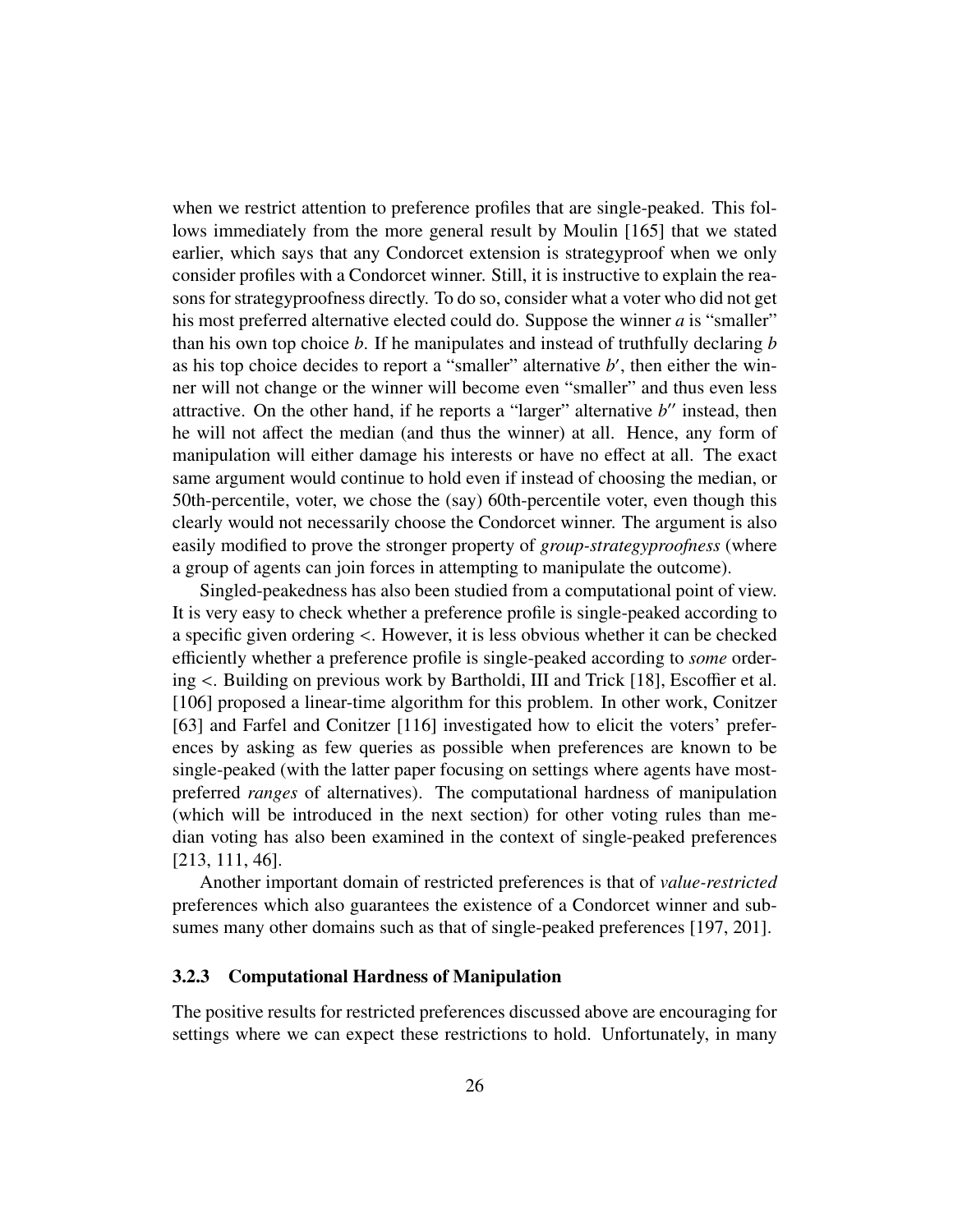settings we would *not* expect them to hold. For example, while placing political candidates on a left-to-right spectrum may give us some insight into what the voters' preferences are likely to be, we would still expect many of their preferences to be not exactly single-peaked: a voter may rank a candidate higher because the candidate is especially charismatic, or perhaps voters are somewhat more sophisticated and they really consider two spectra, a social one and an economic one. This is perhaps the main downside of the approach of restricting the voters' preferences: we generally have no control over whether the preferences actually satisfy the restriction, and if they do not, then there is little that we can do.

We now discuss another approach to circumventing impossibility results such as the Gibbard-Satterthwaite Theorem. Here, the idea is that the mere theoretical *possibility* of manipulation need not be a problem if in practice, opportunities for manipulation are computationally too hard to *find*. So, how hard is it to find effective manipulations? For this, we first need to clearly define the manipulation problem as a computational problem. The best-known variant is the following, which takes the perspective of a single voter who (somehow) already knows all the other votes, and wishes to determine whether he can make a particular alternative the winner.

Definition 4. *In the* manipulation problem *for a given resolute voting rule, we are given a set of alternatives, a set of (unweighted) votes, and a preferred alternative p. We are asked whether there exists a single vote that can be added so that p*  $\text{wins.}^{14}$ 

One may object to various aspects of this definition. First of all, one may argue that what the manipulator seeks to do is not to make a given alternative the winner, but rather to get an alternative elected that is as high in his true ranking as possible. This does not pose a problem: if the manipulator can solve the above problem, he can simply check, for every alternative, whether he can make that alternative win, and subsequently pick the best of those that can win. (Conversely, to get an alternative elected that is as high in his true ranking as possible, he needs to check first of all whether he can make his most-preferred alternative win, which comes down to the above problem.) Another objection is that the manipulator generally does not know the votes of all the other voters. This is a reasonable objection, though it should be noted that as long as it is *possible* that the manipulator knows

 $14$ Often, the problem is defined for irresolute voting rules; in this case, the question is either whether  $p$  can be made one of the winners, or whether  $p$  can be made the unique winner. These questions can be interpreted to correspond to the cases where ties are broken in favor of *p*, and where they are broken against *p*, respectively.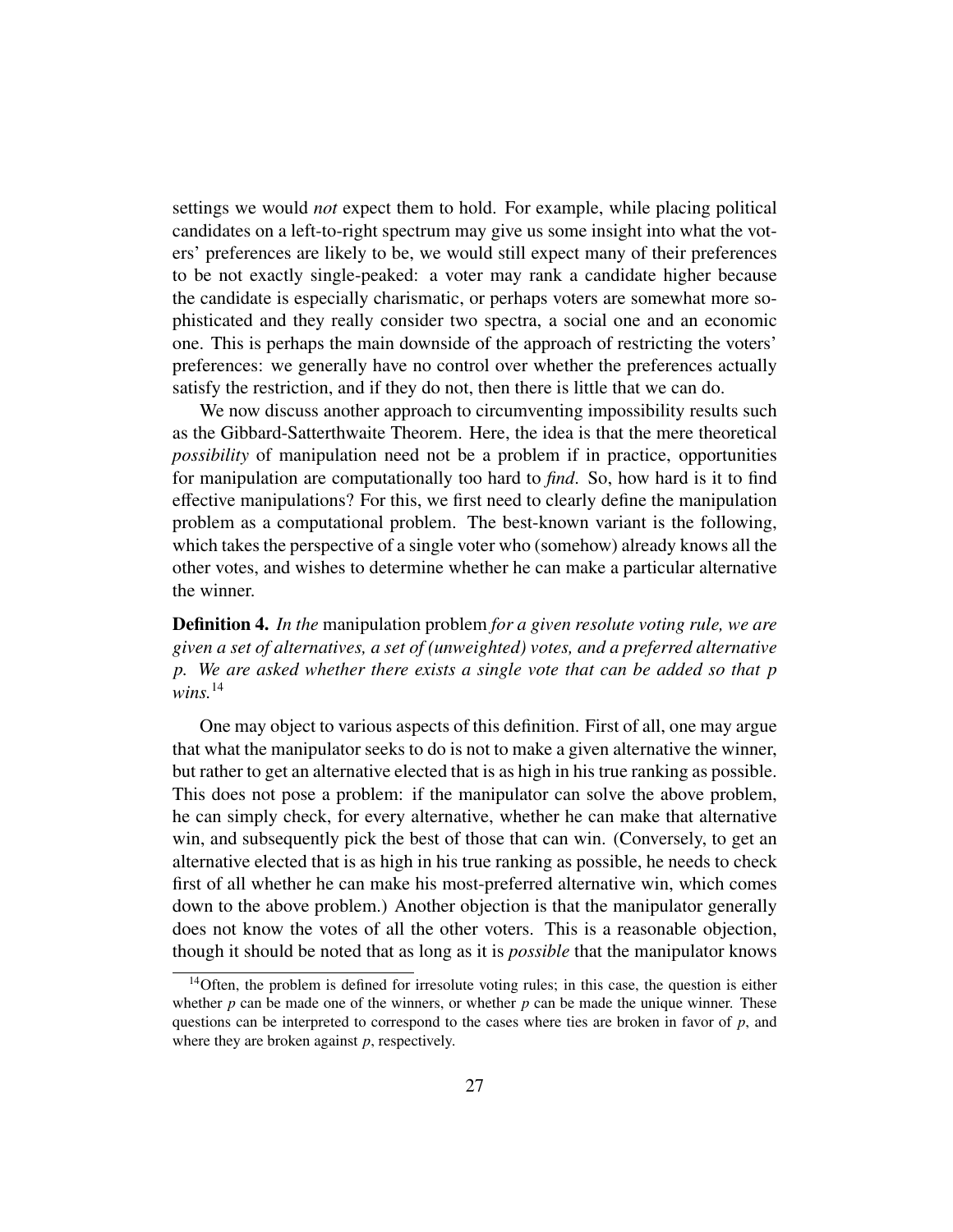the votes of all the other voters, the above problem remains a special case (and thus, any (say) NP-hardness results obtained for the above definition still apply.

Inspired by early work by Bartholdi, III et al. [19], recent research in computer science has investigated how to use computational hardness—primarily NPhardness—as a barrier against manipulation [see, e.g., 68, 74, 98, 129, 110]. Finding a beneficial manipulation is known to be NP-hard for several rules, including second-order Copeland [19], STV [17], ranked pairs [224], and Nanson and Baldwin's rules [166]. Many variants of the manipulation problem have also been considered. In the *coalitional* manipulation problem, the manipulators can cast multiple votes in their joint effort to make *p* win. Because the single-manipulator case is a special case of this problem where the coalition happens to have size 1, this problem is NP-hard for all the rules mentioned above. However, other rules are also NP-hard to manipulate in this sense, including Copeland [109, 115], maximin [224], and Borda [25, 85]. Finally, in the *weighted* version of this problem, weights are associated with the voters, including the manipulators (a vote of weight *k* counts as *k* unweighted votes). Here, many rules become NPhard to manipulate even when the number of alternatives is fixed to a small constant [74, 129, 166].

In the *destructive* version of the problem, the goal is not to make a given alternative *a* win, but rather to make a given alternative *a not* win [74]. For contrast, the regular version is called the *constructive* version. If the constructive version is easy, then so is the destructive version, because to solve the destructive version it suffices to solve the constructive version for every alternative other than *a*; but in some cases, the destructive version is easy while the constructive version is not.

Computational hardness has also been considered as a way of avoiding other undesirable behavior. This includes *control* problems, where the chair of the election has (partial) control over some aspects of the election (such as which alternatives are in the running or which voters get to participate) and tries to use this to get a particular alternative to win [16, 132, 179, 75, 113]. Another example is the *bribery* problem, where some interested party attempts to bribe the voters to bring about a particular outcome [108, 112, 113].

One downside of using NP-hardness to prevent undesirable behavior whether it be manipulation, control, or bribery, but let us focus on manipulation is that it is a *worst-case* measure of hardness. This means that if the manipulation problem is NP-hard, it is unlikely that there is an efficient algorithm that solves *all* instances of the manipulation problem. However, there may still be an efficient algorithm that solves *many* of these instances fast. If so, then computational hardness provides only partial protection to manipulation, at best. It would be much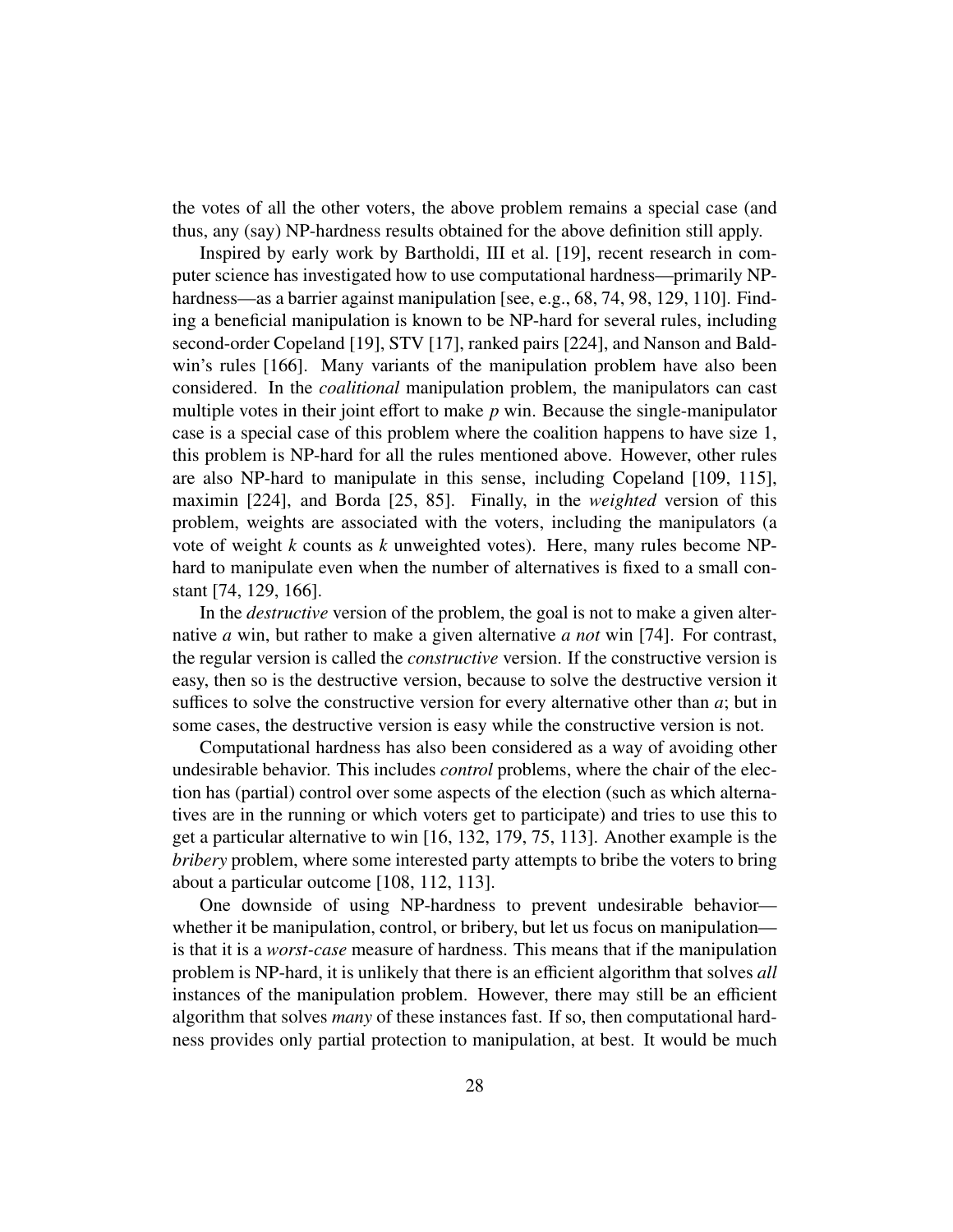more desirable to show that manipulation is *usually* hard. Recent results have cast doubt on whether this is possible at all. For instance, it was shown that, when preferences are single-peaked many of the manipulation problems that are known to be NP-hard for general preferences, become efficiently solvable [111, 46]. In other work on certain distributions of unrestricted preferences, both theoretical and experimental results indicate that manipulation is often computationally easy [e.g., 71, 176, 177, 218, 217, 214]. Extending a previous result by Friedgut et al. [119], Isaksson et al. [139] have recently shown that efficiently manipulable instances are ubiquitous under fairly general conditions.

Theorem 4 (Isaksson et al., 2010). *Let f be a neutral resolute voting rule and assume that preferences are uniformly distributed. The probability that a random preference profile can be manipulated by a random voter by submitting random preferences is at most polynomially small in* |*U*| *and n.*

As a consequence, for efficiently computable, neutral, and resolute voting rules, a manipulable preference profile with a corresponding manipulation can easily be found by repeated random sampling. The current state of affairs on using computational hardness to prevent manipulation is surveyed by Faliszewski and Procaccia [107].

#### 3.2.4 Probabilistic Voting Rules

Perhaps the only weakness of the Gibbard-Satterthwaite Theorem is that it is restricted to *resolute* voting rules [see, e.g., 206]. As we have seen in Section 3, resoluteness is at variance with elementary fairness conditions such as anonymity and neutrality. The most natural way to break ties yielded by an irresolute voting rule that comes to mind is to pick a single winner at random according to some probability distribution. In order to formalize this, Gibbard [125] proposed an extension of voting rules called *social decision schemes (SDSs)*, which map preference profiles to probability distributions (so-called lotteries) over alternatives.

Of course, the introduction of lotteries raises the question of how voters compare lotteries with each other. The standard approach chosen by Gibbard [125] and subsequent papers [e.g., 126, 11] is to use an expected utility model. In this context, an SDS is strategyproof if, for any utility function that the voter may have over the alternatives, the voter is best off reporting the ordering of the alternatives that corresponds to his true utility function.

Standard examples of non-manipulable SDSs are *random dictator* rules, in which the most preferred alternative of a randomly selected voter is chosen ac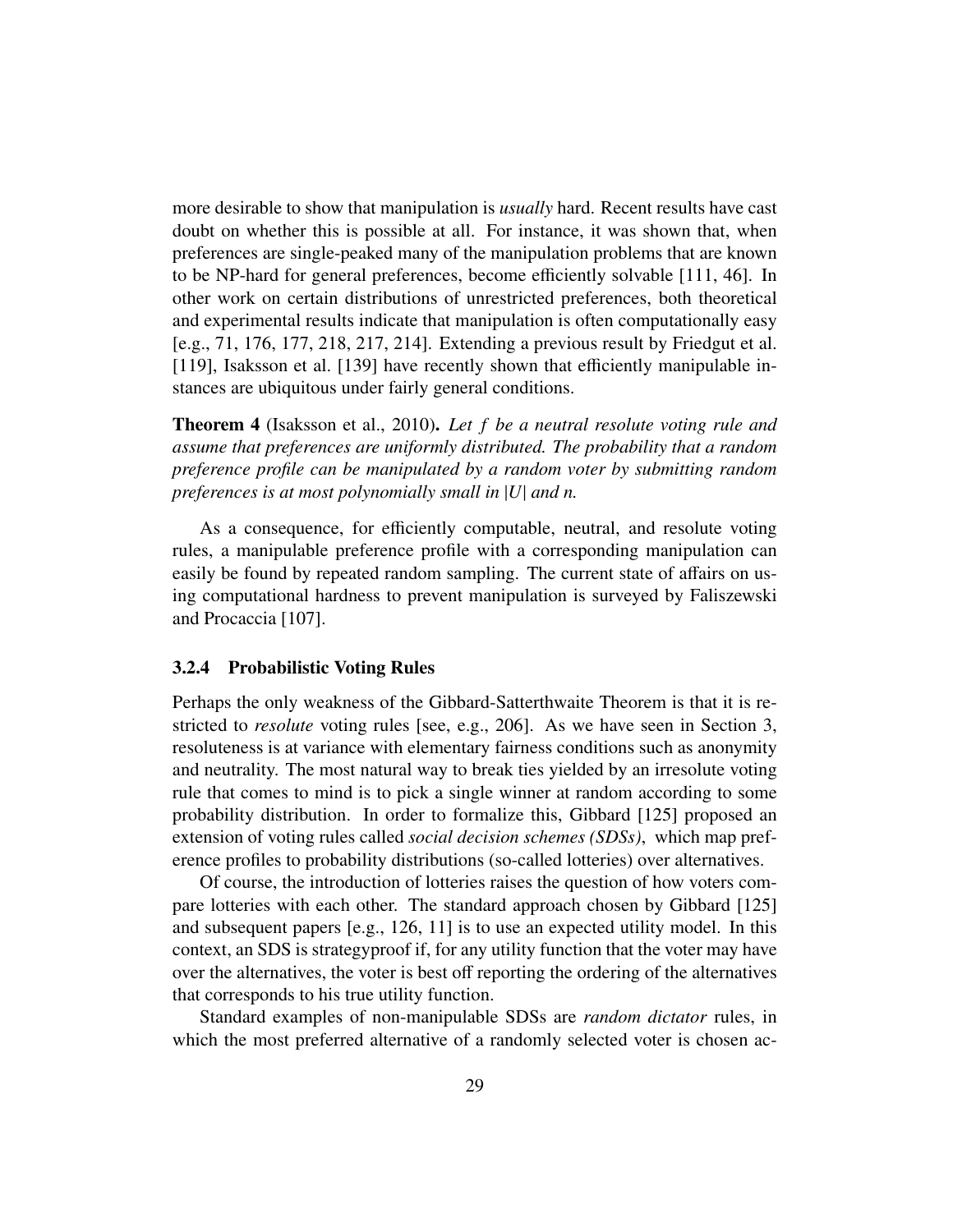cording to a probability distribution that does *not* depend on the voters' preferences. While these rules are clearly fairer than rules with a fixed dictator, they are still not entirely desirable. Unfortunately, when requiring *non-imposition*, i.e., every alternative may be chosen with probability 1 under *some* circumstances (e.g., when all voters unanimously agree), random dictatorships are the only nonmanipulable SDSs.

Theorem 5 (Gibbard, 1977; Hylland, 1980). *Every non-imposing, nonmanipulable SDS is a random dictatorship when*  $|U| \geq 3$ .

While this might appear like the natural equivalent of the Gibbard-Satterthwaite Theorem, it may be argued that non-imposition is rather strong in this context. Gibbard [125] provides a different characterization that uses socalled *duple rules*, in which the outcome is always restricted to two randomly chosen alternatives (e.g., by applying the majority rule to a random pair of alternatives), which no longer seems so unreasonable. Following along these lines, Barberà [12] and Procaccia [175] provide further examples and characterizations. However, all of these SDSs require an extreme degree of randomization.<sup>15</sup>

#### 3.2.5 Irresolute Voting Rules

The definition of manipulability for SDSs rests on strong assumptions with respect to the voters' preferences. In contrast to the traditional setup in social choice theory, which typically only involves ordinal preferences, this model relies on the axioms of von Neumann and Morgenstern in order to compare lotteries over alternatives. The gap between the Gibbard-Satterthwaite Theorem for resolute voting rules and Gibbard's theorem for social decision schemes has been filled by a number of impossibility results for *irresolute* voting rules with varying underlying notions of how to compare sets of alternatives with each other [see, e.g., 206, 13].

How preferences over sets of alternatives relate to or depend on preferences over individual alternatives is a fundamental issue that goes back to the foundations of decision making. There is no single correct answer to this question. Much depends on the particular setting considered, the nature of the alternatives, and what we can assume about the personal inclinations of the agent entertaining the preferences. In the context of social choice the alternatives are usually interpreted as mutually exclusive candidates for a unique final choice. For instance, assume a

<sup>&</sup>lt;sup>15</sup>An important extension of this model studies SDSs in which the von Neumann-Morgenstern utility functions of the voters rather than their preference relations are aggregated [see, e.g., 137, 14, 96].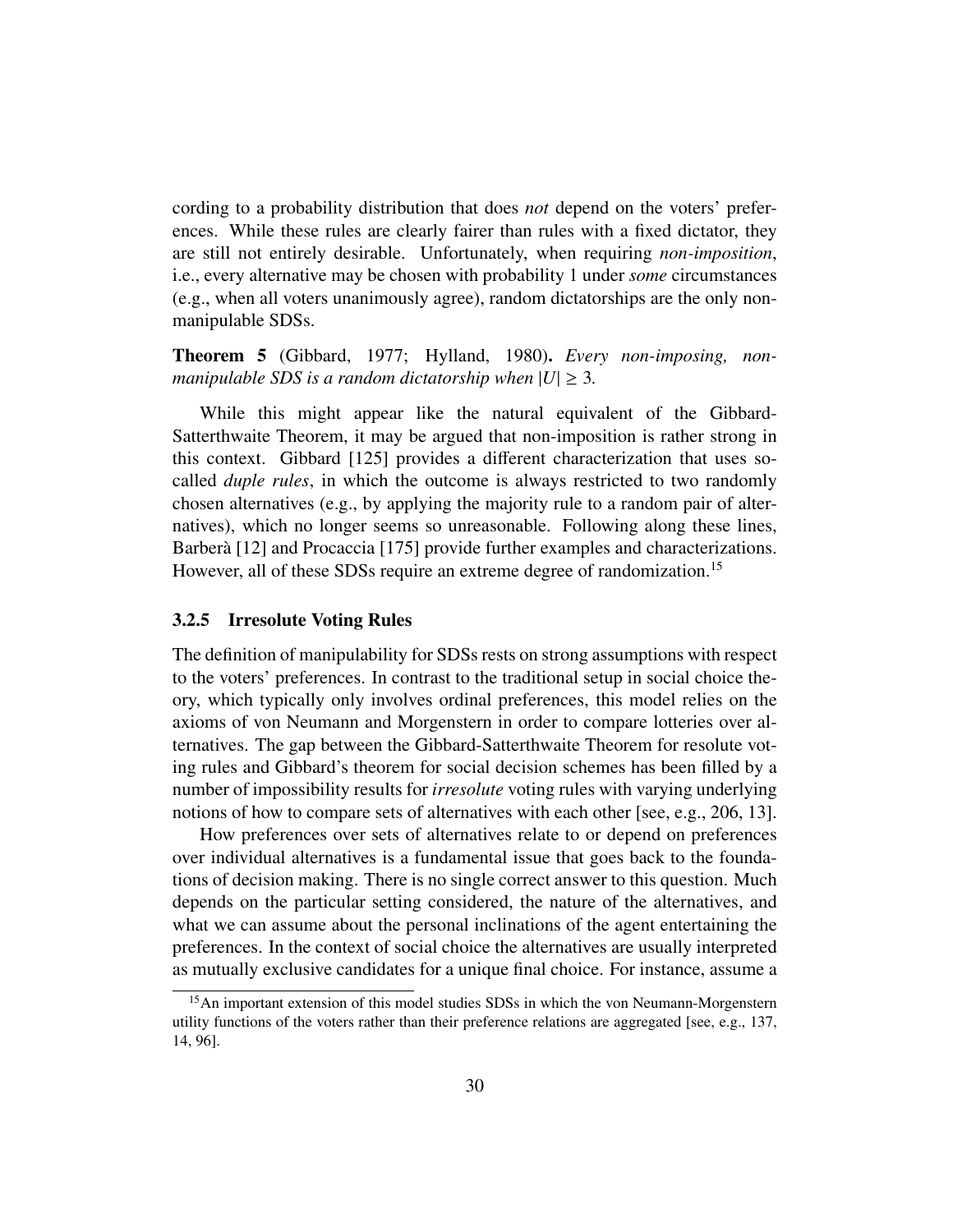voter prefers *a* to *b*, *b* to *c*, and—by transitivity—*a* to *c*. What can we reasonably deduce from this about his preferences over the subsets of  $\{a, b, c\}$ ? It stands to reason to assume that he would strictly prefer  $\{a\}$  to  $\{b\}$ , and  $\{b\}$  to  $\{c\}$ . If a single alternative is eventually chosen from each choice set, it is safe to assume that he also prefers  $\{a\}$  to  $\{b, c\}$ , but whether he prefers  $\{a, b\}$  to  $\{a, b, c\}$  already depends on (his knowledge about) the final decision process. In the case of a lottery over all pre-selected alternatives according to a known *a priori* probability distribution with full support, he would prefer  $\{a, b\}$  to  $\{a, b, c\}$ .<sup>16</sup> This assumption is, however, not sufficient to separate  $\{a, b\}$  and  $\{a, c\}$ . Based on a sure-thing principle which not sufficient to separate  $\{a, b\}$  and  $\{a, c\}$ . Based on a sure-thing principle which prescribes that alternatives present in both choice sets can be ignored, it would be natural to prefer the former to the latter. Finally, whether the voter prefers  $\{a, c\}$ to {*b*} depends on his attitude towards risk: he might be an *optimist* and hope for his most-preferred alternative, or a *pessimist* and fear that his least-preferred alternative will be chosen. One of the most influential negative results for irresolute rules is the *Duggan-Schwartz impossibility* [92].

Theorem 6 (Duggan and Schwartz, 2000). *Every non-imposing, non-dictatorial voting rule can be manipulated by an optimist or pessimist when*  $|U| \geq 3$ .

However, for weaker (incomplete) preference relations over sets more positive results can be obtained [e.g., 39, 41]. Brandt [39], for instance, has shown that the minimal covering set and the bipartisan set (mentioned in Section 2.2.2) are nonmanipulable when one set of alternatives is preferred to another if and only if everything in the former is preferred to everything in the latter.

#### 3.3 Possible and Necessary Winners

Two commonly studied computational problems in voting are the *possible winner problem* and the *necessary winner problem* [142]. The input to these problems is a partially specified profile of votes and a distinguished alternative *c*; we are asked whether there exists some completion of the profile that results in *c* winning (possible winner) or whether  $c$  will in fact win no matter how the profile is completed (necessary winner). $^{17}$ 

There are several important motivations for studying these problems. One derives from the *preference elicitation problem*, where we repeatedly query voters

 $16$ The posterior distribution is obtained by conditioning on the selected subset. This rules out inconsistent lotteries like always picking *b* from  $\{a, b\}$  and *a* from  $\{a, b, c\}$ .

<sup>&</sup>lt;sup>17</sup>Other work has considered this problem in the setting where instead of uncertainty about the profile, there is uncertainty about the voting rule [150].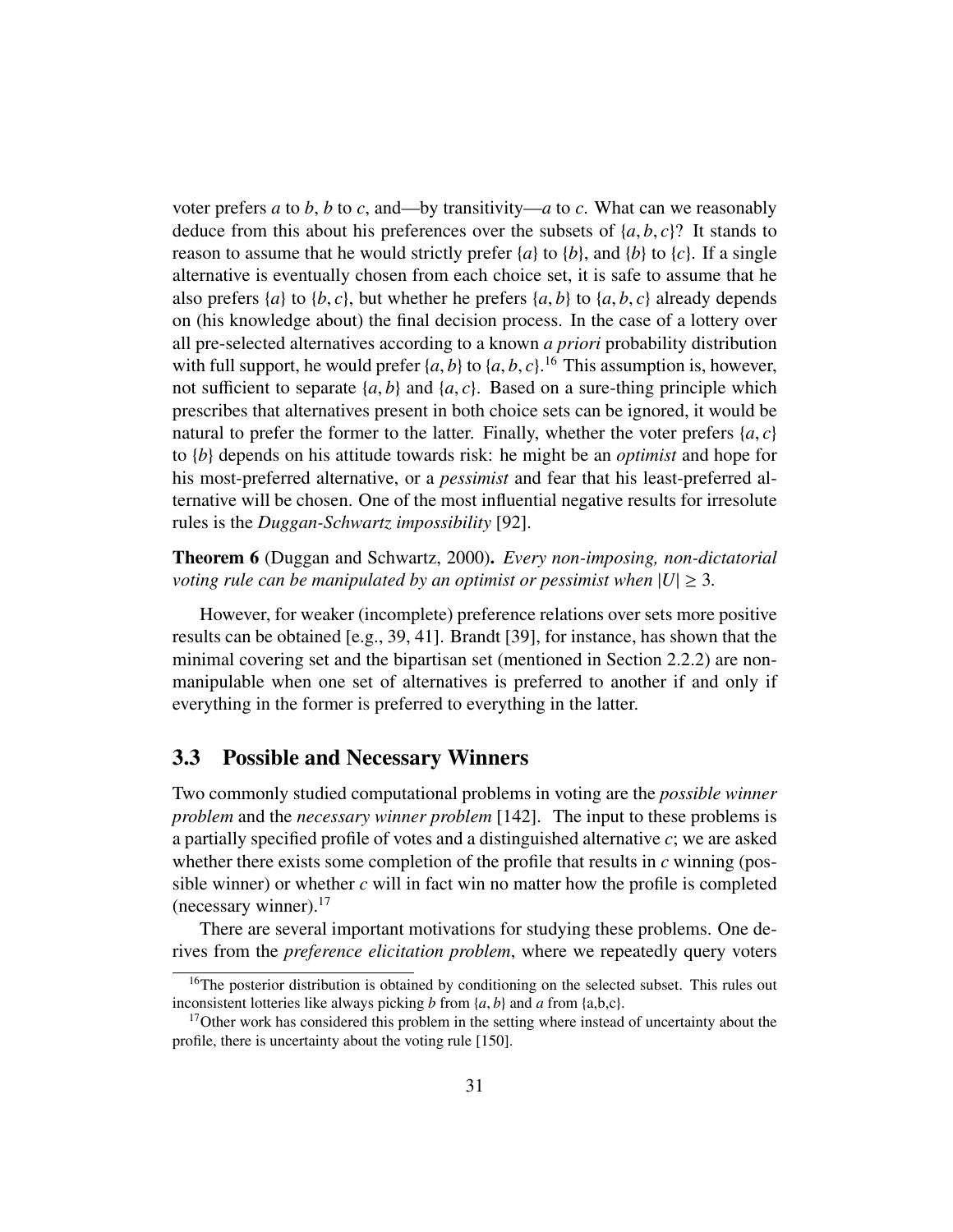for parts of their preferences until we know enough to determine the winner. The necessary winner problem is of interest here, because at an intermediate stage in the elicitation process, we will know the profile partially and may wish to know whether we can safely terminate and declare  $c$  the winner. (The computational problem of determining whether elicitation is done was explicitly studied by Conitzer and Sandholm [67].) The possible and necessary winner problems also have as a special case the problems faced by a set of manipulators who know the subprofile of the other voters (when they wish to make a given alternative win or prevent a given alternative from winning, respectively). This latter observation allows us to easily transfer hardness results for the manipulation problem to the possible and necessary winner problems. In general, however, the possible and necessary winner problems can be even harder than the corresponding manipulation problems, because the possible and necessary winner problems generally also allow individual votes to be only partially specified (which makes sense under the elicitation interpretation, because we may so far have asked voters to compare only certain pairs of alternatives, and not others).<sup>18</sup>

A natural way for expressing partial knowledge about the voters' preferences is to have a *partial order* over the alternatives associated with every voter. The idea is that we know that the voters preferences must be some linear order that extends that partial order. The computational complexity of this problem for various voting rules has been determined by Xia and Conitzer [221]. The possible winner problem is NP-complete for rules including STV, scoring rules including Borda and  $k$ -approval,<sup>19</sup> Copeland, maximin, Bucklin, and ranked pairs. The necessary winner problem is coNP-complete for all these except scoring rules, maximin, and Bucklin, for which it can be solved in polynomial time. For plurality and anti-plurality, both problems can be solved in polynomial time.

## 4 Combinatorial Domains

So far we have presented the classical mathematical framework for studying different variants of the problem of social choice and we have seen examples of questions regarding the computational properties of this framework. Next, we will

<sup>&</sup>lt;sup>18</sup>Recent work has also studied a version of the manipulation problem where the profile of nonmanipulator votes is only partially known to the manipulator [79], which is another problem that is closely related to the possible/necessary winner problem.

<sup>&</sup>lt;sup>19</sup>The complexity of the possible winner problem for scoring rules has been completely characterized by Betzler and Dorn [22] and Baumeister and Rothe [21].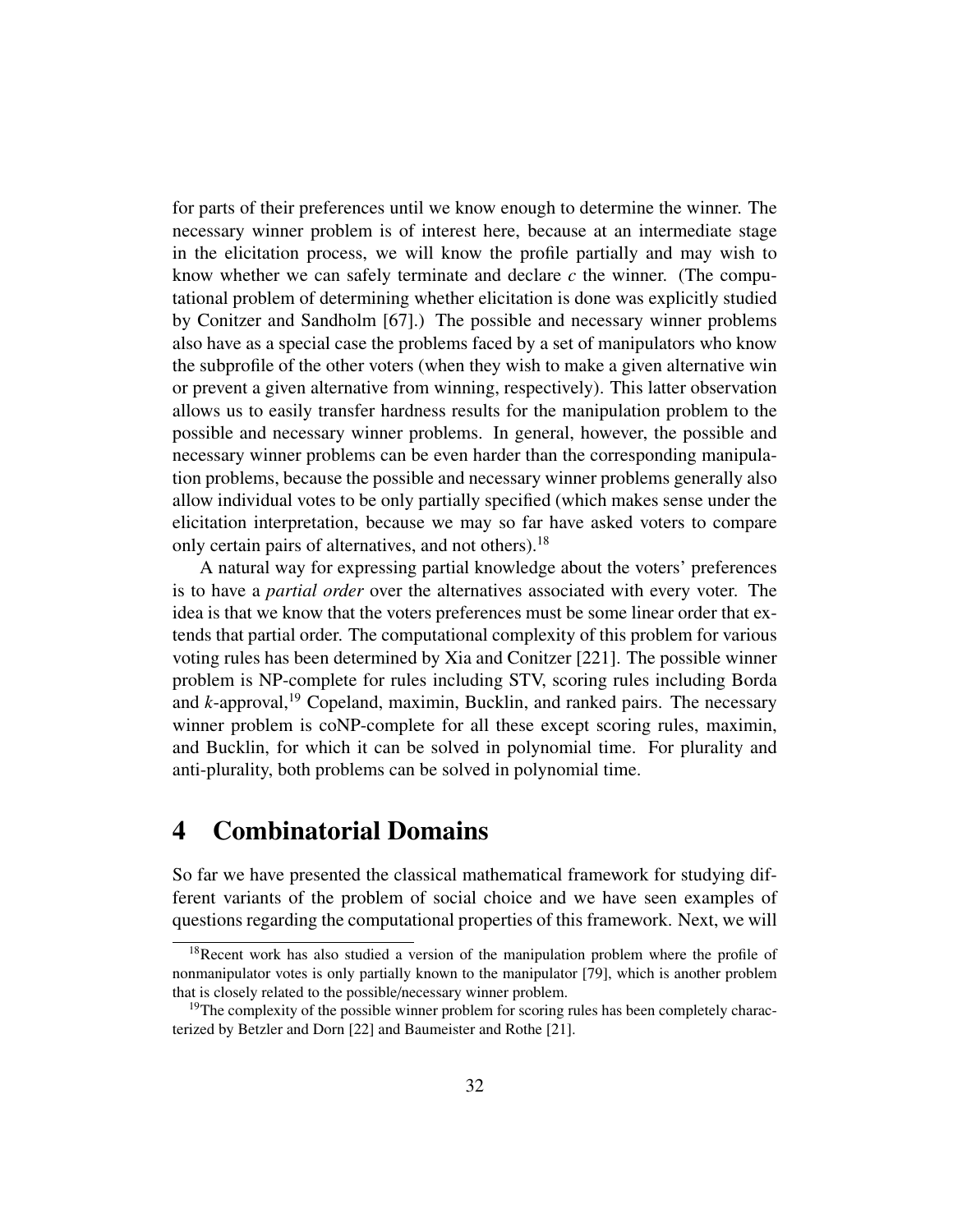consider a social choice problem where computational considerations already play a central role at the level of *defining* the formal framework to study this problem. The problem in question is the problem of *social choice in combinatorial domains*. To simplify matters, we will focus specifically on *voting* in combinatorial domains.

Let us begin with an example. Suppose three agents need to agree on a menu for dinner. The options for the starter are *salad* and *oyster*; the options for the main course are *trout* and *veal*; and the options for the wine are *red* and *white*. The favorite menus of our three agents are as follows.

> Agent 1: *salad*-*trout*-*white* Agent 2: *salad*-*veal*-*red* Agent 3: *oyster*-*veal*-*white*

Agent 1 likes trout and naturally wants to combine this with a white wine; agent 2 likes veal (which may be paired with either red or white wine) and has a preference for red wine; and agent 3 likes oyster and veal, which calls for a white wine. Now, what menu should our agents choose as a group, and how should they make that choice? Maybe the most natural approach is to use the *plurality rule* on each of the three issues: there is a majority for salad, there is a majority for veal, and there is a majority for white wine. That is, the group menu will be *salad*-*veal*-*white*. But this very conceivably could be one of the worst possible choices for our agents: like agent 2, they may very well all prefer to have a red wine with salad and veal.

What went wrong here? The problem is that the preferences of the agents over the choices made for each of the three issues are not *independent*. For instance, our little story suggested that for all of them their preferred choice of wine depends on what starter and main course they will actually get served. But voting issue-byissue completely ignores this dependency, and so we should not be too surprised if we get a paradoxical outcome.

Note also that the next most obvious approach, which would be to directly vote on full menus does not work very well either. If we ask each agent only for his most preferred menu (as we have done above), we will typically get three different answers, and the best we can do is to randomly select one of the three. We could refine this approach further, and ask, say, for their five most preferred menus and apply, say, the Borda rule. This might lead to an acceptable solution in our little example, but imagine we are dealing with a choice problem with 10 binary issues and thus  $2^{10} = 1024$  alternatives: the most preferred alternatives of our three agents might very well be entirely disjoint again.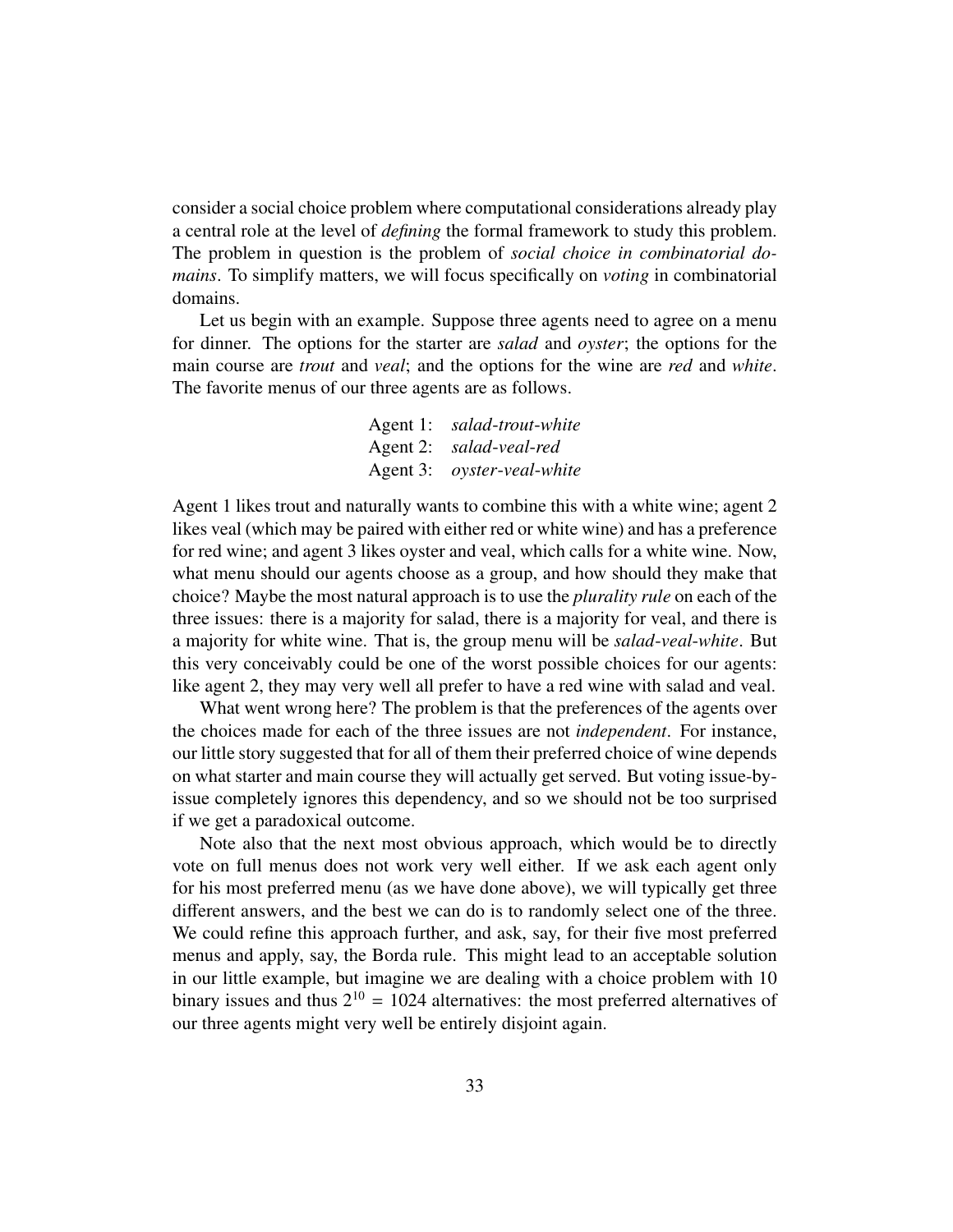A full description of our example should actually list the full preferences of each of our three agents over the *combinatorial domain*  $D = \{salad, oyster\} \times$ {*trout*, *veal*}×{*red*,*white*}, i.e., over a set of eight alternatives. Note that the number of alternatives is *exponential* in the number of issues. But this means that even for examples with a slightly larger number of issues it can quickly become practically infeasible for the agents to rank all the alternatives and communicate this ranking. That is, there is a fundamental computational challenge hidden at the very heart of voting in combinatorial domains: even a small problem description immediately gives rise to a very large choice problem.

In our little example there actually is a good solution: For all three agents, their preferences regarding the wine depend on the choices made for the starter and the main course, while their preferences for those two issues do not depend on anything else (we have not actually described our example in enough detail before to be sure about the latter fact, but let us now assume that this is indeed the case). We can use these dependencies to determine a good order in which to vote on each of the three issues *in sequence*. As long as we vote on the wine at the very end, there will not be any paradoxical outcome (nor will there be any computational difficulty).<sup>20</sup>

So, if we first use the plurality rule to choose a starter and a main course, our agents are likely to choose the salad and the veal. If we then fix these choices and ask the agents to vote on the wine, they will select the red wine, yielding an outcome (*salad*-*veal*-*red*) that is ideal for agent 2 and not unreasonable for the other two.

The kind of paradox we have seen has long been observed and studied in political science, typically under the name of "multiple-election paradoxes" [35]. As a problem that is inherently computational in nature it was first formulated by Lang [148].

As the representation of an agent's preferences plays a central role in social choice in combinatorial domains, we will first review the most important knowledge representation languages that have been used in the literature to this end. We will then focus on two types of promising approaches: sequential voting and voting by means of compactly represented preferences.

<sup>&</sup>lt;sup>20</sup>This is assuming that agents do not vote strategically; we will discuss this point more at the end of Section 4.2.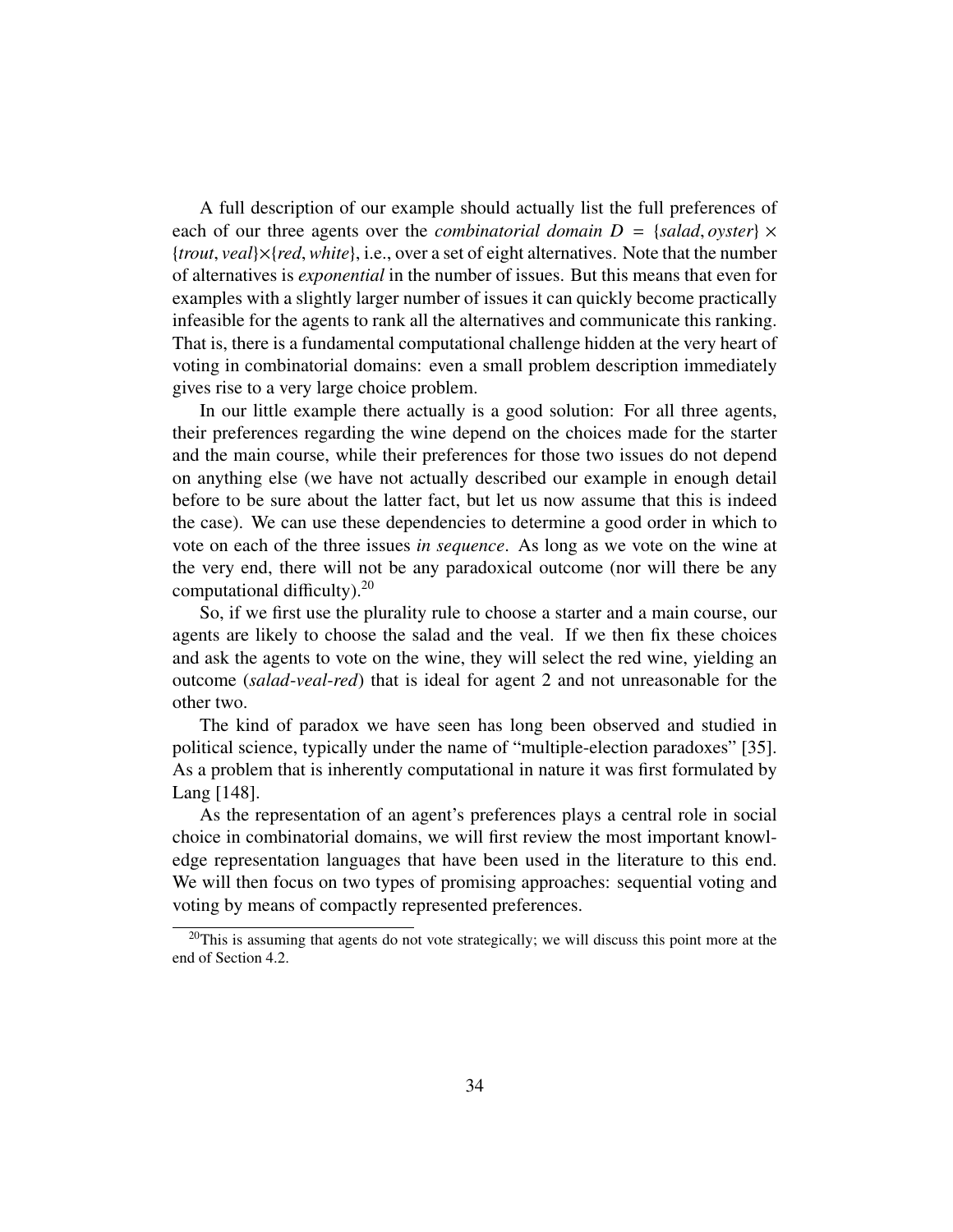#### 4.1 Preference Representation

Suppose we want to model an agent's preferences over a combinatorial domain defined by  $\ell$  binary variables, i.e., over a domain with  $2^{\ell}$  alternatives. There are  $(2^{\ell})$  different linear orders that might represent the agent's preferences, and there  $(2^{\ell})!$  different linear orders that might represent the agent's preferences, and there are even more possibilities if we want to also consider weak or partial orders. Encoding such a linear order thus requires at least  $log(2^{\ell})$ , i.e.,  $O(\ell \cdot 2^{\ell})$ , bits. If we<br>use an *explicit representation* that specifies for each pair of alternatives whether use an *explicit representation* that specifies for each pair of alternatives whether or not our agent prefers the first of them over the second, we even need  $O(2^{\ell} \cdot 2^{\ell})$ bits (one per pair). This will generally not be feasible in practice. Instead, we require a *compact* preference representation language that will allow us to model those preference structures that we can expect to occur in a given application scenario using short expressions in that language. When choosing such a language, we should consider its *expressive power* (which preference structures can it express?), its relative *succinctness* (can it do so using significantly less space than a given rival language?), its *complexity* (how hard is it to reason about preferences expressed in the language?), its *elicitation-friendliness* (does it support efficient elicitation of preferences from the agents?), and its *cognitive adequacy* (is it a "natural" form of describing preferences?) [54].

The most widely used language for compact preference representation used in computational social choice are *conditional preference networks*, or CP-nets [31].

The basic idea is to induce a preference order from statements of the form "if condition *C* holds, then—everything else being equal—I prefer variable *X* to take value x rather than value  $\bar{x}$ ". A CP-net is based on a directed graph on the set of variables defining the combinatorial domain in question. Every vertex in the graph is annotated with a table that specifies, for each possible instantiation of the variables corresponding to the parents of that vertex, a preference order over the possible values of the variable corresponding to that vertex. Let us consider an example. Suppose our domain is defined by means of three variables: *X* (with possible values x and  $\bar{x}$ ), Y (with possible values y and  $\bar{y}$ ), and Z (with possible values  $\zeta$  and  $\bar{\zeta}$ ). A CP-net for this domain might look like this: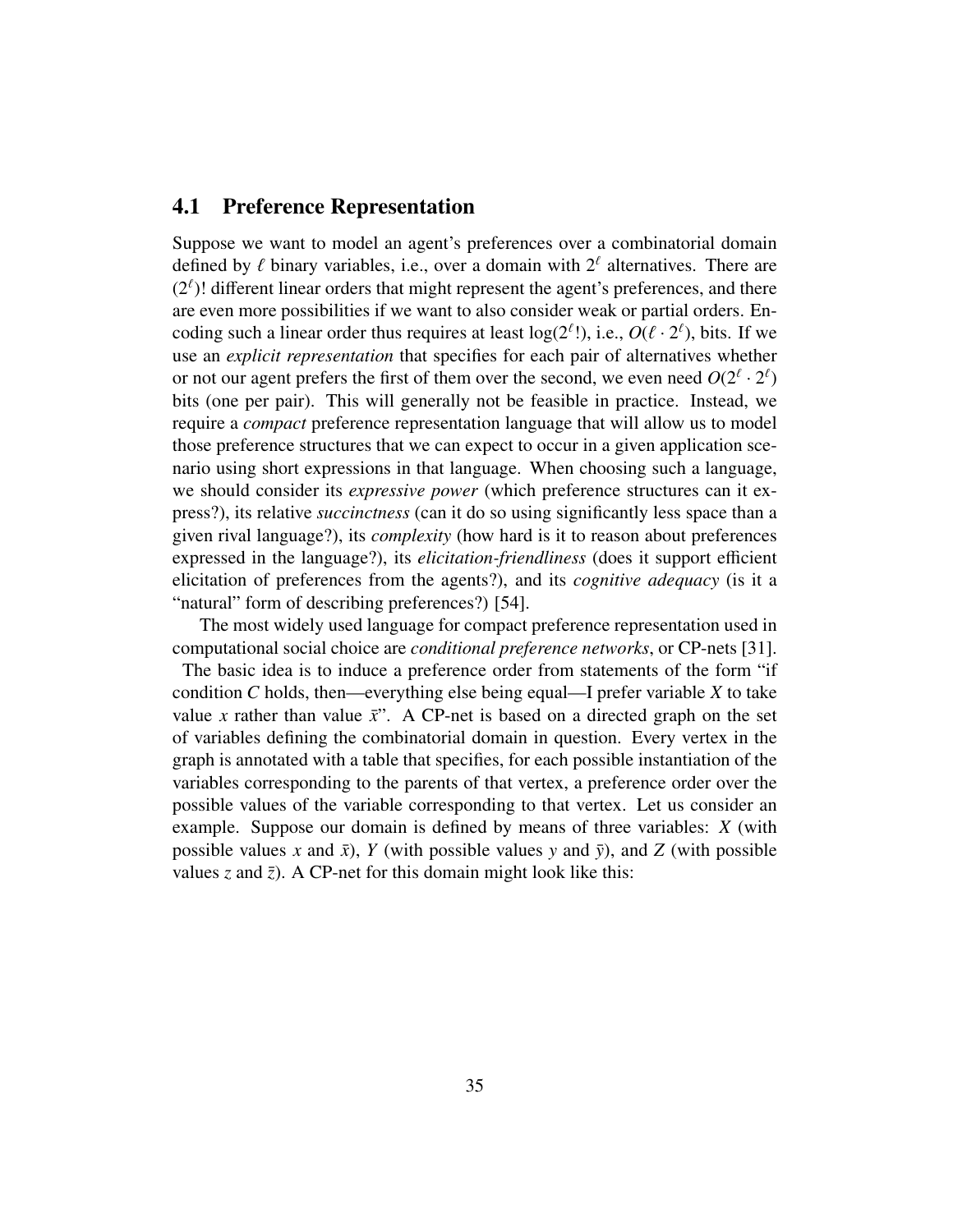

A CP-net induces a partial order: if two alternatives differ only in the instantiation of a single variable, then we can look up the corresponding entry in the table for that variable to find how the two alternatives should be ranked. The full partial order is the transitive closure of the relations we obtain by interpreting the individual preference statements in this manner. For instance, given the CP-net above, we prefer  $xyz$  to  $x\overline{yz}$ , because the two differ only in their assignment to *Y*, and the first statement in the table for variable *Y* says that when  $X = x$ , then we should prefer  $Y = y$  over  $Y = \bar{y}$ , everything else being equal (i.e.,  $Z = \bar{z}$  in both cases). The full preference relation induced by the CP-net above is the following partial order (where an arrow represents  $>$  and the rankings obtained by transitivity are not shown explicitly):

$$
xyz \to xyz \to x\bar{y}\bar{z} \to \bar{x}\bar{y}\bar{z} \to \bar{x}\bar{y}z \to \bar{x}yz \to \bar{x}yz
$$

Note that, for instance,  $\bar{x}\bar{y}\bar{z}$  and  $x\bar{y}z$  are *incomparable:* the CP-net does not specify which of the two the agent prefers.

Another important family of languages for preference representation is that of *prioritized goals* [148, 81]. Prioritized goals are applicable when each of the variables defining the combinatorial domain has exactly two possible values (e.g., *true* and *false*, or 1 and 0). The basic idea is to describe the goals of the agent whose preferences we are modeling as formulas of propositional logic. For example, the formula  $X \vee Y$  expresses the goal of having at least one of the variables *X* and *Y* take the value *true*, while  $X \to \neg(Y \land Z)$  says that whenever *X* is *true*, then it should not be the case that both *Y* and *Z* are *true* as well. Usually not all goals will be satisfiable. An agent can indicate the importance of each of his goals by labeling it with a number, its priority level (suppose a higher number indicates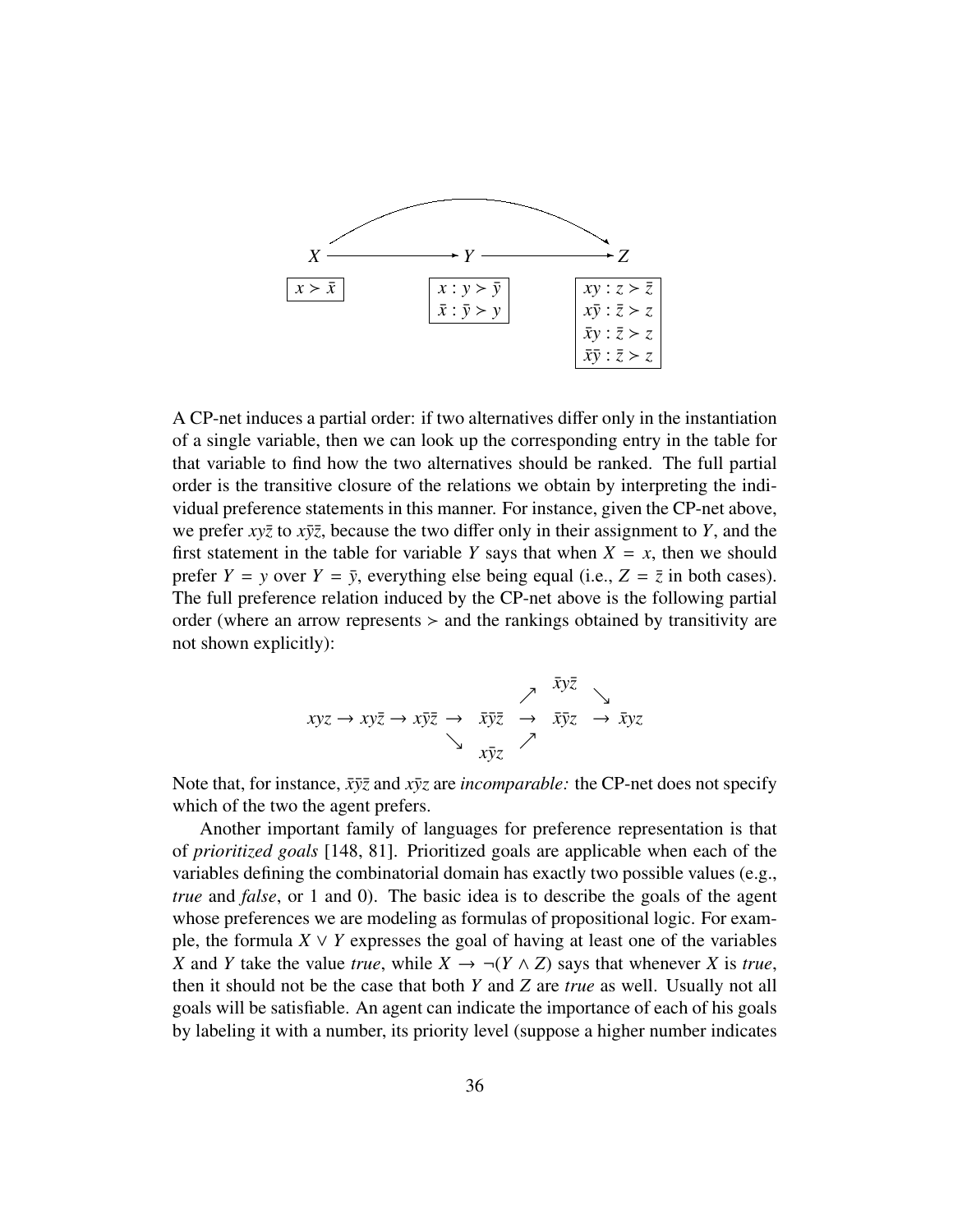higher importance). Different interpretations of this kind of language are possible. One choice is the *lexicographic* interpretation, under which we prefer alternative *a* to alternative *b* if there exists a *k* such that for every priority level above *k* both *a* and *b* satisfy the same number of goals, while *a* satisfies more goals of priority level *k* than *b* does. For example, if an agent has the goals *X* and  $\neg Y$  and the former has higher priority than the latter, then this induces the preference order  $x\overline{y} > xy > \overline{x}\overline{y} > \overline{x}y$ .

Both CP-nets and prioritized goals define preferences that are ordinal: either linear or weak orders, as commonly used in classical social choice theory, or partial orders and preorders, which can be particularly appropriate for applications in multiagent systems, where we may want to model explicitly the fact that an agent has bounded rationality and is lacking either the computational resources or the necessary information to completely rank all possible pairs of alternatives. In Section 5.1, in the context of discussing fair division problems, we will see further examples of preference representation languages, namely languages for modeling cardinal preferences (i.e., valuation functions).

### 4.2 Sequential Voting

In the example above, we already mentioned the idea of voting over the issues one at a time, in sequence. This is a very natural idea and requires relatively little communication. A downside of sequential voting is that an agent's preferences for the current issue may depend on issues on which we have not yet decided. (Above, avoiding such a situation was our motivation for deciding on the wine last.) CPnets allow us to formalize this idea. We say that a CP-net is *legal* for an order over the issues if its graph does not have any edges pointing from issues that are later in the order to ones that are earlier (which immediately implies that the graph is acyclic). As a result, if all the agents' CP-nets are legal for the order in which we vote over issues, then each agent's CP-net will always unambiguously specify the agent's preferences over the current issue, because we will have already decided on the values of the issues on which these preferences depend. This also means that the agents do not actually need to vote on each issue separately; they can just submit their CP-nets, and then leave. These ideas and the properties of sequential voting are discussed in detail by Lang and Xia [149].

It is of course still possible to force agents to use sequential voting even if their preferences for earlier issues do depend on later issues, but in this case it is no longer clear how they should vote. One possibility is to assume that agents vote strategically, thinking ahead towards what is likely to happen regarding later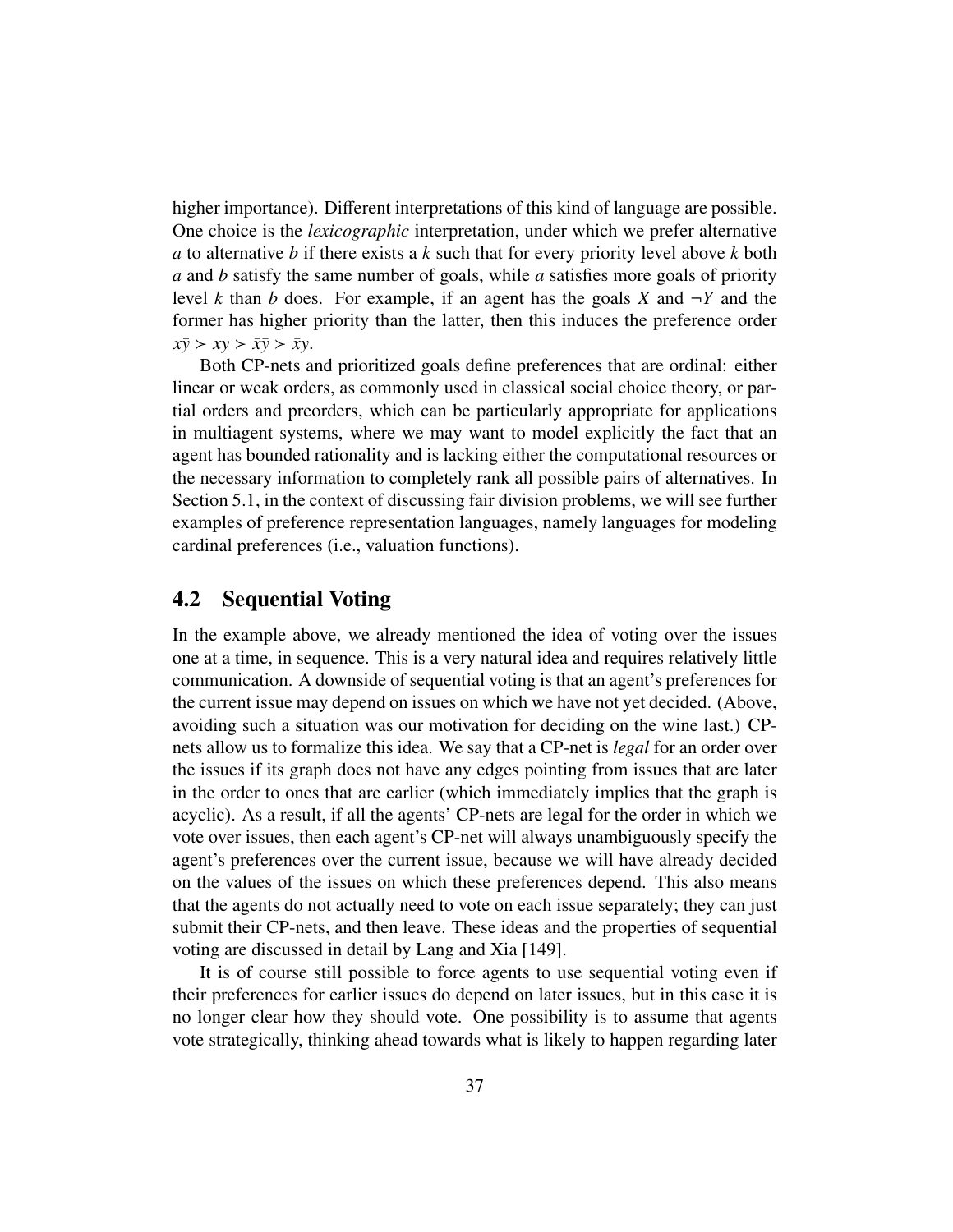issues (which may also depend on how they vote on the current issue). It should be noted that this will, in general, change how the agents vote even when their preferences for earlier issues do not depend on later issues. Unfortunately, as we have discussed earlier, even when there is only a single issue, strategic voting is quite complicated when that issue can take three or more possible values—for example, the corresponding game has multiple equilibria. On the other hand, if we assume that each issue can take only two possible values and that the agents' true preferences are common knowledge, then it is clear how to vote strategically. This is because in the last round (when voting over the last issue) the agents are effectively voting over the two remaining alternatives, so each agent is best off voting for his preferred one; based on this, in the second-to-last round, the agents can predict which alternative will end up chosen in the last round as a function of which value the current (second-to-last) issue ends up taking, so effectively the agents are deciding between the corresponding two alternatives; and so on. Specifically, this means that under these circumstances strategic sequential voting is bound to result in the election of the Condorcet winner, whenever it exists [145].

On the other hand, Xia et al. [226] show that, unfortunately, for some profiles without a Condorcet winner, strategic sequential voting results in very poor outcomes; in fact, this happens even when the agents' preferences for earlier issues never depend on the agents' preferences for later issues, because they will not necessarily vote truthfully. (Incidentally, the strategic sequential voting process is a special case of *multistage sophisticated voting* [159, 162, 128].) Xia et al. [226] also show that the outcome can be very sensitive to the order in which the issues are voted on, potentially giving the agenda setter a significant amount (or even complete) control over the outcome. The complexity of this control problem has been studied in a nonstrategic context [75].

### 4.3 Voting with Compactly Represented Preferences

Considerations of strategic voting aside, sequential voting is an appealing procedure when each agent's preferences are represented by a CP-net that is legal with respect to the same ordering. But what if this is not the case? For one, the agents may require different orders. For example, consider one agent who prefers veal to trout regardless of which wine is chosen, but whose preferred wine depends on which meal is served; and another agent who prefers red to white wine regardless of which meal is served, but whose preferred meal depends on which wine is served. For the former agent, it would be ideal to vote on the meal first, but for the latter, it would be ideal to vote on the wine first. Clearly,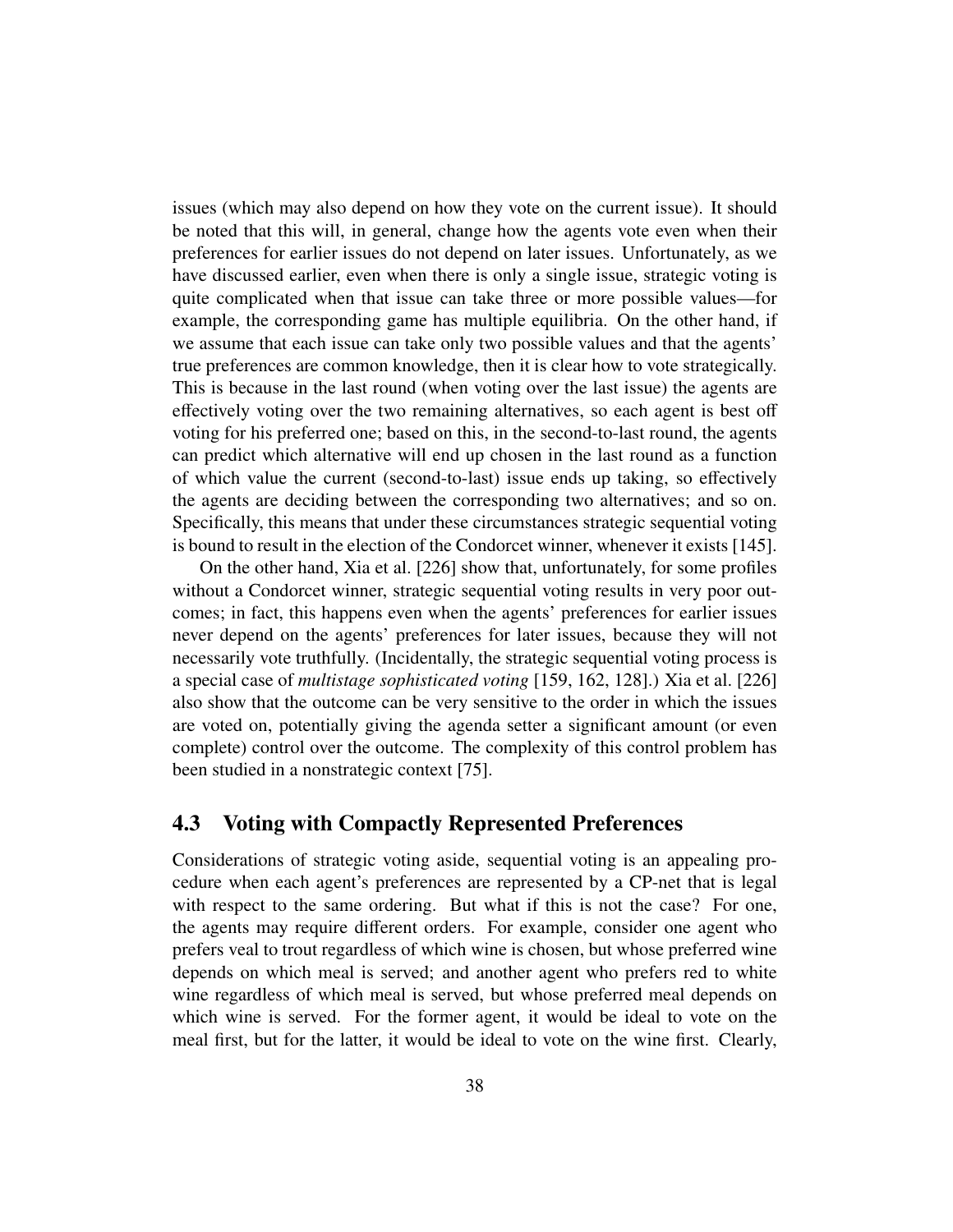there is no way to order the issues that will make both agents comfortable voting on the first issue without knowing what value the second issue will take. Moreover, it is not necessarily the interaction between multiple agents' preferences that causes trouble: it is even possible for a single agent's preferences to conflict with the idea of sequential voting. For example, consider an agent who mostly cares that the wine fits the meal, and ranks the different meal combinations  $(t_{\text{r}v} \cdot \text{w} \cdot \text{w}) \geq (vea, \text{r} \cdot \text{w} \cdot \text{w}) \geq (t_{\text{r}v} \cdot \text{w} \cdot \text{w} \cdot \text{w} \cdot \text{w} \cdot \text{w})$ . For this agent, no ordering of the issues is satisfactory, because his preference for each issue depends on the other issue—his CP-net is cyclic.

How can we address such preferences, without falling back on making the agents rank all the exponentially many alternatives, but rather by making use of a compact preference representation language, such as CP-nets? This problem has been introduced by Lang [148] under the name of "combinatorial voting", i.e., voting by means of ballots that are compactly represented preference structures. Unfortunately, the computational complexity of this approach is often prohibitively high. For example, Lang [148] shows that computing the election winners when each voter specifies his preferences using the language of prioritized goals and (a suitable generalized form of) the plurality rule is used is coNP-hard, even when each voter only states a single goal. Similarly, deciding whether there exists a Condorcet winner is coNP-hard under the same conditions. For languages that can express richer preference structures, the complexity of winner determination will typically be beyond NP.

One useful property of preferences represented by a CP-net is that, if we hold the values of all but one issue fixed, then the CP-net specifies the agent's preferences over that remaining issue. While it is not computationally efficient to do so, conceptually, we can consider, for every issue and for every possible setting of the other issues, all agents' preferences. We can then choose winners based on these "local elections" [223, 153, 78]. For example, we can look for an alternative that defeats all of its neighboring alternatives (that is, the alternatives that differ on only one issue from it) in pairwise elections. Of course, there may be more than one such alternative, or none. The maximum likelihood approach mentioned earlier in this chapter has also been pursued in this context [225].

Developing practical algorithms for voting in combinatorial domains is one of the most pressing issues on the research agenda for computational social choice in the near future.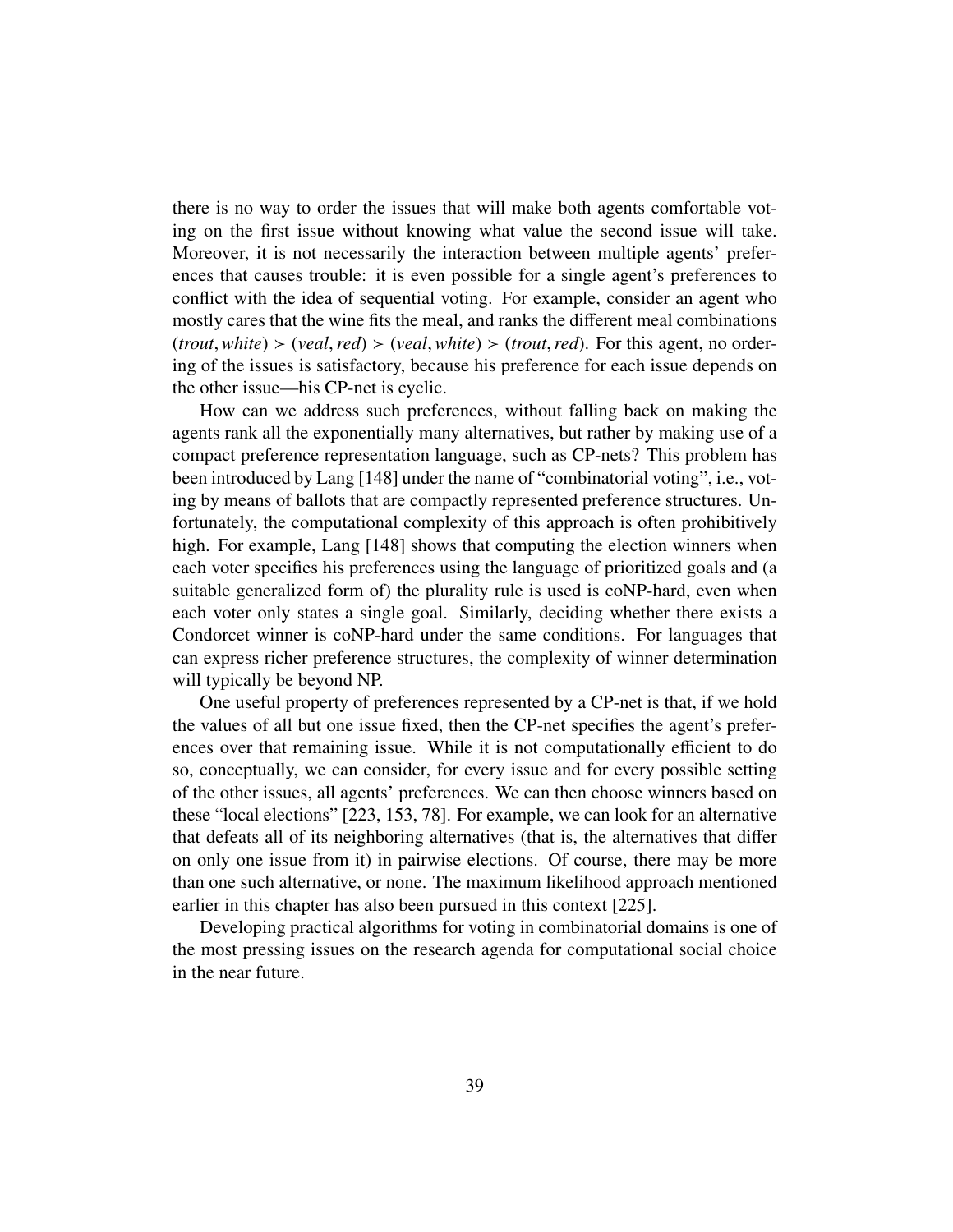# 5 Fair Division

So far we have discussed social choice in its most general and abstract form, as the problem of choosing one or several "alternatives", or as the problem of ranking them. An alternative might be a candidate to be elected to political office or it might be a joint plan to be executed by a group of software agents. In principle, it might also be an allocation of resources to a group of agents. In this section, we specifically focus on this latter problem of *multiagent resource allocation*. To underline our emphasis on fairness considerations we shall favor the term *fair division*. In the economics literature, the broad research area concerned with determining a fair and economically efficient allocation of resources in society is known as *welfare economics*. We will introduce some of the fundamental concepts from this literature, discuss them from an algorithmic point of view, and review their relevance to multiagent systems.

Fair division differs from the other types of social choice problems discussed in this chapter in at least two important respects:

- 1. Fair division problems come with a rich *internal structure:* alternatives are allocations of goods to agents and an agent's preferences are usually assumed to only depend on their own bundle.
- 2. In the context of fair division problems, preferences are usually assumed to be *valuation functions*, mapping allocations to numerical values, rather than binary relations for ranking allocations.

Below (in Section 5.1) we will therefore begin by reviewing preference representation languages for compactly modeling such valuation functions.

First, however, we need to fix the type of goods to be allocated. The main line of differentiation is between *divisible* and *indivisible* goods. A classical example of the former scenario is the fair division of a cake. While there have been a number of contributions to the cake-cutting literature in theoretical computer science and more recently also in artificial intelligence, to date, most work in multiagent systems has concentrated on indivisible goods. We shall therefore only give one example here, which is illustrative of the simple and elegant solutions that have been obtained in the field of cake-cutting. Consider the *moving-knife procedure* due to Dubins and Spanier [91]:

*A referee moves a knife across the cake, from left to right. Whenever an agent shouts "stop", he receives the piece to the left of the knife and leaves.*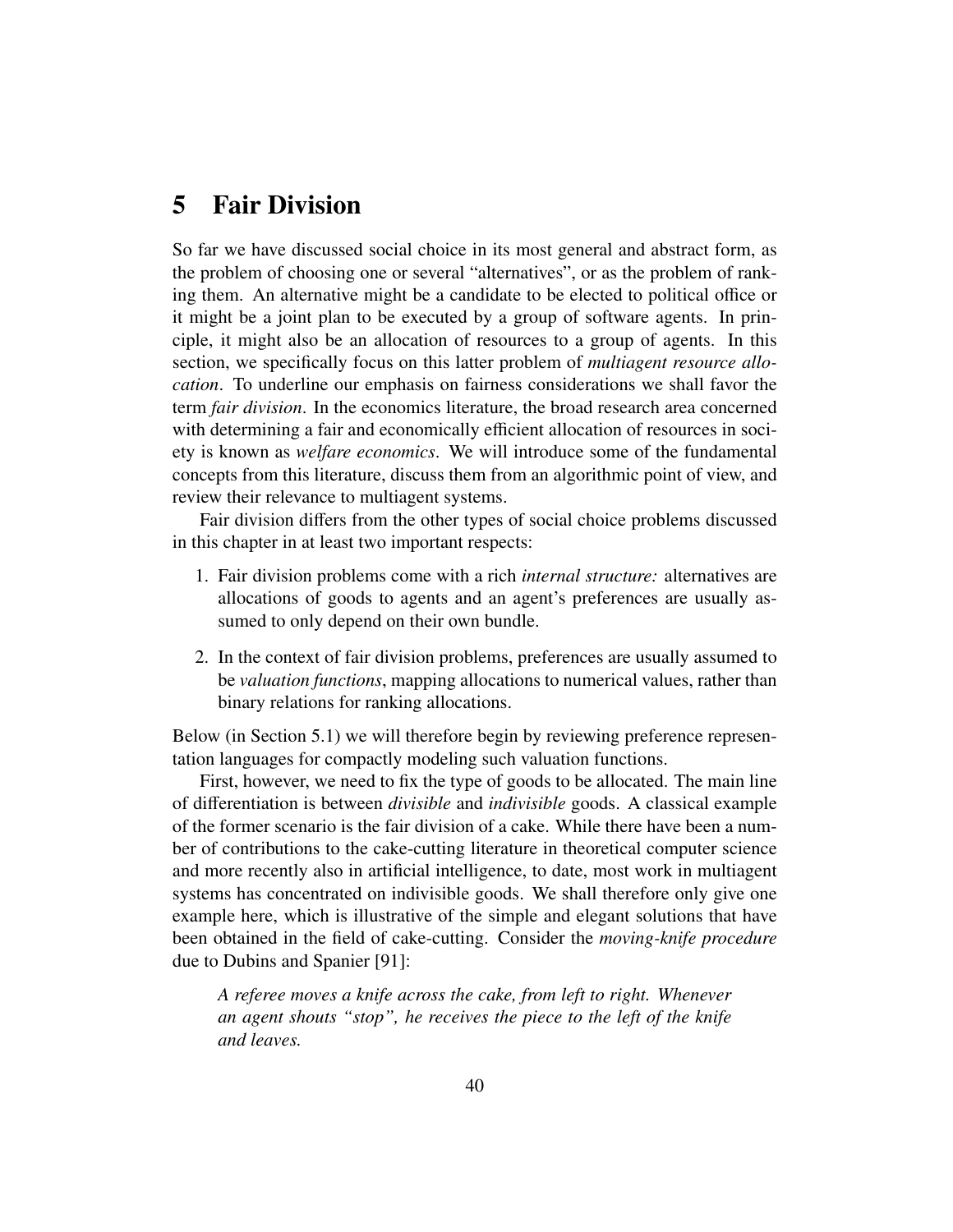Under standard assumptions on the agents' valuation functions (namely, *continuity* and *additivity*), this procedure is *proportional:* it guarantees each agent at least 1  $\frac{1}{n}$  of the full value of the cake, according to their own valuation, whatever the other agents may do (where *n* is the number of agents). To see this, observe that you are free to shout "stop" when the knife reaches a point where the piece to be cut would be exactly  $\frac{1}{n}$  according to your valuation; and if another agent shouts "stop" earlier, then that only means that he will leave with a piece that you consider to be of less value than  $\frac{1}{n}$ . The books by Brams and Taylor [37] and by Robertson and Webb [182] both provide excellent expositions of the cake-cutting problem.

For the remainder of this section we will focus on the problem of fairly allocating a set of indivisible goods to a group of agents. After introducing several languages for representing preferences in this context, we define the most important criteria for measuring fairness and economic efficiency, and we review examples of work in computational social choice concerning the complexity of computing a fair allocation and designing protocols that can guarantee convergence to a fair allocation. For a more extensive review of the variety of multiagent resource allocation problems and computational aspects of fairness than is possible here we refer to the survey article by Chevaleyre et al. [54].

#### 5.1 Preference Representation

Let *G* be a finite set of indivisible *goods*, with  $\ell = |G|$ . Each agent may receive any subset of *G*. The preferences of agent  $i \in N$  are given by means of a *valuation function*  $v_i$ :  $2^G \rightarrow \mathbb{R}$ , mapping every bundle he might receive to the value he assigns to it. Valuation functions are often assumed to be *monotonic*, i.e., for any two sets of goods *S* and *S*<sup> $\prime$ </sup>, it will be the case that  $v_i(S) \le v_i(S')$  whenever  $S \subseteq S'$ . This assumption is also known as *free disposal*. For many applications it makes sense to assume that valuation functions are monotonic, while for others we also need to be able to model undesirable goods.

An *explicit representation* of a valuation function  $v_i$  will often not be feasible in practice, as it requires us to specify a list of  $2<sup>\ell</sup>$  numbers. However, if valuations are "well-behaved" in the sense of exhibiting some structural regularities, then a compact representation using a suitable preference modeling language will often be possible.

A powerful family of languages, closely related to the prioritized goal languages discussed in Section 4.1, is based on *weighted goals*. This language originates in the work on penalty logic of Pinkas [172] and variants of it have been used in many areas of artificial intelligence and elsewhere. Its relevance for pref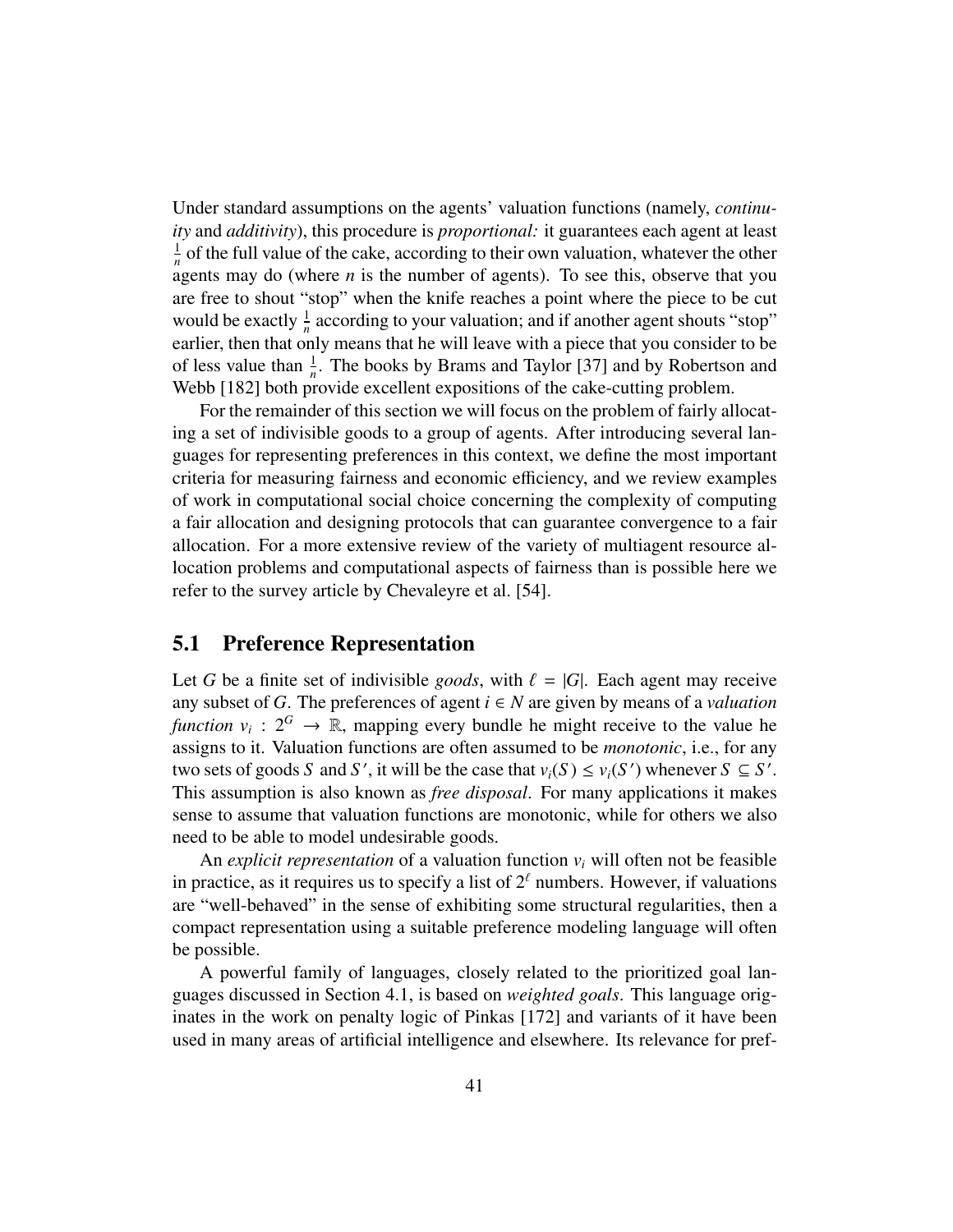erence representation in the context of social choice has first been recognized by Lafage and Lang [146]. The basic idea is again to have an agent express his goals in terms of formulas of propositional logic and to assign numbers, or weights, to these goals to indicate their importance. We can then aggregate the weights of the goals satisfied by a given alternative to compute the value of that alternative. The most widely used form of aggregation is to take the *sum* of the weights of the satisfied goals. For example, suppose *G* is a set of three goods, associated with the propositional variables *p*, *q* and *r*. An agent providing the weighted goals  $(p \vee q, 5)$  and  $(q \wedge r, 3)$  expresses the following valuation function:

$$
v(0) = 0 \t v({p,q} = 5\n v({p}) = 5 \t v({p,r}) = 5\n v({q}) = 5 \t v({q,r}) = 8\n v({r}) = 0 \t v({p,q,r}) = 8
$$

That is, obtaining one of *p* and *q* (or both) has value 5 for him, and in case he obtains the latter, obtaining *r* on top of it results in an additional value of 3.

By putting restrictions on the kinds of formulas we want to admit to describe goals, we can define different languages. For instance, we may only permit conjunctions of atomic formulas, or we may only allow formulas of length at most 3, and so forth. Different such languages have different properties, in view of their *expressive power*, in terms of their *succinctness* for certain classes of valuations functions, and regarding the *computational complexity* of basic reasoning tasks, such as computing the most preferred bundle for an agent with a given set of weighted goals. For full definitions and a detailed analysis of these properties, we refer to the work of Uckelman et al. [211].

Weighted goal languages are closely related to other languages to be found in the literature. For instance, *k-additive functions*, studied in measure theory [127], correspond to the weighted goal language we obtain when the only admissible logical connective is conjunction and when each formula may involve at most *k* propositional variables [211]. In cooperative game theory, *marginal contribution nets* [138], a language for modeling coalitional games, correspond to the language of conjunctions of literals of arbitrary length.<sup>21</sup> Weighted goal languages have also been studied for other forms of aggregation than summing up the weights of the satisfied goals [146, 210].

 $2^{1}$ In some expositions of marginal contributions nets the restriction to conjunctions of literals is not imposed, in which case we obtain the general language of weighted goals (see, e.g., the chapter on *Computational Coalition Formation* in this volume).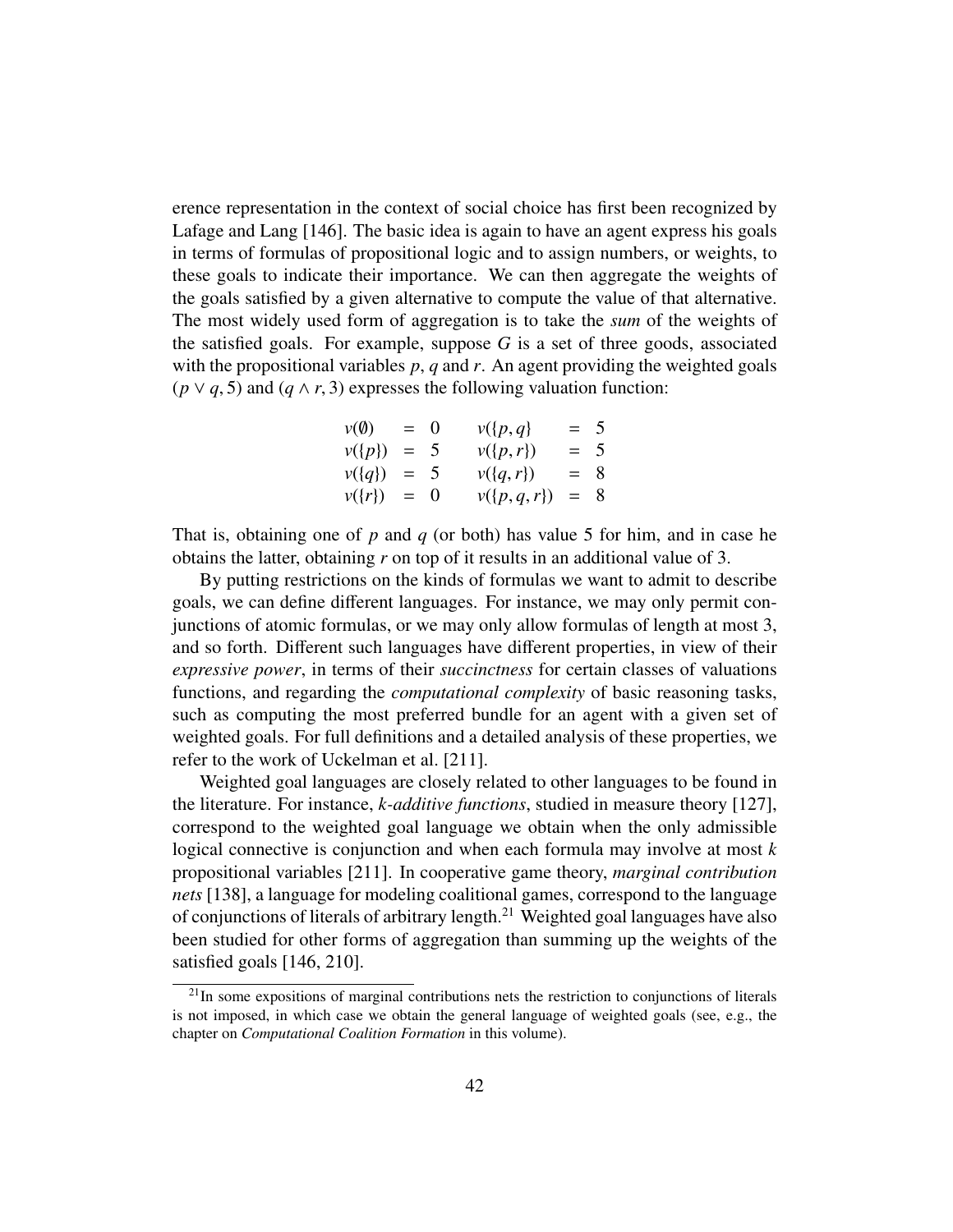Preference representation languages also play an important role in the literature on *combinatorial auctions* [82], where they are known as *bidding languages*. In an auction, each bidder has to describe his valuation of the goods on sale to the auctioneer, i.e., a bid amounts to the specification of a valuation function (whether or not the bidder does so *truthfully* is irrelevant for the representation problem at hand). The idea of using weighted goals has been used also in this domain [30]. The most widely used basic bidding languages, however, belong to the *OR*/*XOR family*. An *atomic bid* is a bundle of goods together with a price, e.g., ({*p*, *<sup>q</sup>*}, 7). Each bidder can provide any number of atomic bids. Under the *OR-language*, the value of a bundle for the bidder is the maximum price that we can obtain by assigning each item in the bundle to (at most) one atomic bid and summing up the prices for those atomic bids that are covered completely by this assignment. For example, given the bid  $({p, q}, 7)$  or  $({p, r}, 5)$  or  $({r}, 3)$ , the value of the bundle  ${p, q, r}$  is  $7 + 3 = 10$ . Under the *XOR-language* the value of a bundle is the price of the most valued atomic bid it can cover. That is, the XOR-language is like the explicit representation mentioned earlier (together with an implicit monotonicity assumption). Combinations or OR and XOR have also been studied. Full definitions and results regarding the expressive power and succinctness of different languages are available in a review article by Nisan [169].

Yet another option is to think of a valuation function as a *program* that takes bundles as inputs and returns values as output. In the context of fair division, this idea has been explored in the work of Dunne et al. [94].

While most work in fair division assumes that preferences are given in the form of valuation functions the problem of fairly dividing goods over which agents have ordinal preferences is also interesting. CP-nets, the most important language for research on voting in combinatorial domains is only of very limited interest here, because CP-nets cannot express most *monotonic* preferences. A possible alternative are so-called *conditional importance networks*, or CI-nets [34].

#### 5.2 Fairness and Efficiency

What makes a *fair* allocation of resources? More generally, what makes a *good* allocation? Next we shall review several proposals for measuring the quality of an allocation. The first set of proposals is based on the idea of a *collective utility function*. Any given allocation yields some utility  $u_i \in \mathbb{R}$  for agent *i*. This utility will usually be the result of applying agent *i*'s valuation function to the bundle he receives under the allocation in question. Now we can associate an allocation with a *utility vector*  $(u_1, \ldots, u_n) \in \mathbb{R}^n$ .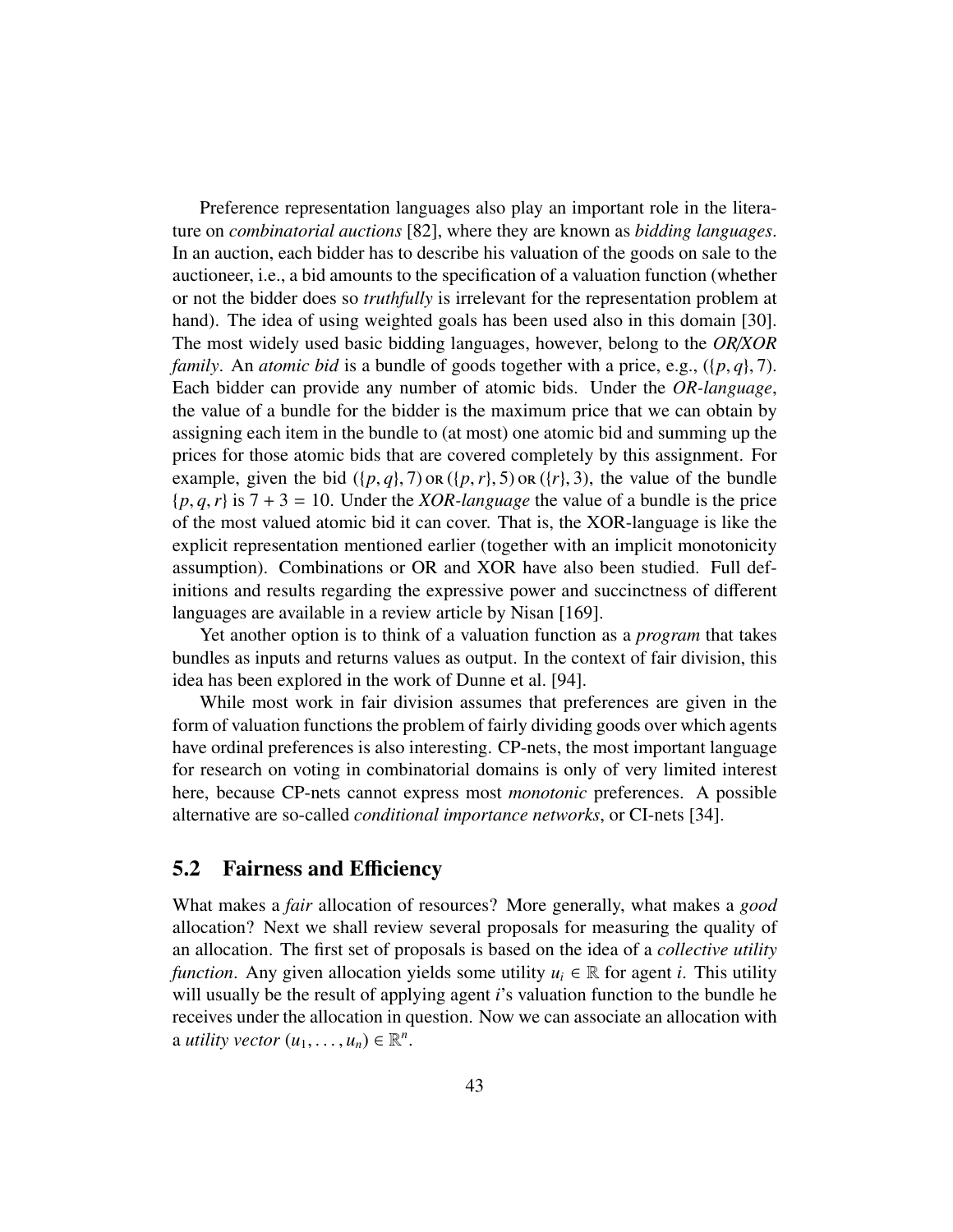**Definition 5.** A collective utility function (CUF) is a function  $f : \mathbb{R}^n \to \mathbb{R}$ .

That is, a CUF returns a single collective utility value for any given utility vector (which in turn we can think of as being generated by an allocation). This collective utility is also referred to as the *social welfare* of the corresponding allocation. The following are the most important CUFs studied in the literature:

- Under the *utilitarian* CUF,  $f_u(u_1, \ldots, u_n) := \sum_{i \in N} u_i$ , i.e., the social welfare of an allocation is the sum of the utilities of the individual agents. This of an allocation is the sum of the utilities of the individual agents. This is a natural way of measuring the quality of an allocation: the higher the *average* utility enjoyed by an agent, the higher the social welfare. On the other hand, this CUF hardly qualifies as *fair:* an extra unit of utility awarded to the agent currently best off cannot be distinguished from an extra unit of utility awarded to the agent currently worst off. Note that authors simply writing about "social welfare" are usually talking about utilitarian social welfare.
- Under the *egalitarian* CUF,  $f_e(u_1, \ldots, u_n) := \min\{u_i \mid i \in N\}$ , i.e., the so-<br>cial welfare of an allocation is taken to be the utility of the agent worst off cial welfare of an allocation is taken to be the utility of the agent worst off under that allocation. This CUF clearly does focus on fairness, but it is less attractive in view of economic efficiency considerations. In the special case where we are only interested in allocations where each agent receives (at most) one item, the problem of maximizing egalitarian social welfare is also known as the *Santa Claus Problem* [9].
- A possible compromise is the *Nash CUF*, under which  $f_n(u_1 \ldots, u_n)$  :=  $\sum_{i \in N} u_i$ . Like the utilitarian CUF, this form of measuring social welfare rewards increases in individual utility at all levels, but more so for the weaker agents. For instance, the vectors  $(1, 6, 5)$  and  $(4, 4, 4)$  have the same utilitarian social welfare, but the latter has a higher Nash product (and intuitively is the fairer solution of the two). For the special case of just two agents, the Nash product is discussed in more detail in the chapter on *Negotiation and Bargaining* in this volume.

Any CUF gives rise to a *social welfare ordering* (SWO), a transitive and complete order on the space of utility vectors (in the same way as an individual utility function induces a preference relation). We can also define SWOs directly. The most important example in this respect is the *leximin ordering*. For the following definition, suppose that all utility vectors are ordered, i.e.,  $u_1 \le u_2 \le \cdots \le u_n$ . Under the leximin ordering,  $(u_1, \ldots, u_n)$  is socially preferred to  $(v_1, \ldots, v_n)$  if and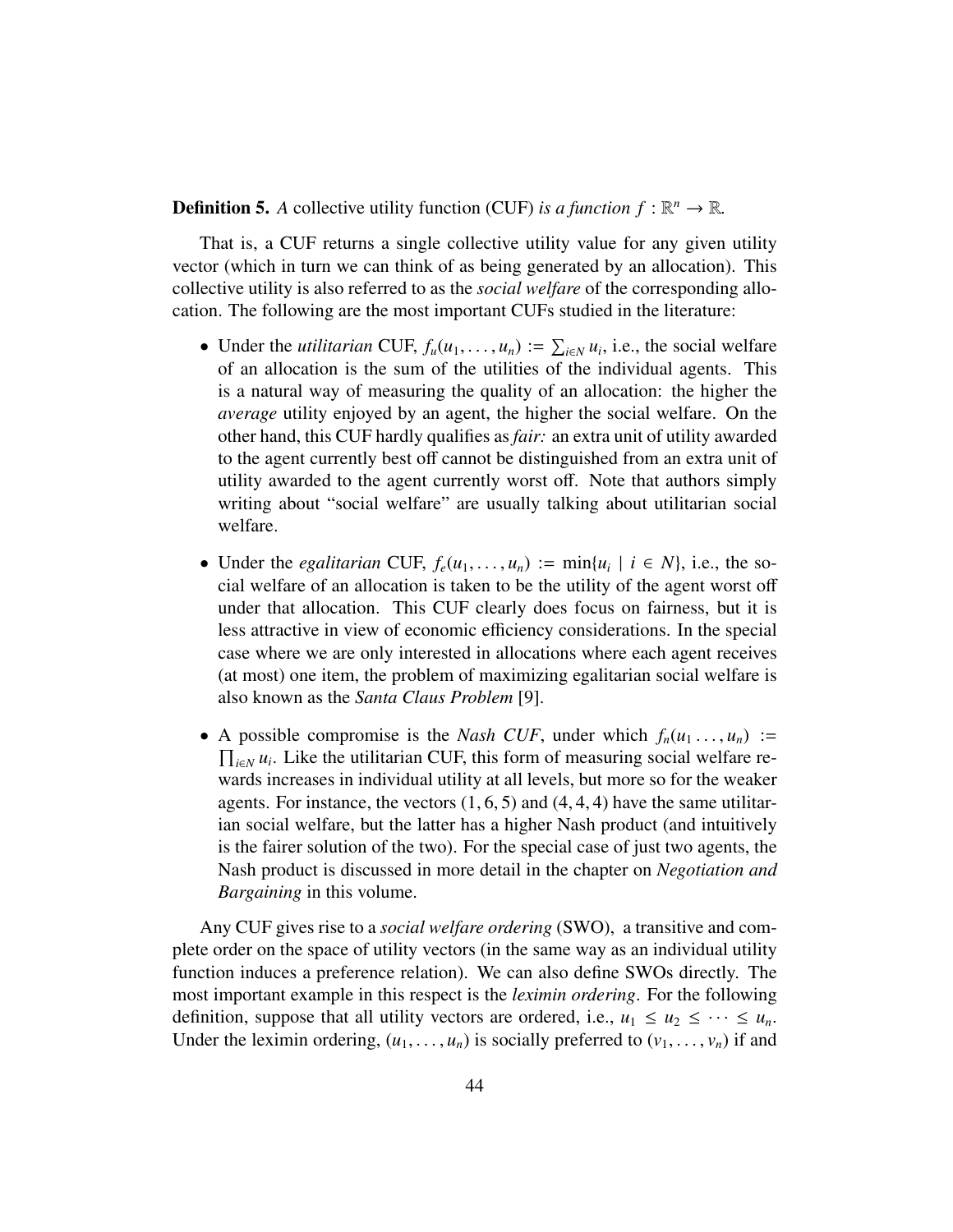only if there exists a *k* ≤ *n* such that  $u_i = v_i$  for all  $i < k$  and  $u_k > v_k$ . This is a re-<br>finement of the idea underlying the equitarian CUE Under the leximin ordering finement of the idea underlying the egalitarian CUF. Under the leximin ordering, we first try to optimize the well-being of the worst-off agent. Once our options in this respect have been exhausted, we try to optimize the situation for the second worst-off agent, and so forth.

SWOs have been studied using the axiomatic method in a similar manner as SWFs and SCFs. Let us briefly review three examples of axioms considered in this area.

- An SWO  $\geq$  is *zero independent* if  $u \geq v$  entails  $(u + w) \geq (v + w)$  for any  $w \in \mathbb{R}^n$ . That is, according to this axiom, social judgments should not change if some of the agents change their individual "zero point". Zero independence is the central axiom in a characterization of the SWOs induced by the utilitarian CUF [83, 165].
- An SWO  $\geq$  is *independent of the common utility pace* if  $u \geq v$  entails  $(g(u_1), \ldots, g(u_n)) \geq (g(v_1), \ldots, g(v_n))$  for any increasing bijection  $g : \mathbb{R} \to$ R. You might think of *g* as a function that maps gross to net income. Then the axiom says that we want to be able to make social judgments independently from the details of *g* (modeling the taxation laws), as long as it never inverts the relative welfare of two individuals. The utilitarian SWO fails this axiom, but the egalitarian SWO does satisfy it.
- An SWO  $\geq$  satisfies the *Pigou-Dalton principle* if  $u \geq v$  whenever *u* can be obtained from *v* by changing the individual utilities of only two agents in such a way that their mean stays the same and their difference reduces. The Pigou-Dalton principle plays a central role in the axiomatic characterization of the leximin ordering [165].

For an excellent introduction to the axiomatics of welfare economics, providing much more detail than what is possible here, we refer to the book of Moulin [165]. Broadly speaking, the additional information carried by a valuation function (on top of its ordinal content, i.e., on top of the kind of information used in voting theory), avoids some of the impossibilities encountered in the ordinal framework. For instance, if we enrich our framework with a monetary component and stipulate that each agent's utility can be expressed as the sum of that agent's money and his valuation for his goods (so-called *quasilinear preferences*), then we can define strategyproof mechanisms that are not dictatorial. Examples are the mechanism used in the well-known Vickrey auction and its generalizations (see the chapter on *Mechanism Design and Auctions* in this volume).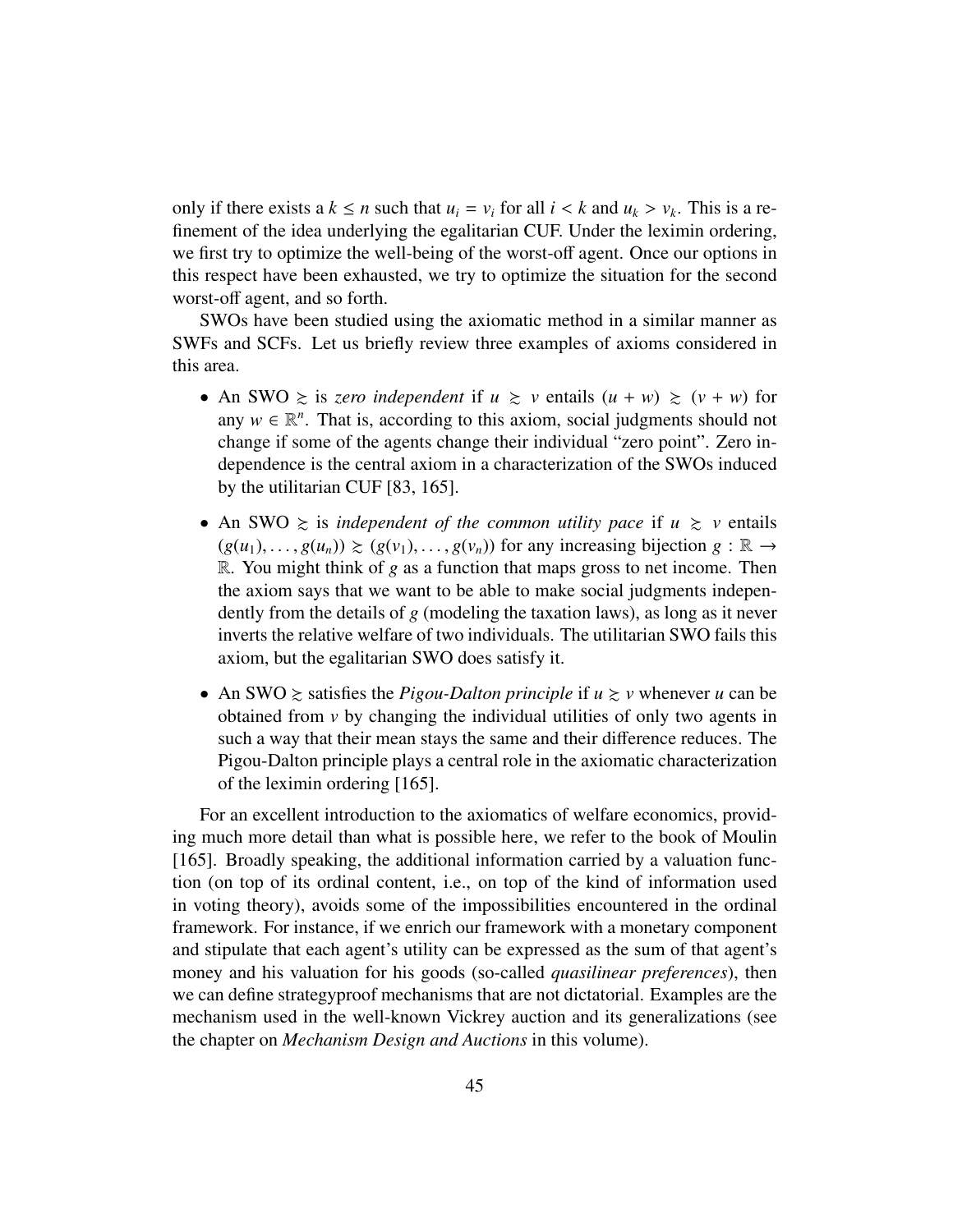Another important fairness criterion is *envy-freeness*. An allocation *A* of goods is envy-free if no agent would rather obtain the bundle allocated to one of the other agents:  $v_i(A(i)) \ge v_i(A(j))$  for any two agents *i* and *j*, with  $A(i)$  and  $A(j)$  denoting the bundles of goods allocated to *i* and *j*, respectively. Note that this concept cannot be modeled in terms of a CUF or an SWO. If we insist on allocating all goods, then an envy-free allocation will not always exist. A simple example is the case of two agents and one item that is desired by both of them: in this case, neither of the two complete allocations will be envy-free. When no envy-free allocation is possible, then we might want to aim for an allocation that minimizes the *degree of envy*. A variety of definitions for the degree of envy of an allocation have been proposed in the literature, such as counting the number of agents experiencing some form of envy or counting the pairs of agents where the first agent envies the second [155, 55, 154].

A new application in multiagent systems may very well call for a new fairness or efficiency criterion. However, any new idea of this kind should always be clearly positioned with respect to the existing standard criteria, which are well motivated philosophically and deeply understood mathematically.

#### 5.3 Computing Fair and Efficient Allocations

Once we have settled on a language for modeling the valuation functions of individual agents and on an efficiency or fairness criterion we want to apply, the question arises of how to compute an optimal allocation of goods. Algorithmic methods that have been used in this field include linear and integer programming, heuristic-guided search, and constraint programming. Rather than discussing specific algorithms here, let us focus on the computational complexity of the combinatorial optimization problems such an algorithm would have to tackle.

First, suppose we want to compute an allocation with maximal utilitarian social welfare. In the combinatorial auction literature, this problem is generally known as the "winner determination problem" and it has received a large amount of attention there [82]. The goal is to maximize the sum of the valuations of the individual agents. As complexity theory is more neatly applied to decision problems, let us consider the corresponding decision problem:

We are given a profile of valuation functions  $(v_1, \ldots, v_n)$ , one for each *agent, and a number K and ask whether there exists an allocation A* : *N* →  $2^G$  *mapping agents to bundles of goods, with A*(1) ∪ · · · ∪  $A(n) = G$  and  $A(i) \cap A(j) = \emptyset$  for any two agents *i* and *j*, such that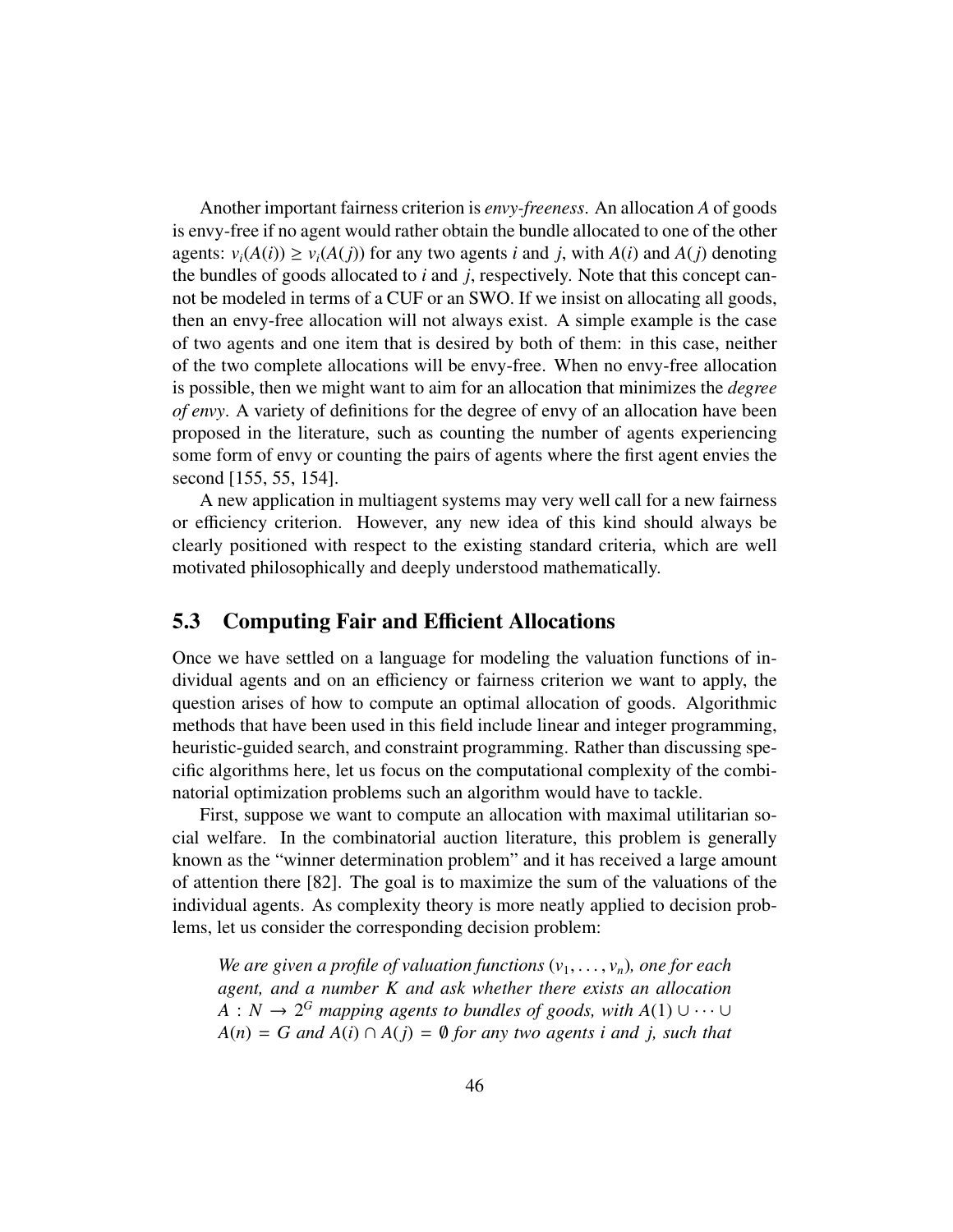$f_u(v_1(A(1)), \ldots, v_n(A(n))) \geq K$ , *i.e.*, such that the utilitarian social *welfare of A is at least K.*

This problem turns out to be NP-complete for any of the preference representation languages discussed [54, 82]. To show that it is in NP is usually easy. The fact that it is NP-hard was first observed by Rothkopf et al. [187], in the context of what is now known as the OR-language. The proof proceeds via a reduction from a standard NP-hard problem known as SET PACKING [121]: given a collection of finite sets  $C$  and a number K, is there a a collection  $C' \subseteq C$  of pairwise disjoint sets such that  $|C'| \geq K$ ? Now consider any preference representation language that allows us to specify for each agent *i* one bundle  $B_i$  such that  $v_i(B) = 1$  if  $B = B_i$ (or possibly  $B \supseteq B_i$ ) and  $v_i(B) = 0$  otherwise (weighted goals, the OR-language, and the XOR-language can all do this). Then we have a one-to-one correspondence between finding an allocation with a utilitarian social welfare of at least *K* and finding at least *K* non-overlapping bundles *B<sup>i</sup>* . Hence, welfare optimization must be at least as hard as SET PACKING. (The problem has also been shown to be NP-hard to approximate [190, 233].)

Let us now briefly go over some related complexity results, but with less attention to detail. Rather than stating these results precisely, we focus on some of the crucial insights they represent and cite the original sources for further details.

- Computing allocations that are optimal under the egalitarian CUF or the Nash CUF is also NP-hard [32, 180]. In case all valuation functions are *additive*, i.e., if we can always compute the value of a bundle by adding the values of the individual items in that bundle, then computing an allocation with maximal utilitarian social welfare becomes easy (simply assign each item to the agent giving it the highest value), but the same domain restriction does not render the problem polynomial when we are interested in egalitarian social welfare or the Nash product.
- An allocation *A* is Pareto-optimal if there is no other allocation *A'* that is strictly preferred by some agent and not worse for any of the others. Deciding whether a given allocation is Pareto-optimal is typically coNP-complete [94, 57, 87, 54]. The crucial difference with respect to optimizing utilitarian social welfare is that we now have to check that there is *no* other allocation that is "better" (hence the switch in complexity class).
- Computing allocations that are envy-free can be significantly more diffi-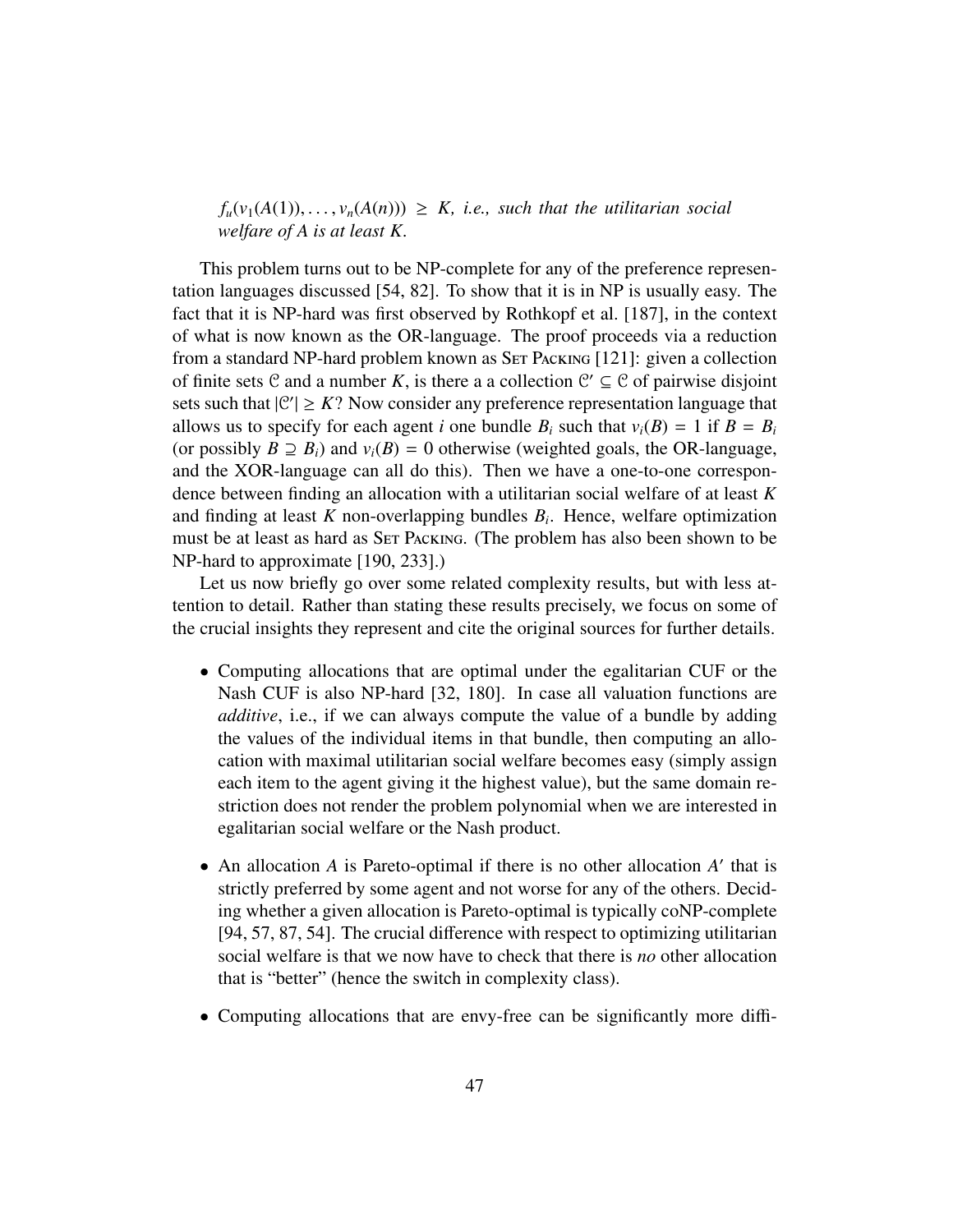cult.<sup>22</sup> Bouveret and Lang [33] show that deciding whether there exists an allocation that is both Pareto-optimal and envy-free is  $\Sigma_2^p$  $2^p$ -complete when preferences are represented using weighted goals, even when each agent can only distinguish between "good" (valuation 1) and "bad" (valuation 0) bundles. When valuations are additive, then deciding whether there exists an envy-free allocation (that allocates all goods) is still NP-complete [155]. Lipton et al. [155] also discuss approximation schemes for envy-freeness.

## 5.4 Convergence to Fair and Efficient Allocations

The complexity results we have reviewed above apply in situations where we have complete information regarding the individual preferences of the agents and we want to compute a socially optimal allocation in a centralized manner. Of course, this is an idealized situation that we will rarely encounter in a multiagent system in practice. Besides the algorithmic challenges highlighted above, we also need to face the game-theoretical problem of ensuring that agents report their preferences truthfully (in case we consider truthfulness an important desideratum). We need to design a suitable elicitation protocol to obtain the relevant preference information from the agents.

An alternative approach, which we shall discuss next, is as follows: rather than centrally collecting all the agents' preference information and determining an optimal allocation, we let agents locally find utility-improving deals that involve the exchange of some of the goods in their possession. We can then analyze the effects that sequences of such local trading activities have on the allocations emerging at the global level. If we give up control in this manner, we might not always be able to reach a socially optimal allocation. Instead, we now have to ask what quality guarantees we can still provide. This *distributed approach to multiagent resource allocation* requires us to fix a set of assumptions regarding the local behavior of agents. For instance, we could make the assumption that each agent is a utility-maximizer in the full game-theoretic sense. Often this will be unrealistic, given the high complexity of computing one's optimal strategy under all circumstances in this context. Instead, let us assume that agents are *individually rational* and *myopic*. This means that we assume that an agent will agree to participate in a deal if and only if that deal increases his utility. On the other hand, he will not try to optimize his payoff in every single deal and he does not plan ahead beyond

<sup>&</sup>lt;sup>22</sup>One allocation that is always envy-free is the one where nobody gets anything. To prevent such trivialities, normally some efficiency requirement is added as well.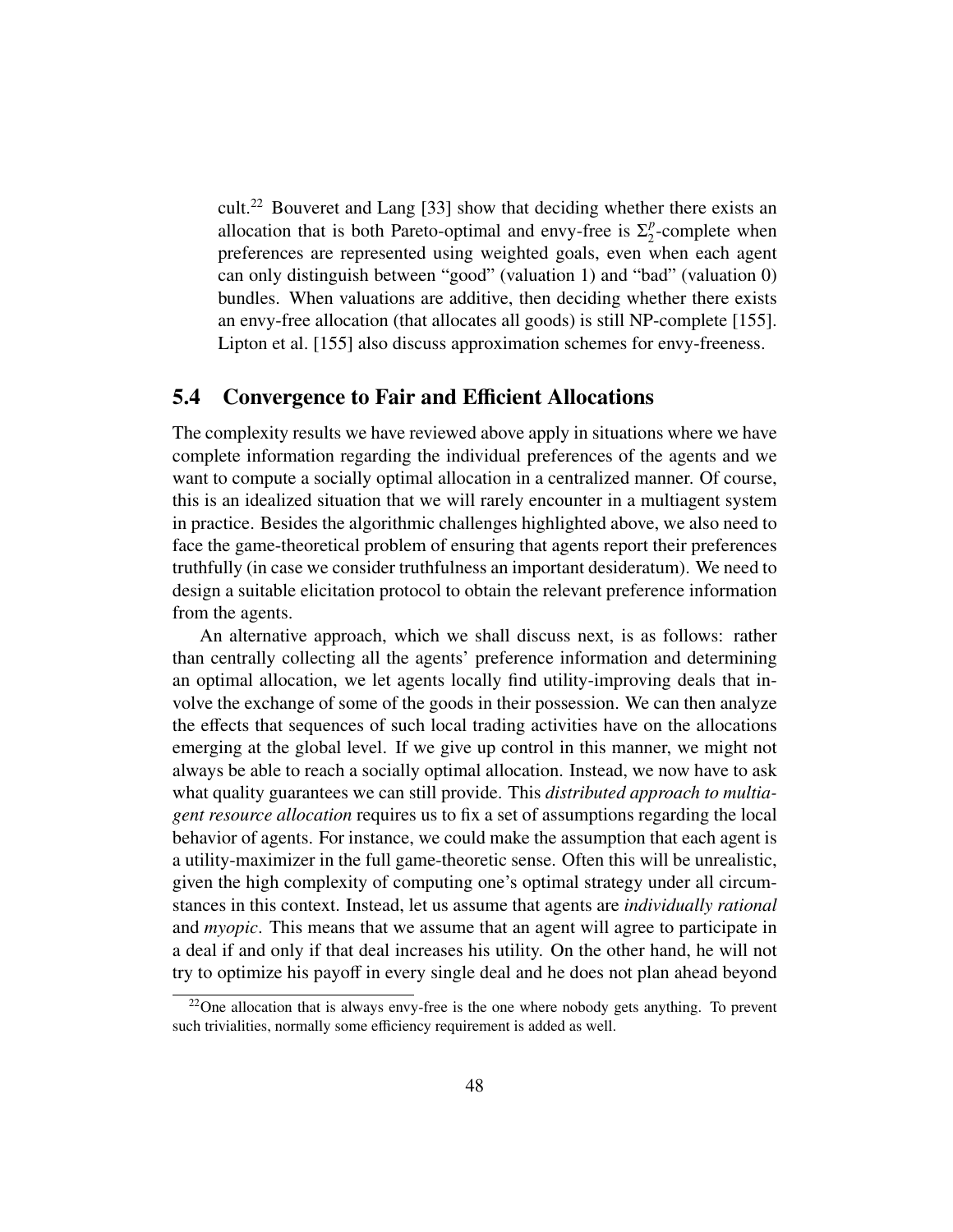the next deal to be implemented.

Formally, a *deal* is a pair of allocations  $\delta = (A, A')$  with  $A \neq A'$ , describing the ation before and after the exchange of goods. Note that this definition permits situation before and after the exchange of goods. Note that this definition permits exchanges involving any number of agents and goods at a time. Bilateral deals, involving only two agents, or simple deals, involving only one item, are special cases. For the result we want to present in some detail here, we assume that a deal may be combined with monetary *side payments* to compensate some of the agents for a loss in utility. This can be modeled via a function  $p : N \to \mathbb{R}$ , mapping each agent to the amount he has to pay (or receive, in case  $p(i)$  is negative), satisfying  $p(1) + \cdots + p(n) = 0$ , i.e., the sum of all payments made must equal the sum of all payments received. A deal  $\delta = (A, A')$  is *individually rational* if there exists a payment function *p* such that  $y(A'(i)) = y(A(i)) \ge p(i)$  for all agents  $i \in N$ a payment function *p* such that  $v_i(A'(i)) - v_i(A(i)) > p(i)$  for all agents  $i \in N$ ,<br>with the possible exception of  $p(i) = 0$  in case  $A(i) = A'(i)$ . That is a deal with the possible exception of  $p(i) = 0$  in case  $A(i) = A'(i)$ . That is, a deal is individually rational if payments can be arranged in such a way that for each agent involved in the deal his gain in valuation exceeds the payment he has to make (or his loss in valuation is trumped by the money he receives). We shall assume that every deal made is individually rational in this sense. Note that we do not *force* agents to make deals under these conditions; we simply assume that any deal that is implemented is (at least) individually rational.

Now, by a rather surprising result due to Sandholm [189], any sequence of individually rational deals must converge to an allocation with maximal utilitarian social welfare. That is, provided all agents are individually rational and continue to make individually rational deals as long as such deals exist, we can be certain that the resulting sequence of deals must be finite and that the final allocation reached must be socially optimal in sense of maximizing utilitarian social welfare. For a detailed discussion and a full proof of this result we refer to the work of Endriss et al. [104]. The crucial step in the proof is a lemma that shows that, in fact, a deal is individually rational if and only if it increases utilitarian social welfare. Convergence then follows from the fact that the space of possible allocations is finite.

How useful is this convergence result in practice? Of course, the complexity results discussed in Section 5.3 did not just go away: finding an allocation that maximizes utilitarian social welfare is still NP-hard. Indeed, to decide whether it is possible to implement yet another individually rational deal, our agents do have to solve an NP-hard problem (in practice, most of the time they might find it easy to identify a good deal, but in the worst case this can be very hard). Also the *structural complexity* of the deals required (in the worst case) is very high. Indeed, if our agents use a negotiation protocol that excludes deals involving a certain num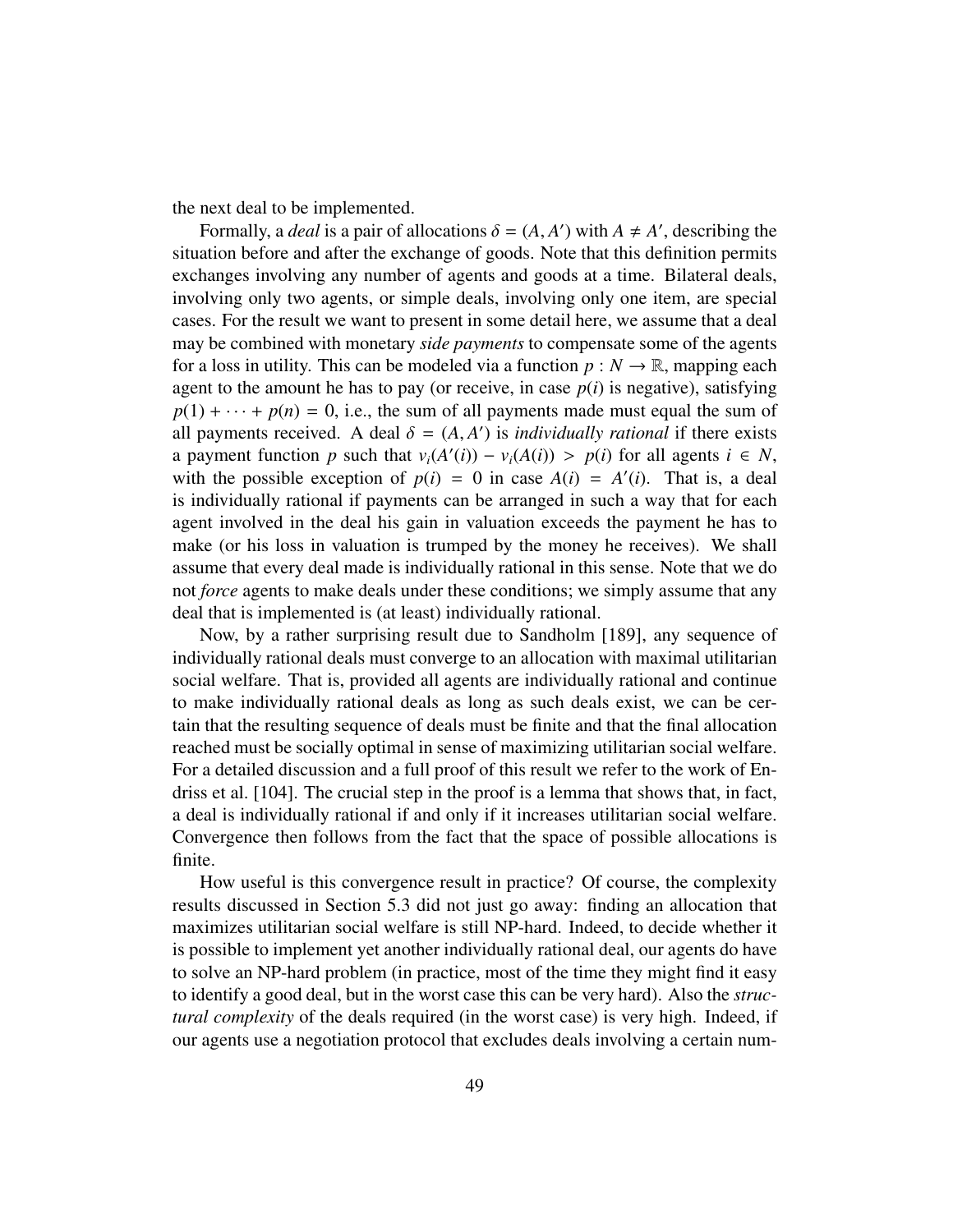ber of agents or goods, then convergence cannot be guaranteed any longer [104]. On the other hand, a simple positive result shows that, if all valuation functions are *additive*, then we can get away with a protocol that only allows agents to make deals regarding the reallocation of one item at a time. Unfortunately, this is the best result we can hope for along these lines: for no strictly larger class of valuation functions will a simple protocol of one-item-at-a-time deals still suffice to guarantee convergence [60].

Similar results are also available for other fairness and efficiency criteria, such as Pareto-optimality [104], egalitarian social welfare [104], and envyfreeness [55]. Most of the work in the field is of a theoretical nature, but the convergence problem has also been studied using agent-based simulations [4, 50].

Some of the results in the literature are based on the same notion of myopic individual rationality used here and others rely on other *rationality assumptions*. In fact, there are two natural perspectives regarding this point. First, we might start by postulating reasonable assumptions regarding the rational behavior of individual agents and then explore what convergence results can be proven. Second, we might start with a convergence property we would like to be able to guarantee, and then *design* appropriate rationality assumptions that will allow us to prove the corresponding theorem. That is, we may think of a multiagent system as, first, a system of self-interested agents we cannot control (but about which we can make certain assumptions) or, second, as a system of agents the behavior of which we can design and program ourselves, as a tool for distributed problem solving. Which perspective is appropriate depends on the application at hand.

Finally, the distributed approach to multiagent resource allocation also gives rise to new questions regarding *computational complexity*. For instance, we might ask how hard it is to decide whether a given profile of valuation functions and a given initial allocation admit a path consisting only of individually rational deals involving the exchange of a single item each to a socially optimal allocation. Questions of this kind have been studied in depth by Dunne and colleagues [94, 93].

# 6 Conclusion

This chapter has been an introduction to classical social choice theory and an exposition of some of the most important research trends in computational social choice. We have argued in the beginning that social choice theory, the mathematical theory of collective decision making, has a natural role to play when we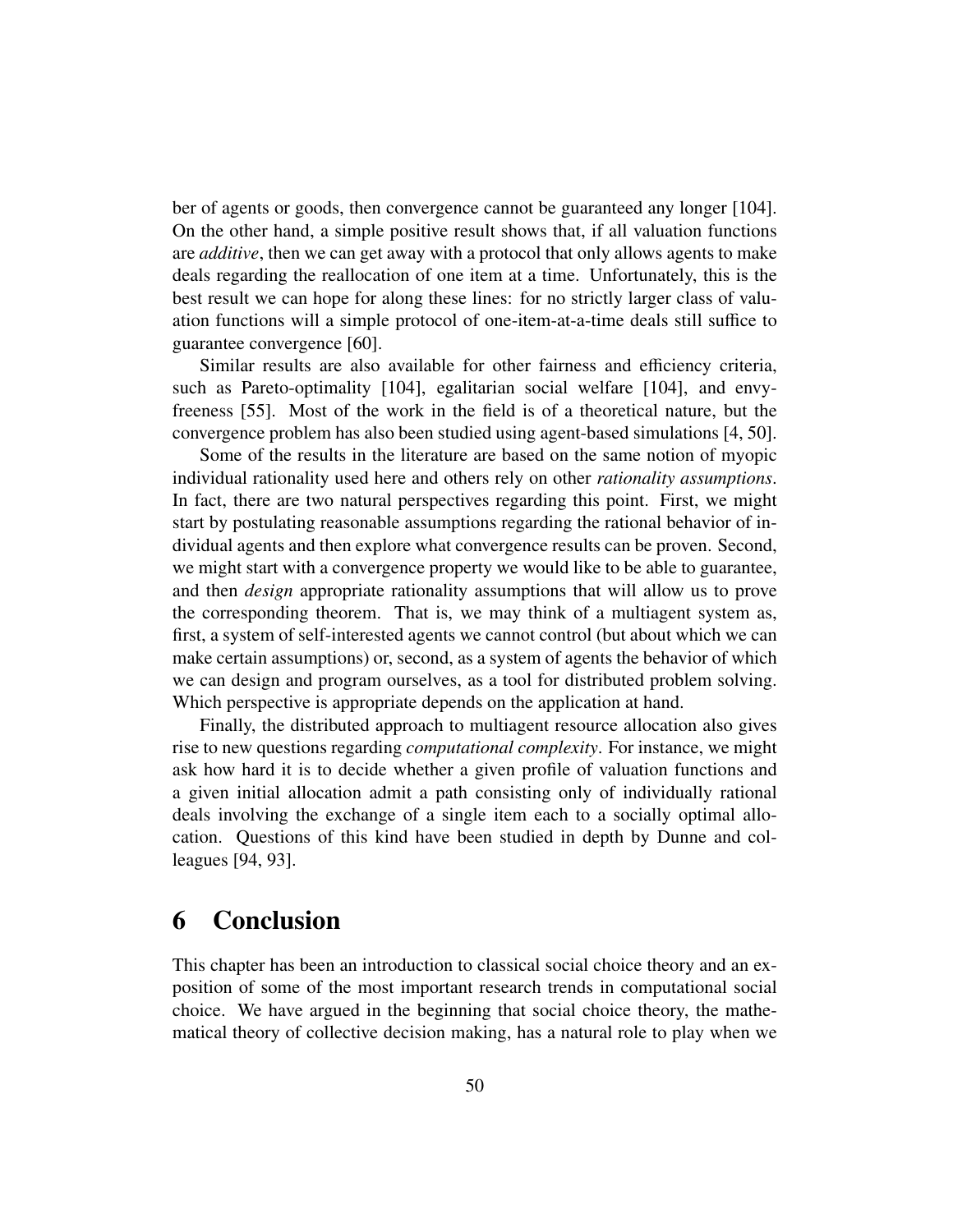think about the foundations of multiagent systems. As we are concluding the chapter, we would like to relativize this statement somewhat: it is true that many decision problems in multiagent systems are naturally modeled as problems of social choice, but it is also true that many of the problems that one is likely to encounter in practice will not fit the template provided by the classical formal frameworks introduced here exactly, or will have additional structure that can be exploited. More research is required to improve our understanding of best practices for adapting the elegant mathematical tools that computational social choice can provide to the problems encountered by practitioners developing real multiagent systems. We hope that readers of this chapter will feel well equipped to participate in this undertaking.

Let us conclude with a brief review of additional topics in computational social choice, which we have not been able to cover in depth here, as well as with a few pointers to further reading.

### 6.1 Additional Topics

In terms of social choice *settings*, we have covered preference aggregation, voting, and fair division. Another important area of social choice theory is *matching*, which addresses the problem of how to pair up the elements of two groups that have preferences over each other (e.g., men and women, doctors and hospitals, or kidney donors and patients). Matching theory is particularly notable for its many successful applications. An excellent introduction to the field is the seminal monograph by Roth and Sotomayor [184]. Matching can be seen as a special case of coalition formation where agents have preferences over the various possible partitions of the set of agents (see the chapter on *Computational Coalition Formation* in this volume).

Preferences are not the only individual characteristics that the members of a group might want to aggregate. Other examples include beliefs and judgments. In both cases there exists a small but significant technical literature in which beliefs and judgments, respectively, are modeled as sets of formulas in propositional logic that need to be aggregated. The work of Konieczny and Pino Pérez [143] is a good starting point for reading about *belief merging* and List and Puppe [156] survey the literature on *judgment aggregation*. While belief merging grew out of the literature on belief revision in artificial intelligence and computational logic and always had a computational flavor to it, judgment aggregation initially developed in the political philosophy and the philosophical logic literature and computational aspects did not get investigated until very recently [105].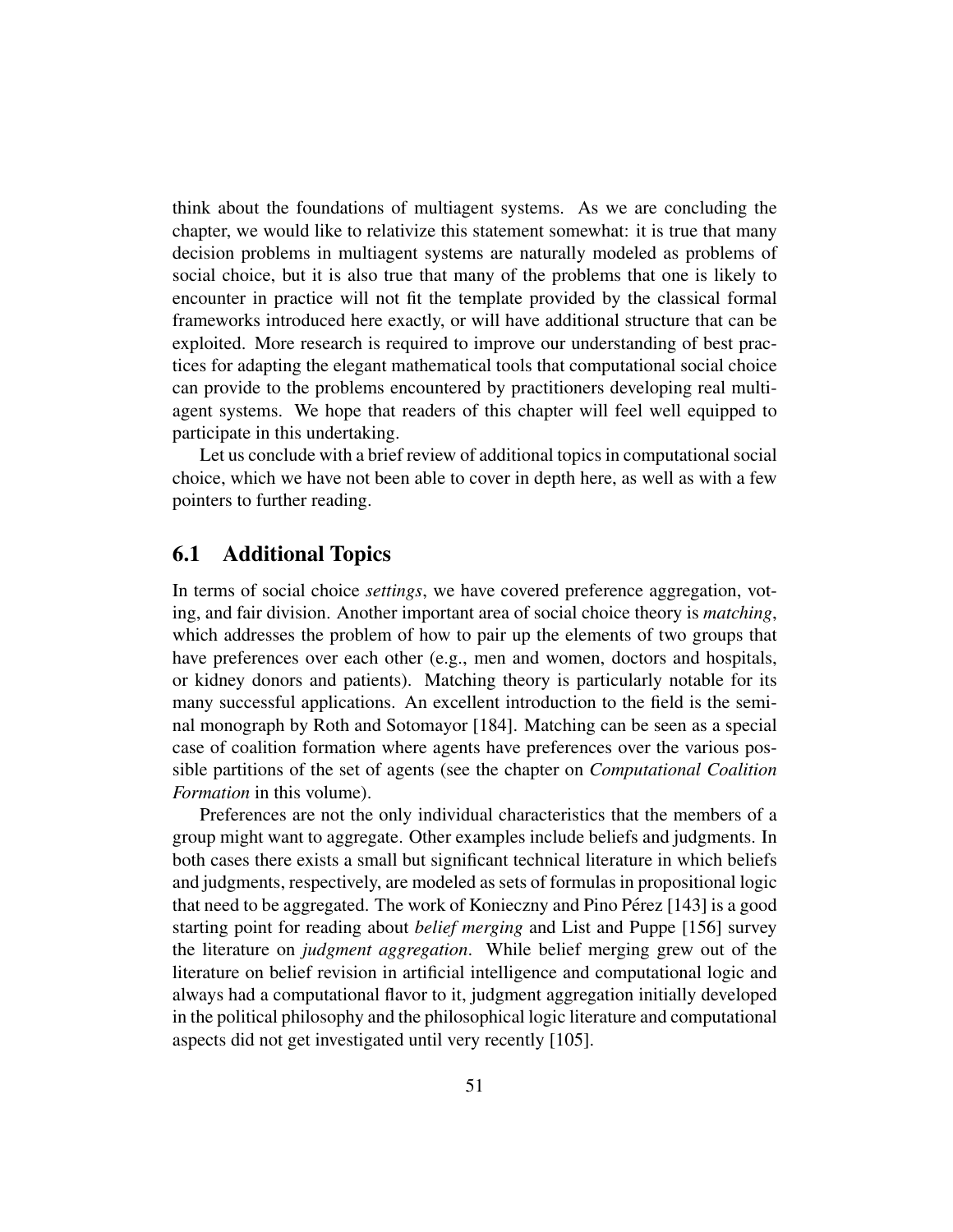Throughout the chapter, we have occasionally alluded to connections to *mechanism design*, a topic at the interface of social choice and game theory (see also the chapter on *Mechanism Design and Auctions* in this volume). On the mechanism design side, there has been interest in designing voting rules that are *false-nameproof* [227], that is, robust to a single voter participating under multiple identities. While this is not an inherently computational topic, it is motivated by applications such as elections that take place on the Internet. The design of such rules has been studied both in general [62] and under single-peaked preferences [208]. Unfortunately, the results are rather negative here. To address this, other work has extended the model, for example by making it costly to obtain additional identities [212] or by using social network structure to identify "suspect" identities [77]. An overview of work on false-name-proofness is given by Conitzer and Yokoo [72]. Another exciting new direction in the intersection of computational social choice and mechanism design is that of *approximate mechanism design without money* [178], where the goal is to obtain formal approximation ratios under the constraint of strategyproofness, without using payments.

In terms of *techniques*, we have focused on the axiomatic method, on algorithms, and on computational complexity. We have also discussed the use of tools from knowledge representation (for the representation of preferences in combinatorial domains). A further important research trend in computational social choice has considered *communication requirements* in social choice. This includes topics such as the amount of information that voters have to supply before we can compute the winner of an election [69, 196], the most efficient form of storing an intermediate election result that will permit us to compute the winner once the remaining ballots have been received [59, 219], whether voters can jointly compute the outcome of a voting rule while preserving the privacy of their individual preferences [44], and the number of deals that agents have to forge before a socially optimal allocation of goods will be found [103].

Another technique we have not discussed concerns the use of tools developed in *automated reasoning* to verify properties of social choice mechanisms and to confirm or discover theorems within social choice theory. Examples in this line of work include the verification of proofs of classical theorems in social choice theory in higher-order theorem proves [168], a fully automated proof of Arrow's Theorem for the special case of three alternatives [205], and the automated discovery of theorems pertaining to the problem of ranking sets of objects [123].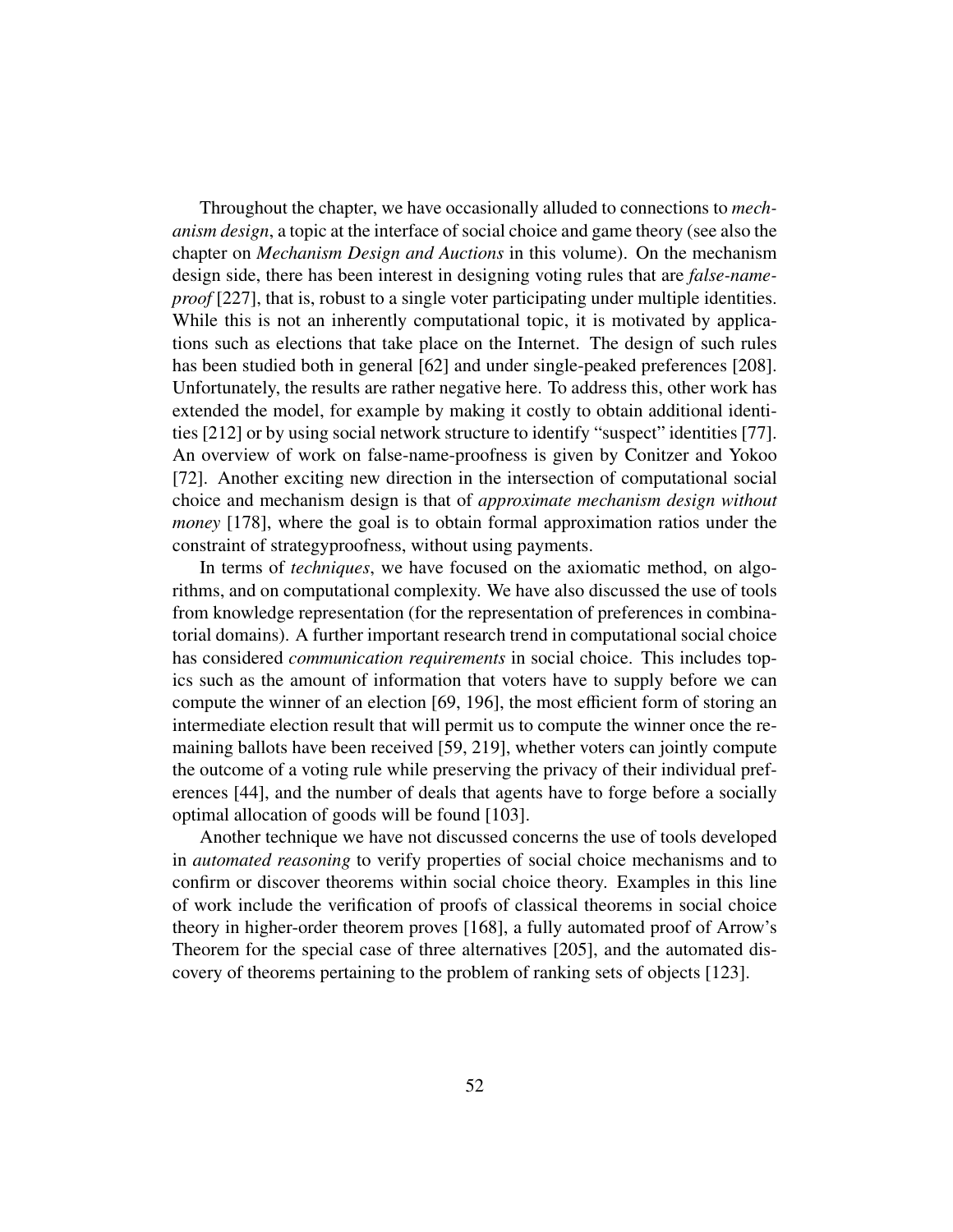### 6.2 Further Reading

There are a number of excellent textbooks on classical social choice theory that are highly recommended for further reading. General texts include those by Austen-Smith and Banks [7] and by Gaertner [120]. Taylor [206] specifically focuses on the manipulation problem in voting. Moulin [165] covers not only preference aggregation and voting, but also the axiomatic foundations of welfare economics (i.e., fair division) and cooperative game theory. Two highly recommended surveys are those of Plott [173] and Sen [200].

The area of computational social choice (or certain parts thereof) has been surveyed by several authors. Chevaleyre et al. [56] provide a broad overview of the field as a whole. The literature on using computational complexity as a barrier against manipulation in voting is reviewed by Faliszewski et al. [114] and Faliszewski and Procaccia [107]; Faliszewski et al. [110] also discuss the complexity of winner determination and control problems in depth. Chevaleyre et al. [58] give an introduction to social choice in combinatorial domains. The survey on multiagent resource allocation by Chevaleyre et al. [54] covers the basics of fair division and also discusses connections to other areas relevant to multiagent systems, particularly combinatorial auctions. Conitzer [64, 65] compares research directions across mechanism design, combinatorial auctions, and voting. Endriss [101] gives concise proofs of classical results such as Arrow's Theorem and the Gibbard-Satterthwaite Theorem, and then discusses application of logic in social choice theory, e.g., in judgment aggregation and to model preferences in combinatorial domains. Rothe et al. [186] provide a book-length introduction to computational social choice (in German), covering topics in voting, judgment aggregation, and fair division, and focusing particularly on complexity questions. Finally, the short monograph of Rossi et al. [183] on preference handling includes extensive discussions of voting and matching from the point of view of computational social choice.

## 7 Exercises

- 1. Level 1 A utility function  $u: U \to \mathbb{R}$  is said to *represent* a preference relation on *U* if, for all  $a, b \in U$ ,  $u(a) \ge u(b)$  if and only if  $a \ge b$ . Show that, when *U* is finite, a preference relation can be represented by a utility function if and only if it is transitive and complete.
- 2. An SWF f is *non-imposing* if for every preference relation  $\geq$  there exists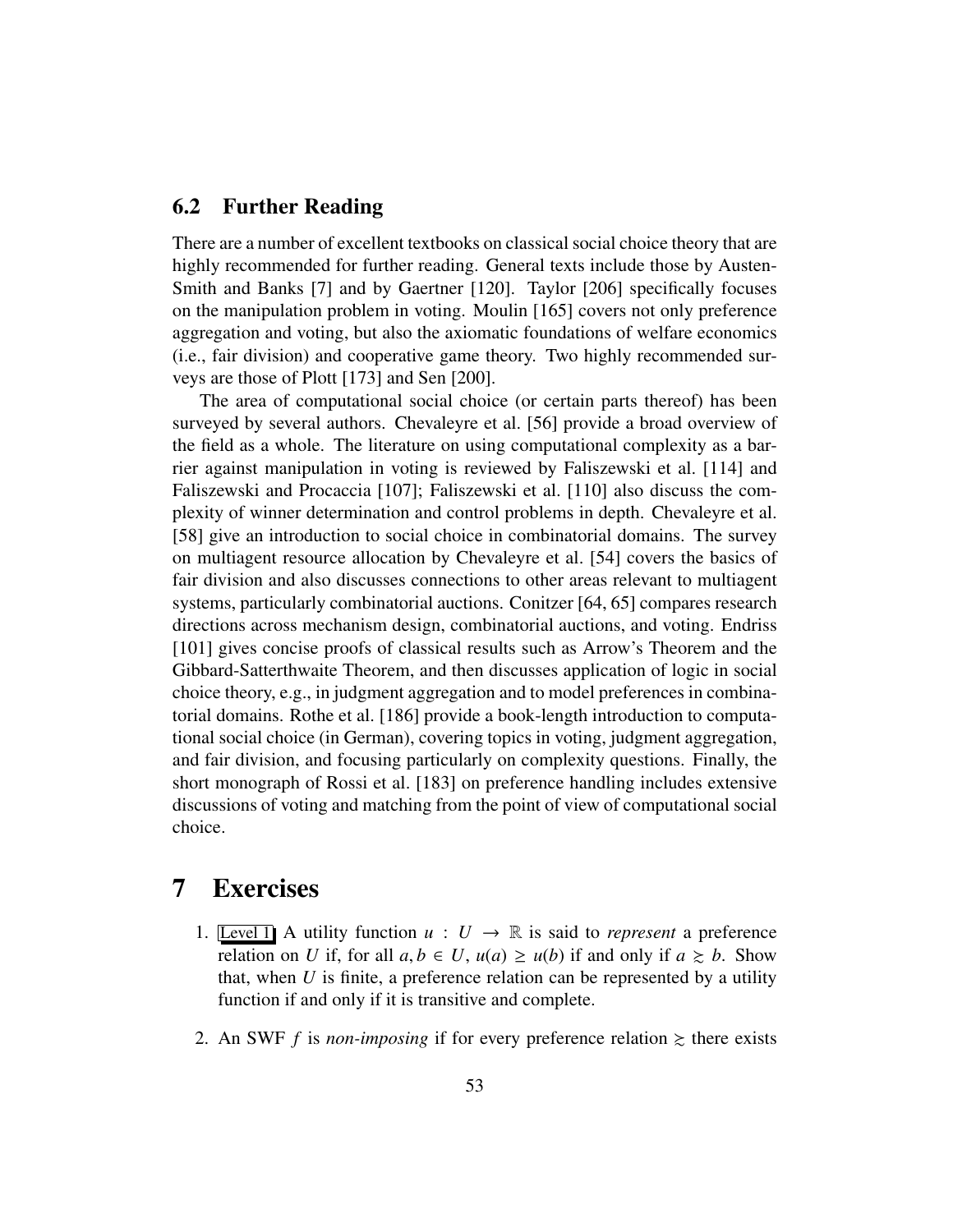a profile  $R = (\geq_1, \ldots, \geq_n)$  such that  $f(R) = \geq$ . The purpose of this exercise is to investigate what happens to Arrow's Theorem when we replace the axiom of Pareto-optimality by the axiom of non-imposition.

- (a)  $\overline{Level 1}$  Show that Pareto-optimality is strictly stronger than nonimposition. That is, show that every Pareto-optimal SWF is nonimposing and that there exists a non-imposing SWF that is not Paretooptimal.
- (b)  $\text{Level 2}$  Show that Arrow's Theorem ceases to hold when we replace Pareto-optimality by non-imposition. That is, show that there exists a SWF that satisfies IIA and that is both non-imposing and nondictatorial.
- 3. Level 2 Prove that the four conditions in Theorem 2 are logically independent by providing, for each of the conditions, an SCF that violates this property but satisfies the other three.
- 4. Level 2 Show that every Copeland winner lies in the uncovered set and hence reaches every other alternative on a majority rule path of length at most two (assuming an odd number of voters).
- 5. Level 1 Consider the following preference profile for 100 voters (due to Michel Balinski).

|                       | 33 16 3 8 18 22 |         |           |                       |
|-----------------------|-----------------|---------|-----------|-----------------------|
|                       | a b c c d e     |         |           |                       |
| h                     |                 |         | dde e     | $\mathcal{C}_{0}^{0}$ |
| $\mathcal{C}_{0}^{0}$ |                 |         | $c$ b b c | b                     |
| d                     |                 | e a d b |           | d                     |
| e                     |                 |         | a e a a   | а                     |

Determine the winners according to plurality, Borda's rule, Copeland's rule, STV, and plurality with runoff (which yields the winner of a pairwise comparison between the two alternatives with the highest plurality score).

- 6. Level 2 Give a polynomial-time algorithm that, for a given preference profile, decides whether an alternative will win under *all* scoring rules.
- 7. Level 3 A *Condorcet loser* is an alternative that loses against every other alternative in pairwise majority comparisons. Check which of the following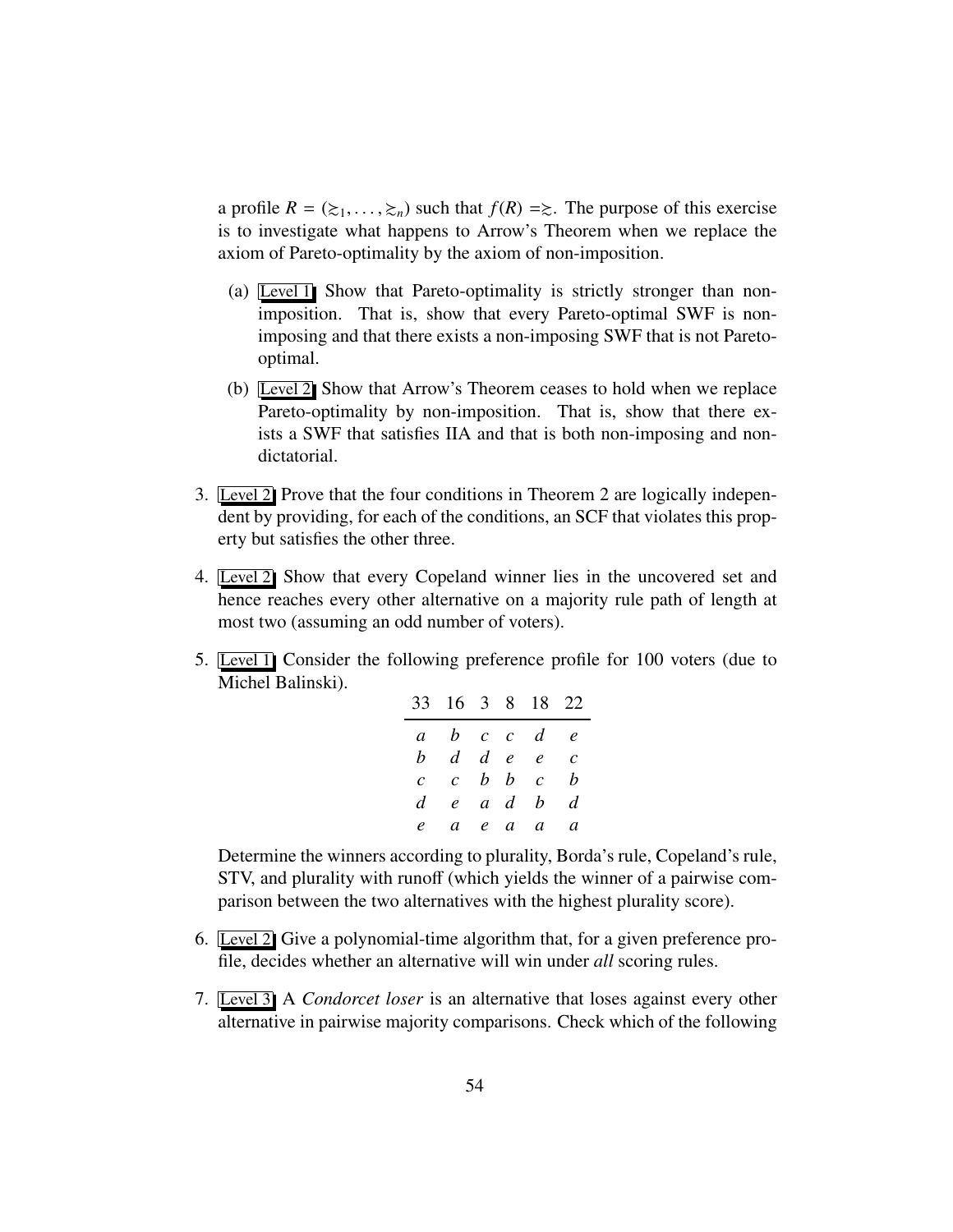voting rules may choose a Condorcet loser: Borda's rule, Nanson's rule, Young's rule, maximin. Prove your answers.

- 8. Level 3 An SCF is *monotonic* if a winning alternative will still win after it has been raised in one or more of the individual preference orderings (leaving everything else unchanged). Check which of the SCFs and voting rules mentioned in this chapter satisfy monotonicity and which satisfy Paretooptimality. Prove your answers.
- 9. Level 2 Assume there is an odd number of voters and consider a restricted domain of preferences that always admits a Condorcet winner. Show that the voting rule that always yields the Condorcet winner is strategyproof.
- 10. Level 2 Assume there is an odd number of voters, and rank the alternatives by their Copeland scores. Prove that there are no cycles in the pairwise majority relation if and only if no two alternatives are tied in this Copeland ranking.
- 11. Level 2 Recall the definition of single-peakedness. Similarly, a preference profile *R* is *single-caved* if for every  $x, y, z \in U$ , it holds that if  $(x < y < z)$ or  $(z < y < x)$ , then  $y > i$  *x* implies  $z > i$  *y* for every  $i \in N$ . Prove or disprove the following statements.
	- (a) Every preference profile for two voters and three alternatives is singlepeaked.
	- (b) Every preference profile for two voters and more than three alternatives is single-peaked.
	- (c) Every single-peaked preference profile is single-peaked with respect to the linear order given by the preferences of one of the voters.
	- (d) Plurality and Condorcet winners coincide for single-peaked preferences.
	- (e) Plurality and Condorcet winners coincide for single-caved preferences.
	- (f) Borda and Condorcet winners coincide for single-peaked preferences.
- 12. Level 4 We have seen that any non-dictatorial voting rule can be manipulated when we want that rule to operate on all possible preference profiles. We have also seen that this problem can be avoided when we restrict the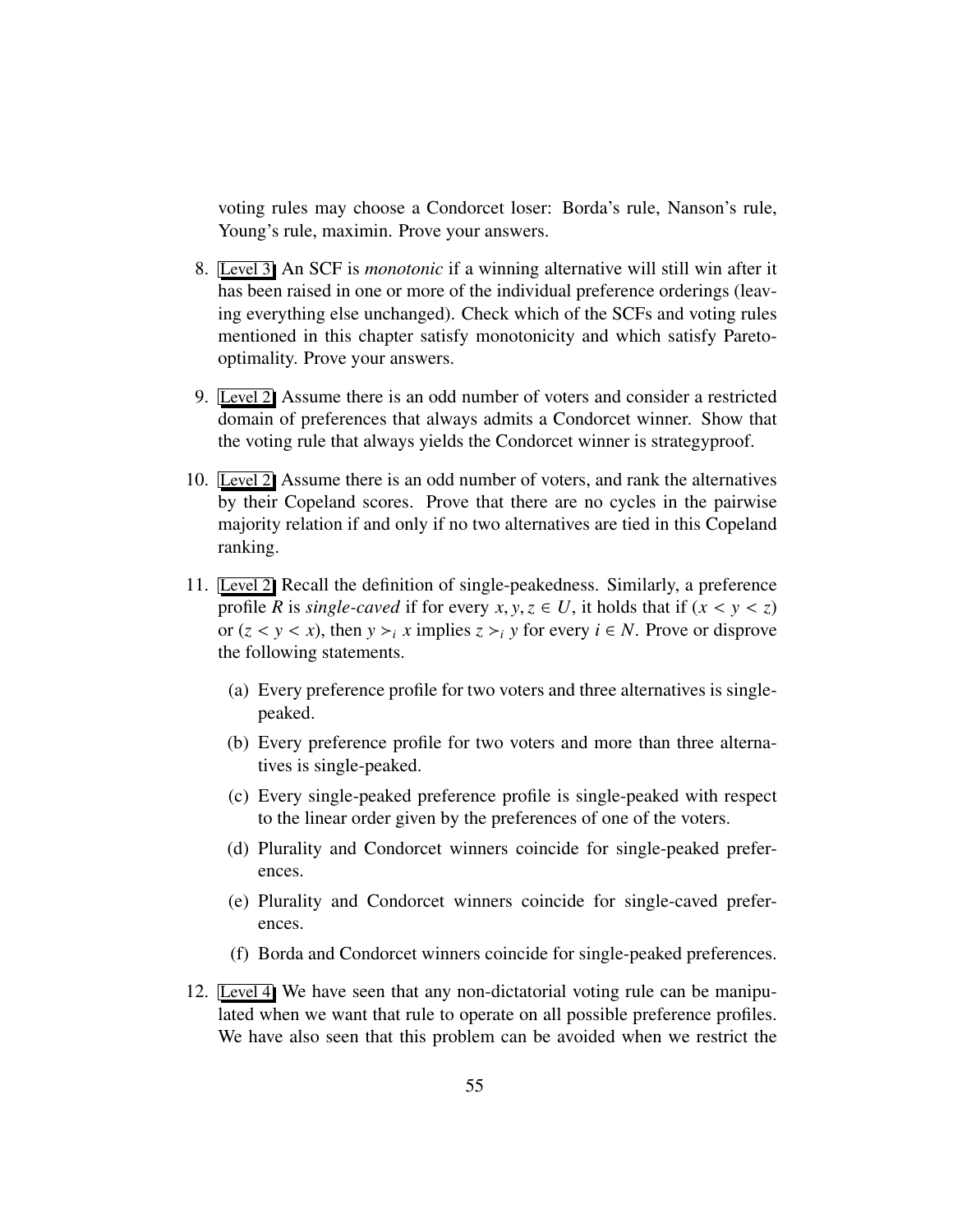domain of possible profiles appropriately, e.g., to single-peaked profiles. What we have not discussed is the *frequency* of manipulability: how often will we encounter a profile in which a voter has an incentive to manipulate? One way of studying this problem is by means of simulations: generate a large number of profiles and check for which proportion of them the problem under consideration (here, manipulability) occurs. The standard method for generating profiles is to make the *impartial culture assumption*, under which every logically possible preference order has the same probability of occurring. For instance, if there are 3 alternatives, then there are 3! = 6 possible (strict) preference orders, so each preference order should have probability  $\frac{1}{6}$  to be a given voter's preference.

- (a) Write a program to analyze the frequency of manipulability of some of the voting rules introduced in this chapter under the impartial culture assumption.
- (b) While it is considered a useful base line, the impartial culture assumption has also been severely criticized for being too simplistic. Indeed, real electorates, be it in politics or multiagent systems, are unlikely to be impartial cultures. Can you think of better methods for generating data to test the frequency of interesting phenomena in social choice theory?

A good starting point for further reading on generating data for studying the frequency of social choice phenomena is the book of Regenwetter et al. [181]. There has also been a significant amount of theoretical work on the frequency of manipulability [recent contributions include, e.g., 8, 203, 177, 218].

- 13. Level 2 Show that for each of the following voting rules the manipulation problem (with a single manipulator) can be solved in polynomial time by providing a suitable algorithm: the plurality rule, Borda's rule, Copeland's rule. Argue why your algorithms are correct and analyze their runtime in terms of the number of voters and alternatives.
- 14. For some voting rules, it is possible to significantly reduce the amount of information that the voters need to communicate by having the communication take place in rounds. A natural example is the STV rule (also known as instant runoff voting). Instead of having each agent communicate an entire ranking of all the alternatives at the outset, we can simply have the agents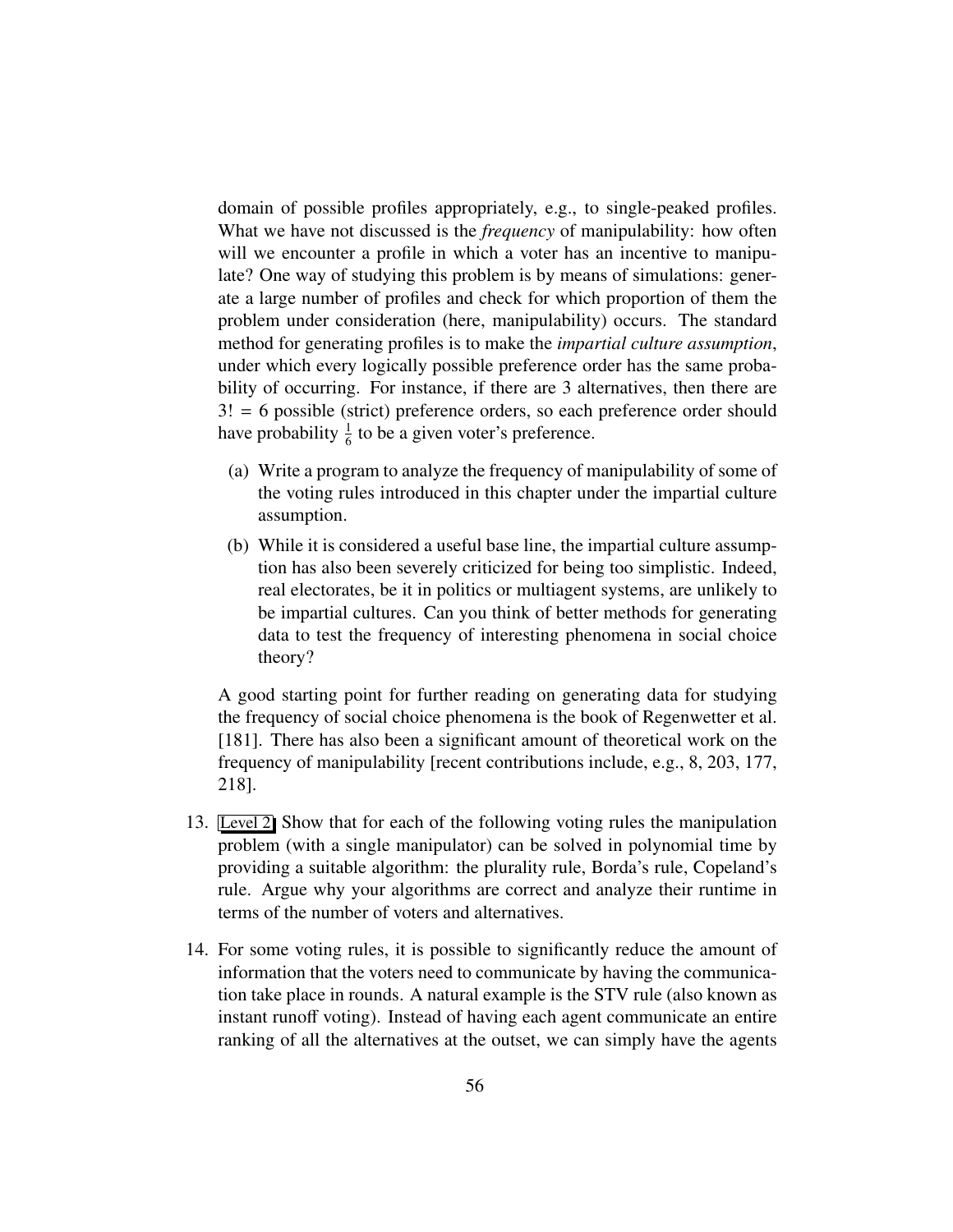communicate their first-ranked alternatives; based on that, we can determine which alternative gets eliminated first; then, the agents who had ranked that alternative first communicate their next-most preferred alternative; etc. In effect, this is removing the "instant" from "instant runoff voting"!

- (a)  $\boxed{\text{Level 2}}$  When there are *n* voters and *m* alternatives, how many bits of communication does this protocol require in the worst case? Hints:
	- If there are *i* alternatives left, how many bits does an agent need to communicate to indicate its most-preferred one among them?
	- If there are *i* alternatives left and we remove the one with the fewest votes, what is an upper bound on how many agents need to indicate a new most-preferred alternative among the *i* − 1 remaining ones?
- (b) Level 4 Using tools from communication complexity  $[144]$ , a lower bound of  $Ω(n \log m)$  bits of information in the worst case has been shown to hold for *any* communication protocol for the STV rule [69]. This leaves a gap with the result from (a). Can you close the gap, either by giving a better protocol or a better lower bound?
- 15. **Level 2** A *weak Condorcet winner* is an alternative that wins or draws against any other alternative in pairwise contests. Just like a (normal) Condorcet winner, a weak Condorcet winner need not exist for all preference profiles. Unlike a Condorcet winner, when it does exist, a weak Condorcet winner need not be unique. In the context of voting in combinatorial domains, show that when voters model their preferences using the language of prioritized goals and each voter only specifies a single goal, then there must always be a weak Condorcet winner.
- 16. Level 1 In the context of measuring the fairness and efficiency of allocations of goods, check which of the following statements are true. Give either a proof (in the affirmative case) or a counterexample (otherwise).
	- (a) Any allocation with maximal utilitarian social welfare is Paretooptimal.
	- (b) No allocation can maximize both utilitarian and egalitarian social welfare.
	- (c) Any allocation that is optimal with respect to the leximin ordering is both Pareto-optimal and maximizes egalitarian social welfare.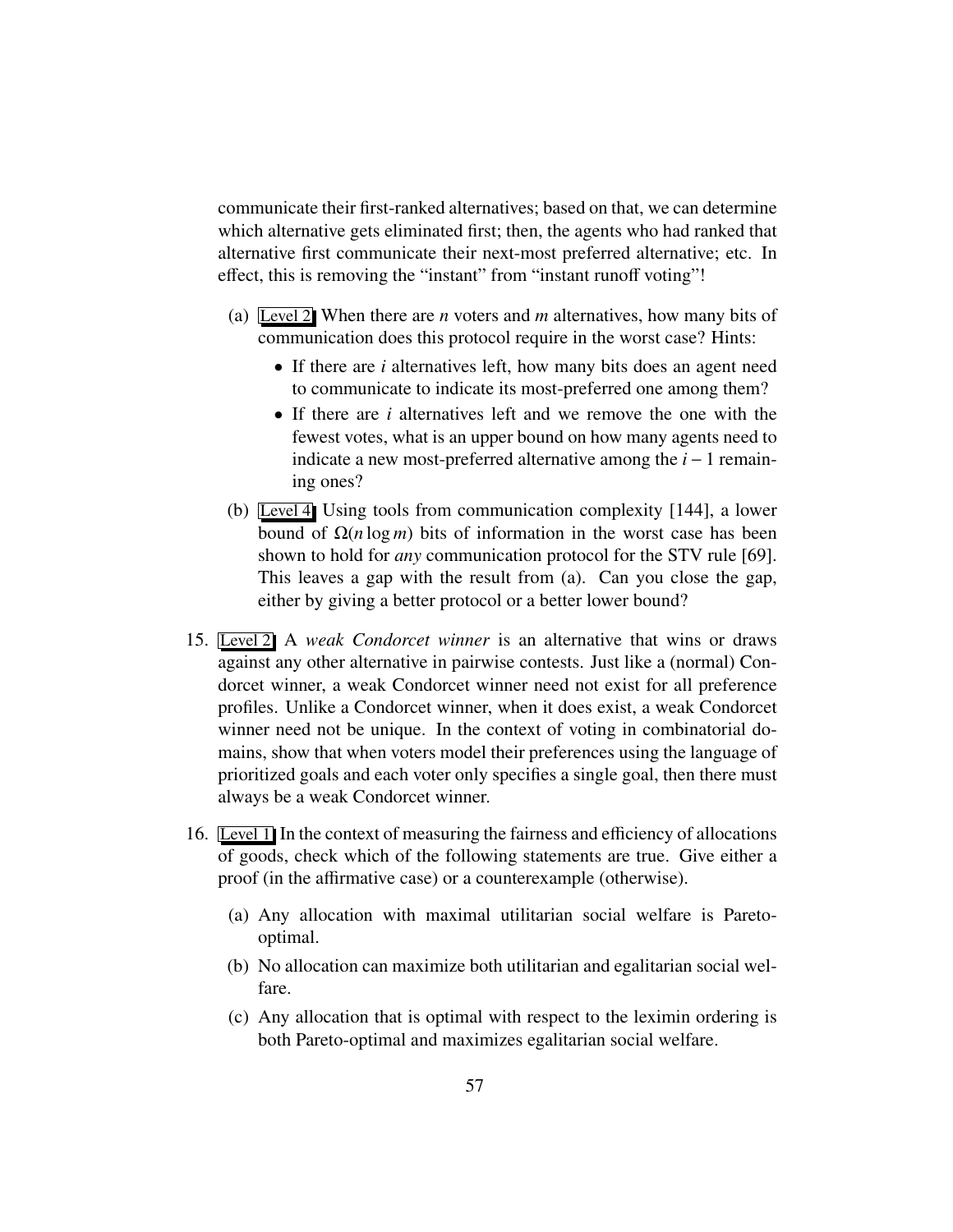- (d) The Nash SWO is zero independent.
- (e) The Nash SWO is independent of the common utility pace.
- (f) The egalitarian SWO respects the Pigou-Dalton transfer principle.
- 17. Level 2 The *elitist* CUF is defined via  $f_{el}(u_1, \ldots, u_n) := \max\{u_i \mid i \in N\}$ , i.e. social welfare is equated with the individual utility of the agent that is i.e., social welfare is equated with the individual utility of the agent that is currently best off. This CUF clearly contradicts our intuitions about fairness, but it might be just the right efficiency measure for some applications, e.g., in a multiagent system where we only care about at least one agent achieving his goal. What is the computational complexity of (the decision variant of) the problem of finding an allocation of indivisible goods (without money) that maximizes elitist social welfare?
	- (a) First state your answer (and your proof) with respect to the explicit form of representing valuation functions (where the size of the representation of a function is proportional to the number of bundles to which it assigns a non-zero value).
	- (b) Then repeat the same exercise, this time assuming that valuation functions are expressed using the language of weighted goals (without restrictions to the types of formulas used). Hint: You might expect that the complexity will increase, because now the input will be represented more compactly (on the other hand, as discussed in Section 5.3, there was no such increase in complexity for the utilitarian CUF).

Note that both of these languages can express valuation functions that need not be monotonic (that is, simply giving all the items to one agent will usually not yield an allocation with maximal elitist social welfare).

18. Level 4 Consider a fair division problem with an odd number of agents. Under the *median-rank dictator CUF* the social welfare of an allocation is equal to the utility of the middle-most agent:  $f_{mrd}(u_1, \ldots, u_n) := u_{i^*}$ , where  $i^*$  is defined as the (not necessarily unique) agent for which  $|j_i \in N | u_i \le$  $i^*$  is defined as the (not necessarily unique) agent for which  $|\{i \in N \mid u_i \leq \}$  $|u_{i^*}| = |\{i \in N \mid u_i \ge u_{i^*}\}|$ . This is an attractive form of measuring social welfare: it associates social welfare with the individual utility of a representative agent, while being less influenced by extreme outliers than, for instance, the utilitarian CUF. At the time of writing, most of the problems discussed in the section on fair division have not yet been investigated for the median-rank dictator CUF.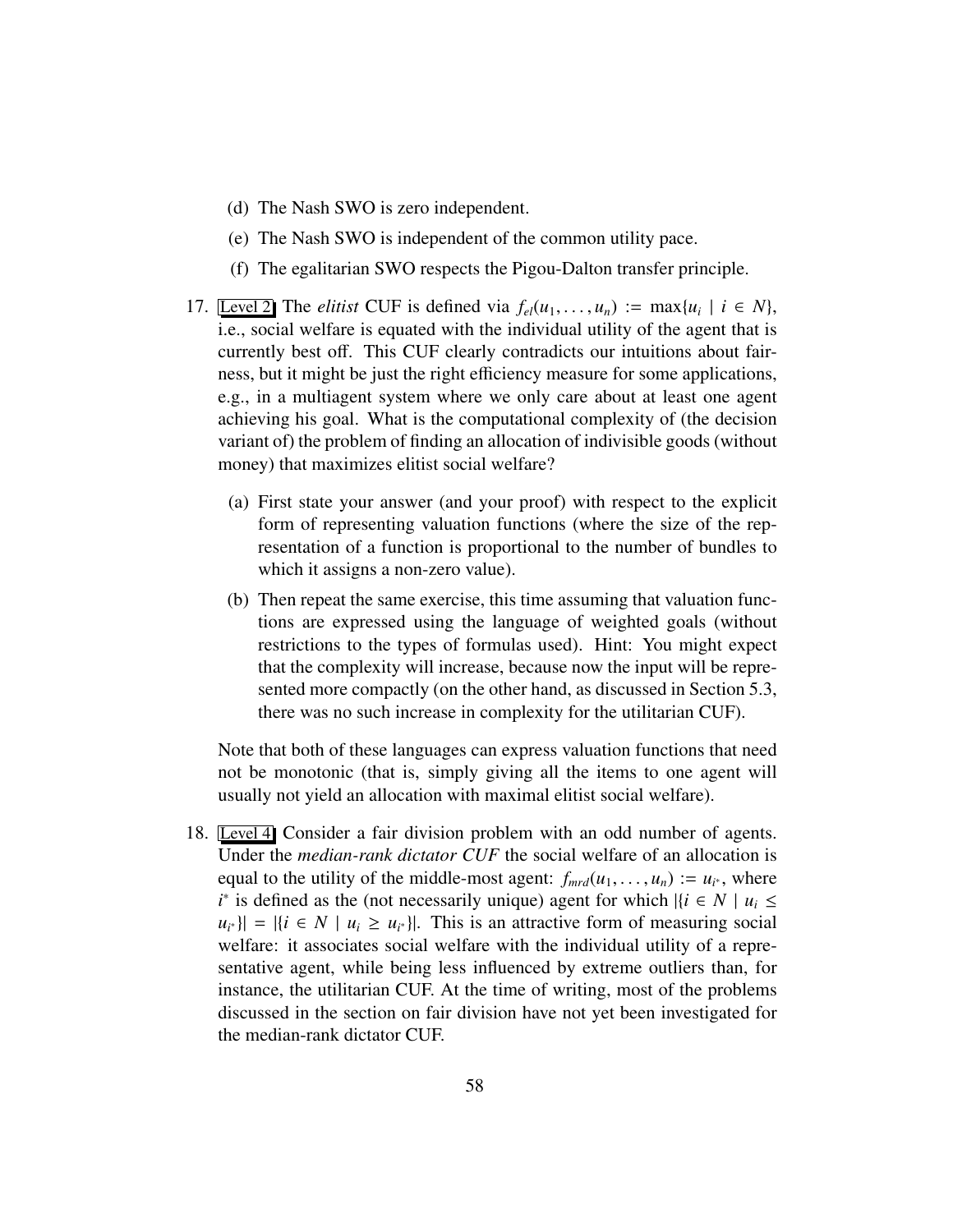- (a) What is the computational complexity of computing an allocation that is optimal under the median-rank dictator CUF? Consider this question for different forms of representing individual valuation functions, such as the explicit form, weighted propositional formulas, or the OR/XOR family of bidding languages used in combinatorial auctions.
- (b) Design and implement an algorithm for computing an optimal allocation under the median-rank dictator CUF, for a preference representation language of your choice. You may find it useful to consult the literature on efficient algorithms for the winner determination problem in combinatorial auctions to get ideas on how to approach this task.
- (c) Can you devise a notion of rationality (replacing myopic individual rationality as defined in this chapter) so that distributed negotiation will guarantee convergence to an optimal allocation under the medianrank dictator CUF? Are there suitable domain restrictions (limiting the diversity of valuation functions that agents may hold) that will ensure convergence even when negotiation is limited to structurally simple deals (such as deals involving at most two agents at a time)?

# Acknowledgements

Felix Brandt gratefully acknowledges DFG grants BR 2312/6-1, BR 2312/7-1, BR 2312/9-1, and BR 2312/10-1 for support. Vincent Conitzer gratefully acknowledges NSF awards IIS-0812113, IIS-0953756, and CCF-1101659, as well as an Alfred P. Sloan fellowship, for support. The work of Ulle Endriss has been partially supported by an NWO Vidi grant (639.022.706). All three authors furthermore acknowledge the support of the ESF EUROCORES project "Computational Foundations of Social Choice".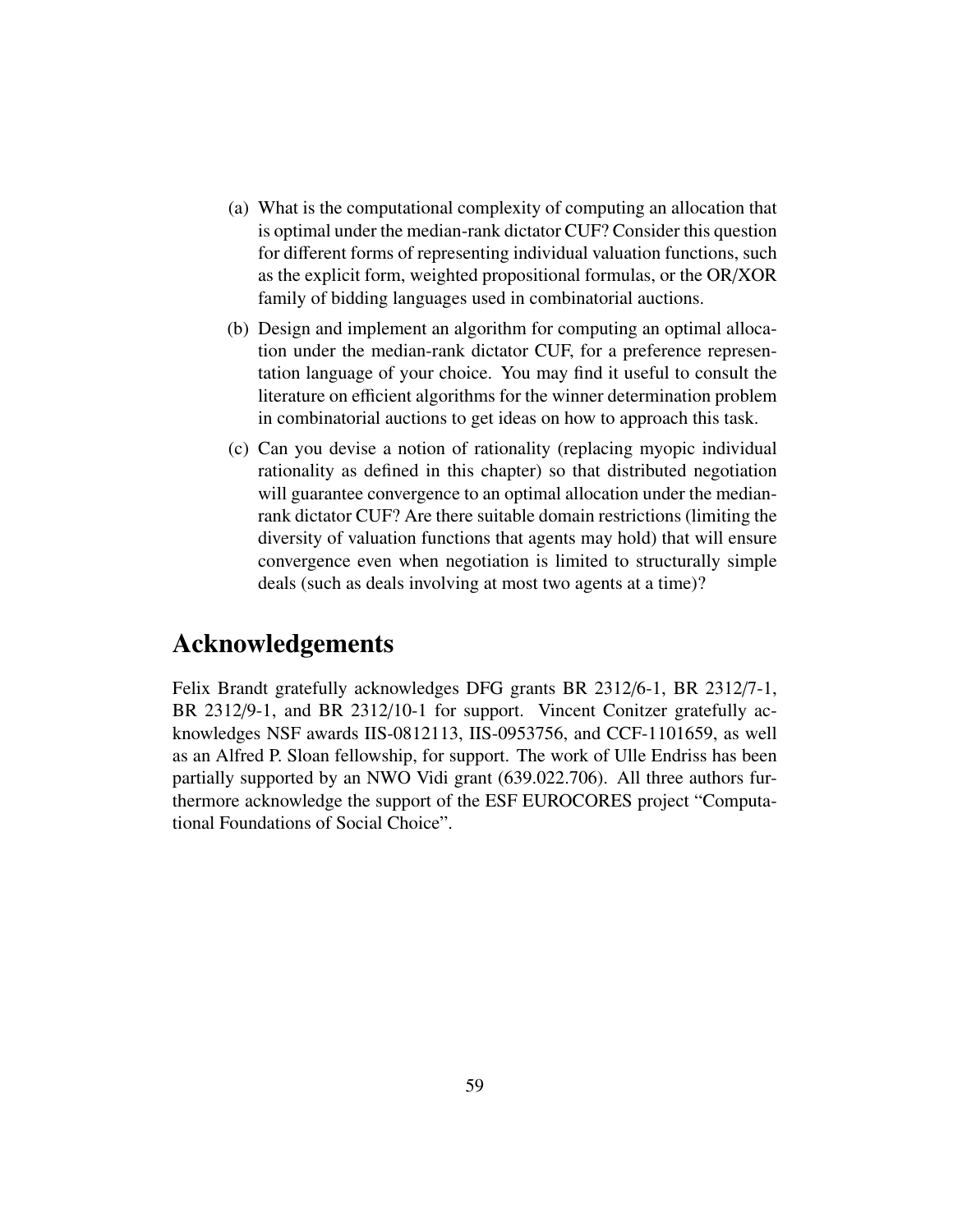# References

- [1] A. Ali and M. Meila. Experiments with Kemeny ranking: What works when? *Mathematical Social Sciences*, 2012. Forthcoming.
- [2] N. Alon. Ranking tournaments. *SIAM Journal on Discrete Mathematics*, 20(1):137–142, 2006.
- [3] A. Altman and M. Tennenholtz. Axiomatic foundations for ranking systems. *Journal of Artificial Intelligence Research*, 31:473–495, 2008.
- [4] M. Andersson and T. Sandholm. Contract type sequencing for reallocative negotiation. In *Proceedings of the 20th International Conference on Distributed Computing Systems (ICDCS-2000)*, pages 154–160. IEEE Computer Society Press, 2000.
- [5] K. J. Arrow. *Social Choice and Individual Values*. New Haven: Cowles Foundation, 1st edition, 1951. 2nd edition 1963.
- [6] K. J. Arrow. Rational choice functions and orderings. *Economica*, 26: 121–127, 1959.
- [7] D. Austen-Smith and J. S. Banks. *Positive Political Theory I: Collective Preference*. University of Michigan Press, 2000.
- [8] E. Baharad and Z. Neeman. The asymptotic strategyproofness of scoring and Condorcet consistent rules. *Review of Economic Design*, 4:331–340, 2002.
- [9] N. Bansal and M. Sviridenko. The Santa Claus problem. In *Proceedings of the 38th Annual ACM Symposium on Theory of Computing (STOC)*, pages 31–40. ACM Press, 2006.
- [10] S. Barbera. The manipulation of social choice mechanisms that do not leave ` "too much" to chance. *Econometrica*, 45(7):1573–1588, 1977.
- [11] S. Barbera. A note on group strategy-proof decision schemes. ` *Econometrica*, 47(3):637–640, 1979.
- [12] S. Barbera. Majority and positional voting in a probabilistic framework. ` *Review of Economic Studies*, 46(2):379–389, 1979.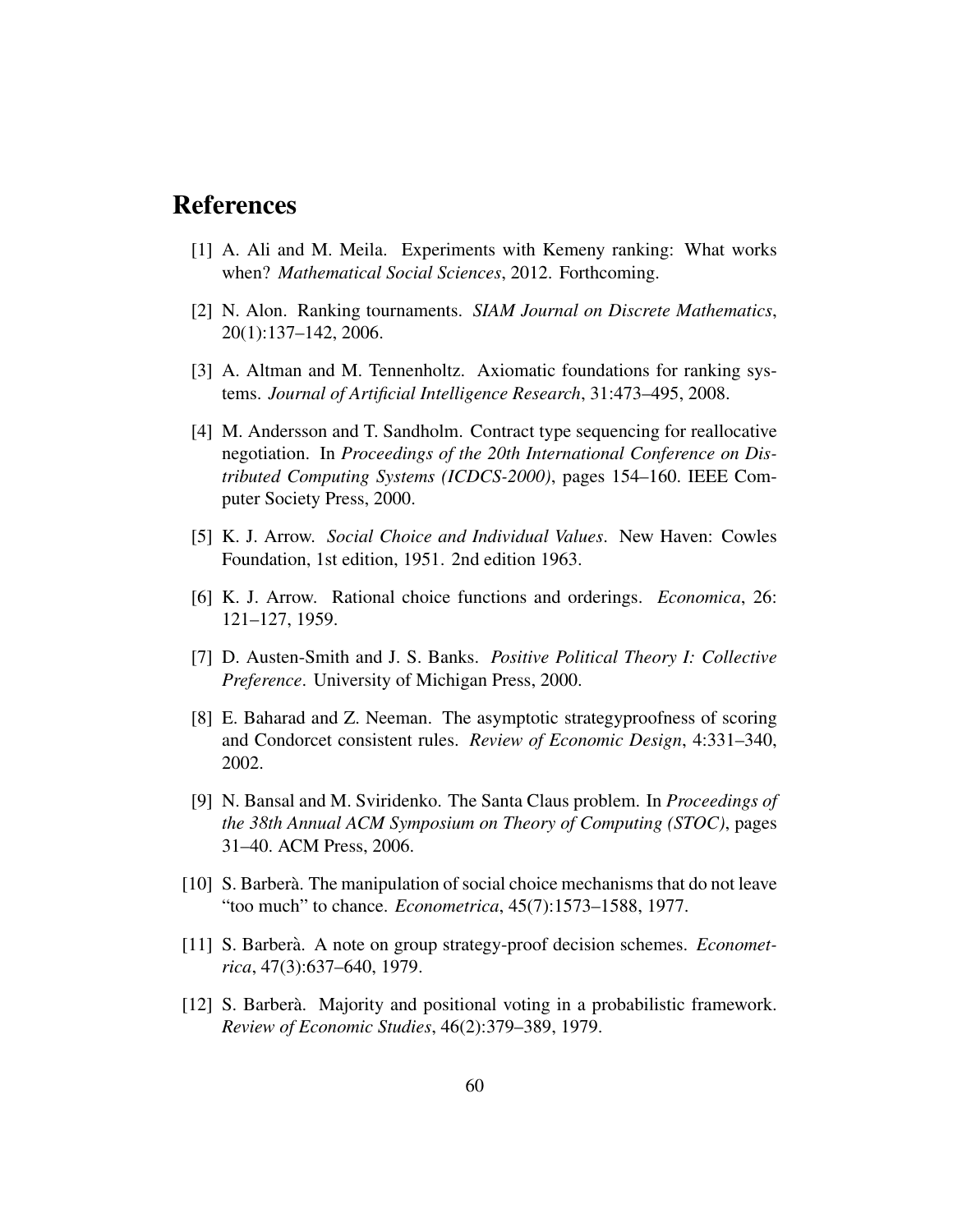- [13] S. Barbera. Strategy-proof social choice. In K. J. Arrow, A. K. Sen, and ` K. Suzumura, editors, *Handbook of Social Choice and Welfare*, volume 2, chapter 25, pages 731–832. Elsevier, 2010.
- [14] S. Barbera, A. Bogomolnaia, and H. van der Stel. Strategy-proof prob- ` abilistic rules for expected utility maximizers. *Mathematical Social Sciences*, 35(2):89–103, 1998.
- [15] J. P. Barthelemy and B. Monjardet. The median procedure in cluster analysis and social choice theory. *Mathematical Social Sciences*, 1:235–267, 1981.
- [16] J. Bartholdi, III, C. Tovey, and M. Trick. How hard is it to control an election? *Mathematical and Computer Modelling*, 16(8-9):27–40, 1992.
- [17] J. Bartholdi, III and J. B. Orlin. Single transferable vote resists strategic voting. *Social Choice and Welfare*, 8(4):341–354, 1991.
- [18] J. Bartholdi, III and M. Trick. Stable matching with preferences derived from a psychological model. *Operations Research Letters*, 5(4):165–169, 1986.
- [19] J. Bartholdi, III, C. A. Tovey, and M. A. Trick. The computational difficulty of manipulating an election. *Social Choice and Welfare*, 6(3):227–241, 1989.
- [20] J. Bartholdi, III, C. A. Tovey, and M. A. Trick. Voting schemes for which it can be difficult to tell who won the election. *Social Choice and Welfare*, 6(3):157–165, 1989.
- [21] D. Baumeister and J. Rothe. Taking the final step to a full dichotomy of the possible winner problem in pure scoring rules. *Information Processing Letters*, 2012. Forthcoming.
- [22] N. Betzler and B. Dorn. Towards a dichotomy for the possible winner problem in elections based on scoring rules. *Journal of Computer and System Sciences*, 76(8):812–836, 2010.
- [23] N. Betzler, M. R. Fellows, J. Guo, R. Niedermeier, and F. A. Rosamond. Fixed-parameter algorithms for Kemeny rankings. *Theoretical Computer Science*, 410(45):4554–4570, 2009.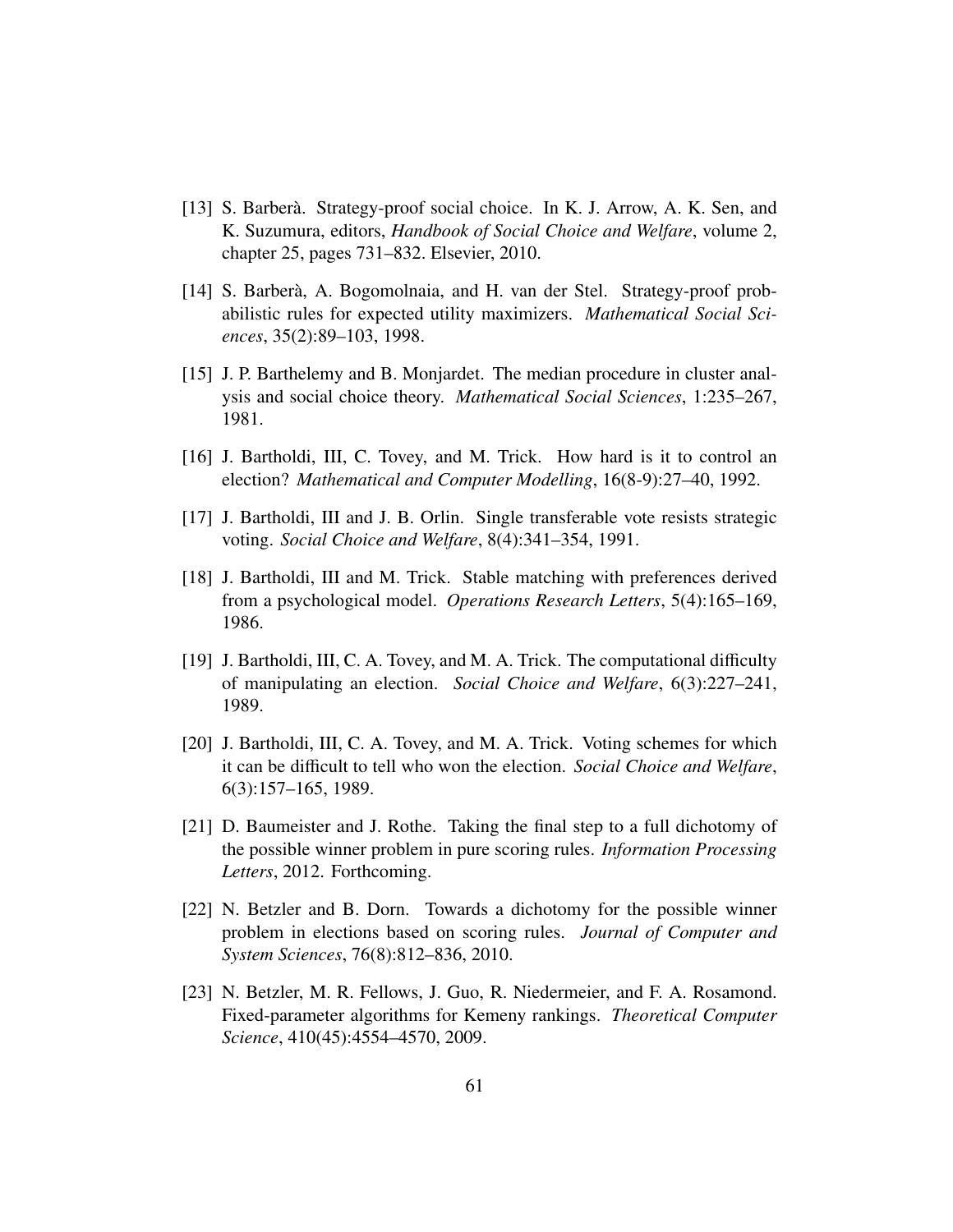- [24] N. Betzler, J. Guo, and R. Niedermeier. Parameterized complexity of Dodgson and Young elections. *Information and Computation*, 208(2):165–177, 2010.
- [25] N. Betzler, R. Niedermeier, and G. J. Woeginger. Unweighted coalitional manipulation under the Borda rule is NP-hard. In *Proceedings of the Twenty-Second International Joint Conference on Artificial Intelligence (IJCAI)*, pages 55–60. AAAI Press, 2011.
- [26] N. Betzler, J. Guo, C. Komusiewicz, and R. Niedermeier. Average parameterization and partial kernelization for computing medians. *Journal of Computer and System Sciences*, 2012. Forthcoming.
- [27] D. Black. *The Theory of Committees and Elections*. Cambridge University Press, 1958.
- [28] G. Bordes. Consistency, rationality and collective choice. *Review of Economic Studies*, 43(3):451–457, 1976.
- [29] G. Bordes and N. Tideman. Independence of irrelevant alternatives in the theory of voting. *Theory and Decision*, 30(2):163–186, 1991.
- [30] C. Boutilier and H. H. Hoos. Bidding languages for combinatorial auctions. In *Proceedings of the 17th International Joint Conference on Artificial Intelligence (IJCAI-2001)*, pages 1211–1217. Morgan Kaufmann, 2001.
- [31] C. Boutilier, R. I. Brafman, C. Domshlak, H. H. Hoos, and D. Pool. CPnets: A tool for representing and reasoning with conditional ceteris paribus preference statements. *Journal of Artificial Intelligence Research*, 21:135– 191, 2004.
- [32] S. Bouveret. *Allocation et partage ´equitables de ressources indivisibles: modélisation, complexité et algorithmique*. PhD thesis, Supaéro/University of Toulouse, 2007.
- [33] S. Bouveret and J. Lang. Efficiency and envy-freeness in fair division of indivisible goods: logical representation and complexity. *Journal of Artificial Intelligence Research*, 32(1):525–564, 2008.
- [34] S. Bouveret, U. Endriss, and J. Lang. Conditional importance networks: A graphical language for representing ordinal, monotonic preferences over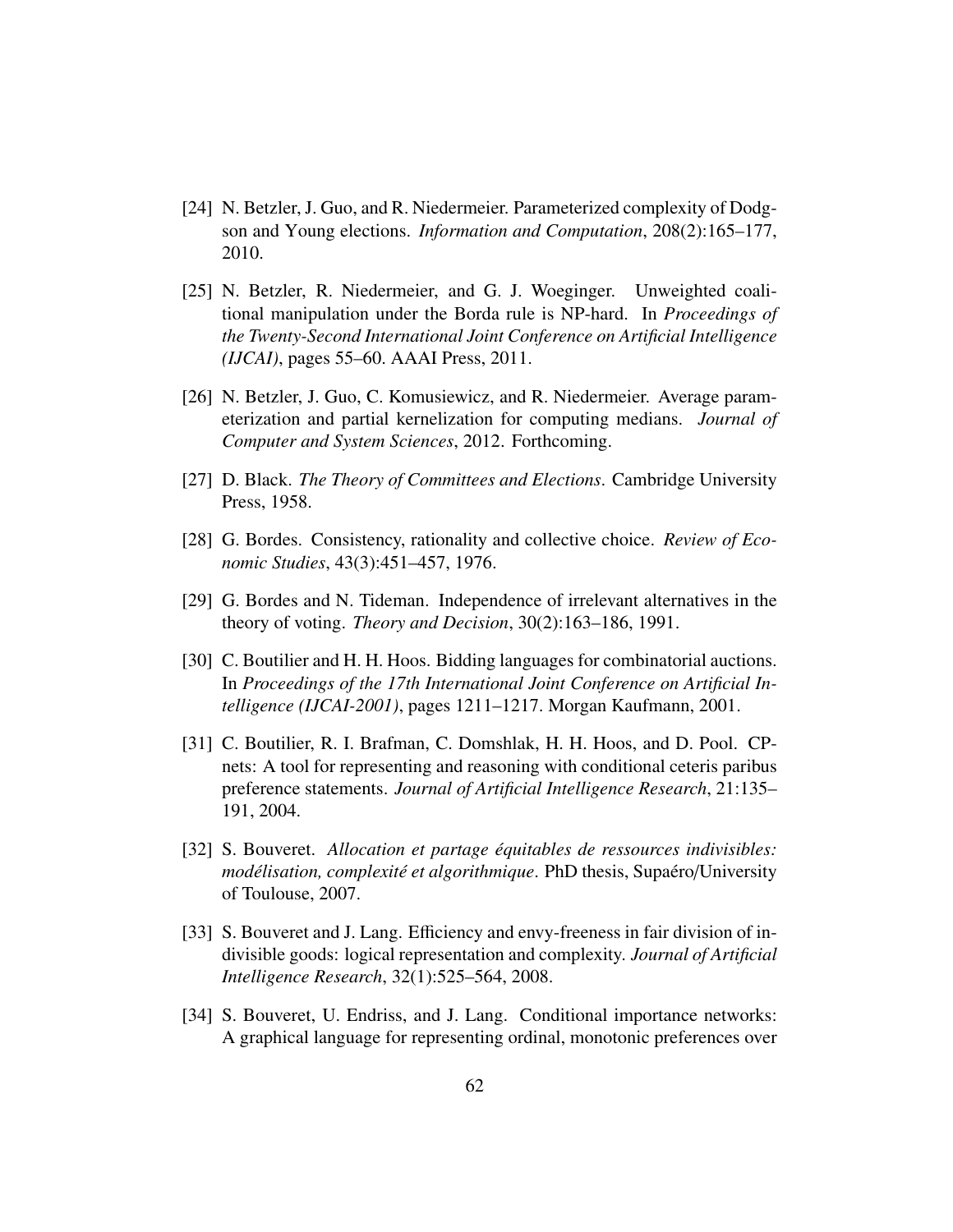sets of goods. In *Proceedings of the 21st International Joint Conference on Artificial Intelligence (IJCAI-2009)*, pages 67–72. AAAI Press, 2009.

- [35] S. Brams, D. Kilgour, and W. Zwicker. The paradox of multiple elections. *Social Choice and Welfare*, 15(2):211–236, 1998.
- [36] S. J. Brams and P. C. Fishburn. *Approval Voting*. Springer-Verlag, 2nd edition, 2007.
- [37] S. J. Brams and A. D. Taylor. *Fair Division: From Cake-cutting to Dispute Resolution*. Cambridge University Press, 1996.
- [38] F. Brandt. Some remarks on Dodgson's voting rule. *Mathematical Logic Quarterly*, 55(4):460–463, 2009.
- [39] F. Brandt. Group-strategyproof irresolute social choice functions. In T. Walsh, editor, *Proceedings of the 22nd International Joint Conference on Artificial Intelligence (IJCAI)*, pages 79–84. AAAI Press, 2011.
- [40] F. Brandt. Minimal stable sets in tournaments. *Journal of Economic Theory*, 146(4):1481–1499, 2011.
- [41] F. Brandt and M. Brill. Necessary and sufficient conditions for the strategyproofness of irresolute social choice functions. In K. Apt, editor, *Proceedings of the 13th Conference on Theoretical Aspects of Rationality and Knowledge (TARK)*, pages 136–142. ACM Press, 2011.
- [42] F. Brandt and F. Fischer. Computing the minimal covering set. *Mathematical Social Sciences*, 56(2):254–268, 2008.
- [43] F. Brandt and P. Harrenstein. Set-rationalizable choice and self-stability. *Journal of Economic Theory*, 146(4):1721–1731, 2011.
- [44] F. Brandt and T. Sandholm. Unconditional privacy in social choice. In R. van der Meyden, editor, *Proceedings of the 10th Conference on Theoretical Aspects of Rationality and Knowledge (TARK)*, pages 207–218. ACM Press, 2005.
- [45] F. Brandt, F. Fischer, and P. Harrenstein. The computational complexity of choice sets. *Mathematical Logic Quarterly*, 55(4):444–459, 2009.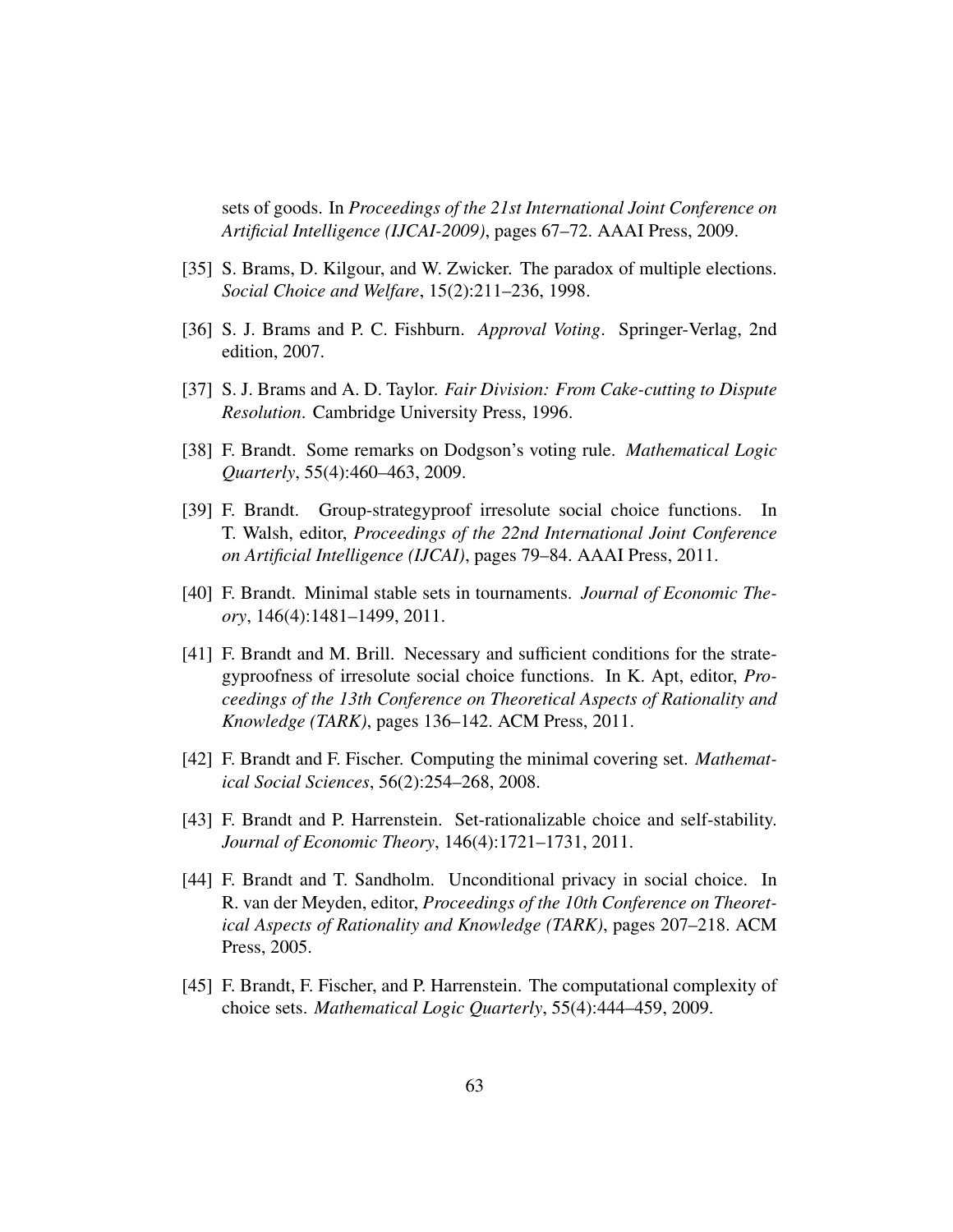- [46] F. Brandt, M. Brill, E. Hemaspaandra, and L. Hemaspaandra. Bypassing combinatorial protections: Polynomial-time algorithms for single-peaked electorates. In M. Fox and D. Poole, editors, *Proceedings of the 24th AAAI Conference on Artificial Intelligence (AAAI)*, pages 715–722. AAAI Press, 2010.
- [47] F. Brandt, F. Fischer, P. Harrenstein, and M. Mair. A computational analysis of the tournament equilibrium set. *Social Choice and Welfare*, 34(4):597– 609, 2010.
- [48] F. Brandt, M. Brill, and H. G. Seedig. On the fixed-parameter tractability of composition-consistent tournament solutions. In T. Walsh, editor, *Proceedings of the 22nd International Joint Conference on Artificial Intelligence (IJCAI)*, pages 85–90. AAAI Press, 2011.
- [49] F. Brandt, M. Chudnovsky, I. Kim, G. Liu, S. Norin, A. Scott, P. Seymour, and S. Thomassé. A counterexample to a conjecture of Schwartz. Social *Choice and Welfare*, 2012. Forthcoming.
- [50] H. Buisman, G. Kruitbosch, N. Peek, and U. Endriss. Simulation of negotiation policies in distributed multiagent resource allocation. In *Engineering Societies in the Agents World VIII*, volume 4995 of *LNAI*, pages 224–239. Springer-Verlag, 2008.
- [51] I. Caragiannis, J. A. Covey, M. Feldman, C. M. Homan, C. Kaklamanis, N. Karanikolas, A. D. Procaccia, and J. S. Rosenschein. On the approximability of Dodgson and Young elections. In *Proceedings of the 20th Annual ACM-SIAM Symposium on Discrete Algorithms (SODA)*, pages 1058–1067. ACM Press, 2009.
- [52] I. Caragiannis, C. Kaklamanis, N. Karanikolas, and A. D. Procaccia. Socially desirable approximations for Dodgson's voting rule. *ACM Transactions on Algorithms*, 2012. Forthcoming.
- [53] I. Charon and O. Hudry. A survey on the linear ordering problem for weighted or unweighted tournaments. *4OR*, 5(1):5–60, 2007.
- [54] Y. Chevaleyre, P. E. Dunne, U. Endriss, J. Lang, M. Lemaître, N. Maudet, J. Padget, S. Phelps, J. A. Rodríguez-Aguilar, and P. Sousa. Issues in multiagent resource allocation. *Informatica*, 30:3–31, 2006.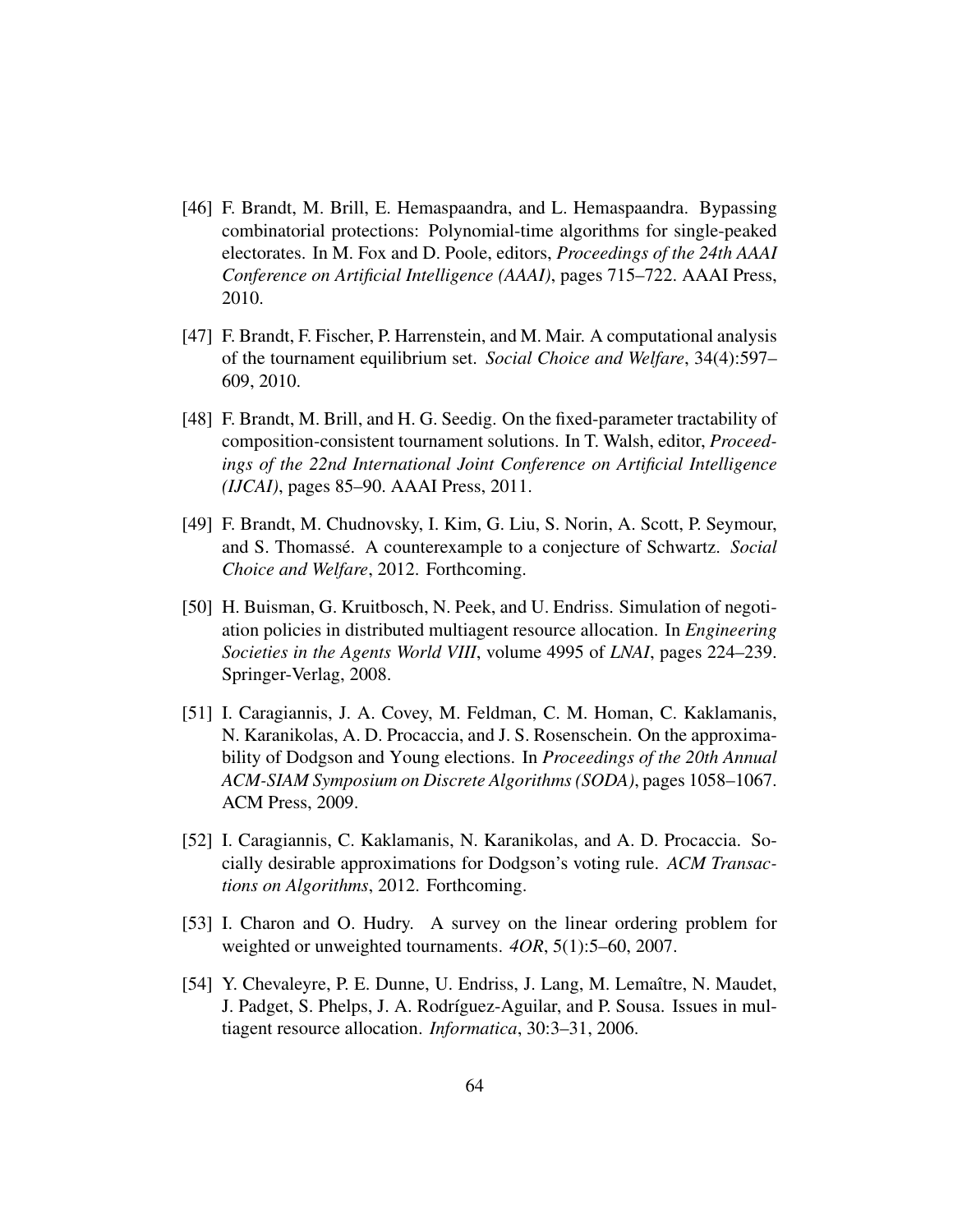- [55] Y. Chevaleyre, U. Endriss, S. Estivie, and N. Maudet. Reaching envy-free states in distributed negotiation settings. In M. Veloso, editor, *Proceedings of the 20th International Joint Conference on Artificial Intelligence (IJCAI-2007)*, pages 1239–1244. AAAI Press, 2007.
- [56] Y. Chevaleyre, U. Endriss, J. Lang, and N. Maudet. A short introduction to computational social choice. In *Proceedings of the 33rd Conference on Current Trends in Theory and Practice of Computer Science (SOFSEM)*, volume 4362 of *Lecture Notes in Computer Science (LNCS)*, pages 51–69. Springer-Verlag, 2007.
- [57] Y. Chevaleyre, U. Endriss, S. Estivie, and N. Maudet. Multiagent resource allocation in *k*-additive domains: Preference representation and complexity. *Annals of Operations Research*, 163(1):49–62, 2008.
- [58] Y. Chevaleyre, U. Endriss, J. Lang, and N. Maudet. Preference handling in combinatorial domains: From AI to social choice. *AI Magazine*, 29(4): 37–46, 2008.
- [59] Y. Chevaleyre, J. Lang, N. Maudet, and G. Ravilly-Abadie. Compiling the votes of a subelectorate. In *Proceedings of the 21st International Joint Conference on Artificial Intelligence (IJCAI)*, pages 97–102. AAAI Press, 2009.
- [60] Y. Chevaleyre, U. Endriss, and N. Maudet. Simple negotiation schemes for agents with simple preferences: Sufficiency, necessity and maximality. *Journal of Autonomous Agents and Multiagent Systems*, 20(2):234–259, 2010.
- [61] V. Conitzer. Computing Slater rankings using similarities among candidates. In *Proceedings of the 21st National Conference on Artificial Intelligence (AAAI)*, pages 613–619. AAAI Press, 2006.
- [62] V. Conitzer. Anonymity-proof voting rules. In *Proceedings of the Fourth Workshop on Internet and Network Economics (WINE)*, volume 5385 of *Lecture Notes in Computer Science (LNCS)*, pages 295–306. Springer-Verlag, 2008.
- [63] V. Conitzer. Eliciting single-peaked preferences using comparison queries. *Journal of Artificial Intelligence Research*, 35:161–191, 2009.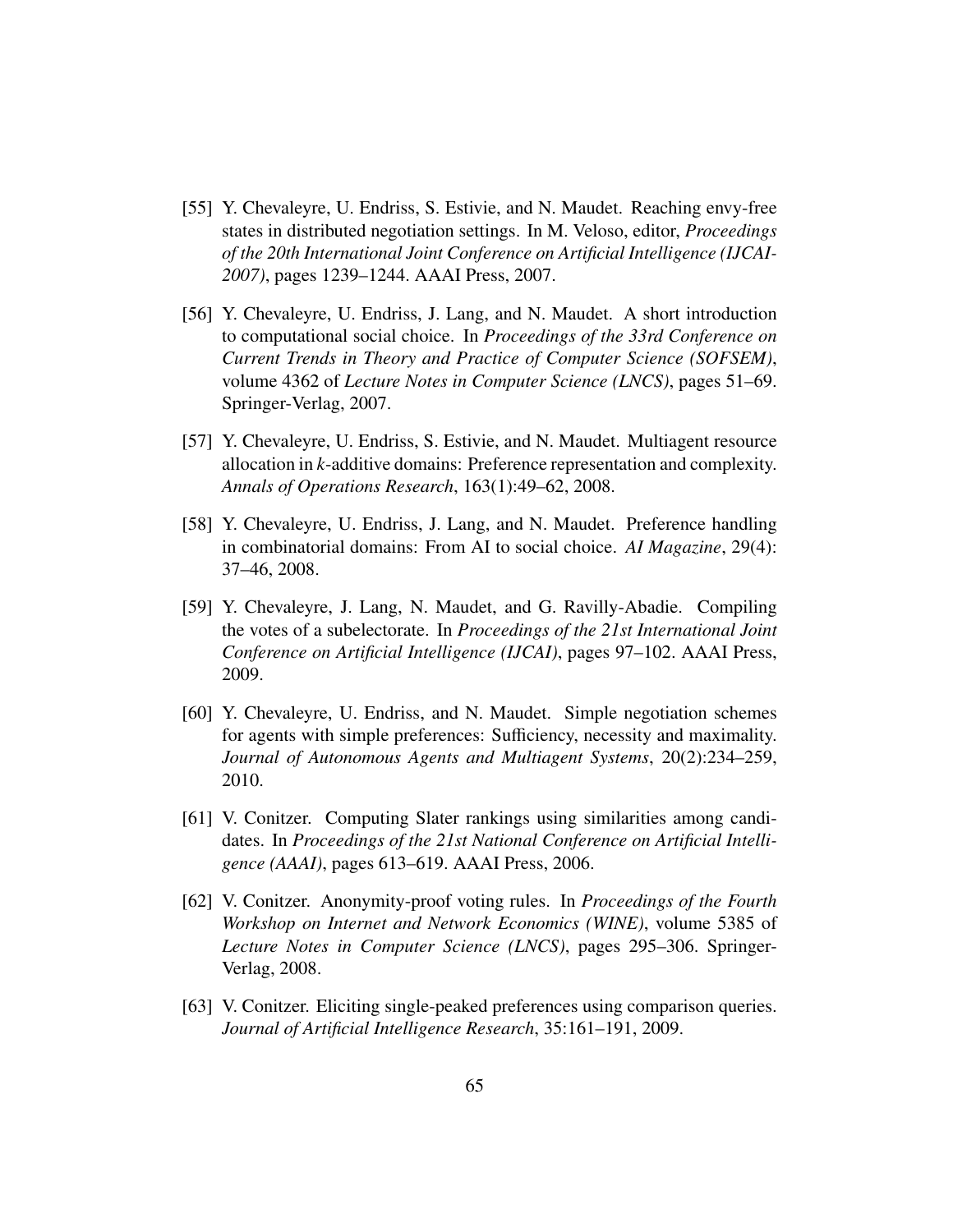- [64] V. Conitzer. Making decisions based on the preferences of multiple agents. *Communications of the ACM*, 53(3):84–94, 2010.
- [65] V. Conitzer. Comparing multiagent systems research in combinatorial auctions and voting. *Annals of Mathematics and Artificial Intelligence*, 58(3): 239–259, 2010.
- [66] V. Conitzer. Should social network structure be taken into account in elections? *Mathematical Social Sciences*, 2012. Forthcoming.
- [67] V. Conitzer and T. Sandholm. Vote elicitation: Complexity and strategyproofness. In *Proceedings of the 18th National Conference on Artificial Intelligence (AAAI)*, pages 392–397. AAAI Press, 2002.
- [68] V. Conitzer and T. Sandholm. Universal voting protocol tweaks to make manipulation hard. In *Proceedings of the 18th International Joint Conference on Artificial Intelligence (IJCAI)*, pages 781–788, 2003.
- [69] V. Conitzer and T. Sandholm. Communication complexity of common voting rules. In *Proceedings of the 6th ACM Conference on Electronic Commerce (ACM-EC)*, pages 78–87. ACM Press, 2005.
- [70] V. Conitzer and T. Sandholm. Common voting rules as maximum likelihood estimators. In *Proceedings of the 21st Annual Conference on Uncertainty in Artificial Intelligence (UAI)*, pages 145–152, 2005.
- [71] V. Conitzer and T. Sandholm. Nonexistence of voting rules that are usually hard to manipulate. In *Proceedings of the 21st National Conference on Artificial Intelligence (AAAI)*, pages 627–634. AAAI Press, 2006.
- [72] V. Conitzer and M. Yokoo. Using mechanism design to prevent false-name manipulations. *AI Magazine*, 31(4):65–77, 2010. Special Issue on Algorithmic Game Theory.
- [73] V. Conitzer, A. Davenport, and J. Kalagnanam. Improved bounds for computing Kemeny rankings. In *Proceedings of the 21st National Conference on Artificial Intelligence (AAAI)*, pages 620–627. AAAI Press, 2006.
- [74] V. Conitzer, T. Sandholm, and J. Lang. When are elections with few candidates hard to manipulate? *Journal of the ACM*, 54(3), 2007.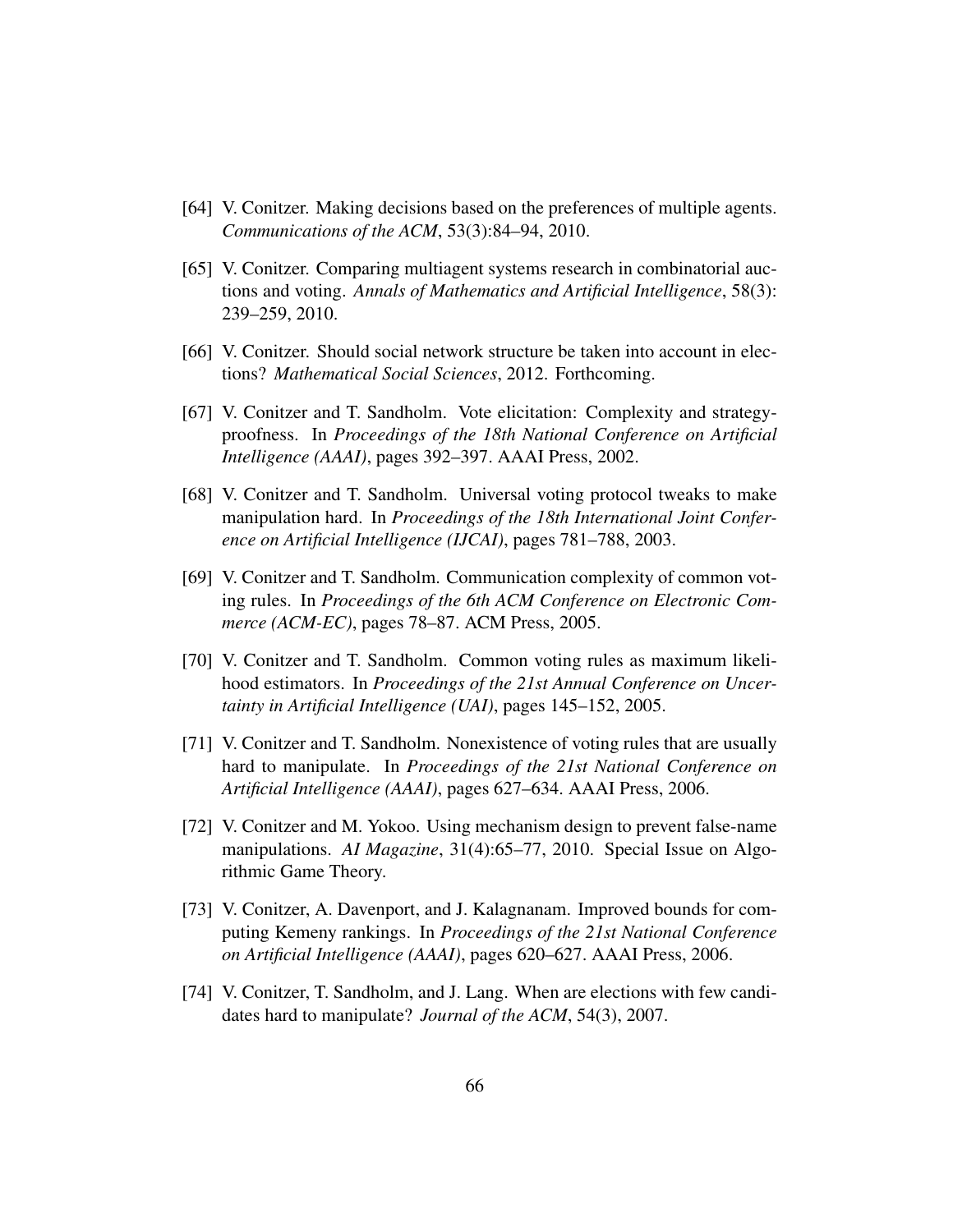- [75] V. Conitzer, J. Lang, and L. Xia. How hard is it to control sequential elections via the agenda? In *Proceedings of the Twenty-First International Joint Conference on Artificial Intelligence (IJCAI)*, pages 103–108. AAAI Press, 2009.
- [76] V. Conitzer, M. Rognlie, and L. Xia. Preference functions that score rankings and maximum likelihood estimation. In *Proceedings of the Twenty-First International Joint Conference on Artificial Intelligence (IJCAI)*, pages 109–115. AAAI Press, 2009.
- [77] V. Conitzer, N. Immorlica, J. Letchford, K. Munagala, and L. Wagman. False-name-proofness in social networks. In *Proceedings of the Sixth Workshop on Internet and Network Economics (WINE)*, volume 6484 of *Lecture Notes in Computer Science (LNCS)*, pages 209–221. Springer-Verlag, 2010.
- [78] V. Conitzer, J. Lang, and L. Xia. Hypercubewise preference aggregation in multi-issue domains. In *Proceedings of the Twenty-Second International Joint Conference on Artificial Intelligence (IJCAI)*, pages 158–163. AAAI Press, 2011.
- [79] V. Conitzer, T. Walsh, and L. Xia. Dominating manipulations in voting with partial information. In *Proceedings of the National Conference on Artificial Intelligence (AAAI)*, pages 638–643. AAAI Press, 2011.
- [80] T. H. Cormen, C. E. Leiserson, R. L. Rivest, and C. Stein. *Introduction to Algorithms*. MIT Press, 2nd edition, 2001.
- [81] S. Coste-Marquis, J. Lang, P. Liberatore, and P. Marquis. Expressive power and succinctness of propositional languages for preference representation. In *Proceedings of the 9th International Conference on Principles of Knowledge Representation and Reasoning (KR-2004)*, pages 203–212. AAAI Press, 2004.
- [82] P. Cramton, Y. Shoham, and R. Steinberg, editors. *Combinatorial Auctions*. MIT Press, 2006.
- [83] C. d'Aspremont and L. Gevers. Equity and the informational basis of collective choice. *Review of Economic Studies*, 44(2):199–209, 1977.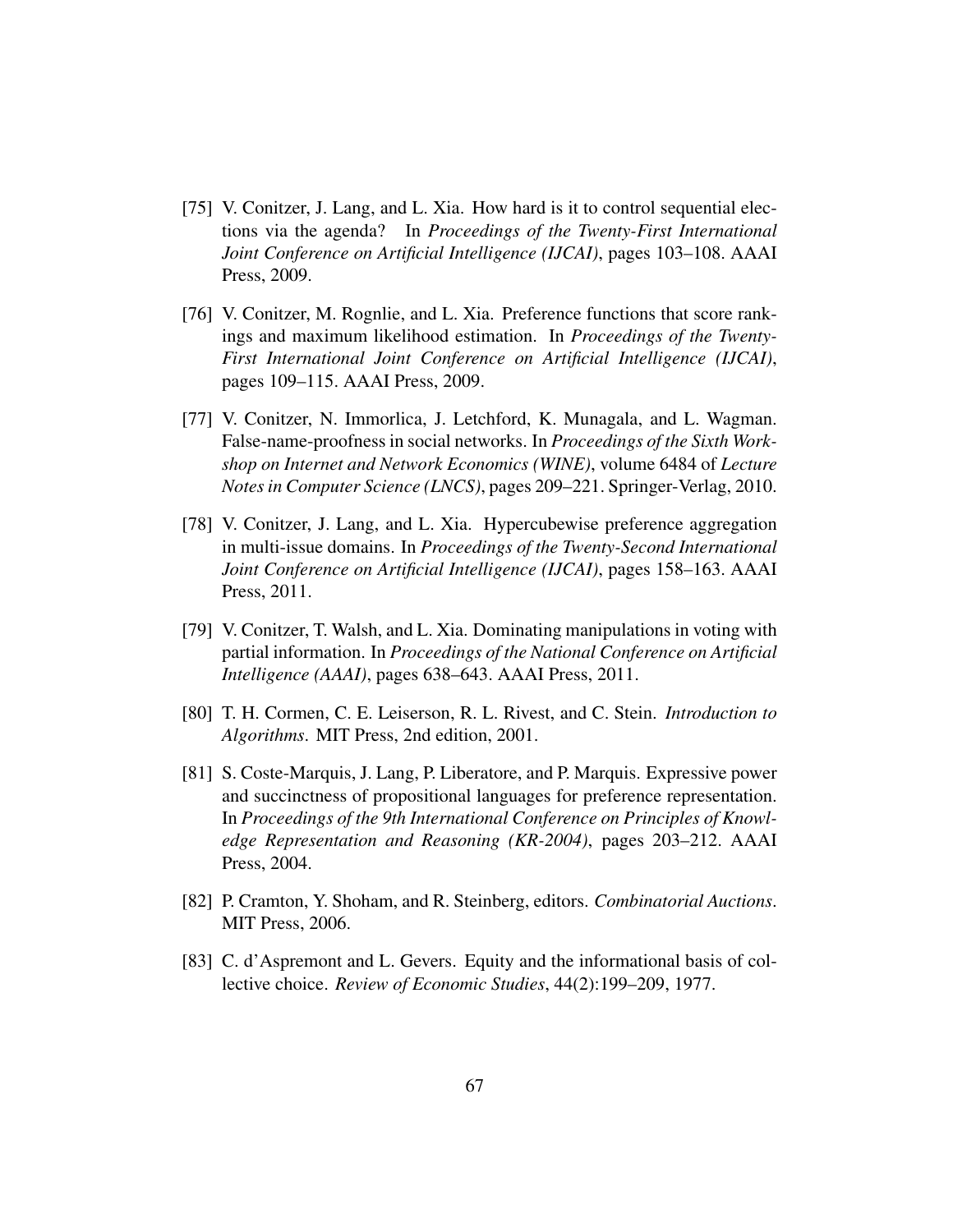- [84] A. Davenport and J. Kalagnanam. A computational study of the kemeny rule for preference aggregation. In *Proceedings of the 19th National Conference on Artificial Intelligence (AAAI)*, pages 697–702. AAAI Press, 2004.
- [85] J. Davies, G. Katsirelos, N. Narodytska, and T. Walsh. Complexity of and algorithms for Borda manipulation. In *Proceedings of the National Conference on Artificial Intelligence (AAAI)*, pages 657–662. AAAI Press, 2011.
- [86] M. de Condorcet. *Essai sur l'application de l'analyse `a la probabilit´e des d´ecisions rendues `a la pluralit´e des voix*. Imprimerie Royale, 1785. Facsimile published in 1972 by Chelsea Publishing Company, New York.
- [87] B. de Keijzer, S. Bouveret, T. Klos, and Y. Zhang. On the complexity of efficiency and envy-freeness in fair division of indivisible goods with additive preferences. In *Proceedings of the 1st International Conference on Algorithmic Decision Theory (ADT)*, pages 98–110. Springer-Verlag, 2009.
- [88] R. Deb. On Schwartz's rule. *Journal of Economic Theory*, 16:103–110, 1977.
- [89] Y. Desmedt and E. Elkind. Equilibria of plurality voting with abstentions. In *Proceedings of the ACM Conference on Electronic Commerce (EC)*, pages 347–356. ACM Press, 2010.
- [90] M. Drissi-Bakhkhat and M. Truchon. Maximum likelihood approach to vote aggregation with variable probabilities. *Social Choice and Welfare*, 23:161–185, 2004.
- [91] L. E. Dubins and E. H. Spanier. How to cut a cake fairly. *American Mathematical Monthly*, 68(1):1–17, 1961.
- [92] J. Duggan and T. Schwartz. Strategic manipulability without resoluteness or shared beliefs: Gibbard-Satterthwaite generalized. *Social Choice and Welfare*, 17(1):85–93, 2000.
- [93] P. E. Dunne and Y. Chevaleyre. The complexity of deciding reachability properties of distributed negotiation schemes. *Theoretical Computer Science*, 396(1–3):113–144, 2008.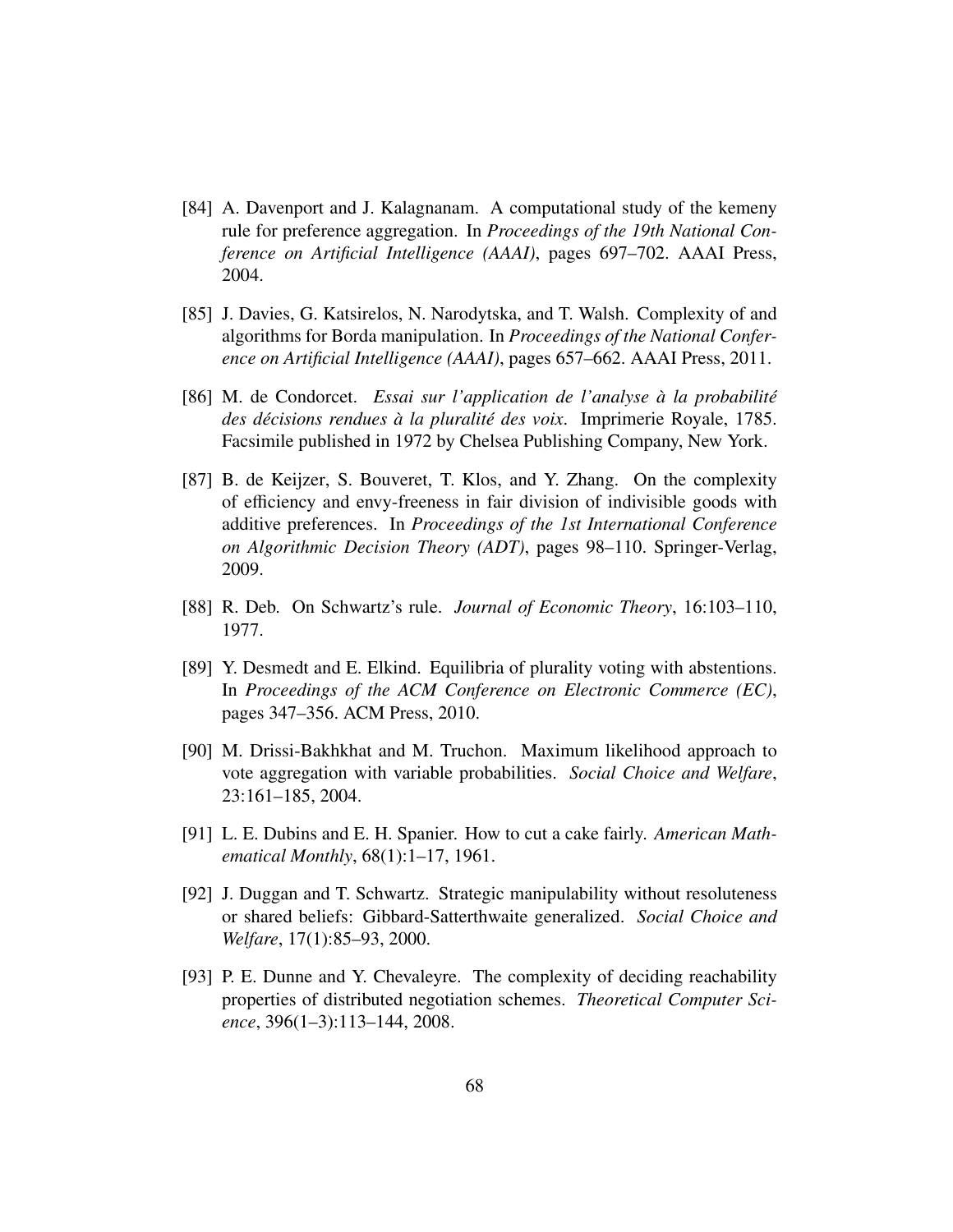- [94] P. E. Dunne, M. Wooldridge, and M. Laurence. The complexity of contract negotiation. *Artificial Intelligence*, 164(1–2):23–46, 2005.
- [95] B. Dutta. Covering sets and a new Condorcet choice correspondence. *Journal of Economic Theory*, 44:63–80, 1988.
- [96] B. Dutta, H. Peters, and A. Sen. Strategy-proof cardinal decision schemes. *Social Choice and Welfare*, 28(1):163–179, 2007.
- [97] C. Dwork, R. Kumar, M. Naor, and D. Sivakumar. Rank aggregation methods for the web. In *Proceedings of the 10th international conference on World Wide Web*, pages 613–622. ACM Press, 2001.
- [98] E. Elkind and H. Lipmaa. Hybrid voting protocols and hardness of manipulation. In *Proceedings of the 16th International Symposium on Algorithms and Computation (ISAAC)*, volume 3827 of *Lecture Notes in Computer Science (LNCS)*, pages 206–215. Springer-Verlag, 2005.
- [99] E. Elkind, P. Faliszewski, and A. Slinko. On the role of distances in defining voting rules. In *Proceedings of the 9th International Joint Conference on Autonomous Agents and Multi-Agent Systems (AAMAS)*, pages 375–382. IFAAMAS, 2010.
- [100] E. Elkind, P. Faliszewski, and A. Slinko. Rationalizations of Condorcetconsistent rules via distances of hamming type. *Social Choice and Welfare*, 2012. Forthcoming.
- [101] U. Endriss. Logic and social choice theory. In A. Gupta and J. van Benthem, editors, *Logic and Philosophy Today*, volume 2, pages 333–377. College Publications, 2011.
- [102] U. Endriss and J. Lang, editors. *Proceedings of the 1st International Workshop on Computational Social Choice (COMSOC-2006)*, 2006. ILLC, University of Amsterdam.
- [103] U. Endriss and N. Maudet. On the communication complexity of multilateral trading: Extended report. *Journal of Autonomous Agents and Multiagent Systems*, 11(1):91–107, 2005.
- [104] U. Endriss, N. Maudet, F. Sadri, and F. Toni. Negotiating socially optimal allocations of resources. *Journal of Artificial Intelligence Research*, 25: 315–348, 2006.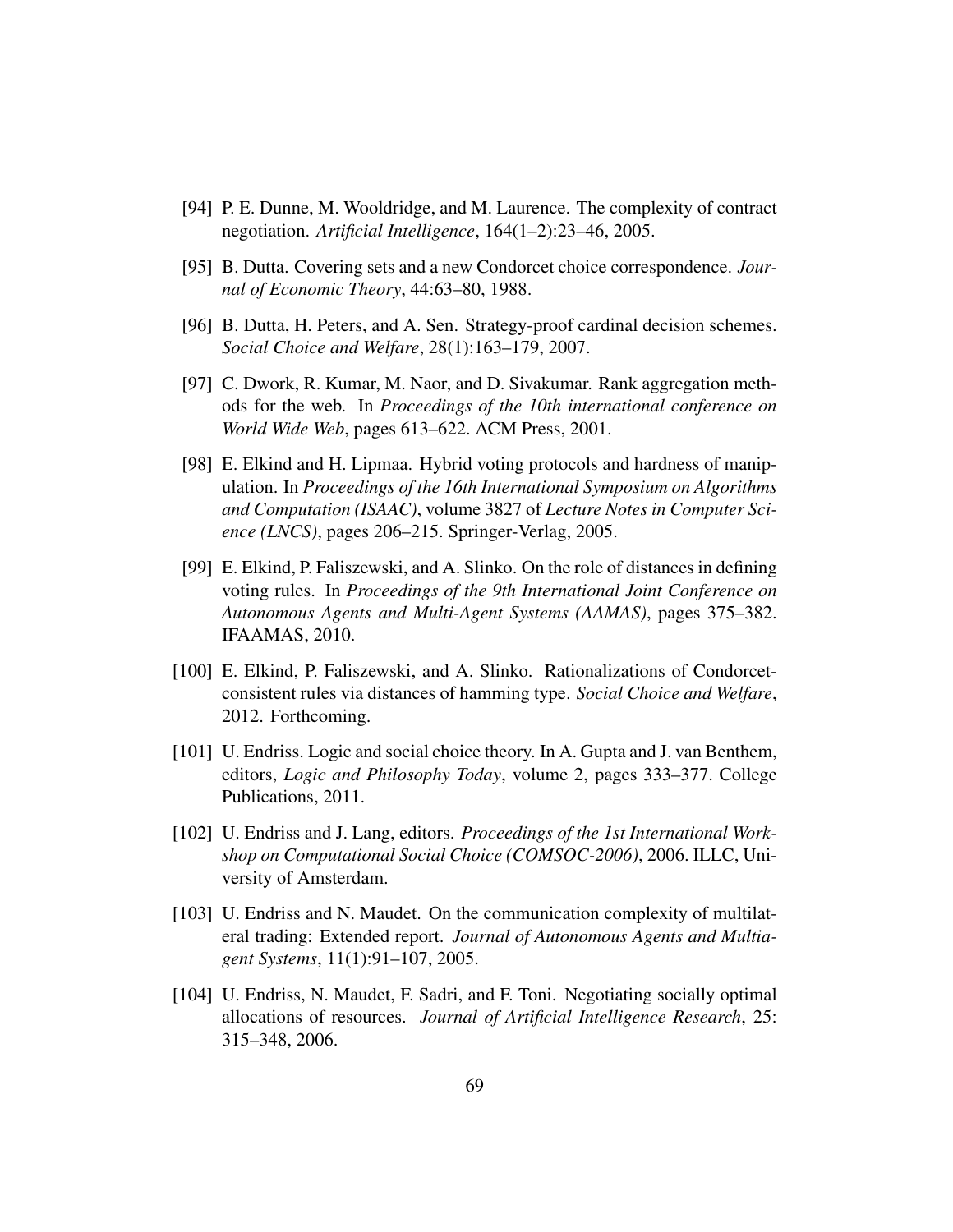- [105] U. Endriss, U. Grandi, and D. Porello. Complexity of judgment aggregation: Safety of the agenda. In *Proceedings of the 9th International Joint Conference on Autonomous Agents and Multiagent Systems (AAMAS-2010)*. IFAAMAS, 2010.
- $[106]$  B. Escoffier, J. Lang, and M. Öztürk. Single-peaked consistency and its complexity. In *Proceedings of the 18th European Conference on Artificial Intelligence (ECAI)*, pages 366–370. IOS Press, 2008.
- [107] P. Faliszewski and A. D. Procaccia. AI's war on manipulation: Are we winning? *AI Magazine*, 31(4):53–64, 2010.
- [108] P. Faliszewski, E. Hemaspaandra, and L. A. Hemaspaandra. The complexity of bribery in elections. In *Proceedings of the National Conference on Artificial Intelligence (AAAI)*, pages 641–646. AAAI Press, 2006.
- [109] P. Faliszewski, E. Hemaspaandra, and H. Schnoor. Copeland voting: Ties matter. In *Proceedings of the Seventh International Joint Conference on Autonomous Agents and Multi-Agent Systems (AAMAS)*, pages 983–990. IFAAMAS, 2008.
- [110] P. Faliszewski, E. Hemaspaandra, L. Hemaspaandra, and J. Rothe. A richer understanding of the complexity of election systems. In S. Ravi and S. Shukla, editors, *Fundamental Problems in Computing: Essays in Honor of Professor Daniel J. Rosenkrantz*. Springer-Verlag, 2009.
- [111] P. Faliszewski, E. Hemaspaandra, L. Hemaspaandra, and J. Rothe. The shield that never was: Societies with single-peaked preferences are more open to manipulation and control. In *Proceedings of the 12th Conference on Theoretical Aspects of Rationality and Knowledge (TARK)*, pages 118– 127. ACM Press, 2009.
- [112] P. Faliszewski, E. Hemaspaandra, and L. A. Hemaspaandra. How hard is bribery in elections? *Journal of Artificial Intelligence Research*, 35:485– 532, 2009.
- [113] P. Faliszewski, E. Hemaspaandra, L. A. Hemaspaandra, and J. Rothe. Llull and Copeland voting computationally resist bribery and constructive control. *Journal of Artificial Intelligence Research*, 35:275–341, 2009.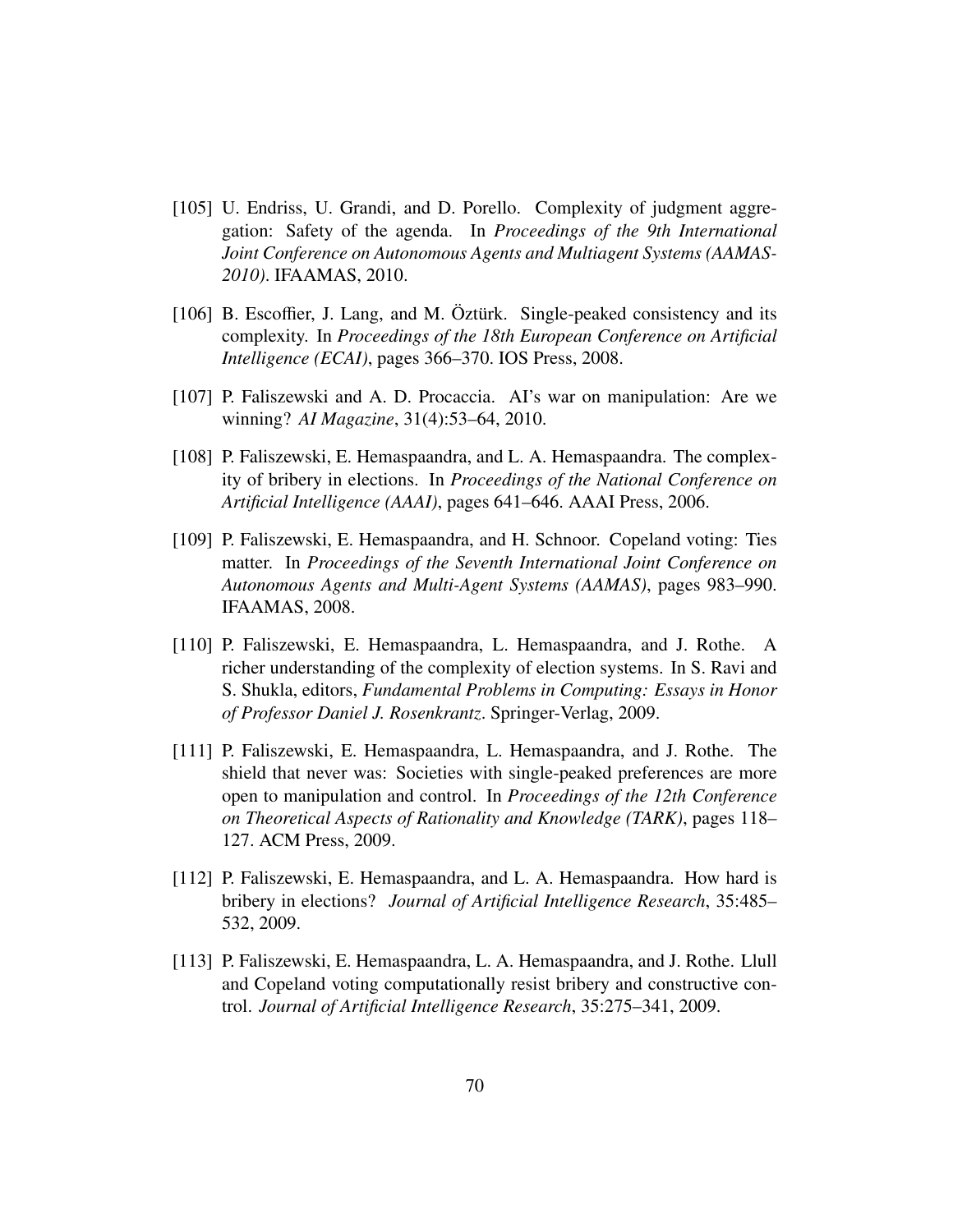- [114] P. Faliszewski, E. Hemaspaandra, and L. Hemaspaandra. Using complexity to protect elections. *Communications of the ACM*, 53(11):74–82, 2010.
- [115] P. Faliszewski, E. Hemaspaandra, and H. Schnoor. Manipulation of Copeland elections. In *Proceedings of the Ninth International Joint Conference on Autonomous Agents and Multi-Agent Systems (AAMAS)*, pages 367–374. IFAAMAS, 2010.
- [116] J. Farfel and V. Conitzer. Aggregating value ranges: preference elicitation and truthfulness. *Journal of Autonomous Agents and Multiagent Systems*, 22(1):127–150, 2011. Special Issue on Computational Social Choice.
- [117] M. Fey. Choosing from a large tournament. *Social Choice and Welfare*, 31 (2):301–309, 2008.
- [118] P. C. Fishburn. *The Theory of Social Choice*. Princeton University Press, 1973.
- [119] E. Friedgut, G. Kalai, and N. Nisan. Elections can be manipulated often. In *Proceedings of the 49th Symposium on Foundations of Computer Science (FOCS)*, pages 243–249. IEEE Computer Society Press, 2008.
- [120] W. Gaertner. *A Primer in Social Choice Theory*. LSE Perspectives in Economic Analysis. Oxford University Press, 2006.
- [121] M. R. Garey and D. S. Johnson. *Computers and Intractability: A Guide to the Theory of NP-Completeness*. W. H. Freeman, 1979.
- [122] S. Gaspers and M. Mnich. Feedback vertex sets in tournaments. In *Proceedings of the 18th European Symposium on Algorithms (ESA)*, volume 6346 of *Lecture Notes in Computer Science (LNCS)*, pages 267–277. Springer-Verlag, 2010.
- [123] C. Geist and U. Endriss. Automated search for impossibility theorems in social choice theory: Ranking sets of objects. *Journal of Artificial Intelligence Research*, 40:143–174, 2011.
- [124] A. Gibbard. Manipulation of voting schemes. *Econometrica*, 41:587–602, 1973.
- [125] A. Gibbard. Manipulation of schemes that mix voting with chance. *Econometrica*, 45(3):665–681, 1977.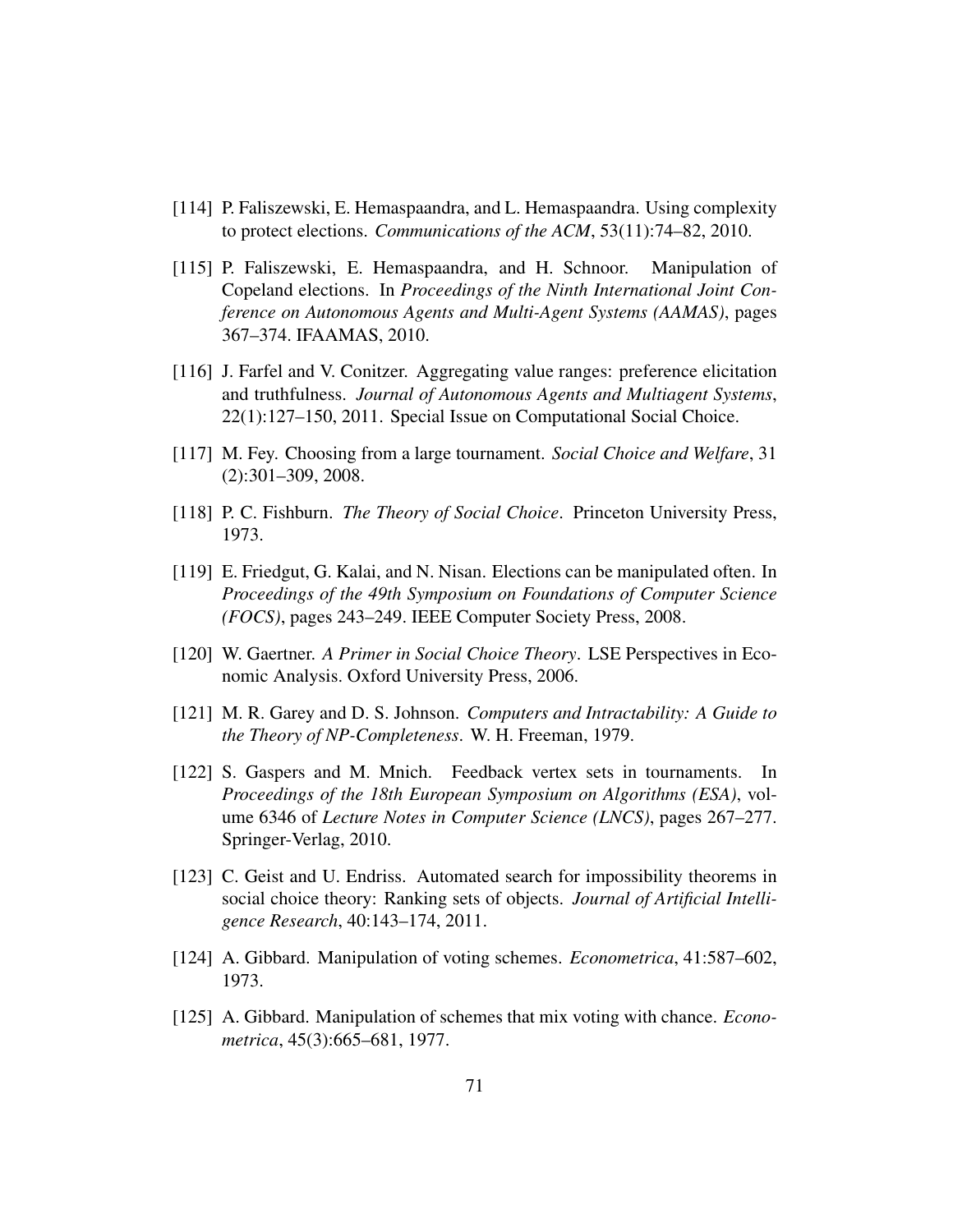- [126] A. Gibbard. Straightforwardness of game forms with lotteries as outcomes. *Econometrica*, 46(3):595–614, 1978.
- [127] M. Grabisch. *k*-order additive discrete fuzzy measures and their representation. *Fuzzy Sets and Systems*, 92:167–189, 1997.
- [128] R. J. Gretlein. Dominance elimination procedures on finite alternative games. *International Journal of Game Theory*, 12(2):107–113, 1983.
- [129] E. Hemaspaandra and L. Hemaspaandra. Dichotomy for voting systems. *Journal of Computer and System Sciences*, 73(1):73–83, 2007.
- [130] E. Hemaspaandra, L. Hemaspaandra, and J. Rothe. Exact analysis of Dodgson elections: Lewis Carroll's 1876 voting system is complete for parallel access to NP. *Journal of the ACM*, 44(6):806–825, 1997.
- [131] E. Hemaspaandra, H. Spakowski, and J. Vogel. The complexity of Kemeny elections. *Theoretical Computer Science*, 349:382–391, 2005.
- [132] E. Hemaspaandra, L. A. Hemaspaandra, and J. Rothe. Anyone but him: The complexity of precluding an alternative. *AI Journal*, 171(5–6):255– 285, 2007.
- [133] O. Hudry. A note on "Banks winners in tournaments are difficult to recognize" by G. J. Woeginger. *Social Choice and Welfare*, 23:113–114, 2004.
- [134] O. Hudry. A survey on the complexity of tournament solutions. *Mathematical Social Sciences*, 57(3):292–303, 2009.
- [135] O. Hudry. On the complexity of Slater's problems. *European Journal of Operational Research*, 203(1):216–221, 2010.
- [136] O. Hudry. On the computation of median linear orders, of median complete preorders and of median weak orders. *Mathematical Social Sciences*, 2012. Forthcoming.
- [137] A. Hylland. Strategyproofness of voting procedures with lotteries as outcomes and infinite sets of strategies. Mimeo, 1980.
- [138] S. Ieong and Y. Shoham. Marginal contribution nets: A compact representation scheme for coalitional games. In *Proceedings of the 6th ACM Conference on Electronic Commerce (ACM-EC)*, pages 193–202. ACM Press, 2005.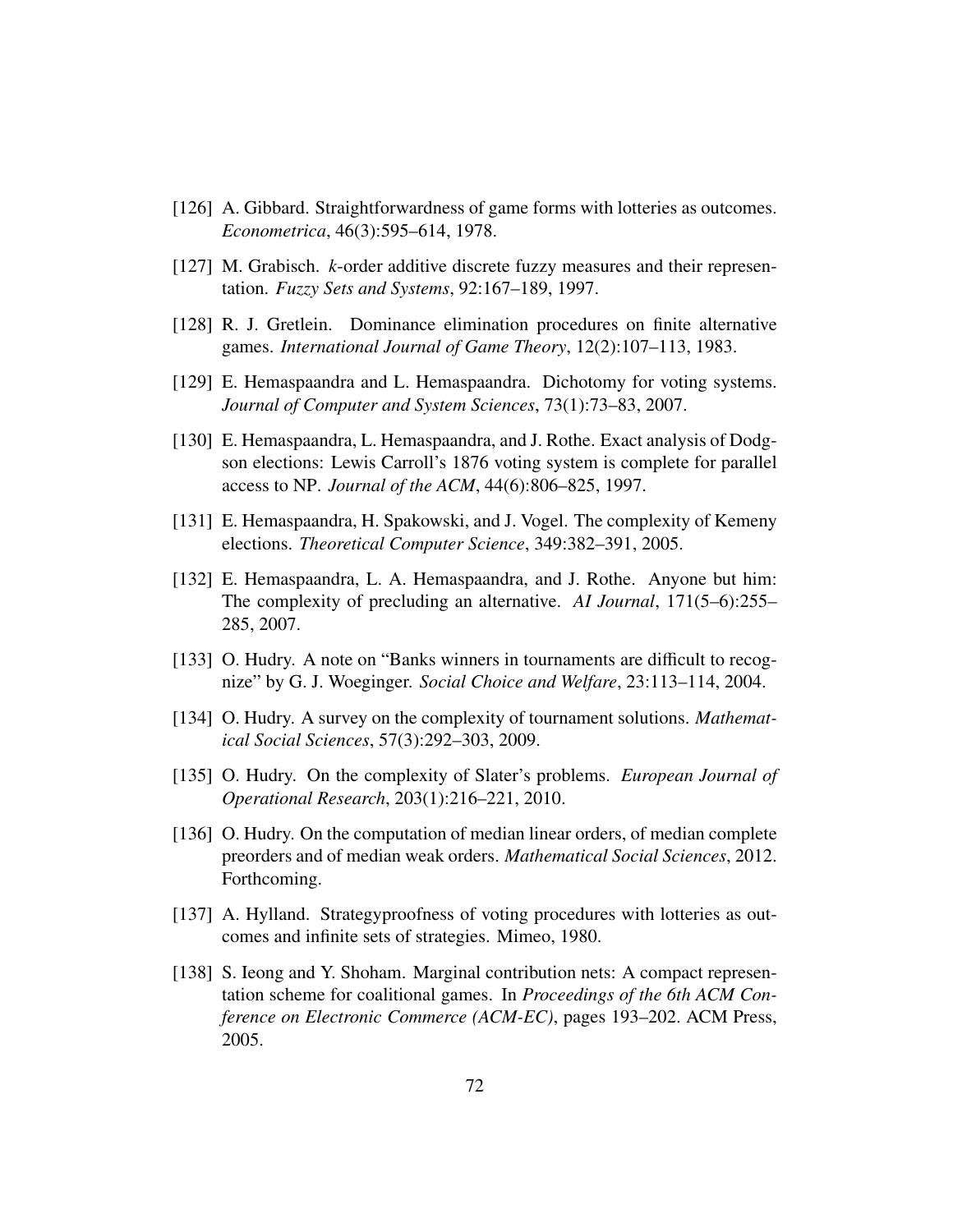- [139] M. Isaksson, G. Kindler, and E. Mossel. The geometry of manipulation: A quantitative proof of the gibbard-satterthwaite theorem. In *Proceedings of the 51st Symposium on Foundations of Computer Science (FOCS)*, pages 319–328. IEEE Computer Society Press, 2010.
- [140] J. G. Kemeny. Mathematics without numbers. *Daedalus*, 88:577–591, 1959.
- [141] C. Kenyon-Mathieu and W. Schudy. How to rank with few errors: A PTAS for weighted feedback arc set on tournaments. In *Proceedings of the 39th Annual ACM Symposium on Theory of Computing (STOC)*, pages 95–103. ACM Press, 2007.
- [142] K. Konczak and J. Lang. Voting procedures with incomplete preferences. In *Proceedings of the 1st Multidisciplinary Workshop on Advances in Preference Handling*, 2005.
- [143] S. Konieczny and S. Pino Pérez. Logic based merging. *Journal of Philosophical Logic*, 40(2):239–270, 2011.
- [144] E. Kushilevitz and N. Nisan. *Communication Complexity*. Cambridge University Press, 1997.
- [145] D. Lacy and E. M. S. Niou. A problem with referendums. *Journal of Theoretical Politics*, 12(1):5–31, 2000.
- [146] C. Lafage and J. Lang. Logical representation of preferences for group decision making. In *Proceedings of the 7th International Conference on Principles of Knowledge Representation and Reasoning (KR-2000)*, pages 457–468. Morgan Kaufmann Publishers, 2000.
- [147] G. Laffond, J.-F. Laslier, and M. Le Breton. The bipartisan set of a tournament game. *Games and Economic Behavior*, 5:182–201, 1993.
- [148] J. Lang. Logical preference representation and combinatorial vote. *Annals of Mathematics and Artificial Intelligence*, 42(1–3):37–71, 2004.
- [149] J. Lang and L. Xia. Sequential composition of voting rules in multi-issue domains. *Mathematical Social Sciences*, 57(3):304–324, 2009.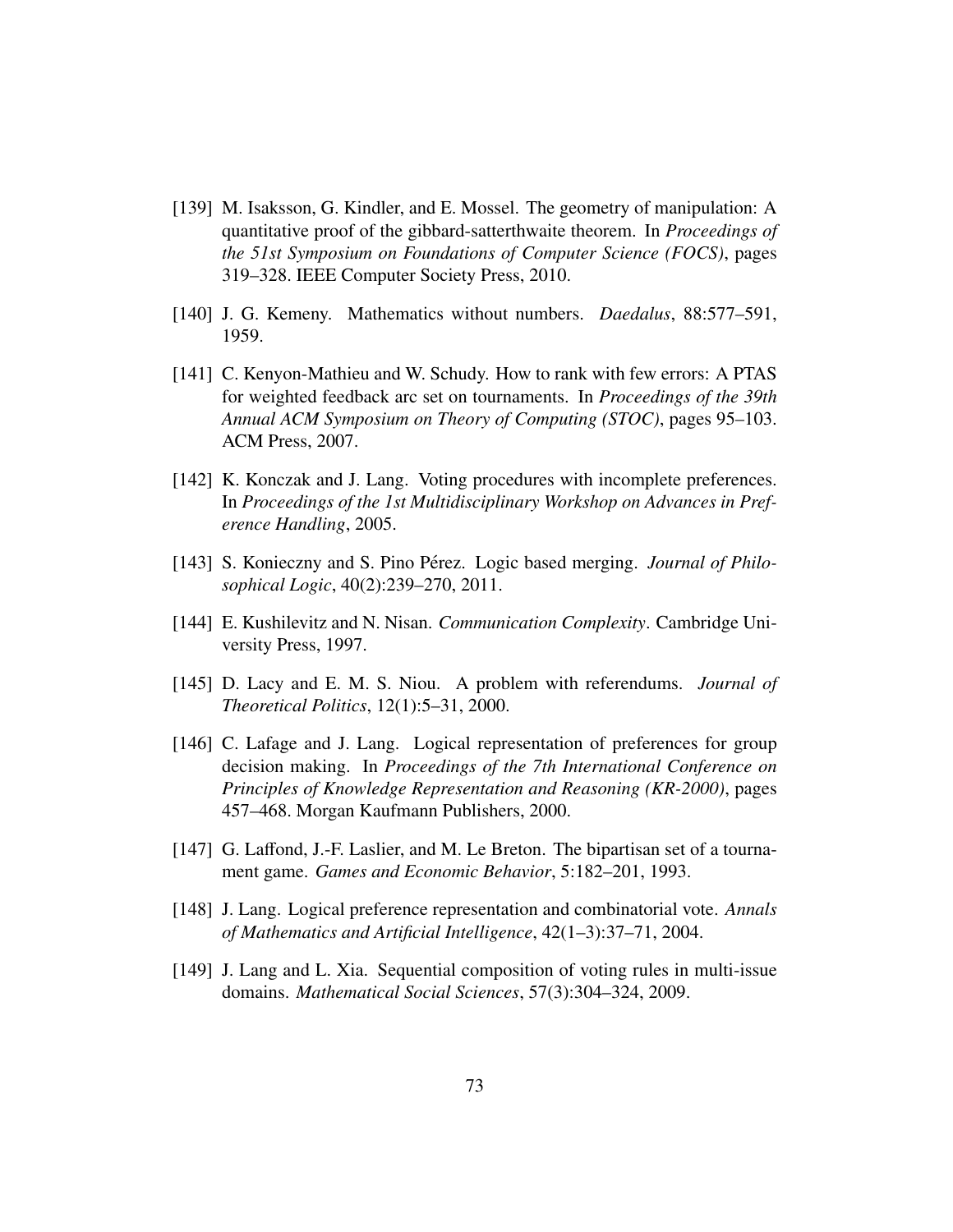- [150] J. Lang, M. S. Pini, F. Rossi, K. B. Venable, and T. Walsh. Winner determination in sequential majority voting. In *Proceedings of the Twentieth International Joint Conference on Artificial Intelligence (IJCAI)*, pages 1372–1377. AAAI Press, 2007.
- [151] J.-F. Laslier. *Tournament Solutions and Majority Voting*. Springer-Verlag, 1997.
- [152] J.-F. Laslier and M. R. Sanver, editors. *Handbook on Approval Voting*. Studies in Choice and Welfare. Springer-Verlag, 2010.
- [153] M. Li, Q. B. Vo, and R. Kowalczyk. Majority-rule-based preference aggregation on multi-attribute domains with cp-nets. In *Proceedings of the Tenth International Joint Conference on Autonomous Agents and Multi-Agent Systems (AAMAS)*, pages 659–666. IFAAMAS, 2011.
- [154] C. Lindner and J. Rothe. Degrees of guaranteed envy-freeness in finite bounded cake-cutting protocols. In *Proceedings of the 5th International Workshop on Internet and Network Economics (WINE)*, volume 5929 of *Lecture Notes in Computer Science (LNCS)*, pages 149–159. Springer-Verlag, 2009.
- [155] R. J. Lipton, E. Markakis, E. Mossel, and A. Saberi. On approximately fair allocations of indivisible goods. In *Proceedings of the 5th ACM Conference on Electronic Commerce (ACM-EC)*, pages 125–131. ACM Press, 2004.
- [156] C. List and C. Puppe. Judgment aggregation: A survey. In *Handbook of Rational and Social Choice*. Oxford University Press, 2009.
- [157] K. May. A set of independent, necessary and sufficient conditions for simple majority decisions. *Econometrica*, 20:680–684, 1952.
- [158] J. McCabe-Dansted, G. Pritchard, and A. Slinko. Approximability of Dodgson's rule. *Social Choice and Welfare*, 31(2):311–330, 2008.
- [159] R. D. McKelvey and R. G. Niemi. A multistage game representation of sophisticated voting for binary procedures. *Journal of Economic Theory*, 18(1):1–22, 1978.
- [160] I. McLean and A. B. Urken, editors. *Classics of Social Choice*. University of Michigan Press, Ann Arbor, 1995.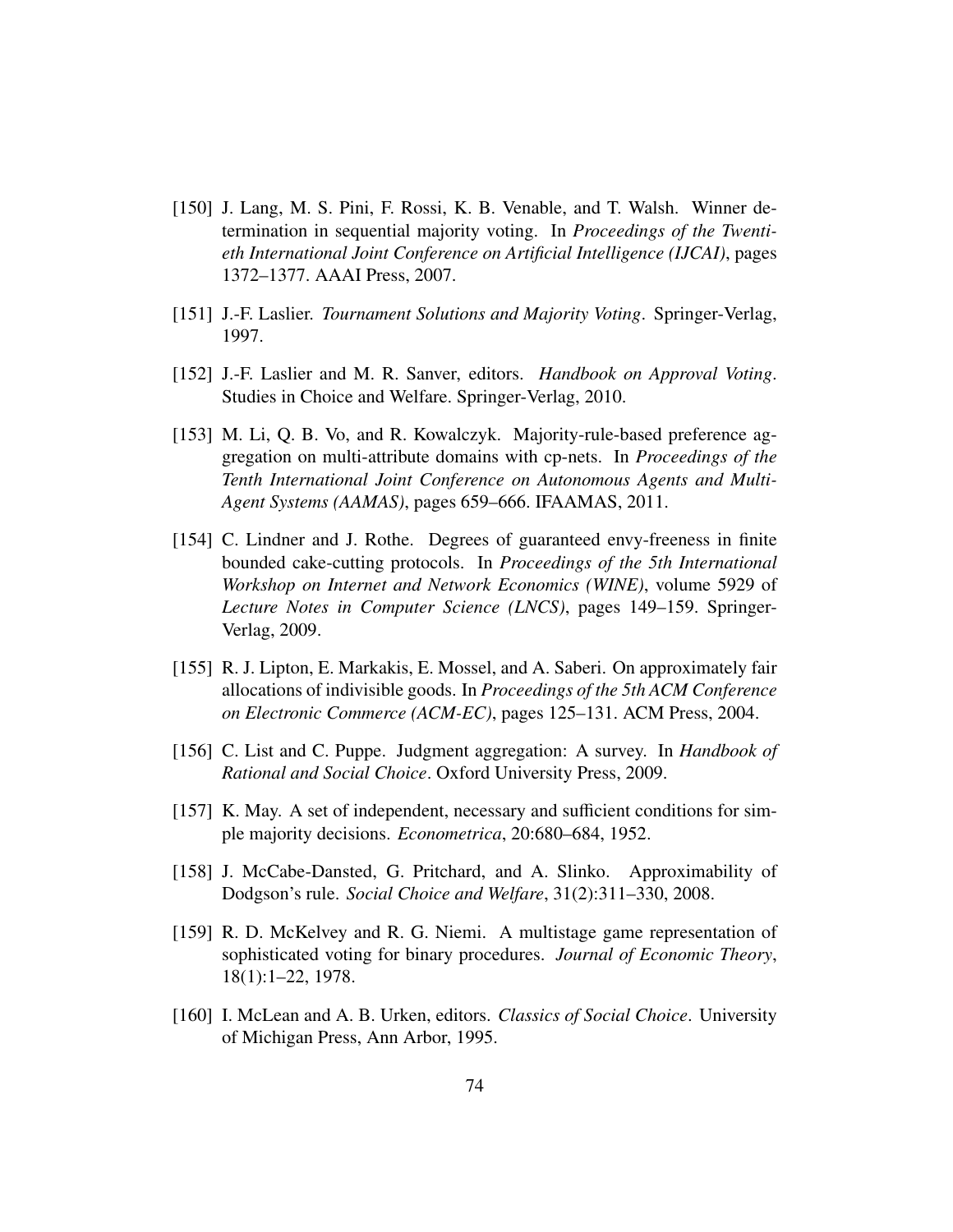- [161] E. Meskanen and H. Nurmi. Closeness counts in social choice. In M. Braham and F. Steffen, editors, *Power, Freedom, and Voting*. Springer-Verlag, 2008.
- [162] H. Moulin. Dominance solvable voting schemes. *Econometrica*, 47(6): 1137–1151, 1979.
- [163] H. Moulin. *The Strategy of Social Choice*. North-Holland, 1983.
- [164] H. Moulin. Choosing from a tournament. *Social Choice and Welfare*, 3: 271–291, 1986.
- [165] H. Moulin. *Axioms of Cooperative Decision Making*. Cambridge University Press, 1988.
- [166] N. Narodytska, T. Walsh, and L. Xia. Manipulation of Nanson's and Baldwin's rule. In *Proceedings of the National Conference on Artificial Intelligence (AAAI)*, pages 713–718. AAAI Press, 2011.
- [167] E. M. S. Niou. A note on Nanson's rule. *Public Choice*, 54:191–193, 1987.
- [168] T. Nipkow. Social choice theory in HOL: Arrow and Gibbard-Satterthwaite. *Journal of Automated Reasoning*, 43(3):289–304, 2009.
- [169] N. Nisan. Bidding languages for combinatorial auctions. In *Combinatorial Auctions*, chapter 9, pages 215–232. MIT Press, 2006.
- [170] L. Page, S. Brin, R. Motwani, and T. Winograd. The PageRank citation ranking: Bringing order to the Web. Technical Report 1999–66, Stanford University, 1999.
- [171] D. M. Pennock, E. Horvitz, and C. L. Giles. Social choice theory and recommender systems: Analysis of the axiomatic foundations of collaborative filtering. In *Proceedings of the 17th National Conference on Artificial Intelligence (AAAI)*, pages 729–734. AAAI Press, 2000.
- [172] G. Pinkas. Reasoning, nonmonotonicity and learning in connectionist networks that capture propositional knowledge. *Artificial Intelligence*, 77(2): 203–247, 1995.
- [173] C. R. Plott. Axiomatic social choice theory: An overview and interpretation. *American Journal of Political Science*, 20(3):511–596, 1976.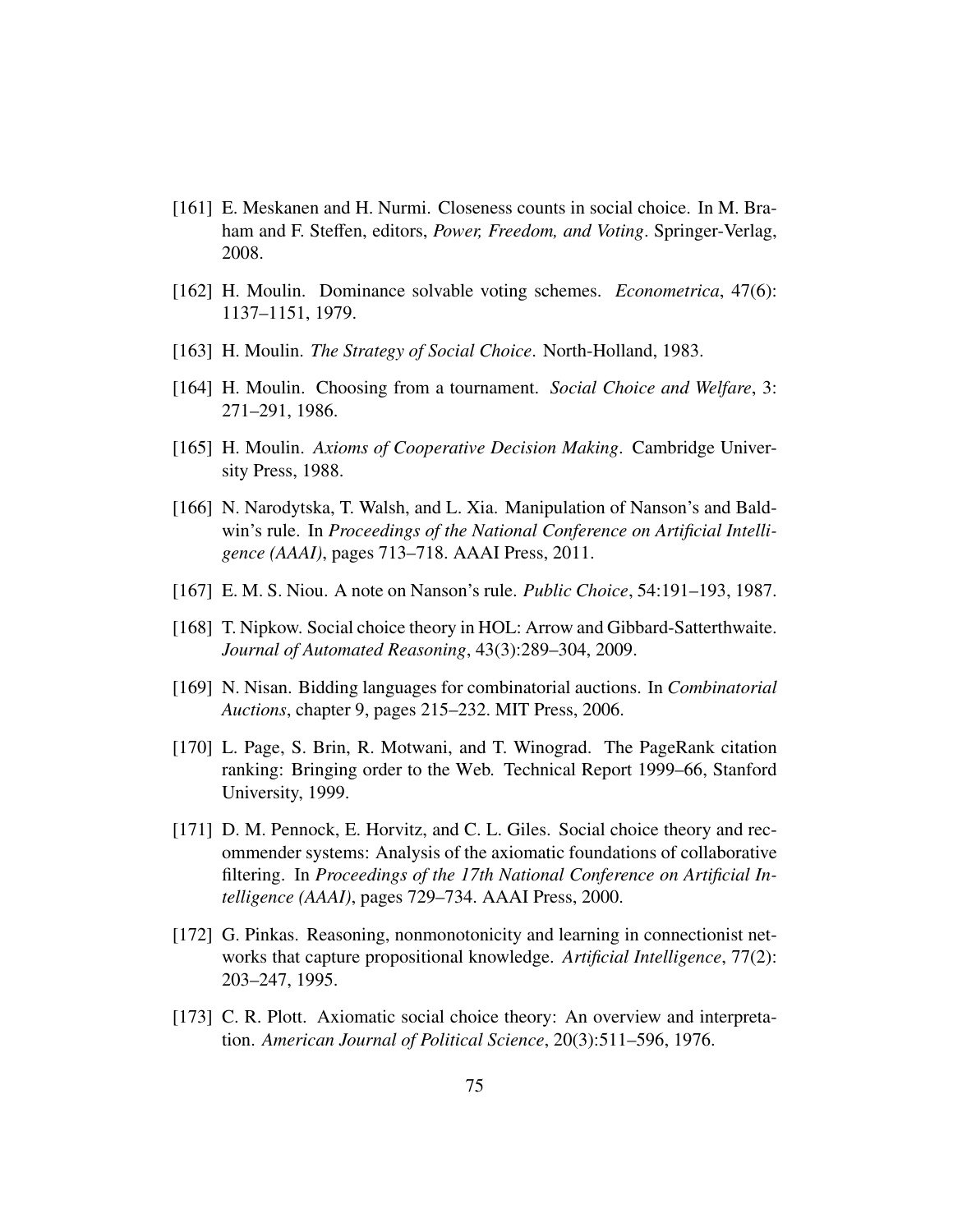- [174] D. Porello and U. Endriss. Ontology merging as social choice. In *Proceedings of the 12th International Workshop on Computational Logic in Multiagent Systems (CLIMA-2011)*, volume 6814 of *LNAI*, pages 157–170. Springer-Verlag, 2011.
- [175] A. Procaccia. Can approximation circumvent Gibbard-Satterthwaite? In *Proceedings of the 24th AAAI Conference on Artificial Intelligence (AAAI)*, pages 836–841. AAAI Press, 2010.
- [176] A. D. Procaccia and J. S. Rosenschein. Junta distributions and the averagecase complexity of manipulating elections. *Journal of Artificial Intelligence Research*, 28:157–181, 2007.
- [177] A. D. Procaccia and J. S. Rosenschein. Average-case tractability of manipulation in voting via the fraction of manipulators. In *Proceedings of the Sixth International Joint Conference on Autonomous Agents and Multi-Agent Systems (AAMAS)*, pages 718–720. AAAI Press, 2007.
- [178] A. D. Procaccia and M. Tennenholtz. Approximate mechanism design without money. In *Proceedings of the ACM Conference on Electronic Commerce (EC)*, pages 177–186, Stanford, CA, USA, 2009.
- [179] A. D. Procaccia, J. S. Rosenschein, and A. Zohar. Multi-winner elections: Complexity of manipulation, control and winner-determination. In *Proceedings of the Twentieth International Joint Conference on Artificial Intelligence (IJCAI)*, pages 1476–1481. AAAI Press, 2007.
- [180] S. Ramezani and U. Endriss. Nash social welfare in multiagent resource allocation. In *Agent-Mediated Electronic Commerce: Designing Trading Strategies and Mechanisms for Electronic Markets*, volume 59 of *Lecture Notes in Business Information Processing*, pages 117–131. Springer-Verlag, 2010.
- [181] M. Regenwetter, B. Grofman, A. A. J. Marley, and I. M. Tsetlin. *Behavioral Social Choice: Probabilistic Models, Statistical Inference, and Applications*. Cambridge University Press, 2006.
- [182] J. Robertson and W. Webb. *Cake-Cutting Algorithms*. A. K. Peters, 1998.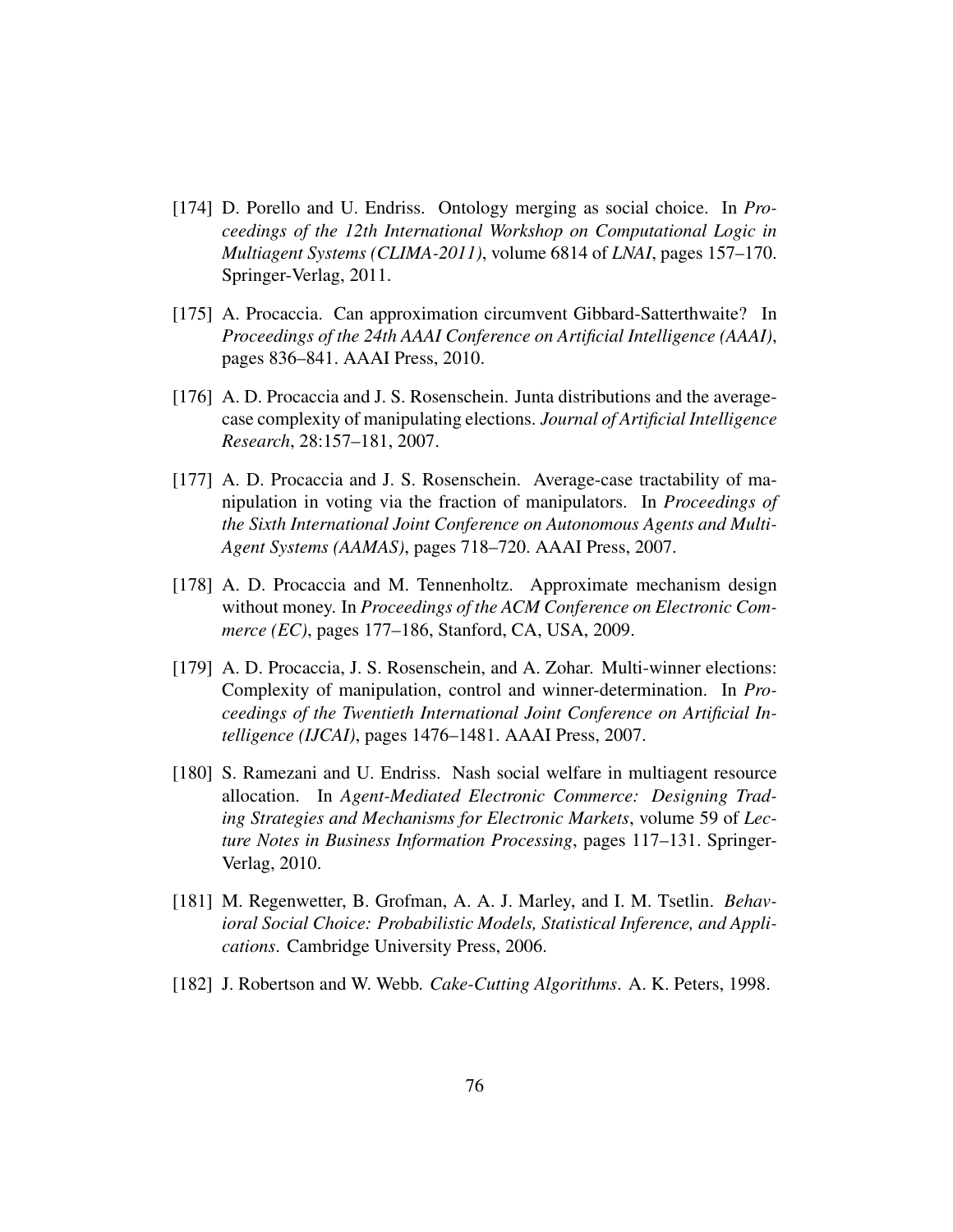- [183] F. Rossi, K. B. Venable, and T. Walsh. *A Short Introduction to Preferences: Between Artificial Intelligence and Social Choice*. Morgan & Claypool Publishers, 2011.
- [184] A. Roth and M. A. O. Sotomayor. *Two-Sided Matching: A Study in Game Theoretic Modelling and Analysis*. Cambridge University Press, 1990.
- [185] J. Rothe, H. Spakowski, and J. Vogel. Exact complexity of the winner problem for Young elections. *Theory of Computing Systems*, 36(4):375– 386, 2003.
- [186] J. Rothe, D. Baumeister, C. Lindner, and I. Rothe. *Einführung in Computational Social Choice*. Spektrum Akademischer Verlag, 2011.
- [187] M. H. Rothkopf, A. Pekeč, and R. M. Harstad. Computationally manageable combinational auctions. *Management Science*, 44(8):1131–1147, 1998.
- [188] P. A. Samuelson. Arrow's mathematical politics. In S. Hook, editor, *Human Values and Economic Policy*. New York University Press, 1967.
- [189] T. Sandholm. Contract types for satisficing task allocation: I Theoretical results. In *Proceedings of the AAAI Spring Symposium on Satisficing Models*, 1998.
- [190] T. Sandholm. Algorithm for optimal winner determination in combinatorial auctions. *Artificial Intelligence*, 135:1–54, 2002.
- [191] M. A. Satterthwaite. Strategy-proofness and Arrow's conditions: Existence and correspondence theorems for voting procedures and social welfare functions. *Journal of Economic Theory*, 10:187–217, 1975.
- [192] M. Schulze. A new monotonic, clone-independent, reversal symmetric, and Condorcet-consistent single-winner election method. *Social Choice and Welfare*, 36(2):267–303, 2011.
- [193] T. Schwartz. *The Logic of Collective Choice*. Columbia University Press, 1986.
- [194] T. Schwartz. Cyclic tournaments and cooperative majority voting: A solution. *Social Choice and Welfare*, 7:19–29, 1990.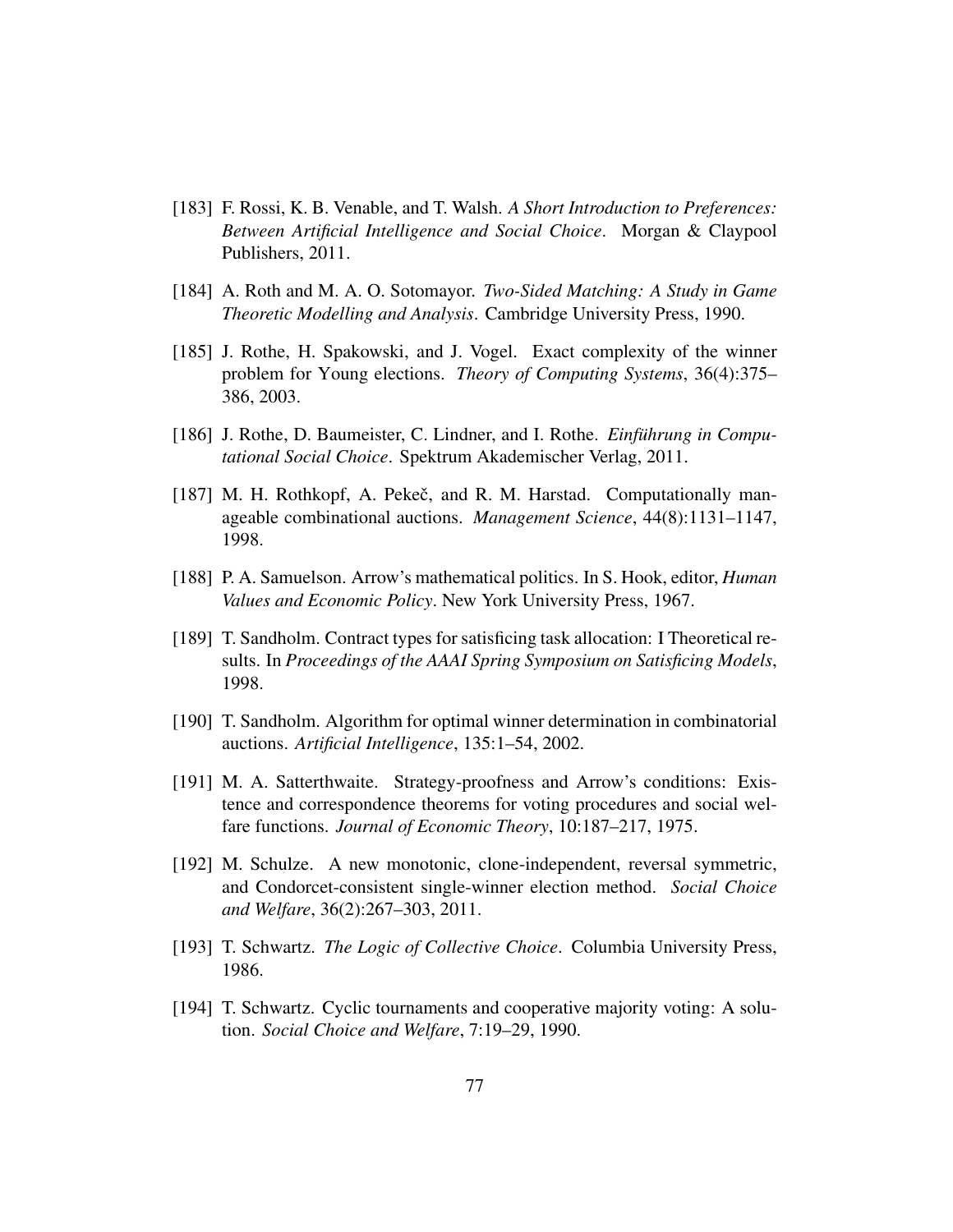- [195] A. Scott and M. Fey. The minimal covering set in large tournaments. *Social Choice and Welfare*, 38(1):1–9, 2012.
- [196] I. Segal. The communication requirements of social choice rules and supporting budget sets. *Journal of Economic Theory*, 136:341–378, 2007.
- [197] A. K. Sen. A possibility theorem on majority decisions. *Econometrica*, 34 (2):491–499, 1966.
- [198] A. K. Sen. Quasi-transitivity, rational choice and collective decision. *Review of Economic Studies*, 36(3):381–393, 1969.
- [199] A. K. Sen. Social choice theory: A re-examination. *Econometrica*, 45(1): 53–89, 1977.
- [200] A. K. Sen. Social choice theory. In K. J. Arrow and M. D. Intriligator, editors, *Handbook of Mathematical Economics*, volume 3, chapter 22, pages 1073–1181. Elsevier, 1986.
- [201] A. K. Sen and P. K. Pattanaik. Necessary and sufficient conditions for rational choice under majority decision. *Journal of Economic Theory*, 1: 178–202, 1969.
- [202] K. A. Shepsle and B. R. Weingast. Uncovered sets and sophisticated outcomes with implications for agenda institutions. *American Journal of Political Science*, 28(1):49–74, 1984.
- [203] A. Slinko. How large should a coalition be to manipulate an election? *Mathematical Social Sciences*, 47(3):289–293, 2004.
- [204] J. H. Smith. Aggregation of preferences with variable electorate. *Econometrica*, 41(6):1027–1041, 1973.
- [205] P. Tang and F. Lin. Computer-aided proofs of Arrow's and other impossibility theorems. *Artificial Intelligence*, 173(11):1041–1053, 2009.
- [206] A. D. Taylor. *Social Choice and the Mathematics of Manipulation*. Cambridge University Press, 2005.
- [207] T. N. Tideman. Independence of clones as a criterion for voting rules. *Social Choice and Welfare*, 4(3):185–206, 1987.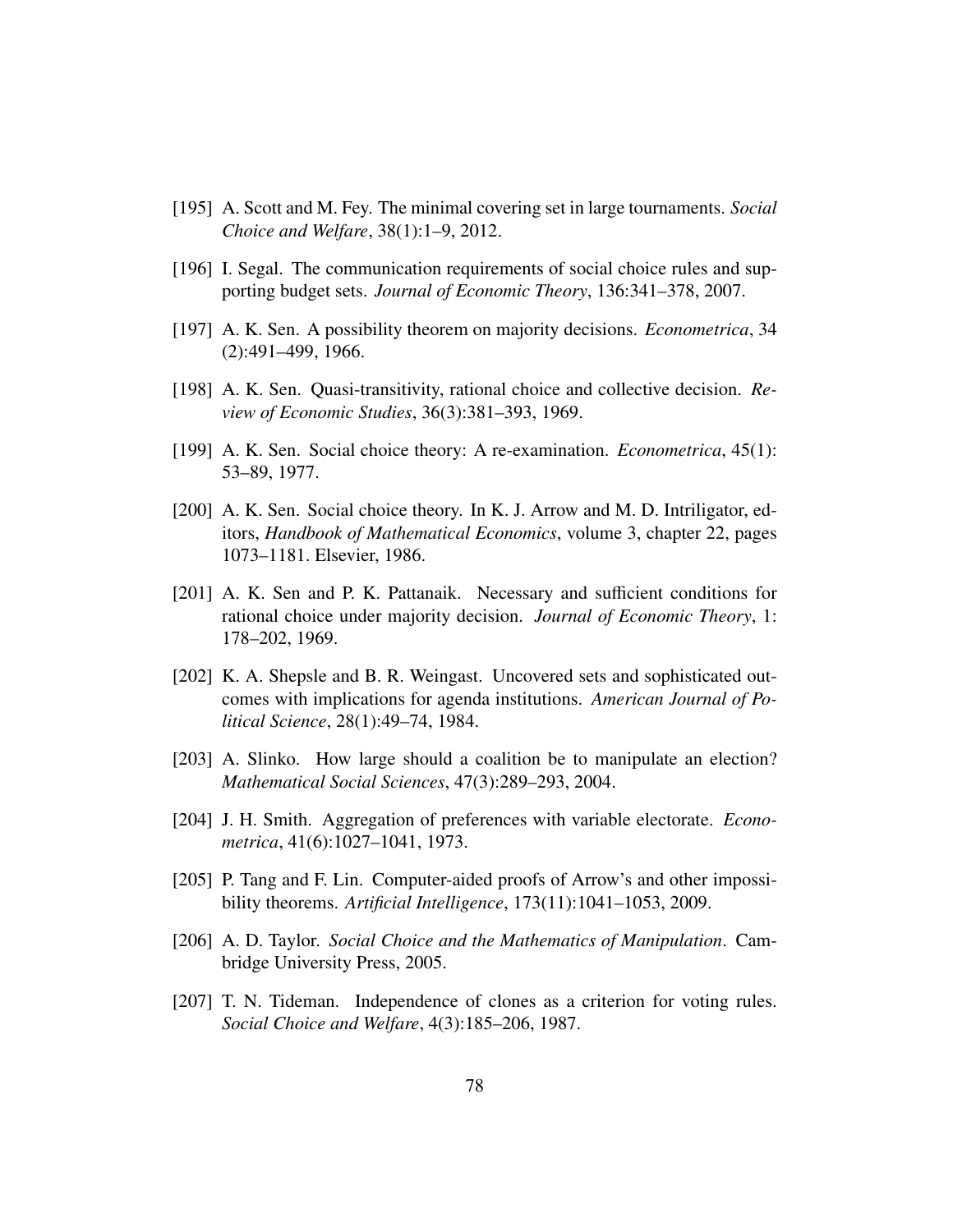- [208] T. Todo, A. Iwasaki, and M. Yokoo. False-name-proof mechanism design without money. In *Proceedings of the Tenth International Joint Conference on Autonomous Agents and Multi-Agent Systems (AAMAS)*, pages 651–658. IFAAMAS, 2011.
- [209] M. Truchon. Borda and the maximum likelihood approach to vote aggregation. *Mathematical Social Sciences*, 55(1):96–102, 2008.
- [210] J. Uckelman and U. Endriss. Compactly representing utility functions using weighted goals and the max aggregator. *Artificial Intelligence*, 174(15): 1222–1246, 2010.
- [211] J. Uckelman, Y. Chevaleyre, U. Endriss, and J. Lang. Representing utility functions via weighted goals. *Mathematical Logic Quarterly*, 55(4):341– 361, 2009.
- [212] L. Wagman and V. Conitzer. Optimal false-name-proof voting rules with costly voting. In *Proceedings of the National Conference on Artificial Intelligence (AAAI)*, pages 190–195. AAAI Press, 2008.
- [213] T. Walsh. Uncertainty in preference elicitation and aggregation. In *Proceedings of the 22nd AAAI Conference on Artificial Intelligence (AAAI)*, pages 3–8. AAAI Press, 2007.
- [214] T. Walsh. Where are the really hard manipulation problems? The phase transition in manipulating the veto rule. In *Proceedings of the 21st International Joint Conference on Artificial Intelligence (IJCAI)*, pages 324–329. AAAI Press, 2009.
- [215] R. B. Wilson. Social choice theory without the Pareto principle. *Journal of Economic Theory*, 5:478–486, 1972.
- [216] G. J. Woeginger. Banks winners in tournaments are difficult to recognize. *Social Choice and Welfare*, 20:523–528, 2003.
- [217] L. Xia and V. Conitzer. A sufficient condition for voting rules to be frequently manipulable. In *Proceedings of the 9th ACM Conference on Electronic Commerce (ACM-EC)*, pages 99–108. ACM Press, 2008.
- [218] L. Xia and V. Conitzer. Generalized scoring rules and the frequency of coalitional manipulability. In *Proceedings of the ACM Conference on Electronic Commerce (EC)*, pages 109–118. ACM Press, 2008.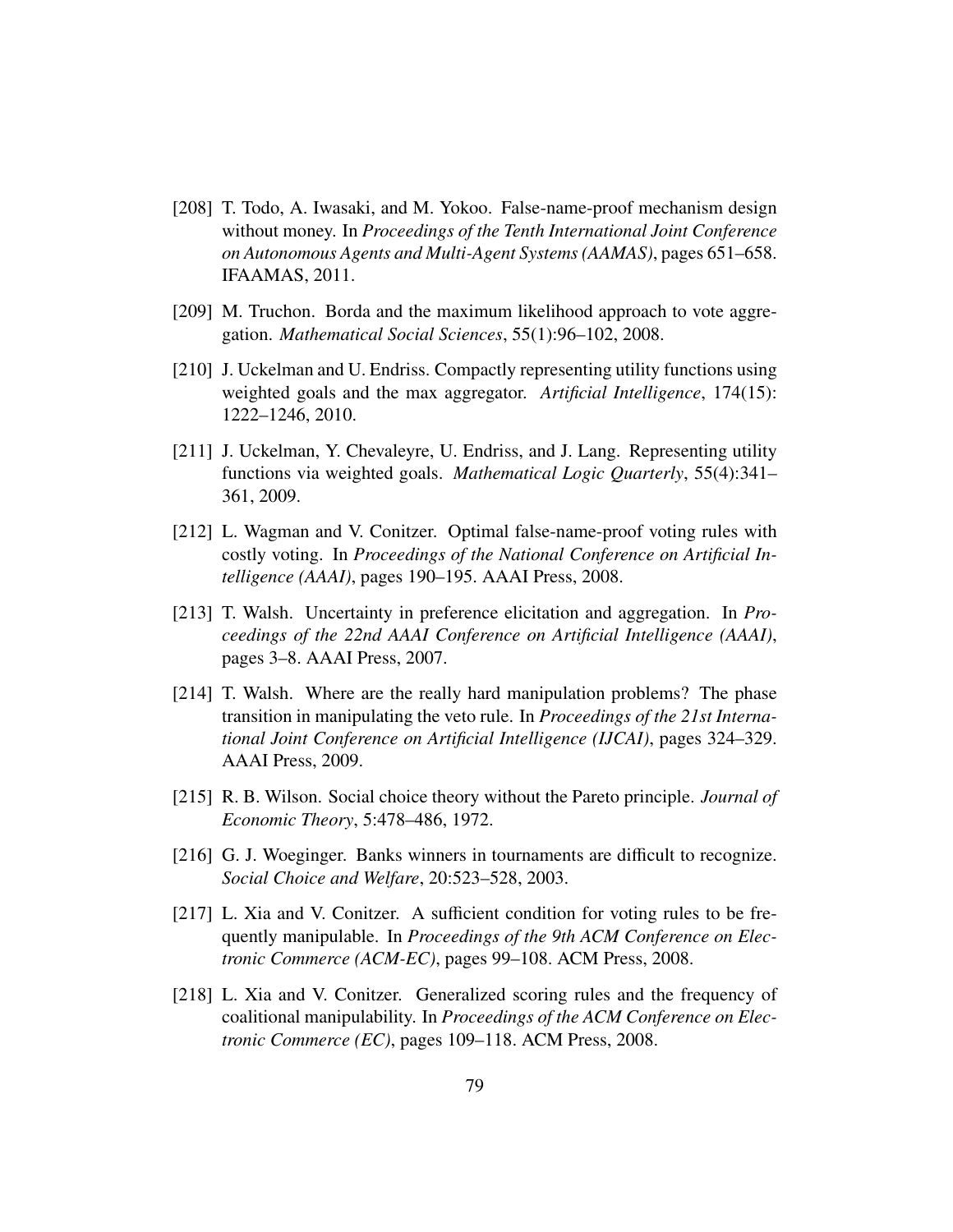- [219] L. Xia and V. Conitzer. Compilation complexity of common voting rules. In *Proceedings of the National Conference on Artificial Intelligence (AAAI)*, pages 915–920. AAAI Press, 2010.
- [220] L. Xia and V. Conitzer. Stackelberg voting games: Computational aspects and paradoxes. In *Proceedings of the National Conference on Artificial Intelligence (AAAI)*, pages 921–926. AAAI Press, 2010.
- [221] L. Xia and V. Conitzer. Determining possible and necessary winners under common voting rules given partial orders. *Journal of Artificial Intelligence Research*, 41:25–67, 2011.
- [222] L. Xia and V. Conitzer. A maximum likelihood approach towards aggregating partial orders. In *Proceedings of the Twenty-Second International Joint Conference on Artificial Intelligence (IJCAI)*, pages 446–451. AAAI Press, 2011.
- [223] L. Xia, V. Conitzer, and J. Lang. Voting on multiattribute domains with cyclic preferential dependencies. In *Proceedings of the National Conference on Artificial Intelligence (AAAI)*, pages 202–207. AAAI Press, 2008.
- [224] L. Xia, M. Zuckerman, A. D. Procaccia, V. Conitzer, and J. S. Rosenschein. Complexity of unweighted coalitional manipulation under some common voting rules. In *Proceedings of the 21st International Joint Conference on Artificial Intelligence (IJCAI)*, pages 348–353. AAAI Press, 2009.
- [225] L. Xia, V. Conitzer, and J. Lang. Aggregating preferences in multi-issue domains by using maximum likelihood estimators. In *Proceedings of the Ninth International Joint Conference on Autonomous Agents and Multi-Agent Systems (AAMAS)*, pages 399–406. AAAI Press, 2010.
- [226] L. Xia, V. Conitzer, and J. Lang. Strategic sequential voting in multi-issue domains and multiple-election paradoxes. In *Proceedings of the ACM Conference on Electronic Commerce (EC)*, pages 179–188. ACM Press, 2011.
- [227] M. Yokoo, Y. Sakurai, and S. Matsubara. The effect of false-name bids in combinatorial auctions: New fraud in Internet auctions. *Games and Economic Behavior*, 46(1):174–188, 2004.
- [228] H. P. Young. An axiomatization of Borda's rule. *Journal of Economic Theory*, 9:43–52, 1974.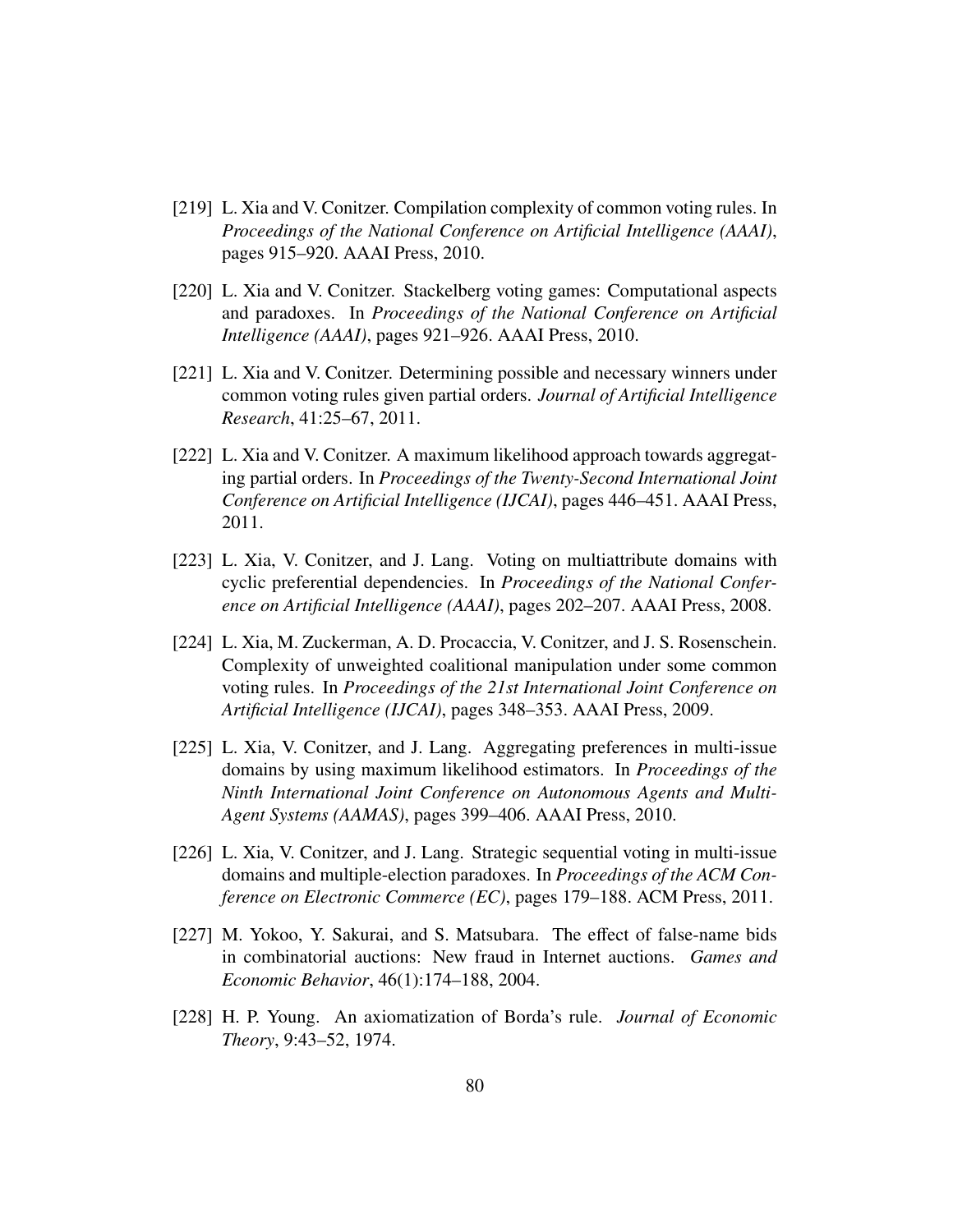- [229] H. P. Young. Social choice scoring functions. *SIAM Journal on Applied Mathematics*, 28(4):824–838, 1975.
- [230] H. P. Young. Extending Condorcet's rule. *Journal of Economic Theory*, 16: 335–353, 1977.
- [231] H. P. Young. Condorcet's theory of voting. *The American Political Science Review*, 82(4):1231–1244, 1988.
- [232] H. P. Young. Optimal voting rules. *Journal of Economic Perspectives*, 9 (1):51–64, 1995.
- [233] D. Zuckerman. Linear degree extractors and the inapproximability of max clique and chromatic number. *Theory of Computing*, 3(1):103–128, 2007.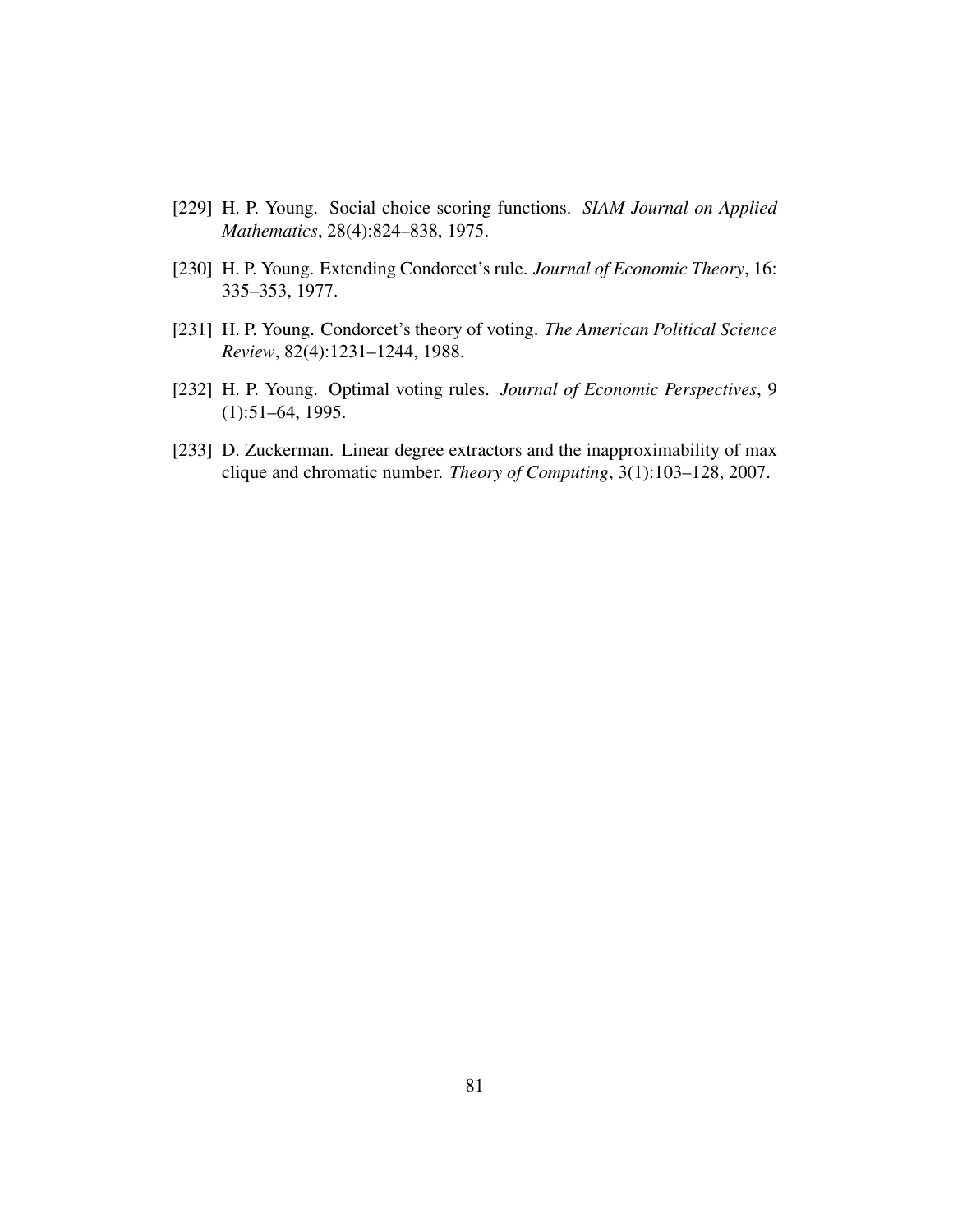## Index

additive valuation function, 47 agents, 10 alternatives, 10 anonymity (axiom), 18 anti-plurality rule, 19 applications, 7 approval voting, 19 Arrow's Theorem, 12, 14 Banks set, 16 belief merging, 51 bidding language, 43 bipartisan set, 17 Borda's rule, 18 bribery in elections, 28 Bucklin's rule, 22 cake-cutting algorithms, 40 candidates, 10 cardinal preferences, 10 CI-net, *see* conditional importance network collective utility function, 44 combinatorial auction, 43, 46 combinatorial domain, 34 communication, 52 conditional importance network, 43 conditional preference network, 35 Condorcet extension, 19 Condorcet loser, 54 Condorcet paradox, 11 Condorcet winner, 4, 19 constructive manipulation, 28 contraction (axiom), 15 control of elections, 28

Copeland's rule, 5, 20 CP-net, *see* conditional preference network CUF, *see* collective utility function deal, 49 destructive manipulation, 28 distance rationalizability, 22 Dodgson's rule, 6, 20 domain restrictions, 24 Duggan-Schwartz Theorem, 31 egalitarianism, 44 envy-freeness, 46 expansion (axiom), 15 explicit representation, 35, 41 false-name-proofness, 52 feasible sets, 14 frequency of manipulability, 56 Gibbard-Satterthwaite Theorem, 24 goods, 41 group-strategyproofness, 26 IIA, *see* independence of irrelevant alternatives impartial culture assumption, 56 independence of irrelevant alternatives (axiom), 11, 14 independence of the common utility pace (axiom), 45 individually rational deal, 49 individuals, 10 irresoluteness, 30 judgment aggregation, 51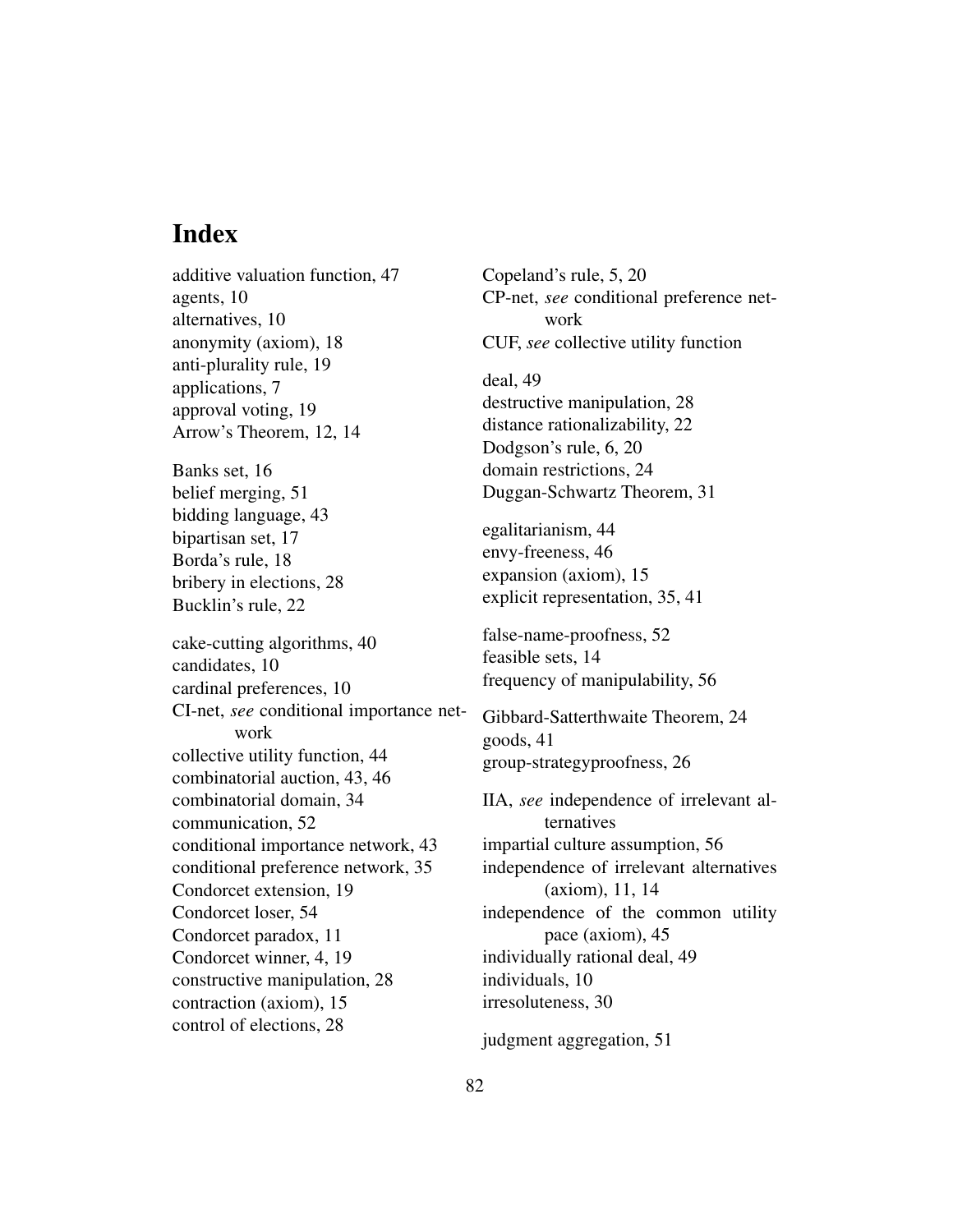Kemeny's rule, 12, 22 leximin ordering, 44 majority rule, 11 manipulability, 24 manipulation problem, 27 matching, 51 maximin rule, 20 maximum likelihood approach, 12, 39 mechanism design, 23, 45, 52 median-rank dictator, 58 median-voter rule, 25 minimal covering set, 17 monotonicity (axiom), 55 moving-knife procedure, 40 multiagent resource allocation, 40 multiple-election paradox, 34

Nanson's rule, 21 Nash product, 44 necessary winner problem, 31 neutrality (axiom), 18 non-dictatorship (axiom), 12, 14, 24 non-imposition (axiom), 24, 30, 53

OR-language, 43 ordinal preferences, 10

Pareto-optimality (axiom), 11, 14, 47 Pigou-Dalton principle (axiom), 45 plurality rule, 4, 19 plurality with runoff, 54 positional scoring rule, *see* scoring rule possible winner problem, 31 preference representation language, 35, 41 preferences, 10 prioritized goals, 36

profile of preferences, 10 program-based preference representation, 43 proportionality, 41 quasilinear preferences, 45 random dictator, 29 ranked pairs (voting rule), 21 reinforcement (axiom), 19 resoluteness, 18 revelation principle, 23 SCF, *see* social choice function scoring rule, 18 SDS, *see* social decision scheme sequential voting, 34, 37 single transferable vote, 4, 22 single-caved preferences, 55 single-peaked preferences, 25 Slater's rule, 13, 22 social choice function, 14 social decision scheme, 29 social preference function, 12 social welfare function, 10 social welfare ordering, 44 strategyproofness, 24 STV, *see* single transferable vote SWF, *see* social welfare function SWO, *see* social welfare ordering top cycle, 16

tournament equilibrium set, 16

uncovered set, 16 utilitarianism, 44 utility vector, 43

valuation function, 41 value-restricted preferences, 26